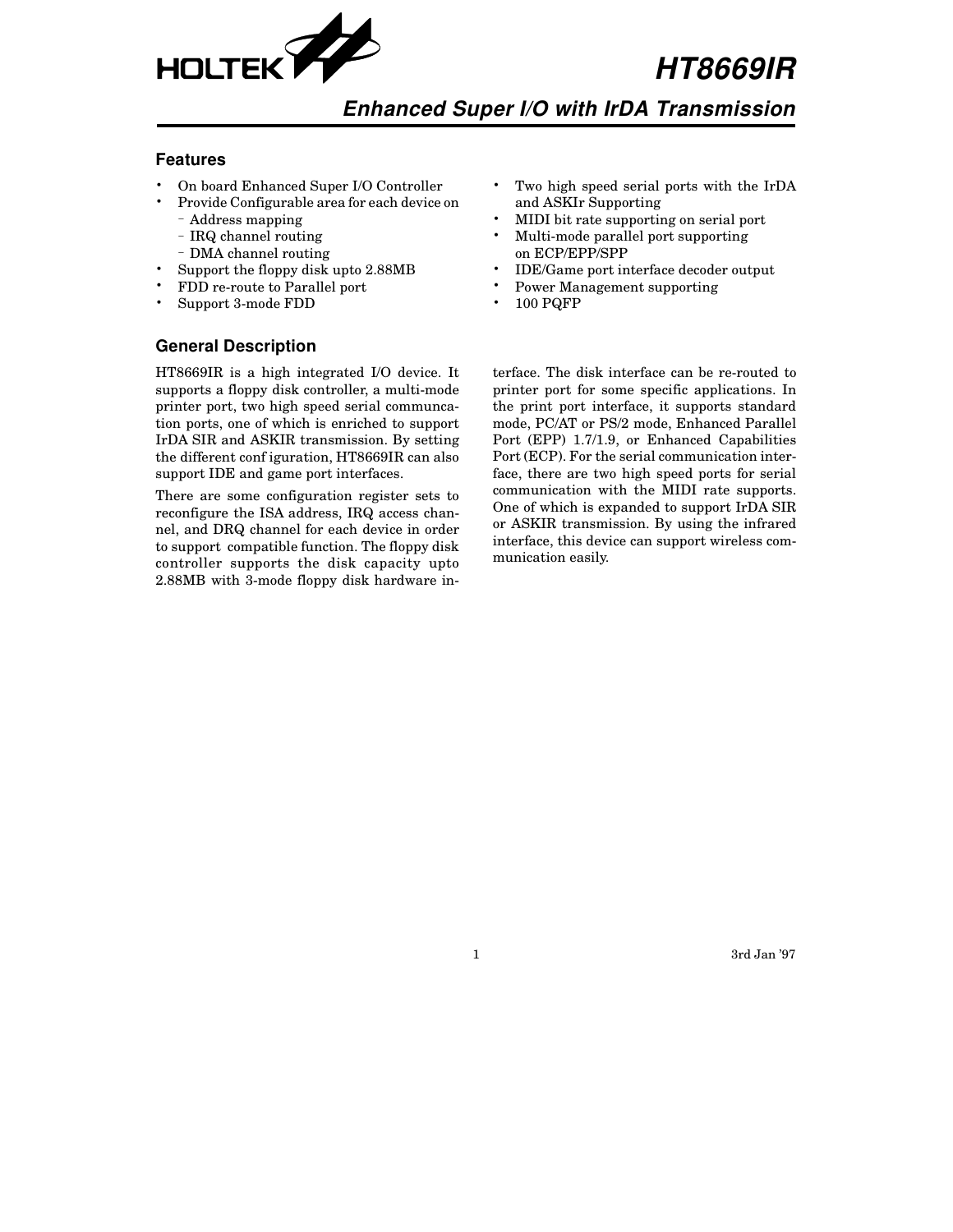

#### **Block Diagram**

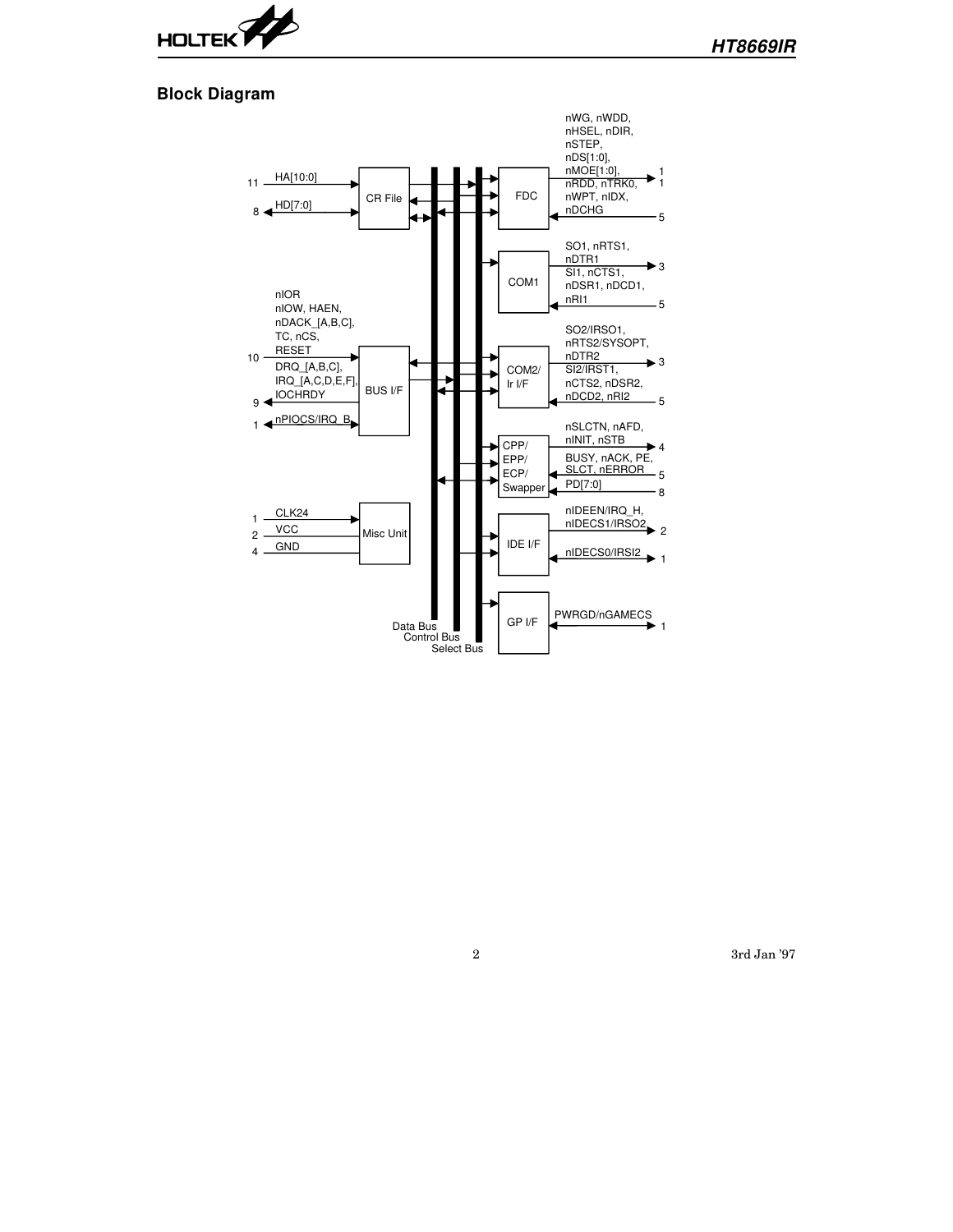

### **Pin Assignment**

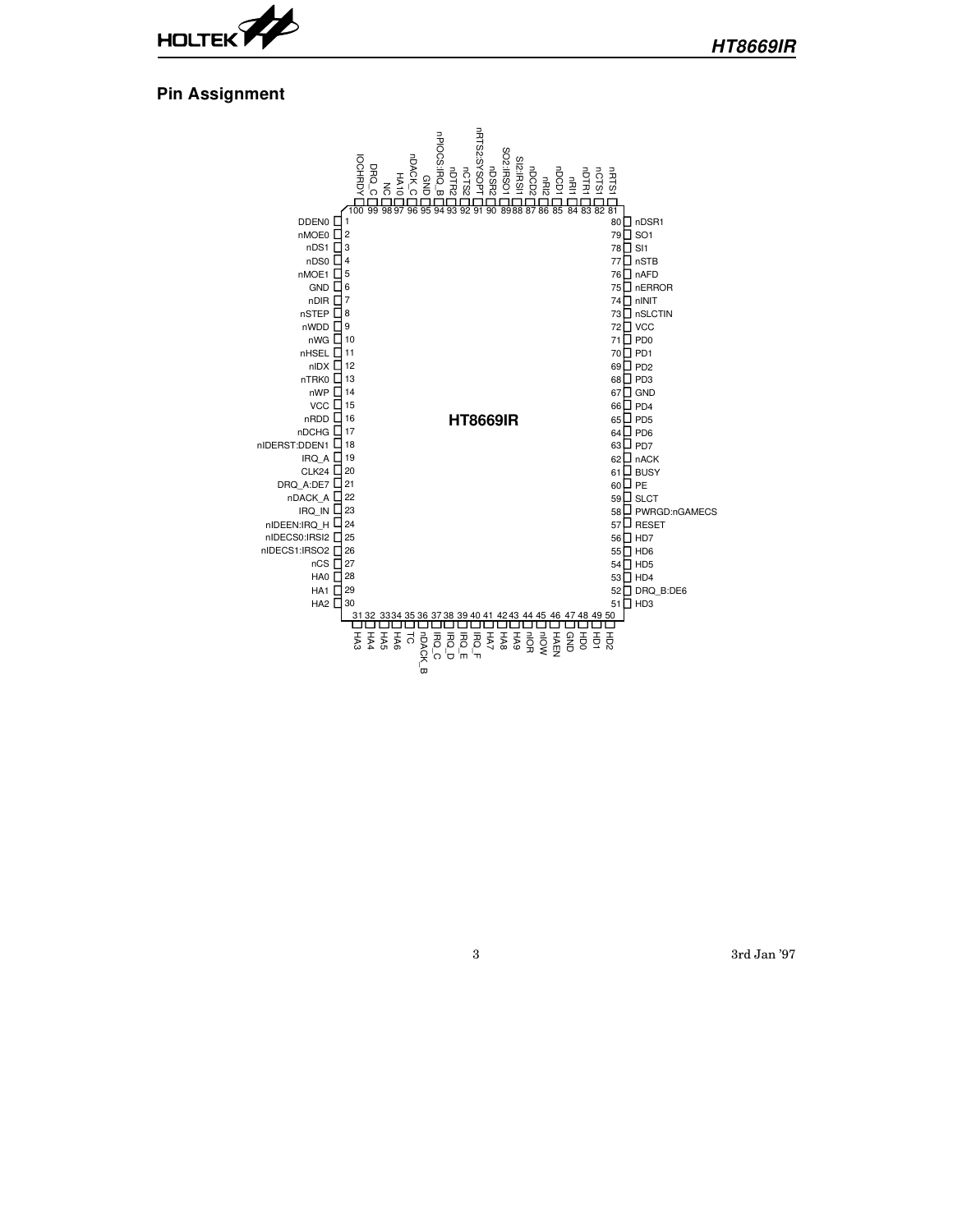

# **Pin Description**

# **Host Interface**

| Pin No.                                | <b>Pin Name</b>                                               | <b>Type</b>                                               | <b>Description</b>                                                                                                                                                                                                                                  |  |  |  |  |
|----------------------------------------|---------------------------------------------------------------|-----------------------------------------------------------|-----------------------------------------------------------------------------------------------------------------------------------------------------------------------------------------------------------------------------------------------------|--|--|--|--|
| 97, [43:41],<br>[34:28]                | HA[10:0]                                                      | $\bf{I}$                                                  | Host I/O Address: For internal decoder use. The contents are<br>latched internally by the leading edge of nIOR or nIOW.                                                                                                                             |  |  |  |  |
| [56:53],<br>[51:48]                    | HD[7:0]                                                       | I/O24                                                     | Host I/O Data: For data accesses. These pins are Hi-Z when no<br>output.                                                                                                                                                                            |  |  |  |  |
| 46                                     | <b>HAEN</b>                                                   | I                                                         | Host Address Enable: For indicating DMA operation and<br>internal address decode qualification.                                                                                                                                                     |  |  |  |  |
| 44                                     | nIOR                                                          | $\mathbf{I}$                                              | I/O Read: For host read operation.                                                                                                                                                                                                                  |  |  |  |  |
| 45                                     | nIOW                                                          | $\mathbf I$                                               | I/O Write: For host write operation.                                                                                                                                                                                                                |  |  |  |  |
| 100                                    | <b>IOCHRDY</b>                                                | OD <sub>8</sub> U                                         | I/O Channel Ready: It is used to extend the host command in<br>EPP mode. It is internal pull-up.                                                                                                                                                    |  |  |  |  |
| 22<br>36<br>96                         | nDACK_A<br>nDACK B<br>nDACK_C                                 | I<br>$\mathbf I$<br>$\overline{I}$                        | DMA Acknowledgement: Host acknowledge the DMA request<br>for transferring.                                                                                                                                                                          |  |  |  |  |
| 21<br>52<br>99                         | DRQ_A/<br>DRQ_B/<br>DRQ_C                                     | O24ID<br>O24ID<br>O <sub>24</sub>                         | DMA Request: This pin is used to request host a DMA<br>transferring. It will be cleared on the last data transfer by the<br>nDACK/nIOR being low.                                                                                                   |  |  |  |  |
| 35                                     | TС                                                            | $\mathbf I$                                               | Terminal Count: It indicates the DMA transfer is complete.                                                                                                                                                                                          |  |  |  |  |
| 23                                     | IRQ_IN                                                        | $\mathbf I$                                               | IRQ Input: An external IRQ input to the chip for IRQ router.                                                                                                                                                                                        |  |  |  |  |
| 19<br>94<br>37<br>38<br>39<br>40<br>24 | $IRQ_A$<br>IRQ_B<br>IRQ_C<br>IRQ_D<br>IRQ_E<br>IRQ_F<br>IRQ_H | O <sub>24</sub><br>024<br>024<br>024<br>024<br>024<br>024 | Interrupt Requests: The IRQ router outputs. Internal<br>subsystems and IRQ_IN are connected to the router for re-<br>configurable IRQ channels. When EPP or ECP mode is enable,<br>the related IRQ output issues a low pulse for interrupt request. |  |  |  |  |
| 27                                     | nCS                                                           | $\bf{I}$                                                  | Chip Select: External decoder input for selecting this device.                                                                                                                                                                                      |  |  |  |  |
| 57                                     | <b>RESET</b>                                                  | <b>IS</b>                                                 | System Reset: It is a reset input with a 500 ns minimum active<br>pulse for internal egisters reset. The configuration registers<br>are unaffected.                                                                                                 |  |  |  |  |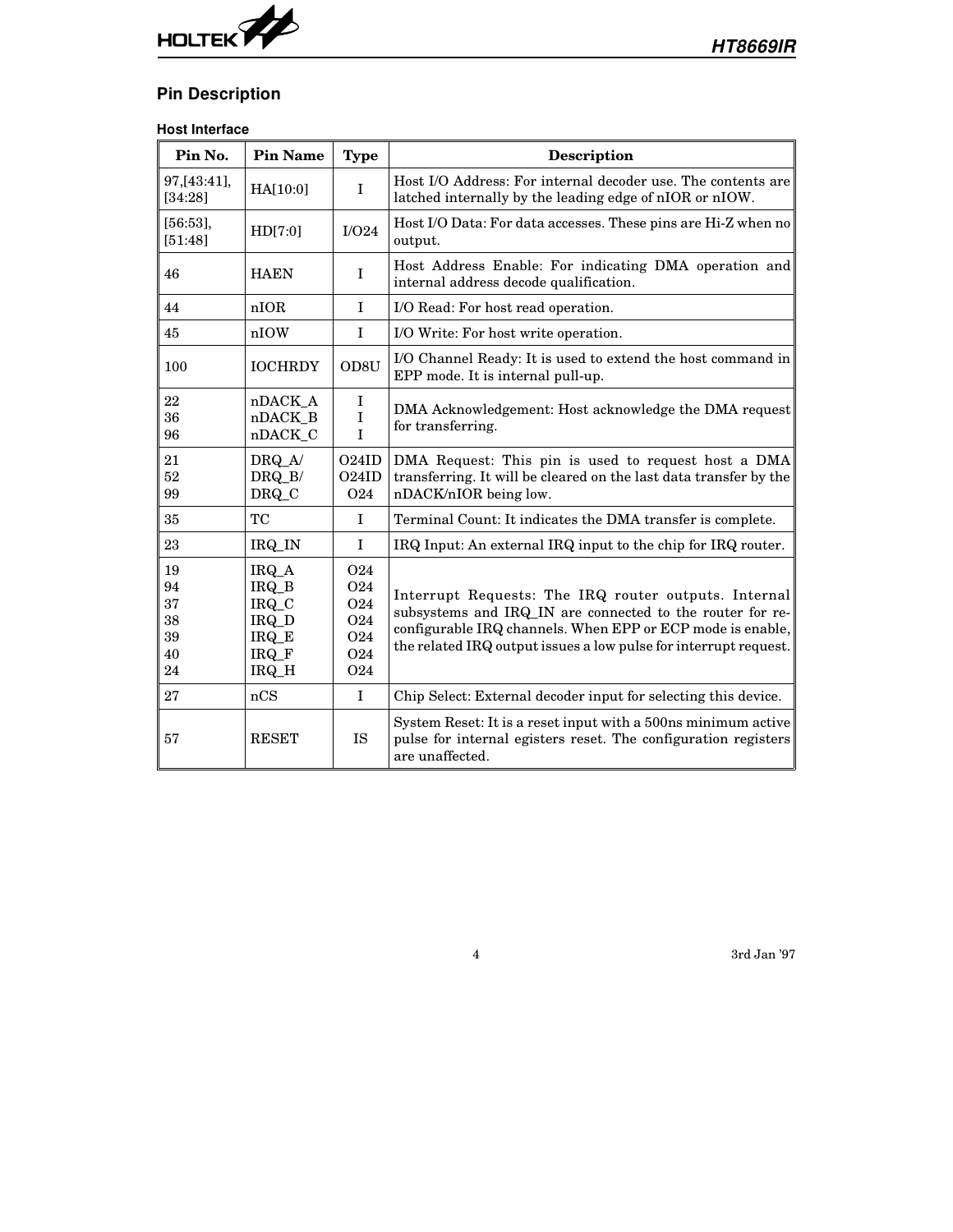

| <b>FDD</b> |                                        |                          |                                                                                                                              |
|------------|----------------------------------------|--------------------------|------------------------------------------------------------------------------------------------------------------------------|
| Pin No.    | <b>Pin Name</b>                        | <b>Type</b>              | <b>Description</b>                                                                                                           |
| 16         | nRDD                                   | <b>IS</b>                | Read Disk Data: Raw serial disk data coming from disk presents<br>a flux transition on each falling edge.                    |
| 9          | nWDD                                   | OD48                     | Write Disk Data: Encoded disk data stream for disk write.                                                                    |
| 10         | nWG                                    | OD48                     | Write Gate: For disk write head operation.                                                                                   |
| 17         | nDCHG                                  | <b>IS</b>                | Disk Changed: Indicate drive door is open.                                                                                   |
| 14         | nWP                                    | <b>IS</b>                | Write Protect: For disk status indication on write protection.                                                               |
| 13         | nTRK0                                  | <b>IS</b>                | Track 00: For disk status indication on track 0 being sensed.                                                                |
| 12         | nIDX                                   | <b>IS</b>                | Index Hole: For disk status indication on index hole being sensed.                                                           |
| 11         | nHSEL                                  | OD48                     | Head Select: For disk head selection. A logic "1" means side 0 and<br>a logic "0" means side 1.                              |
| 7          | nDIR                                   | OD48                     | Direction Control: For disk head direction control. A logic "1"<br>means inward motion and a logic "0" means outward motion. |
| 8          | nSTEP                                  | OD48                     | Step Pulse: A pulse sequence output for track-to-track operation.                                                            |
| 3,4        | nDS[1:0]                               | OD48                     | Drive Selects: For disk driver selection.                                                                                    |
| 5,2        | nMOE[1:0]                              | OD48                     | Motor On: For disk motor control.                                                                                            |
| 18<br>1    | DDEN <sub>1</sub><br>DDEN <sub>0</sub> | OD48<br>OD <sub>48</sub> | Driver Density (Reduce Write Current): Select drive and media.<br>Refer to CR03, CR0B, and CR1F.                             |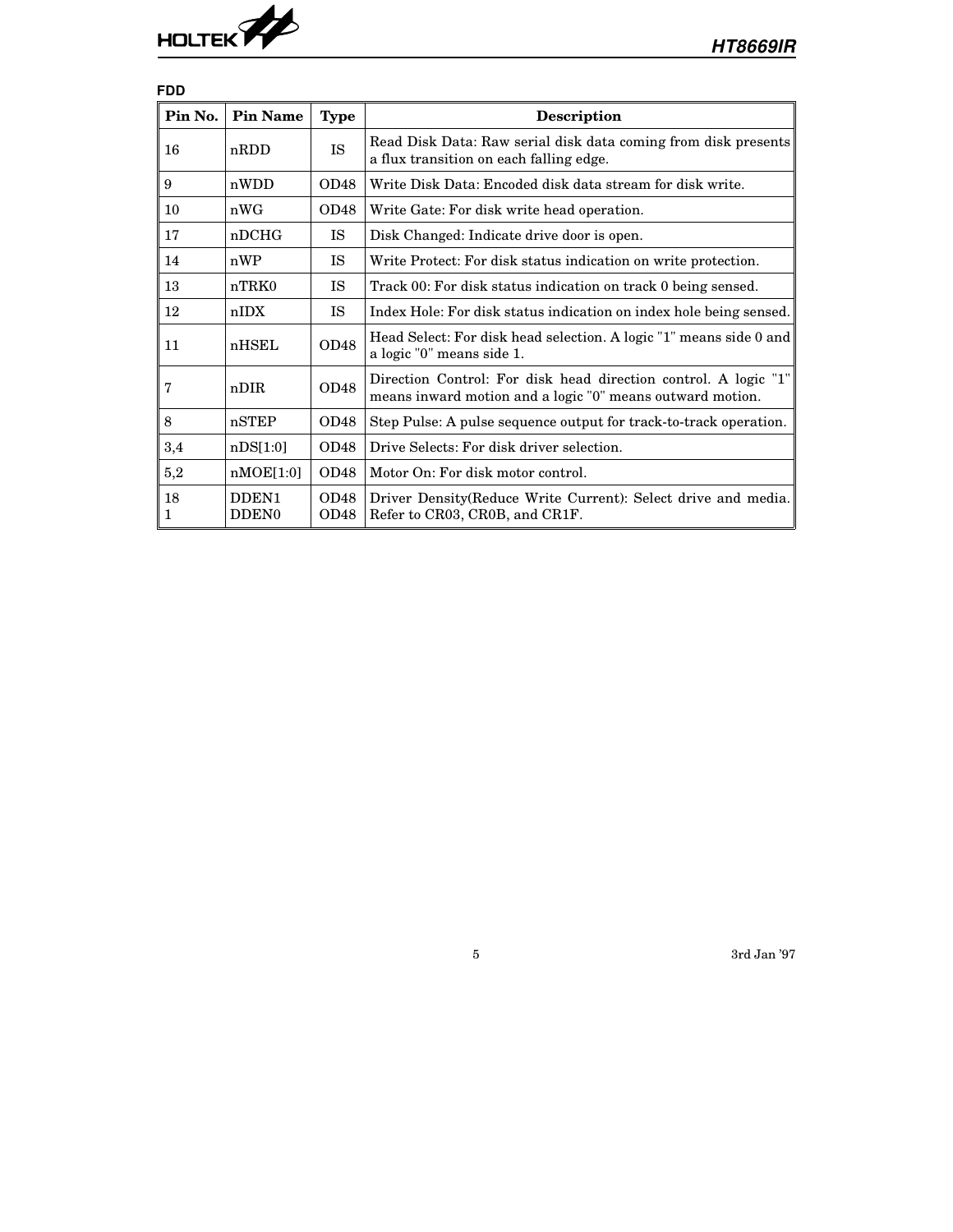

# **Serial port**

| Pin No.  | <b>Pin Name</b>                    | <b>Type</b>                  | <b>Description</b>                                                                                                                                                                                                                                                                                                                                                                                                               |  |  |
|----------|------------------------------------|------------------------------|----------------------------------------------------------------------------------------------------------------------------------------------------------------------------------------------------------------------------------------------------------------------------------------------------------------------------------------------------------------------------------------------------------------------------------|--|--|
| 78<br>88 | SI1<br>SI2                         | I                            | Serial Data In: Received serial data input.                                                                                                                                                                                                                                                                                                                                                                                      |  |  |
| 79<br>89 | SO <sub>1</sub><br>SO <sub>2</sub> | <b>O4</b>                    | Serial Data Out: Transmit serial data output.                                                                                                                                                                                                                                                                                                                                                                                    |  |  |
| 81<br>91 | nRTS1<br>nRTS2                     | <b>O4</b><br>OT <sub>4</sub> | Request To Send: Handshake output signals notify modem that<br>the UARTn is ready to transmit data. It can be programmed by<br>writing to rts.CMn_MCR. It will be reset to inactive mode during<br>hardware reset or forced to inactive during loop mode operation.                                                                                                                                                              |  |  |
| 83<br>93 | nDTR1<br>nDTR <sub>2</sub>         | <b>O4</b>                    | Data Terminal Ready: Handshake output signals no tify modem<br>that the UARTn is ready to setup data communication link. It can<br>be programmed by writing to dtr.CMn_MCR. It will be reset to<br>inactive mode during hardware reset or forced to inactive during<br>loop mode operation.                                                                                                                                      |  |  |
| 82<br>92 | nCTS1<br>nCTS2                     | $\bf I$                      | Clear To Send: Han dshake input signals notify UARTn that the<br>modem is ready to receive data. An nCTSn signal state change<br>from low to high after the last CMn_MSR read will set<br>dcts.CMn_MSR to "1". If emsi.CMn_IER is set, it will generate an<br>interrupt when nCTSn changes sta te. The CPU can monitor the<br>status of nCTSn by reading cts. CMn_MSR. The bit is the<br>complement of nCTSn.                    |  |  |
| 80<br>90 | nDSR1<br>nDSR2                     | I                            | Data Send Ready: Handshake input signals notify UARTn that<br>the modem is ready to setup the data communication link. An<br>nDSRn signal stat change from low to high after the last<br>CMn_MSR read will set ddsr. CMn_MSR to "1". If emsi.CMn_IER<br>is set, it will generate an interrupt when nDSRn changes state.<br>The CPU can monitor the status of nDSRn by reading<br>dsr.CMn_MSR. The bit is the complement on DSRn. |  |  |
| 85<br>87 | nDCD1<br>nDCD2                     | $\bf I$                      | Data Carrier Detect: Handshake input signals notify UARTn that<br>carrier signal is detected by the modem. An nDCDn signal state<br>change from low to high after the last CMn_MSR read will set<br>ddcd.CMn_MSR to "1". If emsi.CMn_IER is set, it will generate an<br>interrupt when nDCDn changes state. The CPU can monitor the<br>status of nDCDn by reading dcd.CMn_MSR. The bit is the<br>complement of nDCDn.            |  |  |
| 84<br>86 | nRI1<br>nRI <sub>2</sub>           | I                            | Ring Indicator: Handshake input signals notify UARTn that the<br>telephone ring signal is d etected by the modem. An nRIn signal<br>state change from low to high after the last CMn_MSR read will<br>set teri.CMn_MSR to "1". If emsi.CMn_IER is set, it will generate<br>an interrupt when nRIn changes state. The CPU can monitor the<br>status of nRIn by reading r i.CMn_MSR. The bit is the complement<br>of nRIn.         |  |  |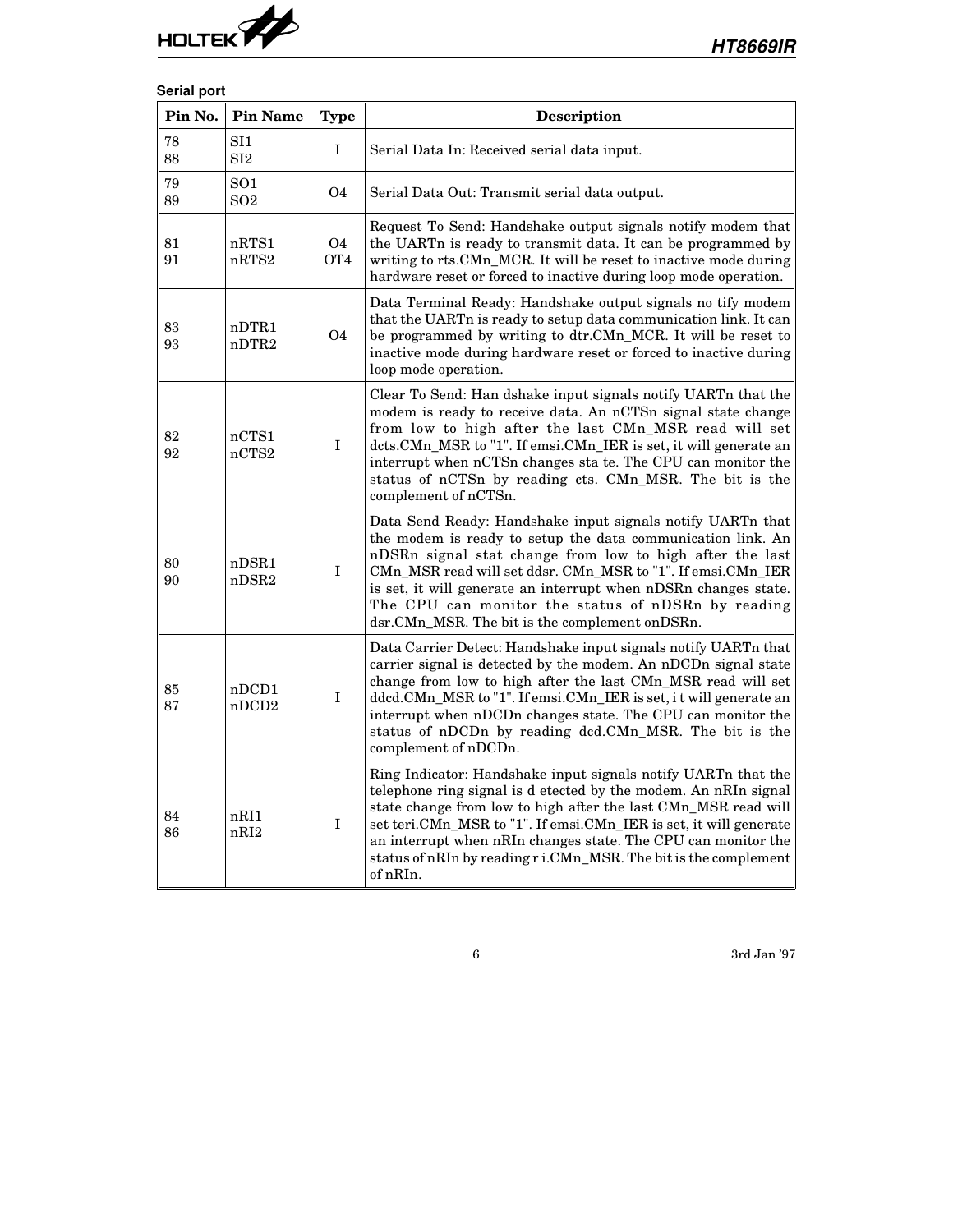

# **Parallel port**

| Pin No.            | <b>Pin Name</b> | <b>Type</b> | Description                                                                                                                                                                                                                                                                                                                                                                                                                                                                                                                             |  |  |  |  |
|--------------------|-----------------|-------------|-----------------------------------------------------------------------------------------------------------------------------------------------------------------------------------------------------------------------------------------------------------------------------------------------------------------------------------------------------------------------------------------------------------------------------------------------------------------------------------------------------------------------------------------|--|--|--|--|
| [63:66]<br>[68:71] | PD[7:0]         | I/O24       | Parallel Port Data I/O: The bi-directional parallel port data for<br>data transfer between HOST and peripherals. It contents either<br>address or data in EPP or ECP mode, the data may i nclude RLE<br>data in ECP mode.                                                                                                                                                                                                                                                                                                               |  |  |  |  |
| 61                 | <b>BUSY</b>     | $\mathbf I$ | Line Busy: A busy signal from printer to indicate printer is not<br>available to receive the new data. The bit nbusy. SPP_SPR is the<br>complement of this input.<br>nWAIT(Wait): In EPP mode, it is active low to indicate the device<br>is ready for the next transfer.<br>BUSY/nPACK(Line Busy/Peripheral Acknowledge): In ECP<br>mode, it is inactive low to indicate the peripheral is ready for the<br>next transfer in the forward direction. It indicates the the data<br>line is ECP command or data in the reverse direction. |  |  |  |  |
| 62                 | nACK            | $\mathbf I$ | Acknowledgment: A acknowledge signal from printer to indicate<br>printer has received data and is ready to accept a new data. The<br>bit nack. SPP_SPR directly reflects this signal.<br>INTR(Interrupt): In EPP mode, it is active high with the positive<br>edge triggered for the interrupt signal.<br>nPACK(Peripheral Acknowledgment): In ECP mode, it is active<br>low to indicate valid data being driven by peripheral.                                                                                                         |  |  |  |  |
| 60                 | PE              | $\mathbf I$ | Paper End: A status signal from printer to indicate the printer is<br>out of paper. The bit pe.SPP_SPR directly reflects this signal.<br>(Same definition as SPP in EPP mode)<br>PERROR/nACKR(PError/nAckReverse): In ECP mode,<br>peripheral uses it to acknowledge a transfer direction change for<br>nRREQ. The direction is forward when asserted, host is then<br>permitted to drive the bus.                                                                                                                                      |  |  |  |  |
| 59                 | <b>SLCT</b>     | $\mathbf I$ | Printer Selected Status: A status signal from p inter to indicate<br>the printer has powered on. The bit slct. SPP_SPR directly reflects<br>this signal. (Same definition as SPP in EPP mode) SLCT(Printer<br>Selected Status): In ECP mode, A status signal from printer to<br>indicate it is on-line.                                                                                                                                                                                                                                 |  |  |  |  |
| 75                 | nERROR          | $\mathbf I$ | Printer Port Error: A status signal from printer to indicate an<br>error status at the printer. The bit nerr.SPP_SPR directly reflects<br>this signal.<br>(Same definition as SPP in EPP mode)<br>nFAULT/nPREQ(Fault/Peripheral Request): In ECP mode,<br>peripheral uses it to indicate an error interrupt. It is valid only in<br>forward mode. Occasionally, it can be used as a request for reverse<br>transfer.                                                                                                                    |  |  |  |  |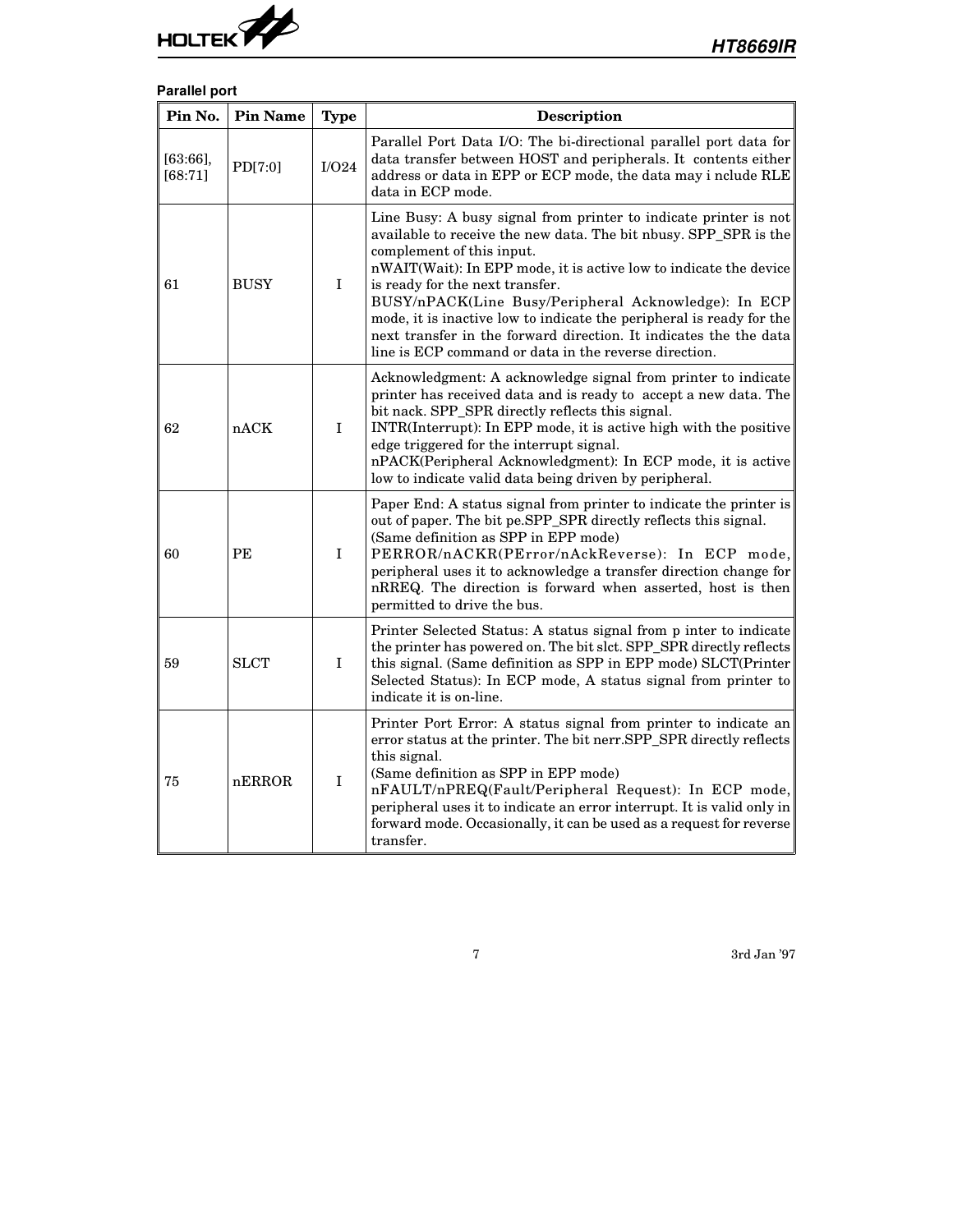

| Pin No. | <b>Pin Name</b> | <b>Type</b>             | <b>Description</b>                                                                                                                                                                                                                                                                                                                                                                                                                                                                                                         |  |  |  |  |
|---------|-----------------|-------------------------|----------------------------------------------------------------------------------------------------------------------------------------------------------------------------------------------------------------------------------------------------------------------------------------------------------------------------------------------------------------------------------------------------------------------------------------------------------------------------------------------------------------------------|--|--|--|--|
| 73      | nSLCTIN         | OD24<br>O <sub>24</sub> | Printer Select Input: This output is the complement of the bit<br>slctin. SPP_CPR to select the printer.<br>nASTB(Address Strobe): This output is used to indicate an<br>address port access in EPP mode.nSLCTIN(Printer Select Input):<br>In ECP mode, it is always deasserted.                                                                                                                                                                                                                                           |  |  |  |  |
| 74      | nINIT           | OD24<br><b>O24</b>      | Printer Initial Output: This output reflects the bit ninit.SPP_CPR<br>to initiate the printer.<br>(Same definition as SPP in EPP mode)<br>nINIT/nRREQ(Initial Output/Reverse Request): In ECP mode, it<br>sets the transfer direct ion. The transfer direction is reversed<br>when it is asserted.                                                                                                                                                                                                                         |  |  |  |  |
| 76      | nAFD            | OD24<br>O <sub>24</sub> | Printer Autofeed Output: This output is the complement of the bit<br>autofd.SPP_CPR to control the printer for the auto line feed after<br>each line is printed.<br>nDSTB(Data Strobe): This output is used to indicate a data port<br>access in EPP mode.<br>nAFD/HACK(Autofeed Output/Host Acknowledge): In ECP mode,<br>it is asserted to request a byte from the peripheral by the<br>handshaking with nPACK in the reverse direction. In the forward<br>direction, it indicates the data contents is address or data. |  |  |  |  |
| 77      | nSTB            | OD24<br>O <sub>24</sub> | Printer Strobe Output: This output is the complement of the bit<br>stb.SPP_CPR to strobe the data into printer.<br>nWRITE(Write): In EPP mode, this output is used to indicate a<br>write operation.<br>nSTB(Strobe Output): In ECP mode, it is used to strobe the<br>address or data into the peripheral on the asserting edge during<br>write operation.                                                                                                                                                                 |  |  |  |  |

# **Infra-red interface**

| Pin No. | <b>Pin Name</b>   | Type            | <b>Description</b>                                              |
|---------|-------------------|-----------------|-----------------------------------------------------------------|
| 88      | IRSI1             |                 | IR Receive Data In 1: IR Receive data input.                    |
| 89      | IRS <sub>01</sub> | O4              | IR Transmit Data Out 1: IR Transmit data output.                |
| 25      | IRSI <sub>2</sub> |                 | IR Receive Data In 2: An alternative IR Receive data input.     |
| 26      | IRSO <sub>2</sub> | O <sub>24</sub> | IR Transmit Data Out 2: An alternative IR Transmit data output. |

# **Game port interface**

|    | Pin No.   Pin Name   Type |    | <b>Description</b>                                                                                                                                           |
|----|---------------------------|----|--------------------------------------------------------------------------------------------------------------------------------------------------------------|
| 58 | nGAMECS                   | O4 | Game Port Select: This is a select signal for game port I/O address $\parallel$<br>corresponding to the setup of CR1E when game port is enabled. $\parallel$ |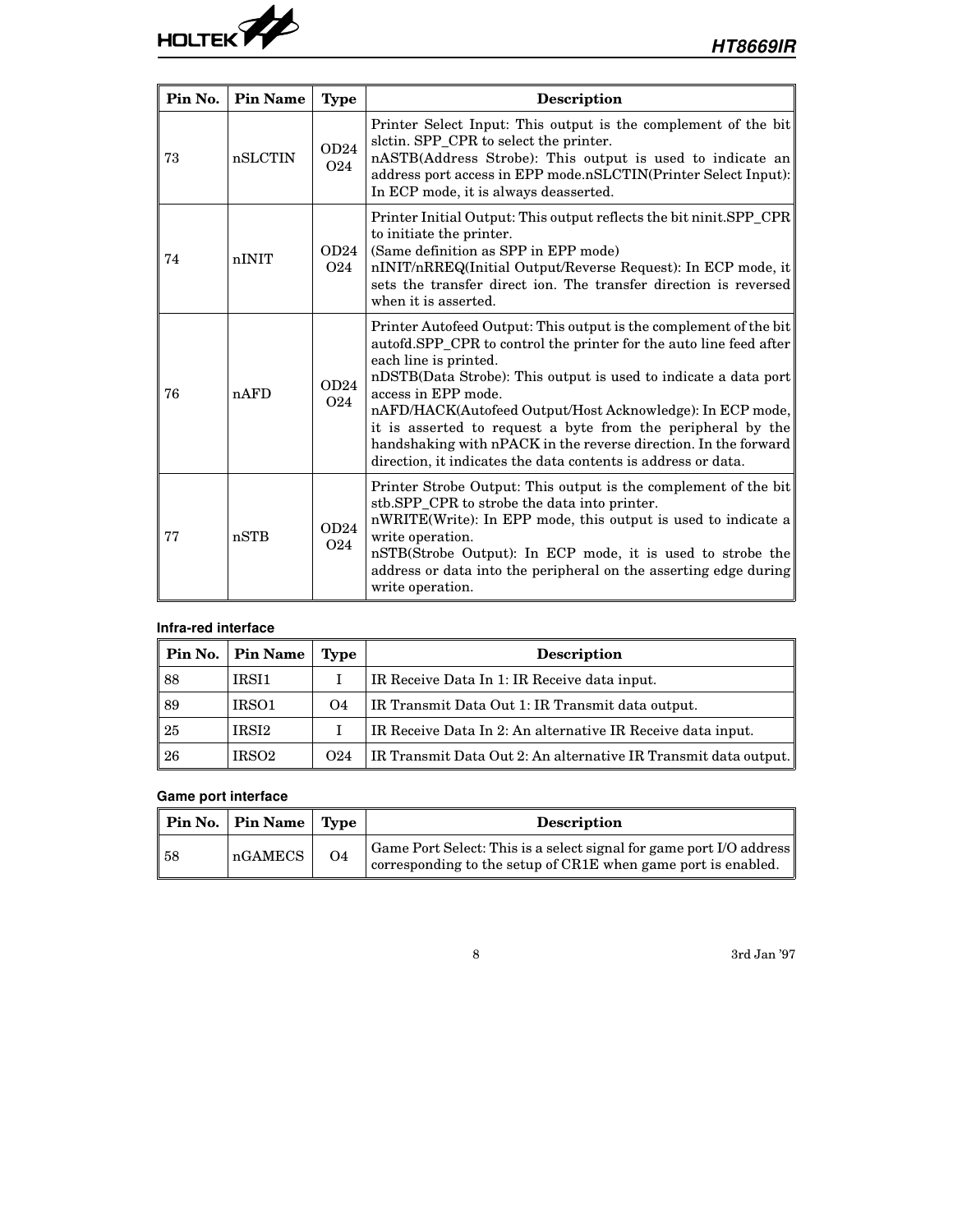

# **IDE interface**

| Pin No. | <b>Pin Name</b>     | Type            | Description                                                                                                                                  |
|---------|---------------------|-----------------|----------------------------------------------------------------------------------------------------------------------------------------------|
| 18      | nIDERST             | OD48            | IDE Reset Output: An inverted RESET output for IDE<br>interface.                                                                             |
| 24      | nIDEEN              | O <sub>24</sub> | <b>IDE</b> Enable: This signal is active when the <b>IDE</b> port is enabled<br>and the system is accessing an IDE register.                 |
| 25      | nIDECS <sub>0</sub> | O <sub>24</sub> | IDE Chip Select 0: This is a select signal for IDE base address<br>corresponding to the setup of CR21 when IDE port is enabled.              |
| 26      | nIDECS1             | O24P            | IDE Chip Select 1: This is a select signal for IDE alternate base<br>address corresponding to the setup of CR22 when IDE port is<br>enabled. |

| <b>Misc</b> |                 |             |                                                                                                                                                                                                                                                                                                                                                                                                                            |
|-------------|-----------------|-------------|----------------------------------------------------------------------------------------------------------------------------------------------------------------------------------------------------------------------------------------------------------------------------------------------------------------------------------------------------------------------------------------------------------------------------|
| Pin No.     | <b>Pin Name</b> | <b>Type</b> | Description                                                                                                                                                                                                                                                                                                                                                                                                                |
| 58          | PWRGD           | I           | Power Good: This signal indicates the power (Vcc) is valid.<br>When it is inactive, all inputs are disconnected, all outputs are<br>tri-stated, and the contents of registers are kept if the Vcc is<br>valid. It sets system into standby mode.                                                                                                                                                                           |
| 20          | CLK24           | <b>ICLK</b> | Clock 24MHz: A clock input for whole chip.                                                                                                                                                                                                                                                                                                                                                                                 |
| 94          | nPIOCS          | OD24U       | Programmable I/O Address Decode: This is a select signal for a<br>1, 8, or 16 byte I/O address corresponding to the setup of CR08<br>and CR09 when p94s[1:0].CR03 is set to decode mode.                                                                                                                                                                                                                                   |
| 52          | DE <sub>6</sub> | ID          | DE6: HT8669 supports an internal pull down input for ISA<br>mode power on setup. System can use an external pull-up<br>resistor to determine the operation mode. At the rising edge of<br>PWRGD, the DE6 input is latched for the mode selection:<br>0: Normal mode, On-board with no device being active after<br>hardware reset.<br>1: ISA mode, Adapter based design with default active value<br>after hardware reset. |
| 21          | DE7             | ID          | DE7: HT8669 supports an internal pull down input for Ir mode<br>power on setup. System can use an external pull-up resistor to<br>determine the operation mode. At the rising edge of PWRGD,<br>the DE7 input is latched for the mode selection:<br>0: Normal mode, polarity of IR receive signal is normal.<br>1: Inverted mode, polarity of IR receive signal is inverted.                                               |
| 91          | <b>SYSOPT</b>   | $\mathbf I$ | Index Base I/O Address Selection: HT8669 supports an input<br>for configuration access setup. System can use an external<br>pull-up/down resistor to determine the address. At the trailing<br>edge of hardware reset, the SYSOPT input is latched for the<br>address selection:<br>0: Index base I/O address is 3F0h.<br>1: Index base I/O address is 370h.                                                               |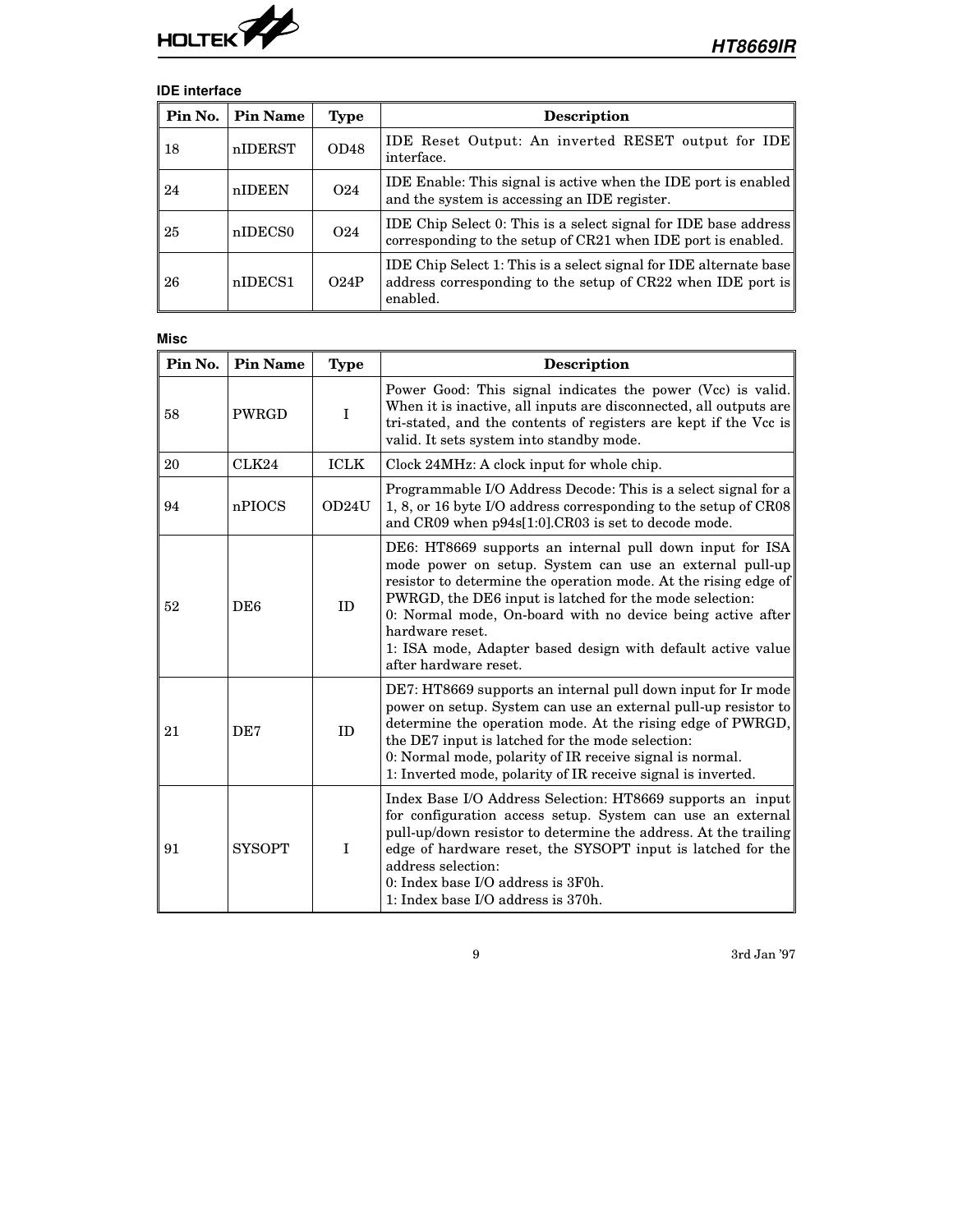

#### **Power**

| Pin No.    | <b>Pin Name</b> | <b>Type</b> | <b>Description</b> |
|------------|-----------------|-------------|--------------------|
| 15,72      | <b>VCC</b>      | Power       | Vcc Power:         |
| 6,47,67,95 | <b>GND</b>      | Power       | Ground:            |

Note: Pin type definition:



# **Register Definition**

#### **FDC register set**

There are status registers, data register, and control registers being built in the FDC subsystem. The address map and the short form of these registers are shown below:

| Base I/O<br><b>Address</b> |            | <b>Attribute</b> |                  |                    | Abbreviation |          | <b>Description</b>                                       |            |            |               |                  |
|----------------------------|------------|------------------|------------------|--------------------|--------------|----------|----------------------------------------------------------|------------|------------|---------------|------------------|
| $fdc+00h$                  |            |                  |                  |                    |              |          | Reserved                                                 |            |            |               |                  |
| $fdc + 01h$                |            |                  |                  |                    |              | Reserved |                                                          |            |            |               |                  |
| $fdc + 02h$                |            | W/R              |                  |                    | FDC_DOR      |          | Digital output register                                  |            |            |               |                  |
| $fdc + 0.3h$               |            |                  |                  |                    |              |          | Reserved                                                 |            |            |               |                  |
| $fdc+04h$                  |            | W<br>R           |                  | FDC DSR<br>FDC_MSR |              |          | Data rate select register<br>Main status register        |            |            |               |                  |
| $fdc + 0.5h$               |            | W/R              |                  | FDC MDR            |              |          | Main data register                                       |            |            |               |                  |
| $fdc + 06h$                |            |                  |                  |                    |              |          | Reserved                                                 |            |            |               |                  |
| $fdc + 07h$                |            | W<br>R           |                  | FDC CCR<br>FDC_DIR |              |          | Configuration control register<br>Digital input register |            |            |               |                  |
| <b>Default</b>             | Reg        | bit7             | bit <sub>6</sub> |                    | bit5         | bit4     |                                                          | bit3       | bit2       | bit1          | bit <sub>0</sub> |
| 0 <sub>0</sub>             | DOR        | $\Omega$         | $\mathbf{0}$     | motion[1:0]        |              |          | dmaen<br>nreset                                          |            |            | dvsel[1:0]    |                  |
| 02                         | <b>DSR</b> | sreset           | fdchpd           |                    | $\theta$     |          |                                                          | pcomp[2:0] |            | $drself1:0$ ] |                  |
|                            | <b>MSR</b> | rqm              | dio              |                    | nondma       | cmdbsy   |                                                          |            | dubsy[3:0] |               |                  |
|                            | <b>MDR</b> |                  | hd[7:0]          |                    |              |          |                                                          |            |            |               |                  |
| 10 <sub>b</sub>            | CCR        |                  |                  |                    |              |          |                                                          |            |            |               | drself1:0        |
|                            | <b>DIR</b> | dskchg           |                  |                    |              |          |                                                          |            |            |               |                  |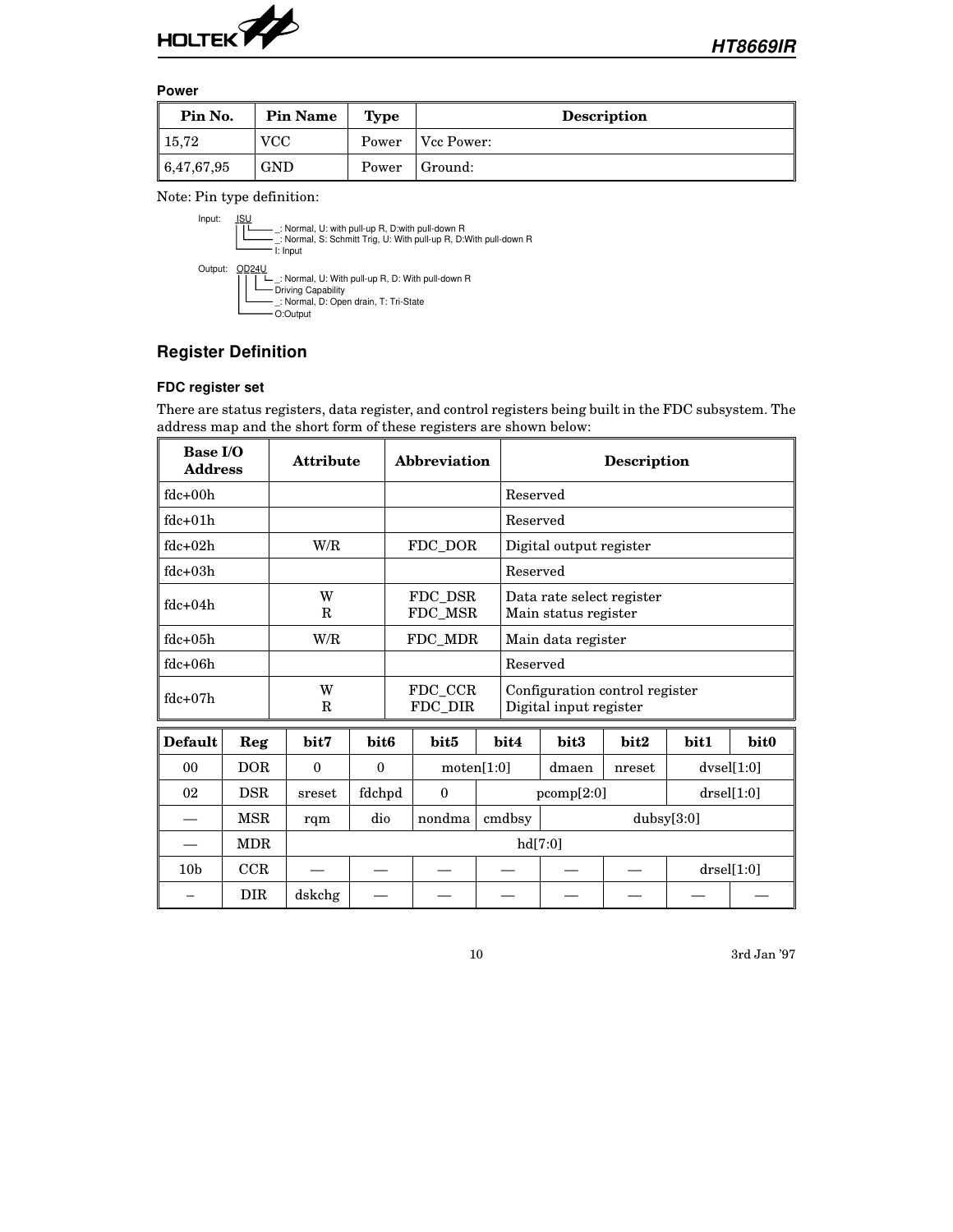

• Digital output register (FDC\_DOR)

This register is used to control the driver Interface. It can not be affected by a software reset. The definition of the bits are:

|               | FDC_DOR: Digital Output Register (fdc+02h) |                                                                  |                                                                                                                                                                                                                                                                       |          |                                                                                                                                    |          |          |          |          |
|---------------|--------------------------------------------|------------------------------------------------------------------|-----------------------------------------------------------------------------------------------------------------------------------------------------------------------------------------------------------------------------------------------------------------------|----------|------------------------------------------------------------------------------------------------------------------------------------|----------|----------|----------|----------|
| Address       | Type                                       | bit <sub>6</sub><br>bit7<br>bit5<br>bit4<br>bit3<br>bit2<br>bit1 |                                                                                                                                                                                                                                                                       |          |                                                                                                                                    |          |          |          | bit0     |
| $fdc+02h$     | WR                                         | $\Omega$                                                         | $\Omega$<br>dvsel1<br>moten1<br>moten0<br>dmaen<br>nreset                                                                                                                                                                                                             |          |                                                                                                                                    |          |          |          | dysel0   |
| Reset Default |                                            | $\theta$                                                         | $\theta$                                                                                                                                                                                                                                                              | $\Omega$ | $\theta$                                                                                                                           | $\theta$ | $\Omega$ | $\theta$ | $\Omega$ |
| Bit           | <b>Name</b>                                | <b>Description</b>                                               |                                                                                                                                                                                                                                                                       |          |                                                                                                                                    |          |          |          |          |
| 7:6           | $\Omega$                                   | Reserved.                                                        |                                                                                                                                                                                                                                                                       |          |                                                                                                                                    |          |          |          |          |
| 5:4           | motion[1:0]                                |                                                                  | Motor Enable [1:0]: These bits control the related nMOE disk interface. A<br>logic "1" will cause the related output pin to go active.                                                                                                                                |          |                                                                                                                                    |          |          |          |          |
| 3             | dmaen                                      |                                                                  | FDC DRQ Enable: Writing "0" can disable nDACK and TC inputs, and<br>hold DRQ and IRQ outputs to Hi-Z state. Writing "1" will enable nDACK,<br>TC, DRQ, and IRQ for DMA function.                                                                                      |          |                                                                                                                                    |          |          |          |          |
| 2             | nreset                                     |                                                                  | FDC DOR Reset: A logic "0" written to this bit resets FDC. It will remain<br>active until a logic "1" is written to this bit. The minimum reset duration<br>for the software reset is 100ns. It does not affect FDC_DSR, FDC_CCR,<br>and other bits of this register. |          |                                                                                                                                    |          |          |          |          |
| 1:0           | dvsel[1:0]                                 |                                                                  |                                                                                                                                                                                                                                                                       |          | Drive Select: These bits are encoded selection bits to select DS0 - DS3.<br>Therefore, only one drive can be accessed at one time. |          |          |          |          |

The access of disk drive can be configured by programming FDC\_DOR with the value as below:

| <b>Drive</b> | <b>DOR_FDC Value</b> | <b>Drive</b> | <b>DOR_FDC Value</b> |
|--------------|----------------------|--------------|----------------------|
|              | .Ch                  |              | 4Eh                  |
|              | 2Dh                  |              | 8Fh                  |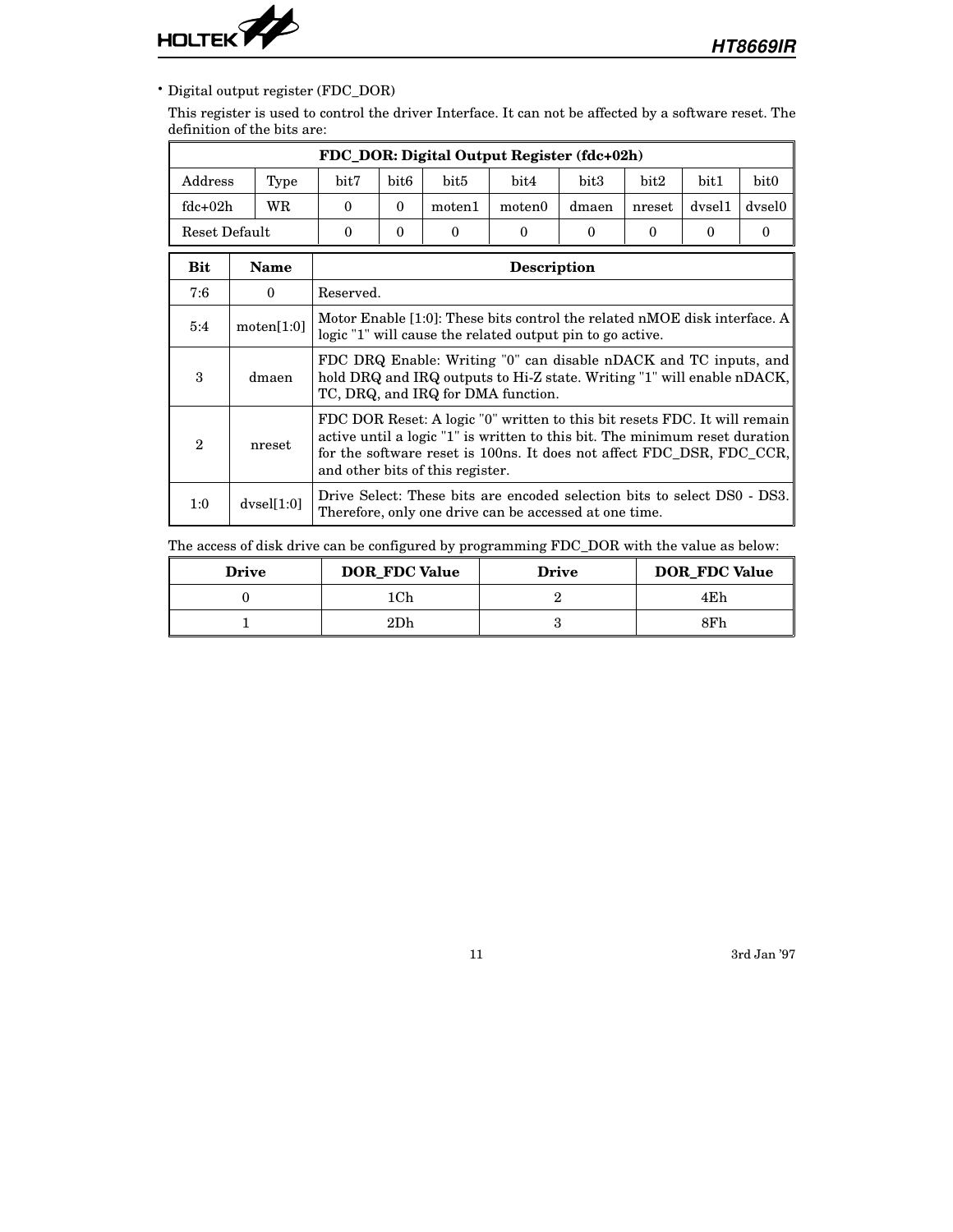

• Data rate select register (FDC\_DSR)

This register is a write-only register. It is used to program the write precompensation, low power mode, software reset, and data rate selection. In PC-AT system, data rate is programmed by using FDC\_CCR instead of this register. But, the data rate is set by the recent programming of the FDC\_CCR or FDC\_DSR. This register is not affected by a software reset. The definition of the bits are:

|                                                             | FDC_DSR: Data Rate Select Register (fdc+04h.w) |  |                                                                                                                                                                                                                    |                                  |          |                                                                                                                                                                                                                                |        |        |        |        |  |  |
|-------------------------------------------------------------|------------------------------------------------|--|--------------------------------------------------------------------------------------------------------------------------------------------------------------------------------------------------------------------|----------------------------------|----------|--------------------------------------------------------------------------------------------------------------------------------------------------------------------------------------------------------------------------------|--------|--------|--------|--------|--|--|
| Address                                                     | Type                                           |  | bit7                                                                                                                                                                                                               | bit <sub>6</sub>                 | bit5     | bit4                                                                                                                                                                                                                           | bit3   | bit2   | bit1   | bit0   |  |  |
| $fdc+04h$                                                   | W                                              |  | sreset                                                                                                                                                                                                             | fdclpd                           | $\theta$ | pcomp2                                                                                                                                                                                                                         | pcomp1 | pcomp0 | drse11 | drsel0 |  |  |
| Reset Default<br>$\Omega$<br>$\Omega$<br>$\theta$<br>0<br>0 |                                                |  |                                                                                                                                                                                                                    |                                  | $\Omega$ | $\Omega$                                                                                                                                                                                                                       | 0      |        |        |        |  |  |
| <b>Bit</b>                                                  | <b>Name</b><br><b>Description</b>              |  |                                                                                                                                                                                                                    |                                  |          |                                                                                                                                                                                                                                |        |        |        |        |  |  |
| 7                                                           | sreset                                         |  | FDC Software Reset: This bit has the same function as nreset.FDC DOR<br>except the polarity. By the way, this bit is self clearing.                                                                                |                                  |          |                                                                                                                                                                                                                                |        |        |        |        |  |  |
| 6                                                           | fdclpd                                         |  |                                                                                                                                                                                                                    | or FEC_MSR (and clear this bit). |          | FDC Low Power Mode: Writing "1" can put FDC into Manual Low Power<br>mode. In this mode, the FDC clock and data separator circuit will be turned<br>off. FDC will leave this mode after software reset or access of the FDC DR |        |        |        |        |  |  |
| 5                                                           | $\Omega$                                       |  |                                                                                                                                                                                                                    | Reserved and read only.          |          |                                                                                                                                                                                                                                |        |        |        |        |  |  |
| 4:2                                                         | pcomp[2:0]                                     |  | FDC Write Precompensation Select: These bits select the value of write<br>precompensation for WDATA. Track 0 is the default starting track for<br>precompensation and can be changed by the configuration command. |                                  |          |                                                                                                                                                                                                                                |        |        |        |        |  |  |
| 1:0                                                         | drself1:0                                      |  |                                                                                                                                                                                                                    |                                  |          | Data Rate Select: These bits control the data rate of the FDC.                                                                                                                                                                 |        |        |        |        |  |  |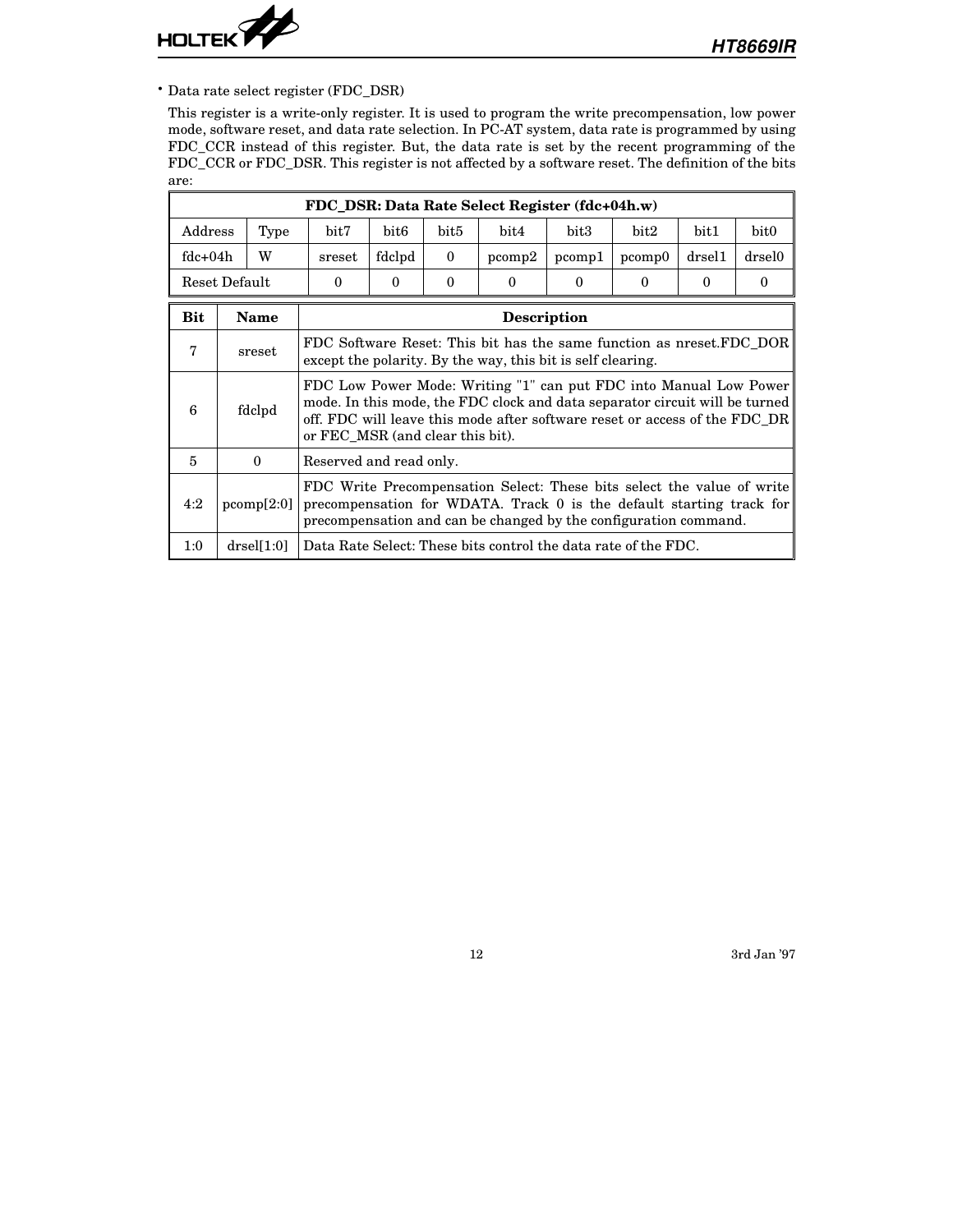

#### • Main status register (FDC\_MSR)

This register is a read-only register. It reports the FDC status for the handshaking with system for FDC access. The definition of the bits are:

|                                          | FDC_MSR: Main Status Register (fdc+04h.r) |      |                                                                                                                                                   |                                                                                                                                                                                                                                                                                                          |                                                                                                                                                                                                                               |        |        |                                        |                                        |                  |  |  |
|------------------------------------------|-------------------------------------------|------|---------------------------------------------------------------------------------------------------------------------------------------------------|----------------------------------------------------------------------------------------------------------------------------------------------------------------------------------------------------------------------------------------------------------------------------------------------------------|-------------------------------------------------------------------------------------------------------------------------------------------------------------------------------------------------------------------------------|--------|--------|----------------------------------------|----------------------------------------|------------------|--|--|
| Address                                  |                                           | Type | bit7                                                                                                                                              | bit6                                                                                                                                                                                                                                                                                                     | bit5                                                                                                                                                                                                                          | bit4   | bit3   | bit2                                   | bit1                                   | bit <sub>0</sub> |  |  |
| $fdc + 04h$                              |                                           | R.   | rqm                                                                                                                                               | dio                                                                                                                                                                                                                                                                                                      | nondma                                                                                                                                                                                                                        | cmdbsy | dvbsy3 | $d$ <sub>v</sub> $b$ <sub>sy</sub> $2$ | $d$ <sub>v</sub> $b$ <sub>sy</sub> $1$ | dvbsy0           |  |  |
| Reset Default                            |                                           |      |                                                                                                                                                   |                                                                                                                                                                                                                                                                                                          |                                                                                                                                                                                                                               |        |        |                                        |                                        |                  |  |  |
| <b>Bit</b><br>Name<br><b>Description</b> |                                           |      |                                                                                                                                                   |                                                                                                                                                                                                                                                                                                          |                                                                                                                                                                                                                               |        |        |                                        |                                        |                  |  |  |
| 7                                        | rqm                                       |      | FDC Ready for Access: FDC can be accessed if this bit is "1", otherwise the<br>access is not allowed.                                             |                                                                                                                                                                                                                                                                                                          |                                                                                                                                                                                                                               |        |        |                                        |                                        |                  |  |  |
| 6                                        | dio                                       |      | FDC Data Transfer Direction: It indicates the data transfer direction when<br>rqm is set. Reading "1" indicates a read operation. "0" is a write. |                                                                                                                                                                                                                                                                                                          |                                                                                                                                                                                                                               |        |        |                                        |                                        |                  |  |  |
| 5                                        | nondma                                    |      |                                                                                                                                                   |                                                                                                                                                                                                                                                                                                          | FDC Non-DMA Operation: It reflects the DMA setup in SPECIFY command<br>and will be set "1" during execution phase of a command. It is for polled<br>transfer and helps to distinguish between the data transfer phase and the |        |        |                                        |                                        |                  |  |  |
| 4                                        | cmdbsy                                    |      |                                                                                                                                                   | reading of result bytes.<br>FDC Command Progress: This bit indicates the command being processed. It<br>is set after the command bytes being transfer and goes inactive at the end of<br>result phase. If there is no result phase, it will return "0" after the last<br>command byte being transferred. |                                                                                                                                                                                                                               |        |        |                                        |                                        |                  |  |  |
| 3:0                                      | dvbsy[3:0]                                |      |                                                                                                                                                   |                                                                                                                                                                                                                                                                                                          | Drive x Busy: These bits are set to 1s when a driver is in the seek operation,<br>including implied and overlapped seeks and recalibration.                                                                                   |        |        |                                        |                                        |                  |  |  |

#### • Main data register (FDC\_MDR)

This register is a data I/O register for FDC. All commands, data, and result status are accessed from this register.

| FDC_MDR: MainData Register (fdc+05h) |      |         |                  |      |      |      |      |      |                  |  |
|--------------------------------------|------|---------|------------------|------|------|------|------|------|------------------|--|
| Address                              | Type | bit7    | bit <sub>6</sub> | bit5 | bit4 | bit3 | bit2 | bit1 | bit <sub>0</sub> |  |
| $fdc+05h$                            | WR   | hdl7:01 |                  |      |      |      |      |      |                  |  |
| Reset Default                        |      |         |                  |      |      |      |      |      |                  |  |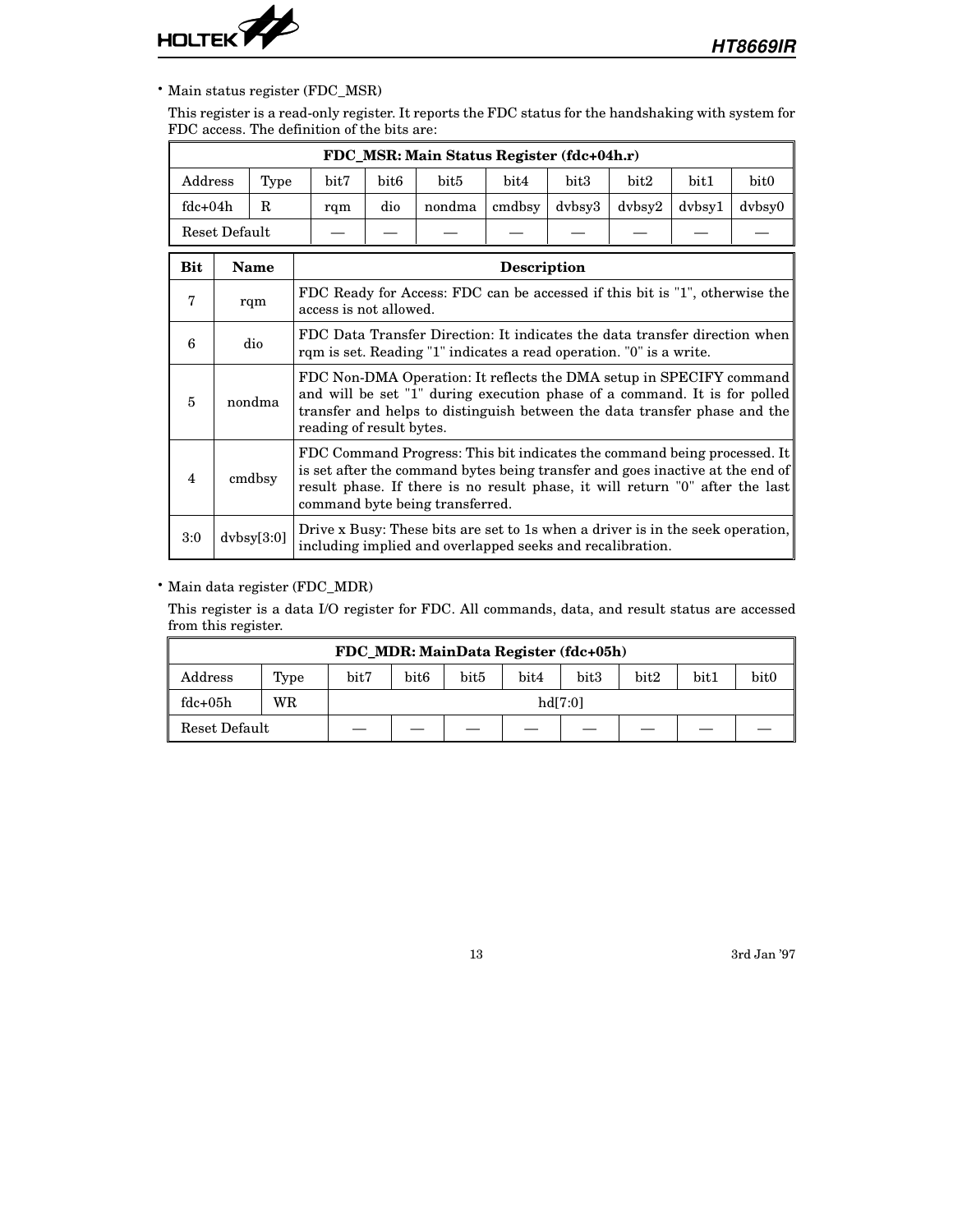

• Configuration control register (FDC\_CCR)

This register is a write-only register. It is programmed for data rate selection as the function as drsel[1:0].FDC\_DOR. The definition of the bits are:

|               | FDC CCR: Configuration Control Register (fdc+07h.w) |      |                                                                |      |                    |      |      |        |                  |  |  |
|---------------|-----------------------------------------------------|------|----------------------------------------------------------------|------|--------------------|------|------|--------|------------------|--|--|
| Address       | Type                                                | bit7 | bit <sub>6</sub>                                               | bit5 | bit4               | bit3 | bit2 | bit1   | bit <sub>0</sub> |  |  |
| $fdc+07h$     | W                                                   |      | drse11                                                         |      |                    |      |      | drsel0 |                  |  |  |
| Reset Default |                                                     |      |                                                                |      |                    |      |      |        |                  |  |  |
| <b>Bit</b>    | Name                                                |      |                                                                |      | <b>Description</b> |      |      |        |                  |  |  |
| 7:2           |                                                     |      | Reserved and could not be accessed.                            |      |                    |      |      |        |                  |  |  |
| 1:0           | drself1:01                                          |      | Data Rate Select: These bits control the data rate of the FDC. |      |                    |      |      |        |                  |  |  |

# • Digital input register (FDC\_DIR)

This register is a read-only register. It reports the FDC status for the disk changes. The definition of the bits are:

|                                                                         | FDC DIR: Digital Input Register (fdc+07h.r) |   |                                                                            |                  |                  |                    |      |      |      |                  |  |  |
|-------------------------------------------------------------------------|---------------------------------------------|---|----------------------------------------------------------------------------|------------------|------------------|--------------------|------|------|------|------------------|--|--|
| Address                                                                 | bit7<br>Type                                |   |                                                                            | bit <sub>6</sub> | bit <sub>5</sub> | bit4               | bit3 | bit2 | bit1 | bit <sub>0</sub> |  |  |
| $fdc+07h$                                                               |                                             | R | dskchg                                                                     |                  |                  |                    |      |      |      |                  |  |  |
| $Hi-Z$<br>$Hi-Z$<br>$Hi-Z$<br>$Hi-Z$<br>Hi-Z<br>$Hi-Z$<br>Reset Default |                                             |   |                                                                            |                  |                  |                    | Hi-Z |      |      |                  |  |  |
| <b>Bit</b>                                                              | <b>Name</b>                                 |   |                                                                            |                  |                  | <b>Description</b> |      |      |      |                  |  |  |
| 7                                                                       | dskchg                                      |   | FDD Disk Changed: This bit reflects the opposite value of the nDCHG input. |                  |                  |                    |      |      |      |                  |  |  |
| 6:0                                                                     |                                             |   | Reserved and tri-state during read access.                                 |                  |                  |                    |      |      |      |                  |  |  |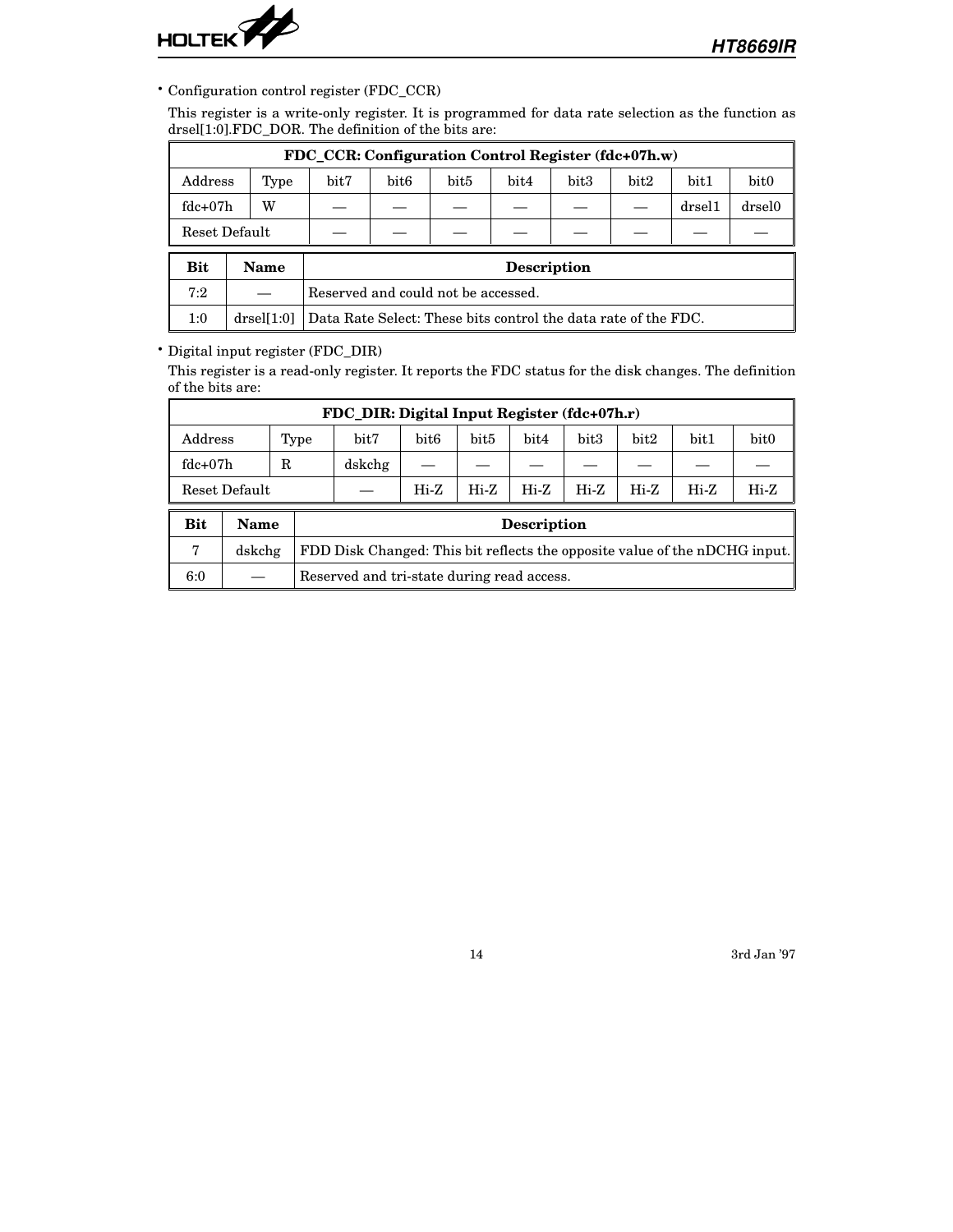

# **Serial port (UART) register set**

There are status registers, data buffer registers, and control registers being built in the UART subsystem. The address map of these registers and the short form is shown below:

| <b>Base I/O</b><br><b>Address</b> | dlab         | <b>Attribute</b> | <b>Abbreviation</b> | <b>Description</b>                                         |
|-----------------------------------|--------------|------------------|---------------------|------------------------------------------------------------|
| $cmn+0h$                          | $\Omega$     | W<br>R           | CMn THR<br>CMn RBR  | Transmit Buffer Register<br>Receive Buffer Register        |
| $cmn+0h$                          | 1            | W/R              | CMn_DLL             | Divisor LSB (Baud Rate Generator)                          |
| $cmn+1h$                          | $\theta$     | W/R              | CMn_IER             | Interrupt Enable Register                                  |
| $cmn+1h$                          | 1            | W/R              | CMn DLH             | Divisor MSB (Baud Rate Generator)                          |
| $cmn+2h$                          | X            | W<br>R           | CMn FCR<br>CMn IIR  | FIFO Control Register<br>Interrupt Identification Register |
| $cmn+3h$                          | $\mathbf{x}$ | W/R              | CMn LCR             | Line Control Register                                      |
| $cmn+4h$                          | X            | W/R              | CMn MCR             | Modem Control Register                                     |
| $cmn+5h$                          | $\mathbf{x}$ | W/R              | CMn LSR             | Line Status Register                                       |
| $cmn+6h$                          | $\mathbf{x}$ | W/R              | CMn MSR             | Modem Status Register                                      |
| $cmn+7h$                          | X            | W/R              | CMn SCR             | Scratchpad Register                                        |

Note: dlab is the 7th bit of CMn\_LCR.

| <b>Default</b> | Reg        | bit7                                                                   | bit <sub>6</sub>                                 | bit5         | bit4         | bit3             | bit2   | bit1               | bit <sub>0</sub> |  |  |
|----------------|------------|------------------------------------------------------------------------|--------------------------------------------------|--------------|--------------|------------------|--------|--------------------|------------------|--|--|
| 00             | THR        |                                                                        | Binary                                           |              |              |                  |        |                    |                  |  |  |
| 00             | <b>RBR</b> |                                                                        | Binary                                           |              |              |                  |        |                    |                  |  |  |
| 00             | IER        | $\Omega$<br>$\Omega$<br>$\theta$<br>elsi<br>ethrei<br>$\theta$<br>emsi |                                                  |              |              |                  |        | erdai              |                  |  |  |
| 00             | DLL        |                                                                        | Binary (LSB)                                     |              |              |                  |        |                    |                  |  |  |
| 00             | <b>DLH</b> |                                                                        | Binary (MSB)                                     |              |              |                  |        |                    |                  |  |  |
| 02             | DLL        | sreset                                                                 | fdclpd                                           | $\mathbf{0}$ |              | pcomp[2:0]       |        |                    | $drself1:0$ ]    |  |  |
| 00             | FCR        |                                                                        | thr[1:0]                                         | $\mathbf{0}$ | $\mathbf{0}$ | $\Omega$         | xmtrst | rcvrst             | fifoen           |  |  |
| 01             | <b>IIR</b> |                                                                        | fifo                                             | $\mathbf{0}$ | $\theta$     | fifoto           | intid1 | intid <sub>0</sub> | noint            |  |  |
| 00             | LCR        | dlab                                                                   | sbc                                              | spb          | eps          | pen              | stb    | wls1               | wls0             |  |  |
| 00             | MCR        | $\theta$                                                               | $\mathbf{0}$                                     | $\Omega$     | loop         | out <sub>2</sub> | out1   | rts                | $_{\rm dtr}$     |  |  |
| 60             | LSR        | erfifo                                                                 | temt                                             | thre         | bi           | fe               | pe     | <sub>0e</sub>      | dr               |  |  |
| $-0$           | MSR        | dcd                                                                    | ddcd<br>ddsr<br>dsr<br>dcts<br>teri<br>cts<br>ri |              |              |                  |        |                    |                  |  |  |
| 00             | SCR        |                                                                        | Binary                                           |              |              |                  |        |                    |                  |  |  |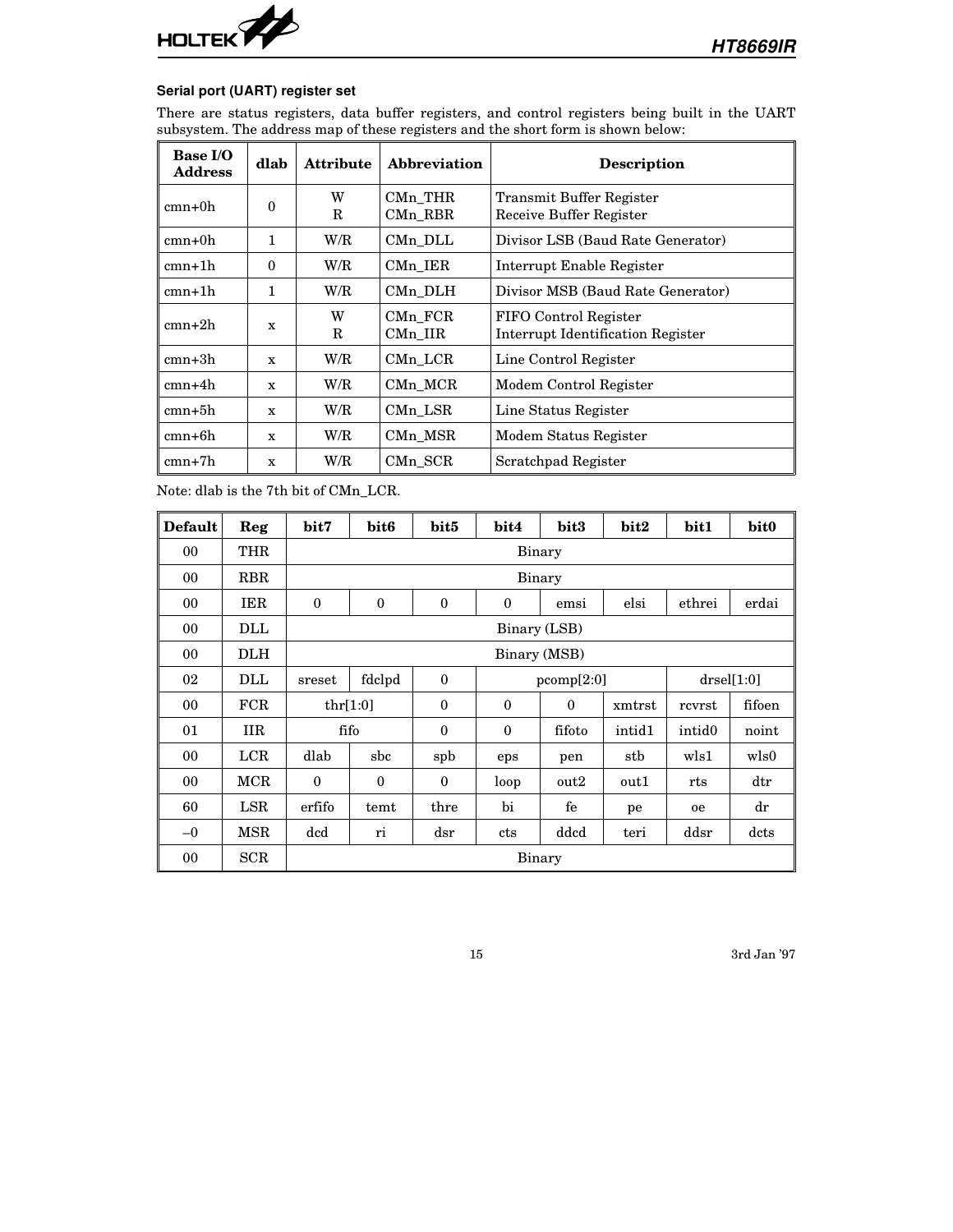

### • Transmit/Receive Buffer Register (CMn\_THR/CMn\_RBR)

These registers are used to buffer the transmitting or received data. Bit 0 is transmitted and received first. The definition of the bits are:

| CMn_THR: Transmit Buffer Register (com+0h.w/dlab=0)                               |                                                    |      |                  |                  |      |      |      |      |                  |  |  |
|-----------------------------------------------------------------------------------|----------------------------------------------------|------|------------------|------------------|------|------|------|------|------------------|--|--|
| Address                                                                           | Type                                               | bit7 | bit <sub>6</sub> | bit <sub>5</sub> | bit4 | bit3 | bit2 | bit1 | bit <sub>0</sub> |  |  |
| $cmn+0h$                                                                          | W                                                  |      | Binary           |                  |      |      |      |      |                  |  |  |
| Reset Default<br>0<br>$\Omega$<br>$\Omega$<br>$\Omega$<br>$\Omega$<br>0<br>$_{0}$ |                                                    |      |                  |                  |      |      | 0    |      |                  |  |  |
|                                                                                   | CMn RBR: Receive Buffer Register (com+0h.r/dlab=0) |      |                  |                  |      |      |      |      |                  |  |  |
| Address                                                                           | Type                                               | bit7 | bit <sub>6</sub> | bit5             | bit4 | bit3 | bit2 | bit1 | bit <sub>0</sub> |  |  |
| $cmn+0h$                                                                          | R<br>Binary                                        |      |                  |                  |      |      |      |      |                  |  |  |
| Reset Default<br>0<br>0<br>0                                                      |                                                    |      |                  |                  |      |      |      |      |                  |  |  |

• Interrupt enable register (CMn\_IER)

This register is used to control the attribute of interrupt. The definition of the bits are:

| CMn_IER: Interrupt Enable Register (com+1h/dlab=0) |      |      |                  |      |      |      |      |        |                  |  |
|----------------------------------------------------|------|------|------------------|------|------|------|------|--------|------------------|--|
| Address                                            | Type | bit7 | bit <sub>6</sub> | bit5 | bit4 | bit3 | bit2 | bit1   | bit <sub>0</sub> |  |
| $cmn+1h$                                           | WR   |      |                  |      |      | emsi | elsi | ethrei | erdai            |  |
| Reset Default                                      |      |      |                  |      |      |      |      |        |                  |  |

| <b>Bit</b> | <b>Name</b> | <b>Description</b>                                                                                                                                                                                              |
|------------|-------------|-----------------------------------------------------------------------------------------------------------------------------------------------------------------------------------------------------------------|
| 7:4        | $\theta$    | None.                                                                                                                                                                                                           |
| 3          | emsi        | Enable MODEM Status Interrupt: Writing "1" can enable the function. This<br>is caused when one of CMn MSR bits changes state.                                                                                   |
| 2          | elsi        | Enable Receiver Line Status Interrupt: Writing "1" can enable the function.<br>The error sources for the interrupt are overrun, parity, framing and break.<br>The CMn_LSR must be read to determine the source. |
|            | ethrei      | Enable Transmit Buffer Register Empty Interrupt: Writing "1" can enable the<br>function.                                                                                                                        |
|            | erdai       | Enable Received Dtat Available Interrupt: Writing "1" can enable the<br>function and timeout interrupts in the FIFO mode.                                                                                       |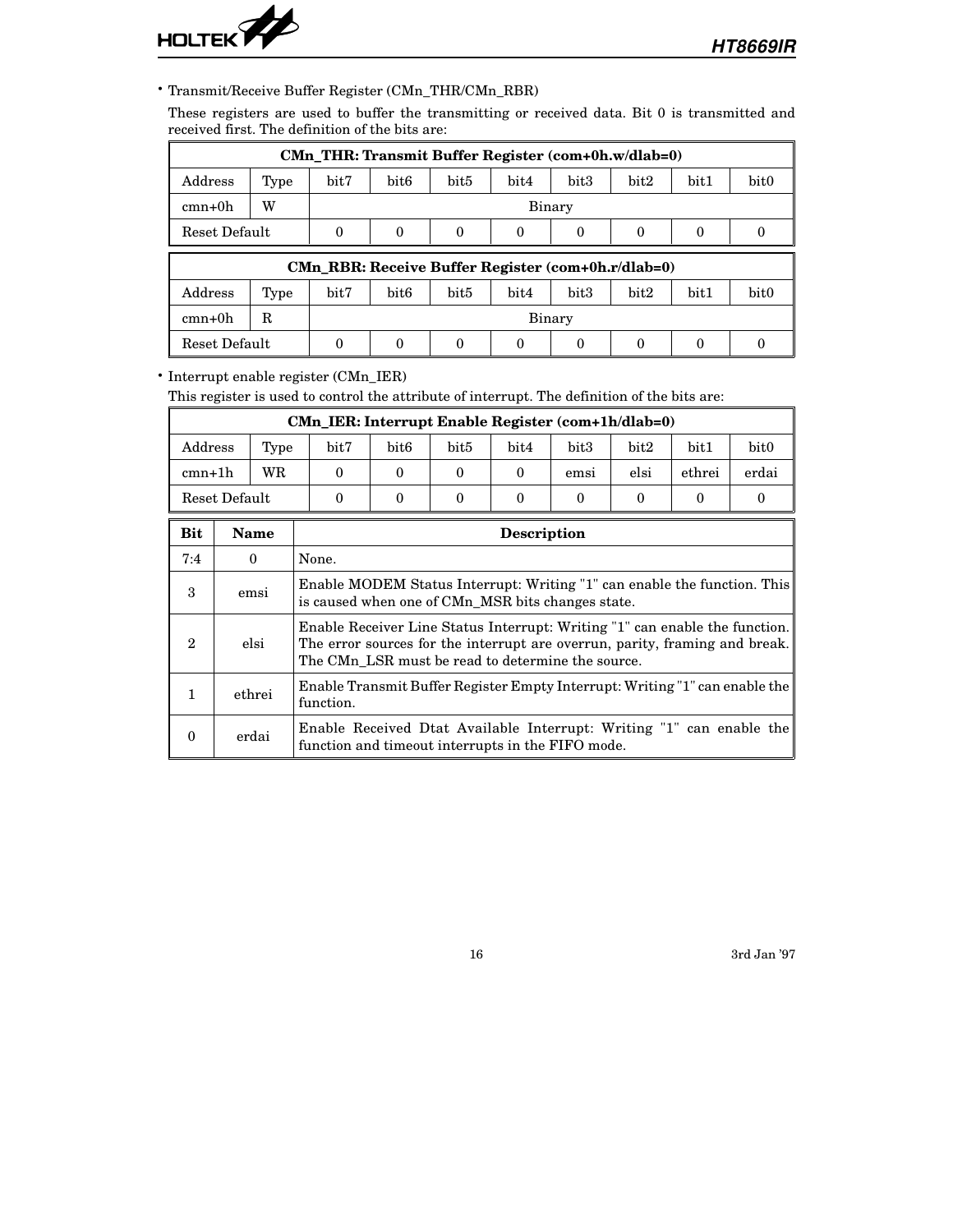

• Divisor MSB/LSB register (CMn\_DLH/CMn\_DLL)

| CMn DLH/DLL: Divisor MSB/LSB Register (com+1/0h/dlab=1) |                                                                                  |  |              |  |  |  |  |  |  |
|---------------------------------------------------------|----------------------------------------------------------------------------------|--|--------------|--|--|--|--|--|--|
| Address                                                 | bit3<br>bit2<br>bit1<br>bit0<br>bit7<br>bit6<br>bit <sub>5</sub><br>bit4<br>Type |  |              |  |  |  |  |  |  |
| $cmn+1h$                                                | WR                                                                               |  | Binary (MSB) |  |  |  |  |  |  |
| $cmn+0h$                                                | WR.                                                                              |  | Binary (LSB) |  |  |  |  |  |  |
| Reset Default                                           |                                                                                  |  |              |  |  |  |  |  |  |

These registers program the 16-bit divisor for baud rate generator. The definition are:

Below shown is the programming reference table for some specific baud rates, the input clock is 1.8462MHz which is output from 24MHz with a divisor circuit of 13:

| <b>Desired Baud Rate</b> | Divisor used to generate<br>16 x Clock | <b>Percent Error Difference between</b><br><b>Desired and Actual</b> |
|--------------------------|----------------------------------------|----------------------------------------------------------------------|
| 50                       | 2307                                   | 0.03                                                                 |
| 75                       | 1538                                   | 0.03                                                                 |
| 110                      | 1049                                   | 0.005                                                                |
| 134.5                    | 858                                    | 0.01                                                                 |
| 150                      | 769                                    | 0.03                                                                 |
| 300                      | 384                                    | 0.16                                                                 |
| 600                      | 192                                    | 0.16                                                                 |
| 1200                     | 96                                     | 0.16                                                                 |
| 1800                     | 64                                     | 0.16                                                                 |
| 2000                     | 58                                     | 0.5                                                                  |
| 2400                     | 48                                     | 0.16                                                                 |
| 3600                     | 32                                     | 0.16                                                                 |
| 4800                     | 24                                     | 0.16                                                                 |
| 7200                     | 16                                     | 0.16                                                                 |
| 9600                     | 12                                     | 0.16                                                                 |
| 19200                    | $6\phantom{1}6$                        | 0.16                                                                 |
| 38400                    | 3                                      | 0.16                                                                 |
| 57600                    | $\,2$                                  | $1.6\,$                                                              |
| 115200                   | $\mathbf{1}$                           | 0.16                                                                 |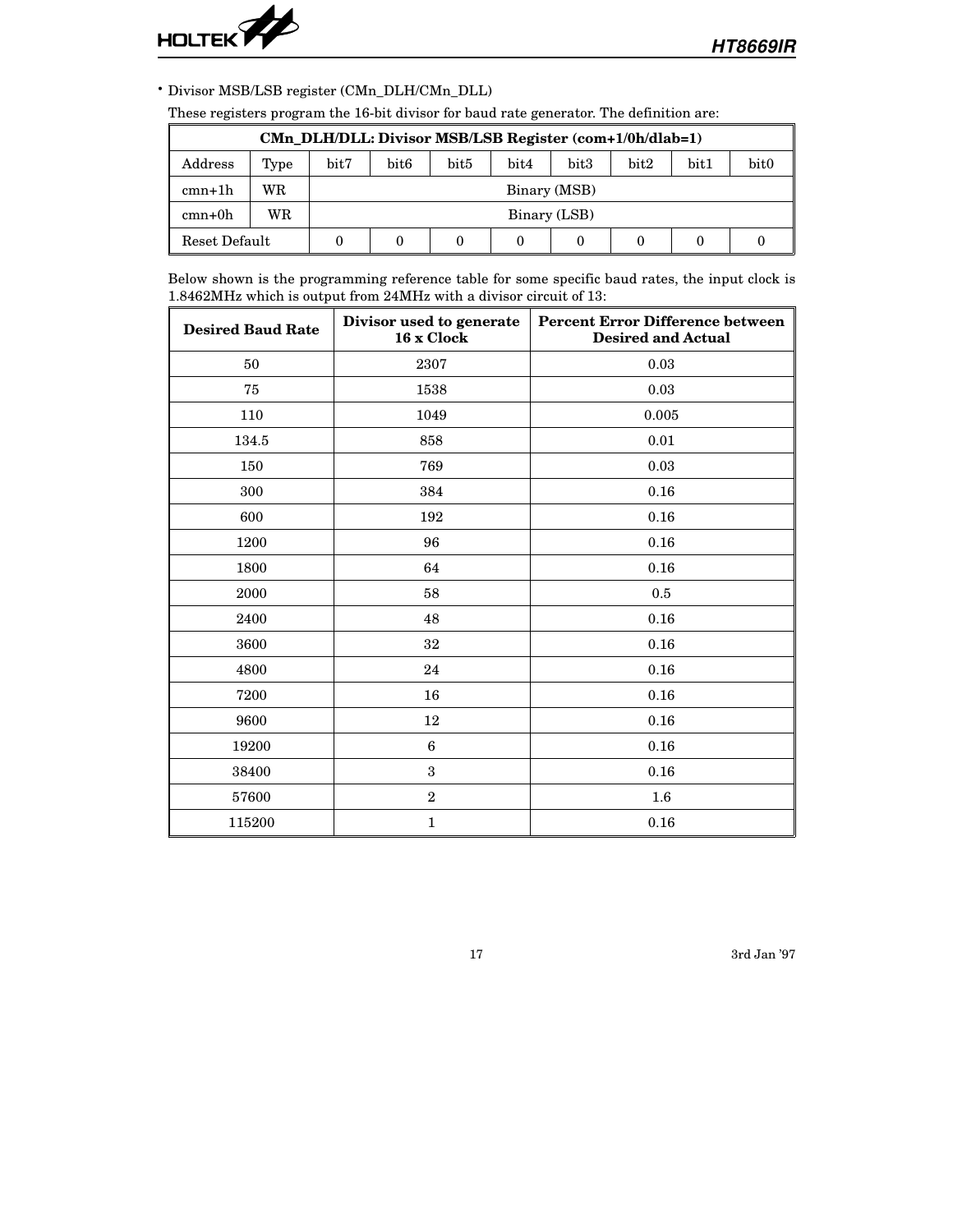

# • FIFO control register (CMn\_FCR)

This register is a write-only register and is used to control the FIFO operation. It is not supporting during the DMA operation. The definition of the bits are:

| CMn_FCR: FIFO Control Register (com+2h.w) |             |                                                                                                                                                                                                                                         |                                                                                                                                                                                                                     |  |                    |  |  |   |                                                                                                                                               |
|-------------------------------------------|-------------|-----------------------------------------------------------------------------------------------------------------------------------------------------------------------------------------------------------------------------------------|---------------------------------------------------------------------------------------------------------------------------------------------------------------------------------------------------------------------|--|--------------------|--|--|---|-----------------------------------------------------------------------------------------------------------------------------------------------|
| Address                                   | Type        | bit7<br>bit3<br>bit6<br>bit5<br>bit4<br>bit2<br>bit1<br>W<br>$_{\rm thr1}$<br>$_{\rm thr0}$<br>$\Omega$<br>$\Omega$<br>$\Omega$<br>xmtrst<br>rcvrst<br>$\theta$<br>$\theta$<br>$\theta$<br>$\Omega$<br>$\Omega$<br>$\Omega$<br>$\Omega$ |                                                                                                                                                                                                                     |  |                    |  |  |   | bit0                                                                                                                                          |
| $cmn+2h$                                  |             |                                                                                                                                                                                                                                         |                                                                                                                                                                                                                     |  |                    |  |  |   | fifoen                                                                                                                                        |
| Reset Default                             |             |                                                                                                                                                                                                                                         |                                                                                                                                                                                                                     |  |                    |  |  | 0 |                                                                                                                                               |
| <b>Bit</b>                                | <b>Name</b> |                                                                                                                                                                                                                                         |                                                                                                                                                                                                                     |  | <b>Description</b> |  |  |   |                                                                                                                                               |
| 7:6                                       | thr $[1:0]$ |                                                                                                                                                                                                                                         | <b>FIFO</b> Threshold Level: These bits are used to set the trigger level for the<br>RCVR FIFO interrupt. Programming with "00" set 1 byte threshold, "01" for<br>4 bytes, "10" for 8 bytes, and "11" for 14 bytes. |  |                    |  |  |   |                                                                                                                                               |
| 5:3                                       | $\theta$    | Reserved and read only.                                                                                                                                                                                                                 |                                                                                                                                                                                                                     |  |                    |  |  |   |                                                                                                                                               |
| $\mathbf{2}$                              | xmtrst      |                                                                                                                                                                                                                                         | Transmit FIFO Reset: Writing "1" can clear all bytes in the XMIT FIFO and<br>can reset its counter logic to 0. By the way, The shift register is not cleared.<br>It is a self-cleared bit.                          |  |                    |  |  |   |                                                                                                                                               |
| 1                                         | rcvrst      |                                                                                                                                                                                                                                         | Receive FIFO Reset: Writing "1" can clear all bytes in the RCVR FIFO and<br>can reset its counter logic to 0. It is a self-cleared bit.                                                                             |  |                    |  |  |   |                                                                                                                                               |
| 0                                         | fifoen      | automatically. It should be set to "1" if other bits in this register are set.                                                                                                                                                          |                                                                                                                                                                                                                     |  |                    |  |  |   | FIFO Enable: Writing "1" can enable both XMIT and RCVR FIFOs. When<br>write "0" to this bit, it will disable the FIFOs and clear the contents |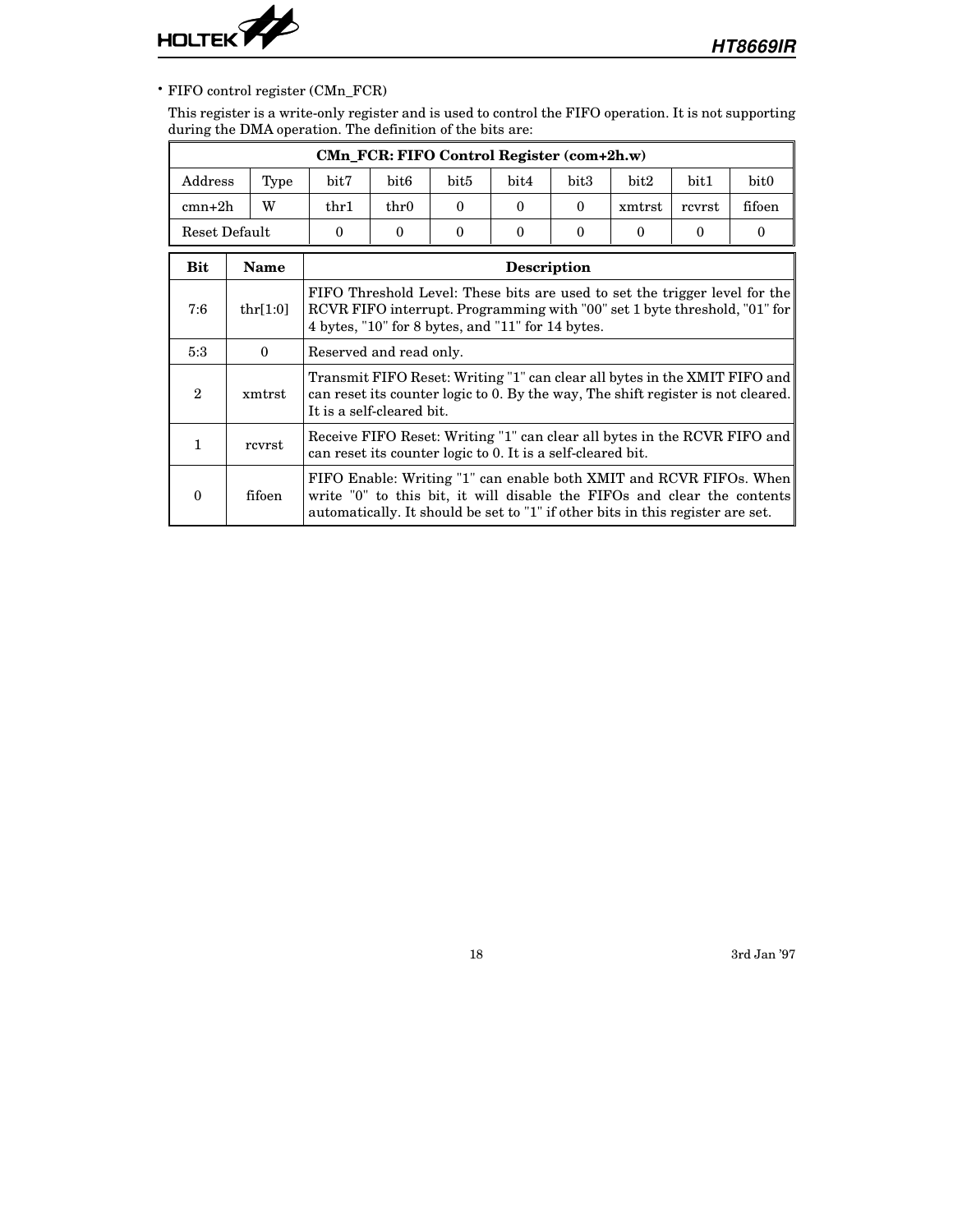

• Interrupt identification register (CMn\_IIR)

This register is a read-only register and is used to determine the interrupt source and its priority. During CPU accessing the CMn\_IIR, UART will freeze all interrupts and keep current status and pending new interrupts until CPU complete the access. The definition of the bits are:

|            |                                                                                                                                                                                                                                                 | CMn_IIR: Interrupt Identification Register (com+2h.r)                                                                       |                                                                                                                                                                                 |  |                    |      |  |  |                                                                                |  |
|------------|-------------------------------------------------------------------------------------------------------------------------------------------------------------------------------------------------------------------------------------------------|-----------------------------------------------------------------------------------------------------------------------------|---------------------------------------------------------------------------------------------------------------------------------------------------------------------------------|--|--------------------|------|--|--|--------------------------------------------------------------------------------|--|
| Address    | bit5<br>Type<br>bit7<br>bit <sub>6</sub><br>bit4<br>bit3<br>bit2<br>bit1<br>fifo<br>fifo<br>R<br>fifoto<br>intid1<br>intid <sub>0</sub><br>$\theta$<br>$\Omega$<br>Reset Default<br>$\Omega$<br>$\Omega$<br>0<br>$\theta$<br>0<br>0<br>$\theta$ |                                                                                                                             |                                                                                                                                                                                 |  |                    | bit0 |  |  |                                                                                |  |
| $cmn+2h$   |                                                                                                                                                                                                                                                 |                                                                                                                             |                                                                                                                                                                                 |  |                    |      |  |  | noint                                                                          |  |
|            |                                                                                                                                                                                                                                                 |                                                                                                                             |                                                                                                                                                                                 |  |                    |      |  |  |                                                                                |  |
| <b>Bit</b> | Name                                                                                                                                                                                                                                            |                                                                                                                             |                                                                                                                                                                                 |  | <b>Description</b> |      |  |  |                                                                                |  |
| 7:6        | fifo                                                                                                                                                                                                                                            | FIFO is Enabled: These bits are set when fifoen.CMn FCR is set.                                                             |                                                                                                                                                                                 |  |                    |      |  |  |                                                                                |  |
| 5:4        | $\theta$                                                                                                                                                                                                                                        | None.                                                                                                                       |                                                                                                                                                                                 |  |                    |      |  |  |                                                                                |  |
| 3          | fifoto                                                                                                                                                                                                                                          |                                                                                                                             | FIFO Time-Out: When in non-FIFO mode, this bit is always "0", In FIFO<br>mode (fifoen.CMn FCR is set), this bit is set along with bit 2 when a timeout<br>interrupt is pending. |  |                    |      |  |  |                                                                                |  |
| 2:1        | intid[1:0]                                                                                                                                                                                                                                      |                                                                                                                             | Interrupt Identification: These bits are used to identify the highest priority<br>interrupt indicated below.                                                                    |  |                    |      |  |  |                                                                                |  |
| 0          | noint                                                                                                                                                                                                                                           | No Interrupt Pending: There is no interrupt pending when this bit is "1".<br>a hardwired prioritized or pulled environment. |                                                                                                                                                                                 |  |                    |      |  |  | Otherwise, an interrupt is pending if the bit is "0". It can be used in either |  |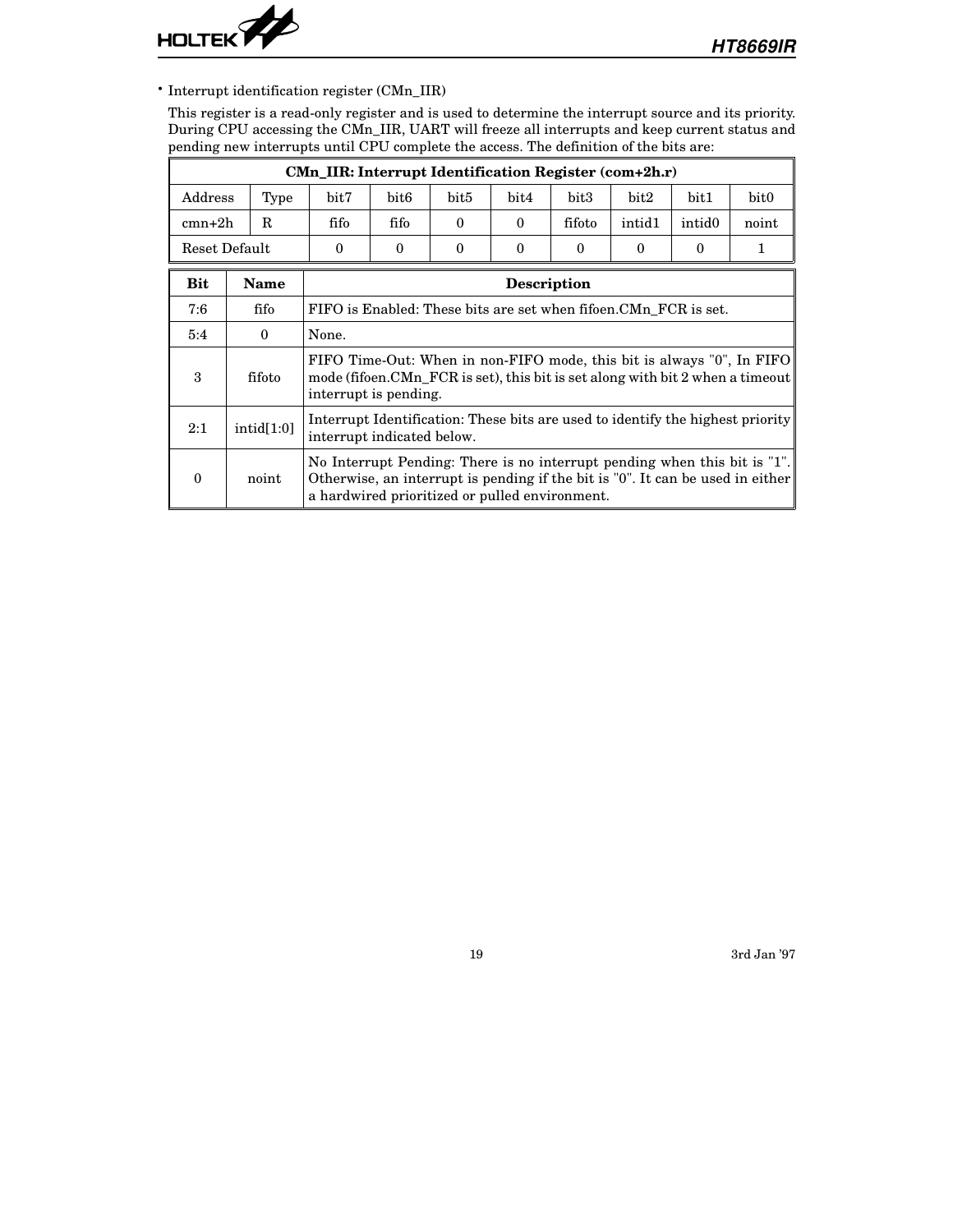

|              |              | IIR[3:0]           |              | Interrupt set and reset functions |                                    |                                                                                                                                                                                           |                                                                                  |  |  |
|--------------|--------------|--------------------|--------------|-----------------------------------|------------------------------------|-------------------------------------------------------------------------------------------------------------------------------------------------------------------------------------------|----------------------------------------------------------------------------------|--|--|
| fifoto       | intid1       | intid <sub>0</sub> |              | noint Priority                    | Interrupt<br>type                  | <b>Interrupt source</b>                                                                                                                                                                   | <b>Interrupt Reset</b><br>Control                                                |  |  |
| $\mathbf{0}$ | $\mathbf{0}$ | $\mathbf{0}$       | $\mathbf{1}$ |                                   | None                               | None                                                                                                                                                                                      |                                                                                  |  |  |
| $\theta$     | $\mathbf{1}$ | $\mathbf{1}$       | $\mathbf{0}$ | Highest                           | Receiver<br>line status            | Overrun Error,<br>Parity Error,<br>Framing Error,<br>or Break Interrupt.                                                                                                                  | Reading the<br>CMn_LSR.                                                          |  |  |
| $\mathbf{0}$ | $\mathbf{1}$ | $\theta$           | $\mathbf{0}$ | Second                            | Received<br>Data<br>Available      | Received Data<br>Available.                                                                                                                                                               | Read CMn_RBR or<br>the FIFO drops<br>below the trigger<br>level.                 |  |  |
| $\mathbf{1}$ | $\mathbf{1}$ | $\theta$           | $\theta$     | Second                            | Character<br>Timeout<br>Indication | No Character have<br>been removed from<br>or input to the<br><b>RCVR FIFO during</b><br>the last 4<br>characters times<br>and there is at least<br>1 character in it<br>during this time. | Reading the<br>CMn_RBR.                                                          |  |  |
| $\theta$     | $\Omega$     | $\mathbf{1}$       | $\theta$     | Third                             | $CMn_THR$<br>Empty                 | CMn_THR empty.                                                                                                                                                                            | Reading the<br>CMn_IIR (if source<br>of interrupt) or<br>Writing the<br>CMn THR. |  |  |
| $\theta$     | $\theta$     | $\theta$           | $\Omega$     | Lowest                            | <b>MODEM</b><br>Status             | Clear to Send,<br>or Data Set Ready,<br>or Ring Indicator,<br>or Data Carrier<br>Detect                                                                                                   | Reading the<br>CMn_MSR.                                                          |  |  |

Below shown is the Interrupt control table for the explanation of fifoto, intid[1:0], noint: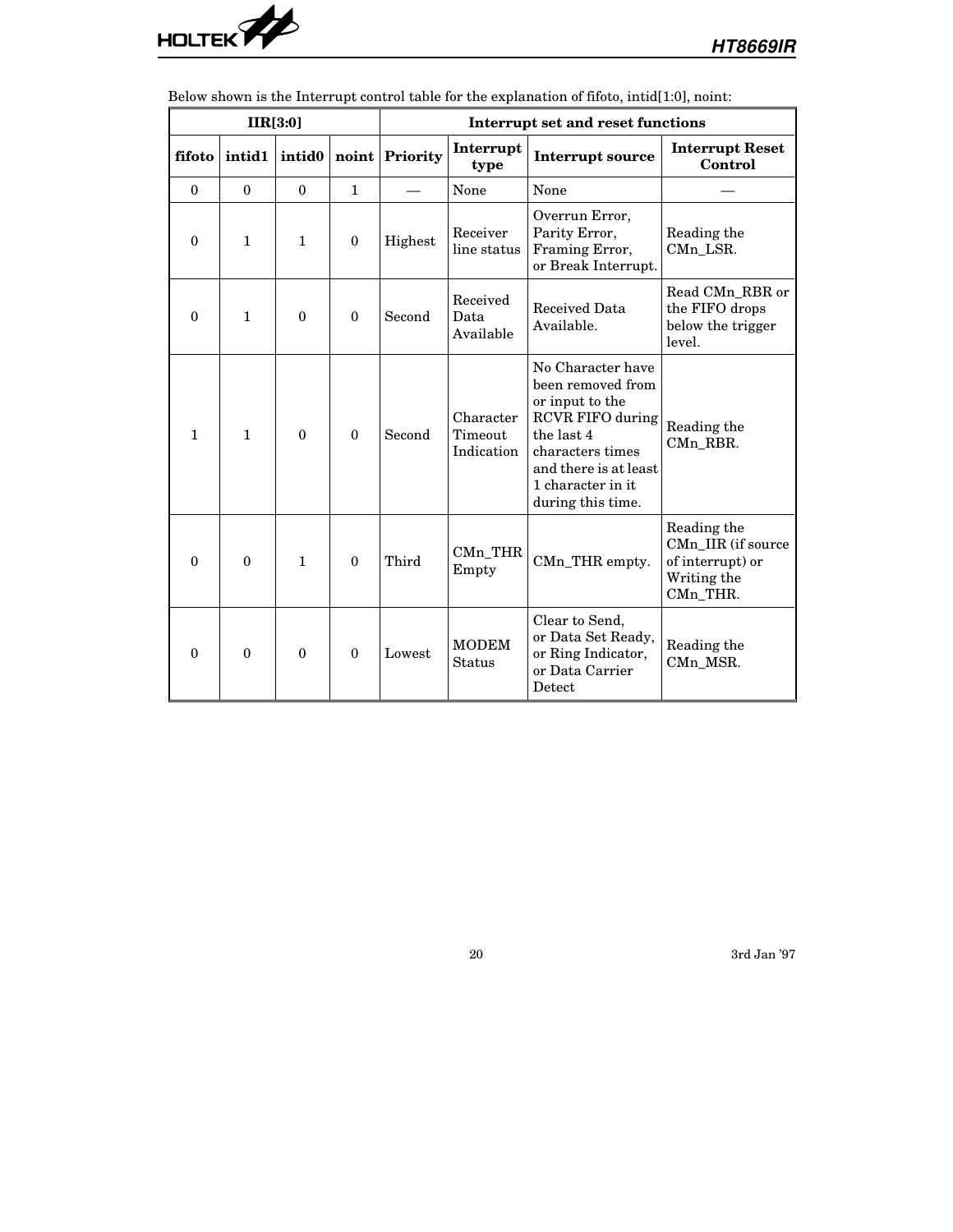

# • Line control register (CMn\_LCR)

This register is used to determine the format of serial line. The definition of the bits are:

|               |             |                      |                                                                                                                                                                                                                                          | <b>CMn LCR: Line Control Register (com+3h)</b> |                    |              |              |                     |                                                                                                                                                        |  |  |  |
|---------------|-------------|----------------------|------------------------------------------------------------------------------------------------------------------------------------------------------------------------------------------------------------------------------------------|------------------------------------------------|--------------------|--------------|--------------|---------------------|--------------------------------------------------------------------------------------------------------------------------------------------------------|--|--|--|
| Address       | Type        | bit7                 | bit <sub>6</sub><br>bit <sub>5</sub><br>bit4<br>bit3<br>bit2<br>bit <sub>0</sub><br>bit1                                                                                                                                                 |                                                |                    |              |              |                     |                                                                                                                                                        |  |  |  |
| $cmn+3h$      | WR          | dlab                 | wls1<br>wls0<br>sbc<br>stb<br>spb<br>eps<br>pen                                                                                                                                                                                          |                                                |                    |              |              |                     |                                                                                                                                                        |  |  |  |
| Reset Default |             | $\mathbf{0}$         | $\theta$                                                                                                                                                                                                                                 | $\theta$                                       | $\mathbf{0}$       | $\mathbf{0}$ | $\mathbf{0}$ | $\mathbf{0}$        | $\bf{0}$                                                                                                                                               |  |  |  |
| <b>Bit</b>    | <b>Name</b> |                      |                                                                                                                                                                                                                                          |                                                | <b>Description</b> |              |              |                     |                                                                                                                                                        |  |  |  |
| 7             | dlab        |                      | Divisor Latch Access Bit: It must be set to "1" to access the CMn_DLH/DLL<br>and set to "0" for the access of CMn_RBR/THR/IER.                                                                                                           |                                                |                    |              |              |                     |                                                                                                                                                        |  |  |  |
| 6             | sbc         |                      | Set Break Control Bit: When this bit is set "1", the SO output is forced to the<br>spacing or logic "0" state and remains there until the bit is reset. This<br>feature enables the UART to alert a terminal in a communications system. |                                                |                    |              |              |                     |                                                                                                                                                        |  |  |  |
| 5             | spb         | by eps.              | Stick Parity Bit: When this bit is set "1" and pen is enabled, the parity bit is<br>transmitted and then detected by the receiver in the opposite state indicated                                                                        |                                                |                    |              |              |                     |                                                                                                                                                        |  |  |  |
| 4             | eps         |                      | Even Parity Select Bit: When pen is set "1", it will generate or check the<br>serial data with odd number of logic "1" if this bit is set to "0", or even parity<br>check rule will be followed for the bit is set to "1".               |                                                |                    |              |              |                     |                                                                                                                                                        |  |  |  |
| 3             | pen         |                      | Parity Enable Bit: When it is set, a parity bit is generated for transmit or<br>checked during receiving between the last data word bit and the first stop<br>bit of the serial data.                                                    |                                                |                    |              |              |                     |                                                                                                                                                        |  |  |  |
| $\mathbf{2}$  | stb         |                      | Number of Stop Bit: This bit defines the number of stop bits for transmitting<br>or receiving data. The number of stop bits is depended to wls[1:0] too.                                                                                 |                                                |                    |              |              |                     |                                                                                                                                                        |  |  |  |
| 1:0           | wls[1:0]    | of character format. |                                                                                                                                                                                                                                          |                                                |                    |              |              |                     | Word Length Select Bits: These bits defines the number of bits in each<br>transmitted or received serial character. Below shown is the different types |  |  |  |
| sth           | wls1        | wls0                 |                                                                                                                                                                                                                                          |                                                | Word Length        |              |              | Number of Ston Bits |                                                                                                                                                        |  |  |  |

| stb      | wls1     | wls0     | <b>Word Length</b> | <b>Number of Stop Bits</b> |
|----------|----------|----------|--------------------|----------------------------|
| $\Omega$ | $\Omega$ | $\Omega$ | 5 Bits             |                            |
| $\Omega$ | 0        |          | 6 Bits             |                            |
| $\Omega$ |          | $\Omega$ | 7 Bits             |                            |
| $\Omega$ |          |          | 8 Bits             |                            |
|          | 0        | $\theta$ | 5 Bits             | $1.5\,$                    |
|          | 0        |          | 6 Bits             | $\mathbf{2}$               |
|          |          | $\Omega$ | 7 Bits             | 2                          |
|          |          |          | 8 Bits             | 2                          |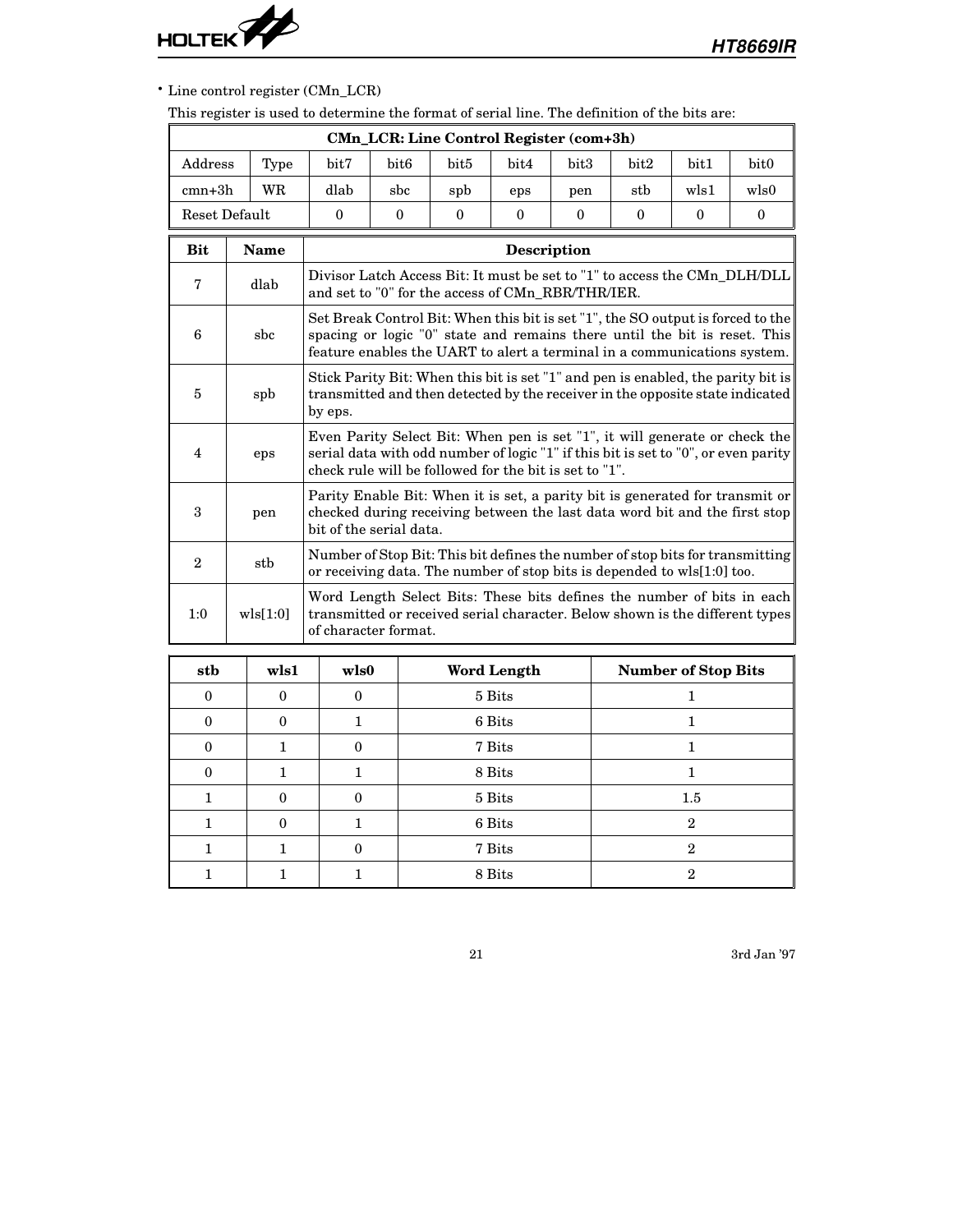

### • MODEM control register (CMn\_MCR)

This register is used to control the interfaces of MODEM or data set or the emulated MODEM mode. The definition of the bits are:

| <b>CMn_MCR: MODEM Control Register (com+4h)</b> |                         |                                                                                                                                           |                                                                                                                                                                                                                                                                                                                                                                                                                                                                                                                                                                                                                                                         |                  |                    |          |          |          |                                                                                                                                                                   |  |  |
|-------------------------------------------------|-------------------------|-------------------------------------------------------------------------------------------------------------------------------------------|---------------------------------------------------------------------------------------------------------------------------------------------------------------------------------------------------------------------------------------------------------------------------------------------------------------------------------------------------------------------------------------------------------------------------------------------------------------------------------------------------------------------------------------------------------------------------------------------------------------------------------------------------------|------------------|--------------------|----------|----------|----------|-------------------------------------------------------------------------------------------------------------------------------------------------------------------|--|--|
| Address                                         | Type                    | bit7                                                                                                                                      | bit <sub>6</sub>                                                                                                                                                                                                                                                                                                                                                                                                                                                                                                                                                                                                                                        | bit <sub>5</sub> | bit4               | bit3     | bit2     | bit1     | bit0                                                                                                                                                              |  |  |
| $cmn+4h$                                        | WR                      | $\theta$                                                                                                                                  | $\Omega$                                                                                                                                                                                                                                                                                                                                                                                                                                                                                                                                                                                                                                                | $\theta$         | loop               | out2     | out1     | rts      | $\rm dtr$                                                                                                                                                         |  |  |
|                                                 | Reset Default           | $\theta$                                                                                                                                  | $\theta$                                                                                                                                                                                                                                                                                                                                                                                                                                                                                                                                                                                                                                                | $\theta$         | $\theta$           | $\theta$ | $\theta$ | $\theta$ | $\theta$                                                                                                                                                          |  |  |
| <b>Bit</b>                                      | <b>Name</b>             |                                                                                                                                           |                                                                                                                                                                                                                                                                                                                                                                                                                                                                                                                                                                                                                                                         |                  | <b>Description</b> |          |          |          |                                                                                                                                                                   |  |  |
| 7:5                                             | $\theta$                | None.                                                                                                                                     |                                                                                                                                                                                                                                                                                                                                                                                                                                                                                                                                                                                                                                                         |                  |                    |          |          |          |                                                                                                                                                                   |  |  |
| $\overline{4}$                                  | loop                    |                                                                                                                                           | Loopback Control Bit: When this bit is set "1", the UART will go into<br>diagnostic test. First, SO is set to marking state (Logic "1") and SI is<br>disconnected. Then, the output of Transmitter Shift Register is looped back<br>into the Receiver Shift Register input. In this mode, all MODEM inputs<br>(nCTS, nDSR, nRI, and nDCD) are disconnected, and the four MODEM<br>Control output (nDTR, nRTS, OUT1, and OUT2) are internally connected to<br>the four MODEM Control inputs (nCTS, nDSR, nRI, and nDCD)<br>respectively. In addition, the MODEM control output pins are forced Hi-Z<br>and the transmitted data is received immediately. |                  |                    |          |          |          |                                                                                                                                                                   |  |  |
| 3                                               | out2                    | Output 2: This bit sets to "1" to enable the serial port interrupt. When this<br>bit is "0", the interrupt is disabled with a Hi-Z state. |                                                                                                                                                                                                                                                                                                                                                                                                                                                                                                                                                                                                                                                         |                  |                    |          |          |          |                                                                                                                                                                   |  |  |
| $\mathbf{2}$                                    | out1                    |                                                                                                                                           | Output 1: For read/write access only.                                                                                                                                                                                                                                                                                                                                                                                                                                                                                                                                                                                                                   |                  |                    |          |          |          |                                                                                                                                                                   |  |  |
| $\mathbf{1}$                                    | rts                     |                                                                                                                                           | Request To Send: This bit controls the nRTS output. When it is set to "1",<br>the nRTS output is forced to a logic "0", and nRTS will be "1" if the bit is "0".                                                                                                                                                                                                                                                                                                                                                                                                                                                                                         |                  |                    |          |          |          |                                                                                                                                                                   |  |  |
| $\bf{0}$                                        | $\mathrm{d}\mathrm{tr}$ |                                                                                                                                           |                                                                                                                                                                                                                                                                                                                                                                                                                                                                                                                                                                                                                                                         |                  |                    |          |          |          | Data Terminal Ready: This bit controls the nDTR output. If it is set to "1",<br>the nDTR output is forced to a logic "0", and nDTR will be "1" if the bit is "0". |  |  |

• Line status register (CMn\_LSR):

This register reports the status of serial port interface. Bits 7 through 4 are the error conditions that produce a Receiver Line Status Interrupt when any of the corresponding conditions are detected and the interrupt is enabled. The definition of the bits are:

|                | <b>CMn_LSR: Line Status Register (com+5h)</b> |        |                  |      |      |      |      |               |                  |  |  |
|----------------|-----------------------------------------------|--------|------------------|------|------|------|------|---------------|------------------|--|--|
| $\rm{Address}$ | Type                                          | bit7   | bit <sub>6</sub> | bit5 | bit4 | bit3 | bit2 | $_{\rm bit1}$ | bit <sub>0</sub> |  |  |
| $cmn+5h$       | WR                                            | erfifo | temt             | thre | bi   | fe   | рe   | 0e            | dr               |  |  |
| Reset Default  |                                               |        |                  |      |      |      |      |               |                  |  |  |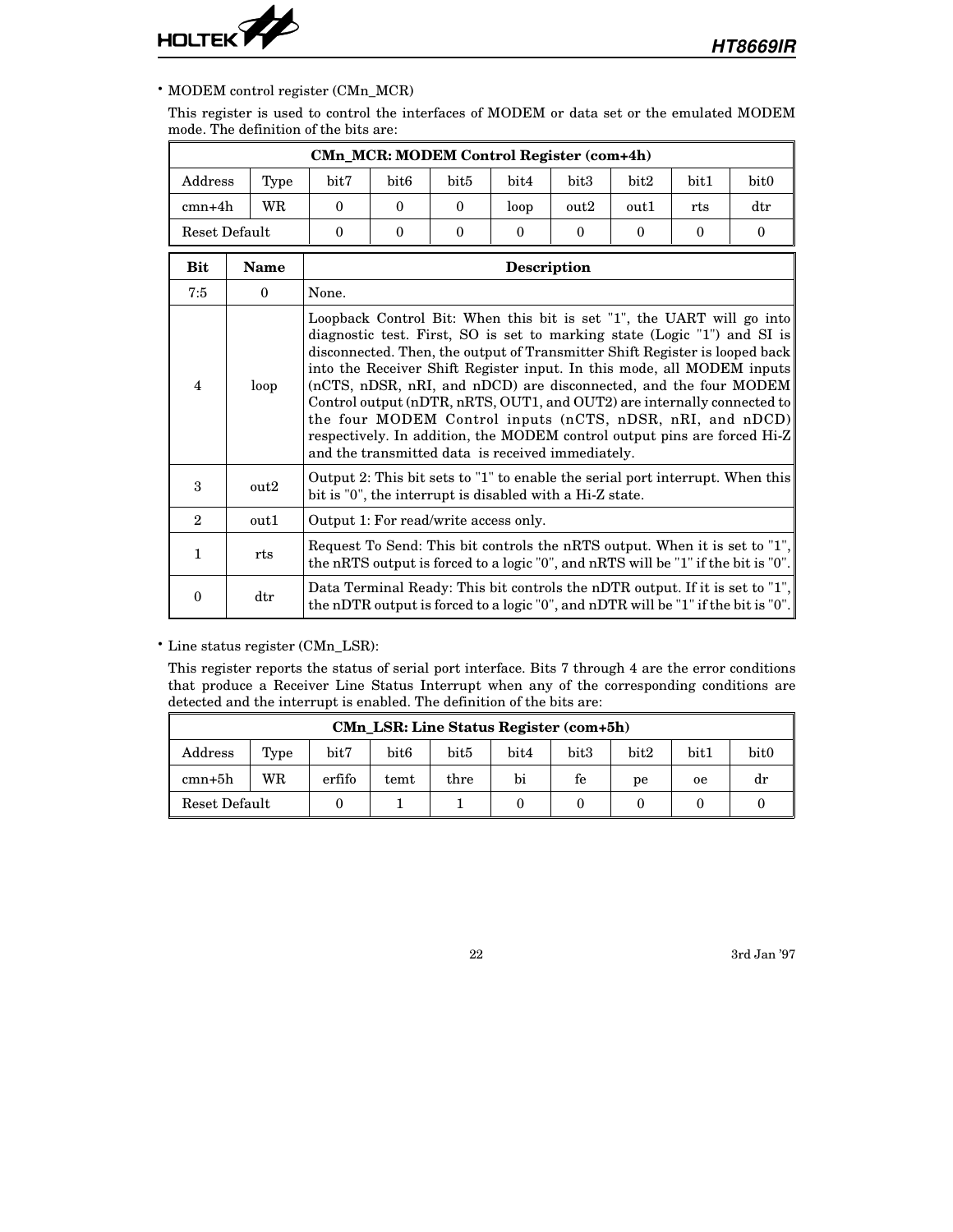| <b>Bit</b>       | Name                   | <b>Description</b>                                                                                                                                                                                                                                                                                                                                                                                                                                                                                                                                                                                                                   |
|------------------|------------------------|--------------------------------------------------------------------------------------------------------------------------------------------------------------------------------------------------------------------------------------------------------------------------------------------------------------------------------------------------------------------------------------------------------------------------------------------------------------------------------------------------------------------------------------------------------------------------------------------------------------------------------------|
| 7                | erfifo                 | Error in RCVR FIFO: When in non-FIFO mode, this bit is permanently set<br>to "0". In FIFO mode, this bit is set "1", when there is at least one parity<br>error, frame error or break indication in the FIFO. This bit is cleared when<br>this register is read if there are no subsequent errors in the FIFO.                                                                                                                                                                                                                                                                                                                       |
| 6                | temt                   | Transmitter Empty: This bit is set whenever CMn_THR and CMn_TSR are<br>both empty, and will be reset whenever either CMn_THR or CMn_TSR<br>contains a data character. In the FIFO mode, this bit is set when the<br>CMn_THR and CMn_TSR are both empty. This is a read-only bit.                                                                                                                                                                                                                                                                                                                                                     |
| 5                | thre                   | Transmitter Holding Register Empty: This bit indicates the UART is ready<br>to accept a new character for transmission. It is set when a character is<br>transferred from CMn_THR into the CMn_TSR (Transmitter Shift<br>Register), and will be reset whenever Host loads the CMn_THR. In addition,<br>this bit causes the UART to issue an interrupt when ethrei.CMn_IER is set.<br>In the FIFO mode, this bit is set when the XMIT FIFO is empty. It is cleared<br>when at least 1 byte is written to the XMIT FIFO. This is a read-only bit.                                                                                      |
| $\overline{4}$   | bi                     | Break Interrupt: This bit is set whenever the received data is held in the<br>Spacing state ("0") for longer than a full word transmission time (total time<br>of the start bit + data bits + parity bit + stop bits). It is reset when this<br>register is read. In FIFO mode, this error is associated with the particular<br>character in the FIFO it applies to. This error is indicated when the<br>associated character is at the top of the FIFO. When break occurs only one<br>zero character is loaded into the FIFO. Restarting after a break is received<br>requires the serial data to be "1" for at least 1/2 bit time. |
| 3                | fe                     | Frame Error: This bit is set whenever the received character did not have a<br>valid stop bit, i.e. a spacing level. It is reset when this register is read. In<br>FIFO mode, this error is associated with the particular character in the<br>FIFO it applies to. This error is indicated when the associated character is<br>at the top of the FIFO. The UART will try to re-synchronize after a frame<br>error. To do this, it assumes that the framing error was due to the next start<br>bit, so it samples this "start" bit twice and then takes in the "data" field.                                                          |
| $\mathbf 2$      | pe                     | Parity Error: This bit is set when the parity of the receive data is detected<br>error, and is reset when this register is read. In FIFO mode, this error is<br>associated with the particular character in the FIFO it applies to. This error<br>is indicated when the associated character is at the top of the FIFO.                                                                                                                                                                                                                                                                                                              |
| $\mathbf 1$      | oe                     | Overrun Error: This bit is set immediately to indicates the overrun condition<br>that the data in the CMn_RBR was not read before the next character was<br>transferred into the register. In FIFO mode, it will occur only when the<br>FIFO is full and the next character has been completely received in the shift<br>register, the character in the shift register is overwritten but not transferred<br>into the FIFO. It is reset when this register is read.                                                                                                                                                                  |
| $\boldsymbol{0}$ | $\mathrm{d}\mathbf{r}$ | Data Ready: This bit is set to "1" when a complete incoming character has<br>been received and transferred into the CMn_RBR or the FIFO. It is reset to<br>"0" by reading all of the data in the CMn_RBR or the FIFO.                                                                                                                                                                                                                                                                                                                                                                                                                |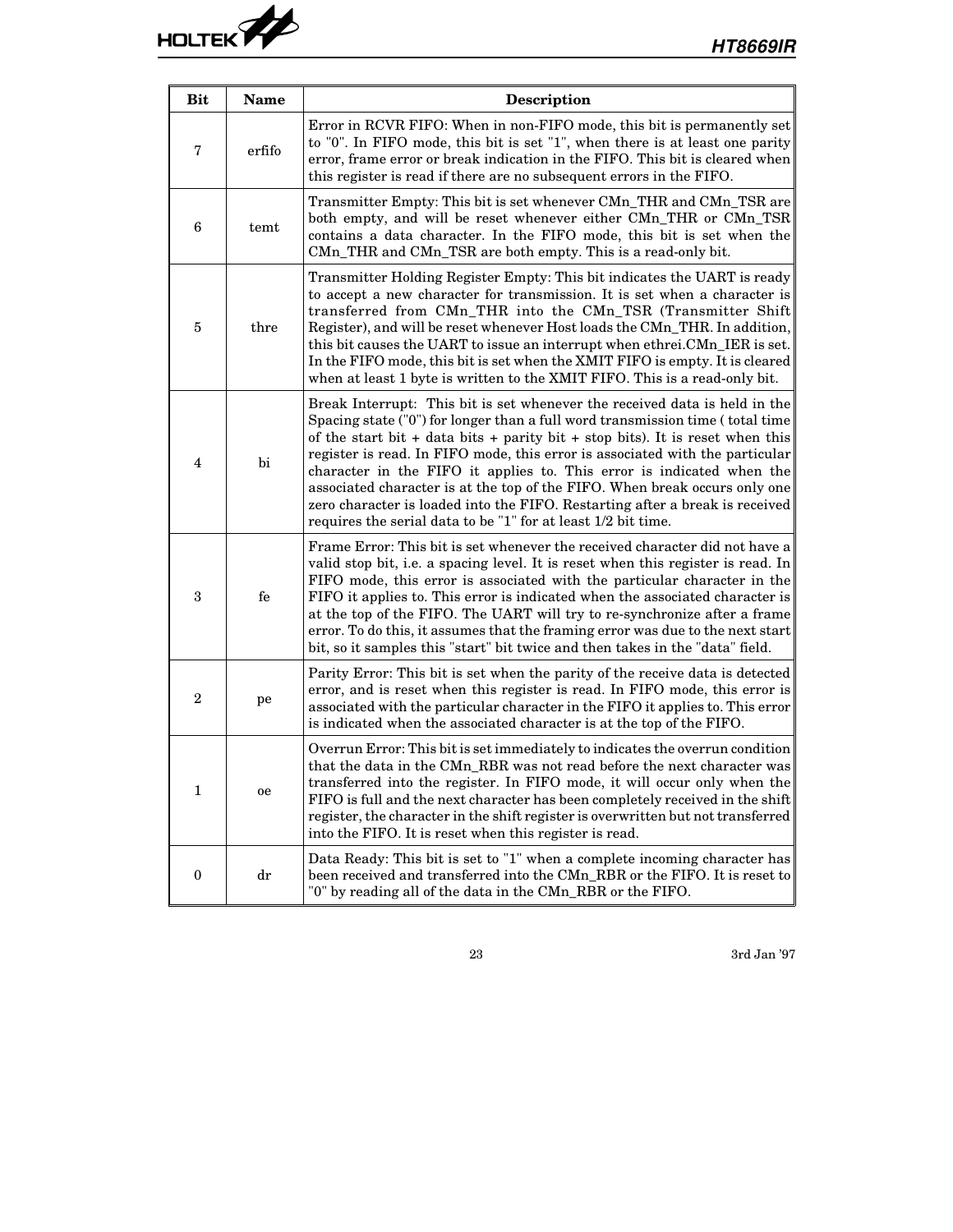

• MODEM status register (CMn\_MSR)

This register indicates the current state of the control lines from the MODEM (or peripheral device). In addition, there are 4 bits of this register provide change information. These bits are set to "1" when the corresponding control input from the MODEM changes state. Whenever bit 0, 1, 2, or 3 is set to "1", a MODEM Status Interrupt is generated. They are reset to "0" whenever this register is read. The definition of the bits are:

| Address        | Type         | CMn_MSR: MODEM Status Register (com+6h)<br>bit7<br>bit6<br>bit5<br>bit4<br>bit <sub>3</sub><br>bit2<br>bit <sub>0</sub><br>bit1                               |                                                                                                                                                                |     |             |              |          |              |          |  |
|----------------|--------------|---------------------------------------------------------------------------------------------------------------------------------------------------------------|----------------------------------------------------------------------------------------------------------------------------------------------------------------|-----|-------------|--------------|----------|--------------|----------|--|
| cmn+6h         | WR           | dcd                                                                                                                                                           | ri                                                                                                                                                             | dsr | cts         | dded         | teri     | ddsr         | dcts     |  |
| Reset Default  |              |                                                                                                                                                               |                                                                                                                                                                |     |             | $\mathbf{0}$ | $\bf{0}$ | $\mathbf{0}$ | $\theta$ |  |
| <b>Bit</b>     | <b>Name</b>  |                                                                                                                                                               |                                                                                                                                                                |     | Description |              |          |              |          |  |
| $\mathbf 7$    | $_{\rm dcd}$ |                                                                                                                                                               | Data Carrier Detect: This bit reflects the complement of nDCD input.<br>If loop.CMn_MCR is set, this bit is equivalent to out 2.CMn_MCR.                       |     |             |              |          |              |          |  |
| 6              | ri           |                                                                                                                                                               | Ring Indicator: This bit reflects the complement of nRI input.<br>If loop.CMn_MCR is set, this bit is equivalent to out1.CMn_MCR.                              |     |             |              |          |              |          |  |
| 5              | dsr          |                                                                                                                                                               | Data Set Ready: This bit reflects the complement of nDSR input.<br>If loop.CMn_MCR is set, this bit is equivalent to dtr.CMn_MCR.                              |     |             |              |          |              |          |  |
| 4              | cts          |                                                                                                                                                               | Clear To Send: This bit reflects the complement of nCTS input.<br>If loop.CMn_MCR is set, this bit is equivalent to rts.CMn_MCR.                               |     |             |              |          |              |          |  |
| 3              | ddcd         |                                                                                                                                                               | Delta Data Carrier Detect: This bit is set when the nDCD input to the chip<br>has changed state. It will be cleared when it is read.                           |     |             |              |          |              |          |  |
| $\overline{2}$ | teri         |                                                                                                                                                               | Trailing Edge Ring Indicator: This bit is set when the nRI input to the chip<br>has changed from "0" to "1". It will be cleared when it is read.               |     |             |              |          |              |          |  |
| $\mathbf{1}$   | ddsr         |                                                                                                                                                               | Delta Data Set Ready: This bit is set when the nDSR input to the chip has<br>changed state since the last time being read. It will be cleared when it is read. |     |             |              |          |              |          |  |
| $\mathbf{0}$   | dcts         | Delta Clear To Send: This bit is set when the nCTS input to the chip has<br>changed state since the last time being read. It will be cleared when it is read. |                                                                                                                                                                |     |             |              |          |              |          |  |

• Scratchpad register (CMn\_SCR)

This register has no effect on the UART operation but just be a scratchpad register to be used by the programmer to hold data temporarily. The definition of the bits are:

|               | <b>CMn_MCR: Scratchpad Register (com+7h)</b>                                                                   |  |        |  |  |  |  |  |  |  |  |
|---------------|----------------------------------------------------------------------------------------------------------------|--|--------|--|--|--|--|--|--|--|--|
| Address       | bit <sub>0</sub><br>bit7<br>bit3<br>$_{\rm bit5}$<br>bit2<br>$_{\rm bit1}$<br>bit <sub>6</sub><br>bit4<br>Type |  |        |  |  |  |  |  |  |  |  |
| $cmn+7h$      | WR                                                                                                             |  | Binary |  |  |  |  |  |  |  |  |
| Reset Default |                                                                                                                |  |        |  |  |  |  |  |  |  |  |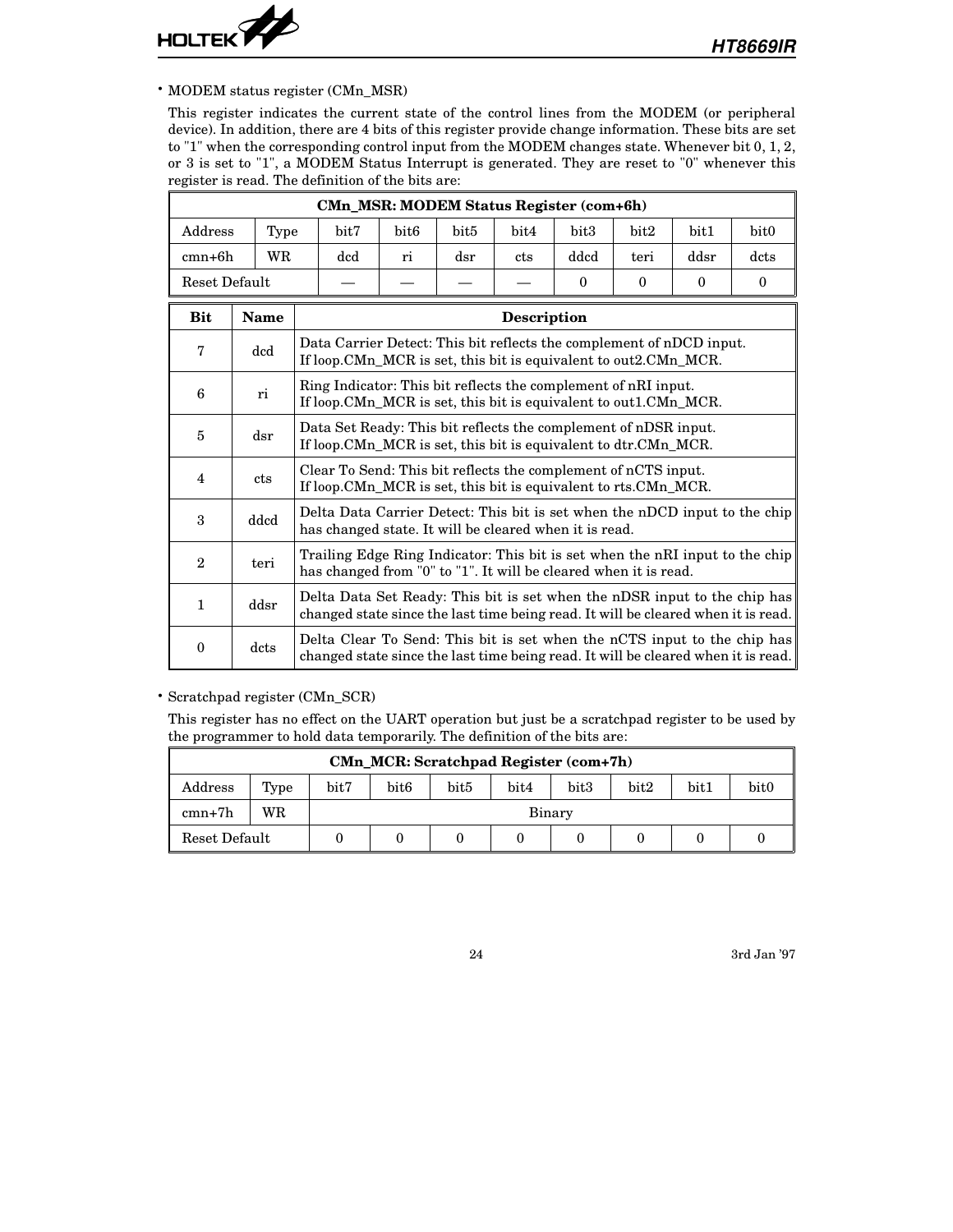

#### **Parallel port (SPP/EPP) register set**

There are status registers, data buffer registers, and control registers being built in the parallel port subsystem. The registers, SPP\_DPR, SPP\_SPR, and SPP\_CPR, are available in all modes of parallel port. The others, EPP\_ADR, and EPP\_DP[0:3], are only available in EPP mode. The address map and the short form of these registers are shown below:

| <b>Base I/O Address</b> |                 |     | <b>Attribute</b> | Abbreviation<br><b>Description</b>                 |      |        |        |                                         |                                          |       |  |
|-------------------------|-----------------|-----|------------------|----------------------------------------------------|------|--------|--------|-----------------------------------------|------------------------------------------|-------|--|
| $lpt+00h$               |                 |     | W/R              | SPP_DPR                                            |      |        |        | Data Port Register - for all mode       |                                          |       |  |
| $lpt+01h$               |                 |     | W/R              | SPP_SPR                                            |      |        |        |                                         | Status Port Register - for all mode      |       |  |
| $lpt+02h$               |                 |     | W/R              | SPP_CPR                                            |      |        |        |                                         | Control Port Register - for all mode     |       |  |
| $lpt+03h$               |                 |     | W/R              | EPP_ADR                                            |      |        |        |                                         | EPP Address Port Register - for EPP mode |       |  |
| $lpt+04h$               |                 |     | W/R              | EPP_DP0                                            |      |        |        |                                         | EPP Data Port 0 Register - for EPP mode  |       |  |
| $lpt+05h$               |                 |     | W/R<br>EPP DP1   |                                                    |      |        |        | EPP Data Port 1 Register - for EPP mode |                                          |       |  |
| $lpt+06h$               |                 | W/R |                  | EPP_DP2                                            |      |        |        |                                         | EPP Data Port 2 Register - for EPP mode  |       |  |
| $lpt+07h$               |                 |     | W/R              | EPP_DP3<br>EPP Data Port 3 Register - for EPP mode |      |        |        |                                         |                                          |       |  |
| <b>Default</b>          | Reg             |     | bit7             | bit <sub>6</sub>                                   | bit5 | bit4   | bit3   | bit2                                    | bit1                                     | bit0  |  |
| 00                      | <b>DPR</b>      |     |                  |                                                    |      | Binary |        |                                         |                                          |       |  |
| 00                      | SPR             |     | nbusy            | nack                                               | pe   | slct   | nerr   | $\bf{0}$                                | $\bf{0}$                                 | tmout |  |
| 0 <sub>0</sub>          | CPR             |     | $\Omega$         | $\theta$                                           | pcd  | irge   | slctin | ninit                                   | autofd                                   | stb   |  |
| 00                      | ADR             |     | Binary           |                                                    |      |        |        |                                         |                                          |       |  |
| 00                      | DP <sub>0</sub> |     | Binary           |                                                    |      |        |        |                                         |                                          |       |  |
| 00                      | DP <sub>1</sub> |     |                  |                                                    |      | Binary |        |                                         |                                          |       |  |
|                         |                 |     |                  | Binary                                             |      |        |        |                                         |                                          |       |  |
| 00                      | DP2             |     |                  |                                                    |      |        |        |                                         |                                          |       |  |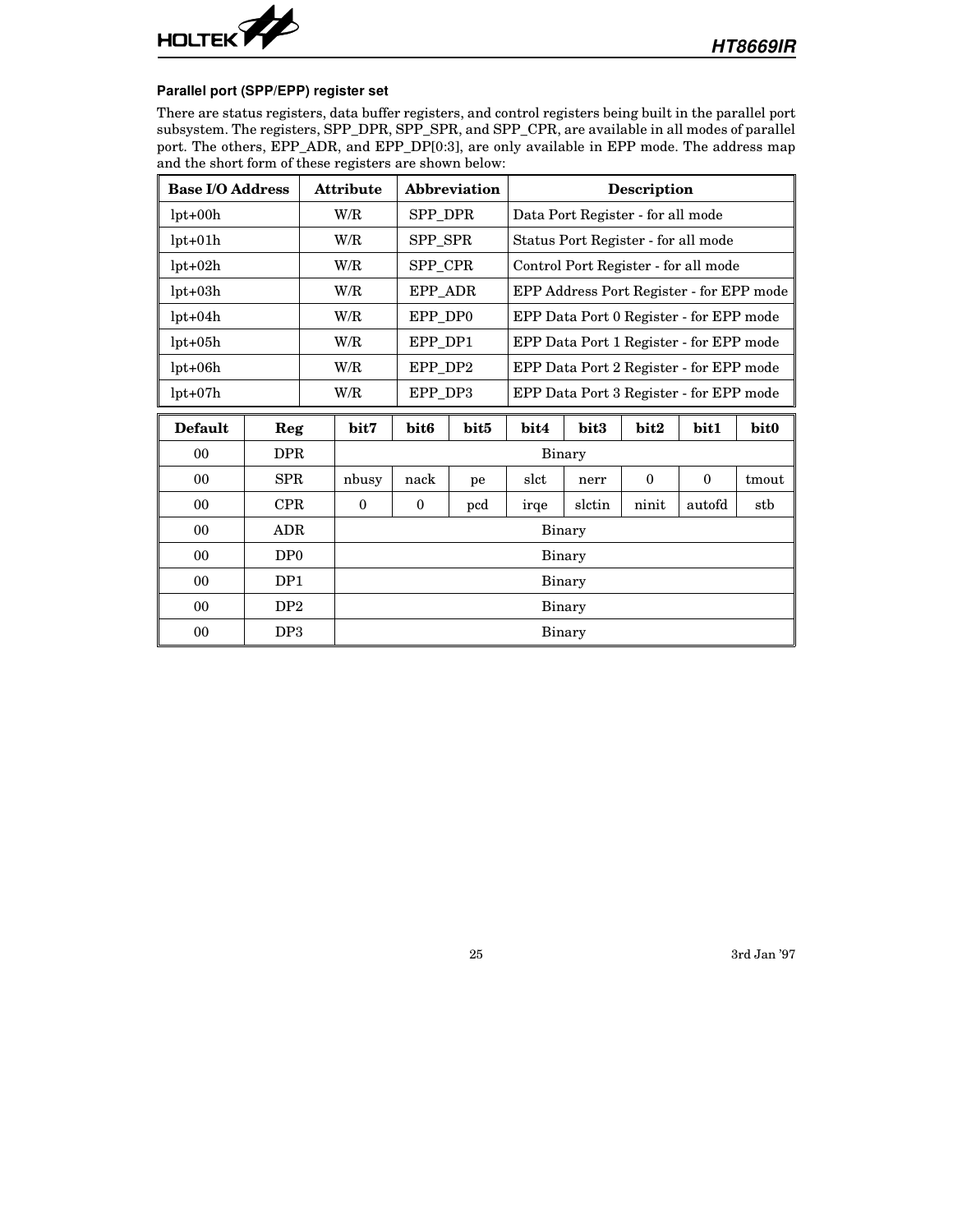

In addition, there are more registers being defined for ECP operation. The address map and the short form of these registers are shown below:

| <b>Base I/O</b><br><b>Address</b> | <b>Attribute</b> | Abbreviation                                                                         |                                                             |        |        | <b>Description</b>                        |          |                                                 |       |
|-----------------------------------|------------------|--------------------------------------------------------------------------------------|-------------------------------------------------------------|--------|--------|-------------------------------------------|----------|-------------------------------------------------|-------|
| $lpt+00h$                         | W/R              | ECP_DPR                                                                              |                                                             |        |        | Data Port Register - for ECP 000-001 mode |          |                                                 |       |
| $lpt+00h$                         | W/R              | ECP_AFF                                                                              |                                                             |        |        | ECP Address FIFO - for ECP 011 mode       |          |                                                 |       |
| $lpt+01h$                         | W/R              | ECP_SPR                                                                              |                                                             |        |        | Status Port Register - for ECP all mode   |          |                                                 |       |
| $lpt+02h$                         | W/R              | ECP_CPR                                                                              |                                                             |        |        | Control Port Register - for ECP all mode  |          |                                                 |       |
| $lpt+400h$                        | W/R              | <b>ECP_PDF</b>                                                                       |                                                             |        |        |                                           |          | ECP Parallel Port Data FIFO - for ECP 010 mode  |       |
| $lpt+400h$                        | W/R              | ECP_DFF                                                                              |                                                             |        |        | ECP Data FIFO - for ECP 011 mode          |          |                                                 |       |
| $lpt+400h$                        | $\mathbf R$      | <b>ECP_TFF</b>                                                                       |                                                             |        |        | ECP Test FIFO - for ECP 110 mode          |          |                                                 |       |
| $lpt+400h$                        | W/R              | ECP_CAR                                                                              |                                                             |        |        |                                           |          | ECP Configuration Register A - for ECP 111 mode |       |
| $lpt+401h$                        | W/R              | ECP_CBR                                                                              |                                                             |        |        |                                           |          | ECP Configuration Register B - for ECP 111 mode |       |
| $lpt+402h$                        | W/R              |                                                                                      | ECP_ECR<br>ECP Extended Control Register - for ECP all mode |        |        |                                           |          |                                                 |       |
| <b>Default</b>                    | Reg              | bit7                                                                                 | bit5<br>bit4<br>bit3<br>bit2<br>bit1<br>bit <sub>6</sub>    |        |        |                                           |          | bit <sub>0</sub>                                |       |
| 0 <sub>0</sub>                    | <b>DPR</b>       |                                                                                      |                                                             |        |        | Binary                                    |          |                                                 |       |
| 0 <sub>0</sub>                    | AFF              | rle_a                                                                                |                                                             |        |        | Binary                                    |          |                                                 |       |
| 0 <sub>0</sub>                    | <b>SPR</b>       | nbusy                                                                                | nack                                                        | perror | slct   | nfault                                    | $\Omega$ | $\bf{0}$                                        | tmout |
| 0 <sub>0</sub>                    | <b>CPR</b>       | $\theta$                                                                             | $\Omega$                                                    | pcd    | irge   | slctin                                    | ninit    | autofd                                          | stb   |
| 00                                | PDF              |                                                                                      |                                                             |        |        | <b>Binary</b>                             |          |                                                 |       |
| 0 <sub>0</sub>                    | <b>DFF</b>       |                                                                                      |                                                             |        |        | Binary                                    |          |                                                 |       |
| 00                                | <b>TFF</b>       |                                                                                      |                                                             |        |        | Binary                                    |          |                                                 |       |
| 0 <sub>0</sub>                    | CAR              | $\theta$<br>$\theta$<br>$\mathbf{1}$<br>$\Omega$<br>$\Omega$<br>$\Omega$<br>$\Omega$ |                                                             |        |        |                                           | $\theta$ |                                                 |       |
| 0 <sub>0</sub>                    | CBR              | intyle<br>$\theta$<br>$\mathbf{0}$<br>$\theta$<br>$\mathbf{0}$<br>$\theta$<br>cpress |                                                             |        |        |                                           | $\Omega$ |                                                 |       |
| 0 <sub>0</sub>                    | <b>ECR</b>       |                                                                                      | ecpm[2:0]                                                   |        | neiren | dmaen                                     | sintr    | full                                            | empty |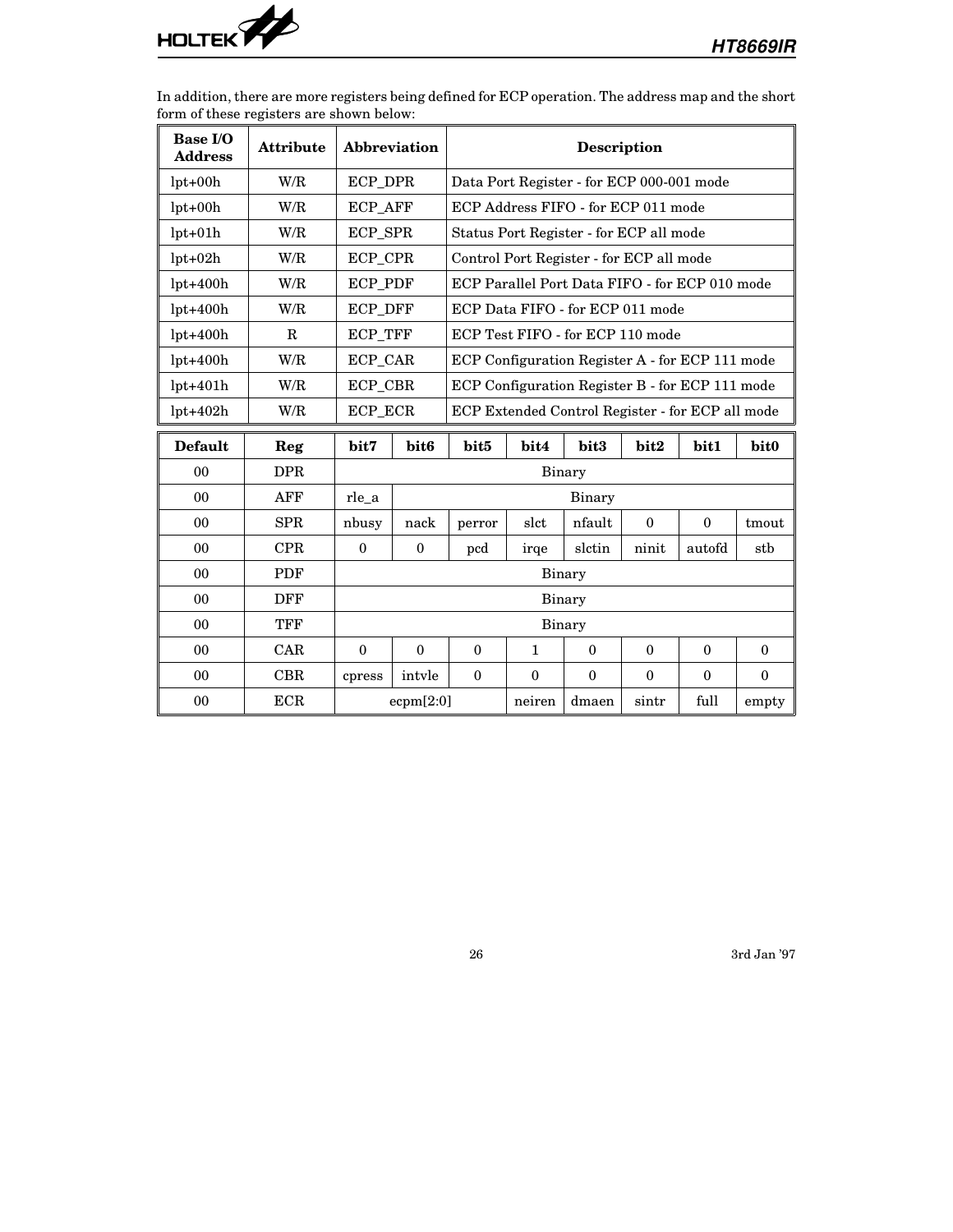

| Host             | <b>Chip Pin</b>       | <b>Standard</b> | <b>EPP</b> |            | <b>ECP</b>        |  |
|------------------|-----------------------|-----------------|------------|------------|-------------------|--|
| <b>Connector</b> | <b>Number</b>         |                 |            | Compatible | <b>High Speed</b> |  |
| 1                | 77                    | nStrobe         | nWrite     | nStrobe    | nStrobe           |  |
| [9:2]            | $[63:66]$ , $[68:71]$ | PData[7:0]      | PData[7:0] | PData[7:0] | PData[7:0]        |  |
| 10               | 62                    | nACK            | Intr       | nACK       | nACK              |  |
| 11               | 61                    | Busy            | nWait      | Busy       | PeriphAck         |  |
| 12               | 60                    | PE              | (NU)       | PError     | nAckReverse       |  |
| 13               | 59                    | Select          | (NU)       | Select     | Select            |  |
| 14               | 76                    | nAutofd         | nDatasth   | nAutofd    | HostAck           |  |
| 15               | 75                    | nError          | (NU)       | nFault     | nPeriphRequest    |  |
| 16               | 74                    | nInit           | (NU)       | nInit      | nReverseRast      |  |
| 17               | 73                    | nSelectin       | nAddrstb   | nSelectin  | nSelectin         |  |

By the way, the pinout assignment of the port connector for each mode is defined below:

• Data port register (SPP\_DPR)

This register is used to latch the contents of output data bus with the rising edge of nIOW during the write operation. The contents of this register are buffered and output onto the PD[7:0] port. During a read operation in SPP mode, PD[7:0] ports are buffered without latch and output to the HOST. The definition of the bits are:

|               | SPP DPR: Data Port Register (lpt+0h)                                                                     |  |        |  |  |  |  |  |  |  |  |  |  |
|---------------|----------------------------------------------------------------------------------------------------------|--|--------|--|--|--|--|--|--|--|--|--|--|
| Address       | bit <sub>0</sub><br>bit7<br>bit3<br>bit <sub>6</sub><br>bit <sub>5</sub><br>bit4<br>bit2<br>bit1<br>Type |  |        |  |  |  |  |  |  |  |  |  |  |
| $lpt+0h$      | WR                                                                                                       |  | Binary |  |  |  |  |  |  |  |  |  |  |
| Reset Default |                                                                                                          |  |        |  |  |  |  |  |  |  |  |  |  |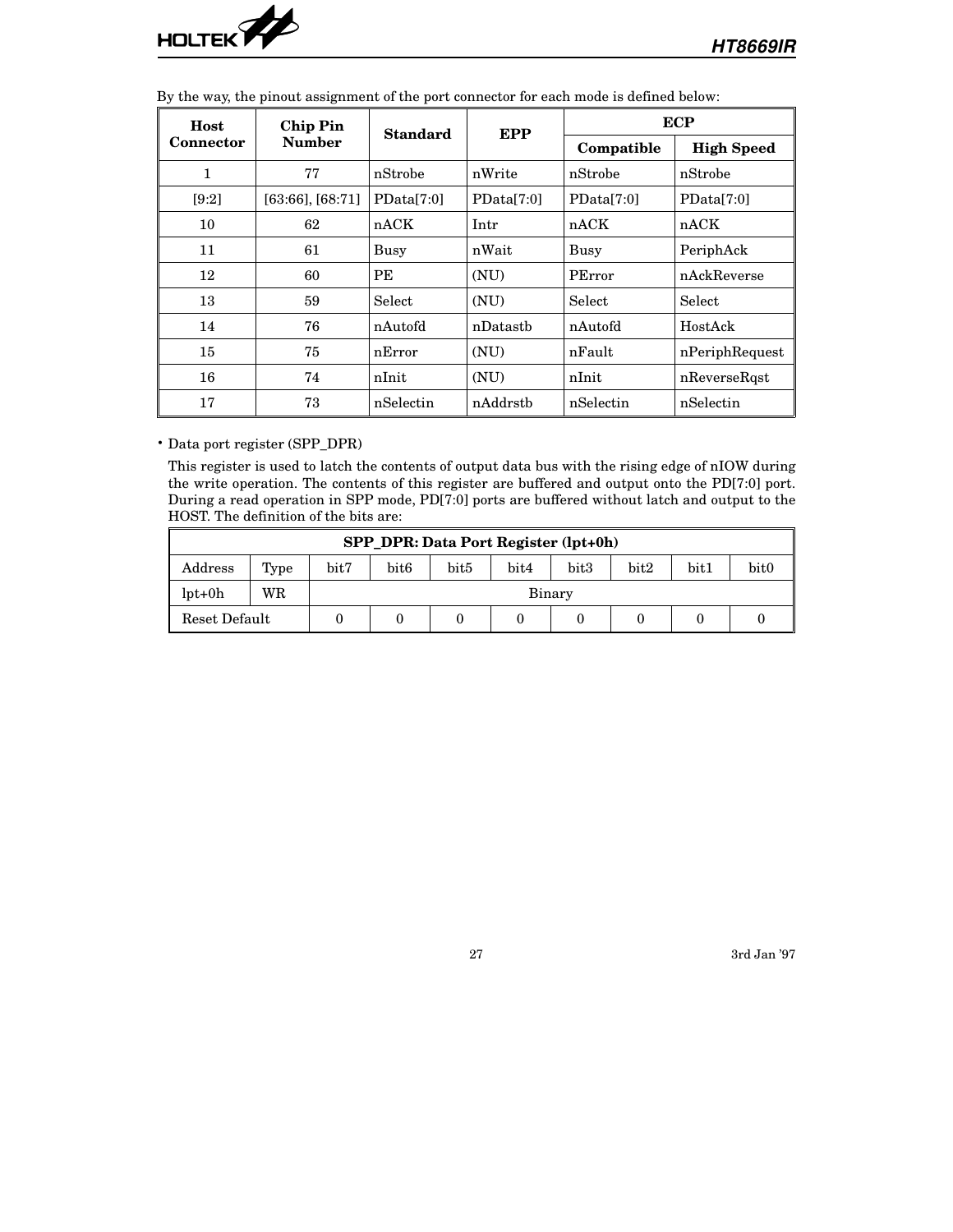

• Status port register (SPP\_SPR)

This register is used to latch the status of printer port with the rising edge of nIOR during the read cycle. Most of the bits are read only, except the bit tmout can be written to clear the status in EPP mode. The definition of the bits are:

|                                                                                                                                                                                                                                                                                                                                 | SPP_DPR: Data Port Register (lpt+0h)                                                                                                                                          |                                                                                                                             |                                                                                                                                                                                                              |                  |          |          |          |          |                  |  |  |  |  |
|---------------------------------------------------------------------------------------------------------------------------------------------------------------------------------------------------------------------------------------------------------------------------------------------------------------------------------|-------------------------------------------------------------------------------------------------------------------------------------------------------------------------------|-----------------------------------------------------------------------------------------------------------------------------|--------------------------------------------------------------------------------------------------------------------------------------------------------------------------------------------------------------|------------------|----------|----------|----------|----------|------------------|--|--|--|--|
| Address                                                                                                                                                                                                                                                                                                                         | Type                                                                                                                                                                          | bit7                                                                                                                        | bit <sub>6</sub>                                                                                                                                                                                             | bit <sub>5</sub> | bit4     | bit3     | bit2     | bit1     | bit <sub>0</sub> |  |  |  |  |
| $lpt+1h$                                                                                                                                                                                                                                                                                                                        | WR.                                                                                                                                                                           | nbusy                                                                                                                       | nack                                                                                                                                                                                                         | pe               | slct     | nerr     | $\Omega$ | $\Omega$ | tmout            |  |  |  |  |
| <b>Reset Default</b>                                                                                                                                                                                                                                                                                                            |                                                                                                                                                                               | $\mathbf{0}$                                                                                                                | $\theta$                                                                                                                                                                                                     | $\theta$         | $\theta$ | $\theta$ | $\theta$ | $\Omega$ | $\mathbf{0}$     |  |  |  |  |
| <b>Bit</b>                                                                                                                                                                                                                                                                                                                      | <b>Name</b><br><b>Description</b>                                                                                                                                             |                                                                                                                             |                                                                                                                                                                                                              |                  |          |          |          |          |                  |  |  |  |  |
| 7                                                                                                                                                                                                                                                                                                                               | BUSY Status: This bit reflects the complement of BUSY input.<br>0: The printer is busy and can not accept a new character.<br>nbusy<br>1: It is ready to accept next new one. |                                                                                                                             |                                                                                                                                                                                                              |                  |          |          |          |          |                  |  |  |  |  |
| 6                                                                                                                                                                                                                                                                                                                               | nack                                                                                                                                                                          |                                                                                                                             | ACKNOWLEDGE Status: This bit reflects the nACK input.<br>0: The printer has received a character and can now accept a new one.<br>1: It is still processing the last character or has not received the data. |                  |          |          |          |          |                  |  |  |  |  |
| 5                                                                                                                                                                                                                                                                                                                               | pe                                                                                                                                                                            |                                                                                                                             | Paper End Status: This bit reflects the PE input.<br>0: Paper present.<br>1: Paper end.                                                                                                                      |                  |          |          |          |          |                  |  |  |  |  |
| $\overline{\mathbf{4}}$                                                                                                                                                                                                                                                                                                         | slct                                                                                                                                                                          | Printer Selected Status: This bit reflects the SLCT input.<br>0: The printer is not selected.<br>1: The printer is on line. |                                                                                                                                                                                                              |                  |          |          |          |          |                  |  |  |  |  |
| 3                                                                                                                                                                                                                                                                                                                               | nerr                                                                                                                                                                          | ERROR Status: This bit reflects the nERROR input.<br>0: An error has been detected.<br>1: No error.                         |                                                                                                                                                                                                              |                  |          |          |          |          |                  |  |  |  |  |
| 2:1                                                                                                                                                                                                                                                                                                                             | $\theta$<br>Reserved and read only.                                                                                                                                           |                                                                                                                             |                                                                                                                                                                                                              |                  |          |          |          |          |                  |  |  |  |  |
| Time Out: This bit is valid in EPP mode only and is set to "1" when a 10us<br>time out has occurred and detected on the EPP bus. It is cleared by a RESET<br>tmout<br>$\bf{0}$<br>or writing a "1" to this bit. On a write, this bit is cleared by itself with writing<br>a "1", but is no effect on writing a "0" to this bit. |                                                                                                                                                                               |                                                                                                                             |                                                                                                                                                                                                              |                  |          |          |          |          |                  |  |  |  |  |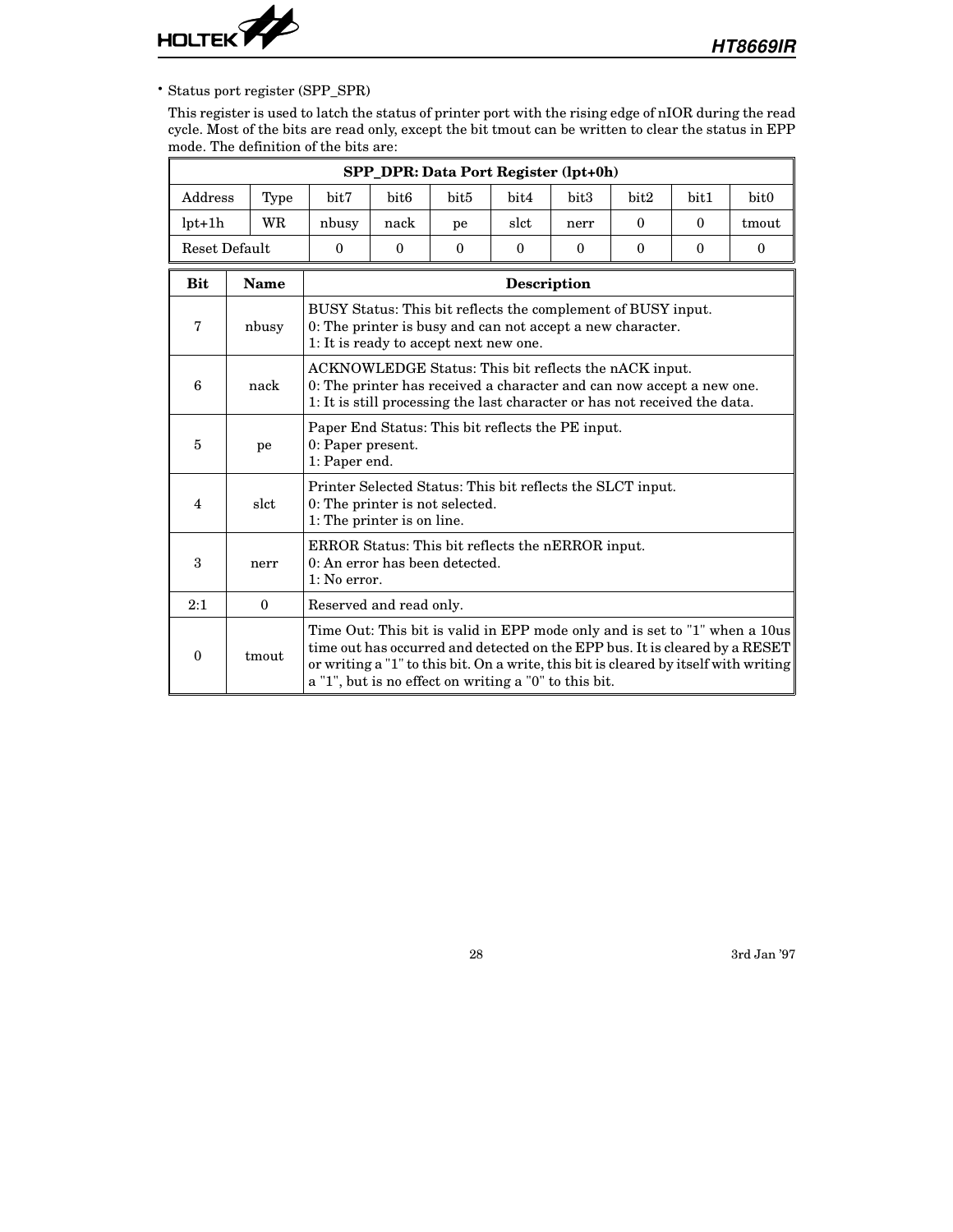

### • Control port register (SPP\_CPR)

This register is used to control the printer port. The contents will be initialized by RESET. The definition of the bits are:

|                | SPP_CPR: Status Port Register (lpt+2h) |                                                                                                                                                           |                                                                                                                                                                                                                                                                                                                      |                  |             |          |              |              |                                                                        |  |  |  |
|----------------|----------------------------------------|-----------------------------------------------------------------------------------------------------------------------------------------------------------|----------------------------------------------------------------------------------------------------------------------------------------------------------------------------------------------------------------------------------------------------------------------------------------------------------------------|------------------|-------------|----------|--------------|--------------|------------------------------------------------------------------------|--|--|--|
| Address        | Type                                   | bit7                                                                                                                                                      | bit <sub>6</sub>                                                                                                                                                                                                                                                                                                     | bit <sub>5</sub> | bit4        | bit3     | bit2         | bit1         | bit0                                                                   |  |  |  |
| $lpt+2h$       | <b>WR</b>                              | $\theta$                                                                                                                                                  | $\theta$                                                                                                                                                                                                                                                                                                             | $_{\rm{pcd}}$    | irge        | slctin   | ninit        | autofd       | stb                                                                    |  |  |  |
|                | Reset Default                          | $\Omega$                                                                                                                                                  | $\Omega$                                                                                                                                                                                                                                                                                                             | $\theta$         | $\theta$    | $\Omega$ | $\mathbf{0}$ | $\mathbf{0}$ | $\theta$                                                               |  |  |  |
| <b>Bit</b>     | <b>Name</b>                            |                                                                                                                                                           |                                                                                                                                                                                                                                                                                                                      |                  | Description |          |              |              |                                                                        |  |  |  |
| 7:6            | $\mathbf{0}$                           | Reserved and read only.                                                                                                                                   |                                                                                                                                                                                                                                                                                                                      |                  |             |          |              |              |                                                                        |  |  |  |
| 5              | pcd                                    |                                                                                                                                                           | Parallel Control Direction: This bit is valid in extended mode only<br>(ppmode.CR01 = 0). In printer mode, the direction is always out regardless<br>the state of this bit. In bi-directional mode, "0" means the printer port is in<br>output mode (write), and "1" means the printer port is in input mode (read). |                  |             |          |              |              |                                                                        |  |  |  |
| 4              | irqe                                   |                                                                                                                                                           | Interrupt Request Enable: This bit enables or disables the interrupt<br>request. When it is high, an interrupt request is generated on the IRQ port<br>by a positive going nACK input.<br>0: Disable IRQ.<br>1: Enable IRQ.                                                                                          |                  |             |          |              |              |                                                                        |  |  |  |
| 3              | slctin                                 | output.<br>0: The printer is not selected.<br>1: Select the printer.                                                                                      |                                                                                                                                                                                                                                                                                                                      |                  |             |          |              |              | Printer Select Input: This bit is inverted and output onto the nSLCTIN |  |  |  |
| $\overline{2}$ | ninit                                  | nInitiate Output: This bit is output onto the nINIT output.                                                                                               |                                                                                                                                                                                                                                                                                                                      |                  |             |          |              |              |                                                                        |  |  |  |
| $\mathbf{1}$   | autofd                                 | Autofeed: This bit is inverted and output onto the nAFD input.<br>0: No autofeed.<br>1. The printer will generate a line feed after each line is printed. |                                                                                                                                                                                                                                                                                                                      |                  |             |          |              |              |                                                                        |  |  |  |
| $\bf{0}$       | stb                                    | Strobe: This bit is inverted and output onto the nSTB output.                                                                                             |                                                                                                                                                                                                                                                                                                                      |                  |             |          |              |              |                                                                        |  |  |  |

• EPP address port register (EPP\_ADR)

This register is used to buffer and output the contents onto PD[7:0] with no inverting, the leading edge of nIOW causes an EPP ADDRESS WRITE cycle to be performed, the trailing edge of nIOW latches the data for the duration of the EPP write cycle. During a read operation, PD[7:0] ports are read, the leading edge of nIOR causes an EPP ADDRESS READ cycle to be performed and the data output to the HOST, the deassertion of nAddrstb latches the data of PD[7:0] for the duration of the IOR cycle. This register is only available in EPP mode. It is cleared by RESET. The definition of the bits are:

|                | SPP_CPR: Status Port Register (lpt+2h)                                                       |  |        |  |  |  |  |  |  |  |  |  |  |
|----------------|----------------------------------------------------------------------------------------------|--|--------|--|--|--|--|--|--|--|--|--|--|
| $\rm{Address}$ | bit <sub>0</sub><br>bit3<br>bit7<br>bit2<br>bit1<br>bit <sub>6</sub><br>bit5<br>bit4<br>Type |  |        |  |  |  |  |  |  |  |  |  |  |
| $lpt+3h$       | WR                                                                                           |  | Binary |  |  |  |  |  |  |  |  |  |  |
| Reset Default  |                                                                                              |  |        |  |  |  |  |  |  |  |  |  |  |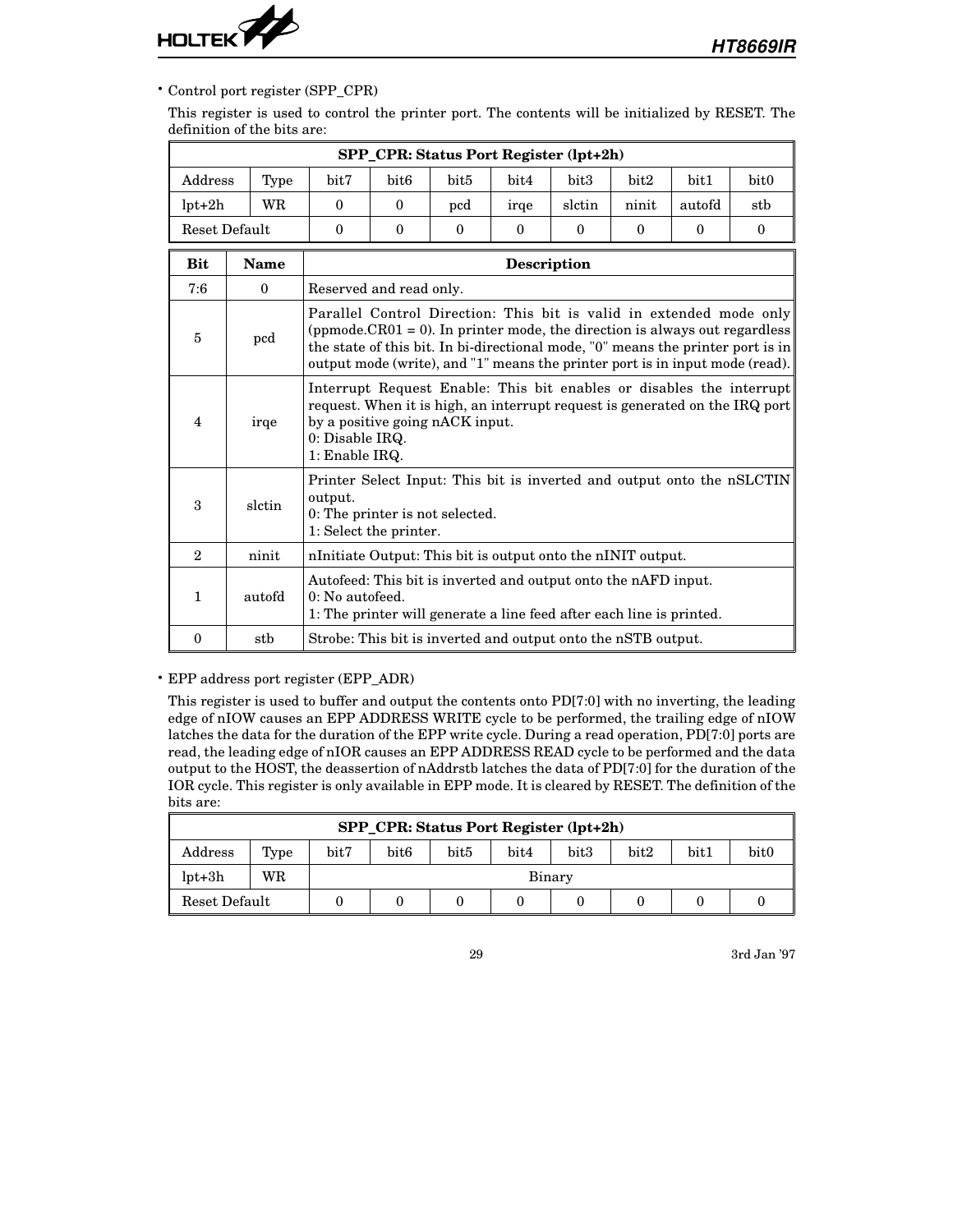

#### • EPP DATA Port n Register (EPP\_DP[0:3])

These registers are used to buffer and output the contents onto PD[7:0] with no inverting, the leading edge of nIOW causes an EPP DATA WRITE cycle to be performed, the trailing edge of nIOW latches the data for the duration of the EPP write cycle. During a read operation, PD[7:0] ports are read, the leading edge of nIOR causes an EPP DATA READ cycle to be performed and the data output to the HOST, the deassertion of nDatastb latches the data of PD[7:0] for the duration of the IOR cycle. These registers are only available in EPP mode. They are cleared by RESET. The definition of the bits are:

|               | EPP_DP[0:3]: EPP Data Port n Register (lpt+[4:7]h) |      |                                                                                          |  |  |  |  |  |  |  |  |  |  |
|---------------|----------------------------------------------------|------|------------------------------------------------------------------------------------------|--|--|--|--|--|--|--|--|--|--|
| Address       | Type                                               | bit7 | bit <sub>0</sub><br>bit <sub>5</sub><br>bit <sub>3</sub><br>bit2<br>bit4<br>bit1<br>bit6 |  |  |  |  |  |  |  |  |  |  |
| $pt+ [4:7]h$  | WR                                                 |      | Binary                                                                                   |  |  |  |  |  |  |  |  |  |  |
| Reset Default |                                                    |      |                                                                                          |  |  |  |  |  |  |  |  |  |  |

#### • Data port register-ECP 000 and 001 mode (ECP\_DPR)

This register is used to latch the contents of output data bus with the rising edge of nIOW during the write operation. The contents of this register are buffered and output onto the PD[7:0] port. During a read operation in ECP 000 and 001 mode, PD[7:0] ports are buffered without latch and output to the HOST. The definition of the bits are:

|               | ECP DPR: Data Port Register-ECP 000 and 001 (lpt+0h) |      |                                                                                          |  |  |  |  |  |  |  |  |  |  |  |
|---------------|------------------------------------------------------|------|------------------------------------------------------------------------------------------|--|--|--|--|--|--|--|--|--|--|--|
| Address       | Type                                                 | bit7 | bit <sub>0</sub><br>bit <sub>5</sub><br>bit <sub>3</sub><br>bit2<br>bit1<br>bit6<br>bit4 |  |  |  |  |  |  |  |  |  |  |  |
| $lpt+0h$      | WR                                                   |      | Binary                                                                                   |  |  |  |  |  |  |  |  |  |  |  |
| Reset Default |                                                      |      |                                                                                          |  |  |  |  |  |  |  |  |  |  |  |

#### • ECP address FIFO-ECP 011 mode (ECP\_AFF)

This FIFO is used to store the ECP Address/RLE contents. It will be sent automatically. This register is used only in forward direction. The definition of the bits are:

|          | ECP_AFF: ECP Address FIFO-ECP 011 (lpt+0h) |          |                                                                                                                                                                                                |      |      |                  |      |      |                  |  |  |  |  |
|----------|--------------------------------------------|----------|------------------------------------------------------------------------------------------------------------------------------------------------------------------------------------------------|------|------|------------------|------|------|------------------|--|--|--|--|
| Address  | Type                                       | bit7     | bit <sub>6</sub>                                                                                                                                                                               | bit5 | bit4 | bit <sub>3</sub> | bit2 | bit1 | bit <sub>0</sub> |  |  |  |  |
| $lpt+0h$ | WR                                         | rle a    |                                                                                                                                                                                                |      |      | ecpa[6:0]        |      |      |                  |  |  |  |  |
|          | Reset Default                              | $\theta$ | $\Omega$<br>$\Omega$<br>$\Omega$<br>$\Omega$<br>0<br>0<br>$\Omega$                                                                                                                             |      |      |                  |      |      |                  |  |  |  |  |
| Bit      | Name                                       |          | <b>Description</b>                                                                                                                                                                             |      |      |                  |      |      |                  |  |  |  |  |
| 7        | rle a                                      |          | RLE/Address: This bit defines the contents of ecpa[6:0] is the Run-Length<br>count or ECP port Channel Address.<br>$0:$ Run-Length Count in ecpa $[6:0]$ .<br>1: Channel Address in ecpa[6:0]. |      |      |                  |      |      |                  |  |  |  |  |

6:0 ecpa $[6:0]$  RLE/Address Value: These bits present the RLE Count value or Channel Address Value for the ECP transmission.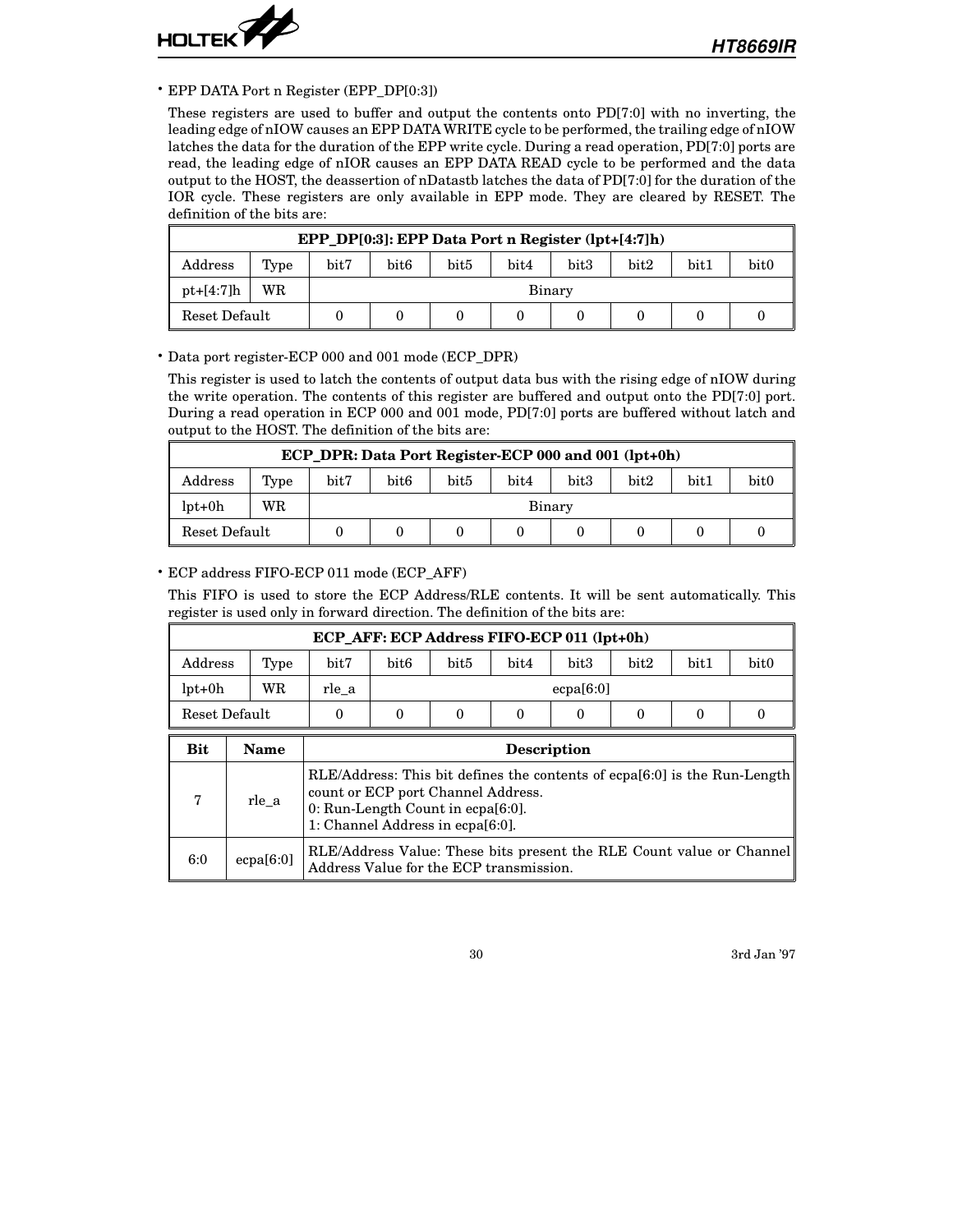

• ECP status port register (ECP\_SPR)

This register is used to latch the status of printer port with the rising edge of nIOR during the read cycle. Most of the bits are read only. The definition of the bits are:

|                | ECP_SPR: ECP Status Port Register (lpt+1h) |                                                               |                                                    |                  |          |                  |          |      |                  |  |  |  |  |  |
|----------------|--------------------------------------------|---------------------------------------------------------------|----------------------------------------------------|------------------|----------|------------------|----------|------|------------------|--|--|--|--|--|
| Address        | Type                                       | bit7                                                          | bit <sub>6</sub>                                   | bit <sub>5</sub> | bit4     | bit <sub>3</sub> | bit2     | bit1 | bit <sub>0</sub> |  |  |  |  |  |
| $lpt+1h$       | WR                                         | nbusy                                                         | nack                                               | perror           | slct     | nfault           | $\theta$ | 0    | $\Omega$         |  |  |  |  |  |
| Reset Default  |                                            | $\Omega$                                                      | $\theta$                                           | $\theta$         | $\theta$ | 0                | $\Omega$ | 0    | $\Omega$         |  |  |  |  |  |
| <b>Bit</b>     | <b>Name</b><br><b>Description</b>          |                                                               |                                                    |                  |          |                  |          |      |                  |  |  |  |  |  |
| 7              | nbusy                                      | nBUSY Status: This bit reflects the complement of BUSY input. |                                                    |                  |          |                  |          |      |                  |  |  |  |  |  |
| 6              | nack                                       | nACKNOWLEDGE Status: This bit reflects the nACK input.        |                                                    |                  |          |                  |          |      |                  |  |  |  |  |  |
| 5              | perror                                     | Paper End Status: This bit reflects the PE input.             |                                                    |                  |          |                  |          |      |                  |  |  |  |  |  |
| $\overline{4}$ | slct                                       | Printer Selected Status: This bit reflects the SLCT input.    |                                                    |                  |          |                  |          |      |                  |  |  |  |  |  |
| 3              | nfault                                     |                                                               | nERROR Status: This bit reflects the nERROR input. |                  |          |                  |          |      |                  |  |  |  |  |  |
| 2:0            | $\theta$                                   |                                                               | Reserved and read only.                            |                  |          |                  |          |      |                  |  |  |  |  |  |

# • Control port register (ECP\_CPR)

This register is used to control the printer port. The contents will be initialized by RESET. The definition of the bits are:

|                         |               |      |                                                                                                                                                                                                                                                                               |                  |                | ECP_CPR: ECP Status Port Register (lpt+2h) |                        |          |          |                                                                                  |  |
|-------------------------|---------------|------|-------------------------------------------------------------------------------------------------------------------------------------------------------------------------------------------------------------------------------------------------------------------------------|------------------|----------------|--------------------------------------------|------------------------|----------|----------|----------------------------------------------------------------------------------|--|
| Address                 |               | Type | bit7                                                                                                                                                                                                                                                                          | bit <sub>6</sub> | bit5           | bit4                                       | bit3                   | bit2     | bit1     | bit <sub>0</sub>                                                                 |  |
| $lpt+2h$                |               | WR   | $\theta$                                                                                                                                                                                                                                                                      | $\theta$         | pcd            | irge                                       | slctin                 | ninit    | autofd   | stb                                                                              |  |
|                         | Reset Default |      | $\Omega$                                                                                                                                                                                                                                                                      | $\theta$         | $\theta$       | $\theta$                                   | $\theta$               | $\theta$ | $\Omega$ | $\theta$                                                                         |  |
| Bit                     | <b>Name</b>   |      |                                                                                                                                                                                                                                                                               |                  |                | <b>Description</b>                         |                        |          |          |                                                                                  |  |
| 7:6                     | $\mathbf{0}$  |      | Reserved and read only.                                                                                                                                                                                                                                                       |                  |                |                                            |                        |          |          |                                                                                  |  |
| 5                       | $_{\rm{pcd}}$ |      | Parallel Control Direction: This bit is no effect in ECP 000 or 010 mode, and<br>the direction is always out. In all other modes, it is valid and a logic "0" means<br>the printer port is in output mode (write), and "1" means the printer port is in<br>input mode (read). |                  |                |                                            |                        |          |          |                                                                                  |  |
| $\overline{\mathbf{4}}$ | irqe          |      | Interrupt Request Enable: This bit enables or disables the interrupt request.<br>going nACK input.<br>$0:$ Disable IRQ.                                                                                                                                                       |                  | 1: Enable IRQ. |                                            |                        |          |          | When it is high, an interrupt request is generated on the IRQ port by a positive |  |
| 3                       | slctin        |      | Printer Select Input: This bit is inverted and output onto the nSLCTIN output.<br>0: The printer is not selected.                                                                                                                                                             |                  |                |                                            | 1: Select the printer. |          |          |                                                                                  |  |
| $\overline{2}$          | ninit         |      | nlotation number of the number of the number of number of number of number of number of number of number of number of number of number of number of number of number of number of number of number of number of number of numb                                                |                  |                |                                            |                        |          |          |                                                                                  |  |
| $\mathbf{1}$            | autofd        |      | Autofeed: This bit is inverted and output onto the nAFD input.<br>0: No autofeed.<br>1: The printer will generate a line feed after each line is printed.                                                                                                                     |                  |                |                                            |                        |          |          |                                                                                  |  |
| $\mathbf{0}$            | stb           |      | Strobe: This bit is inverted and output onto the nSTB output.                                                                                                                                                                                                                 |                  |                |                                            |                        |          |          |                                                                                  |  |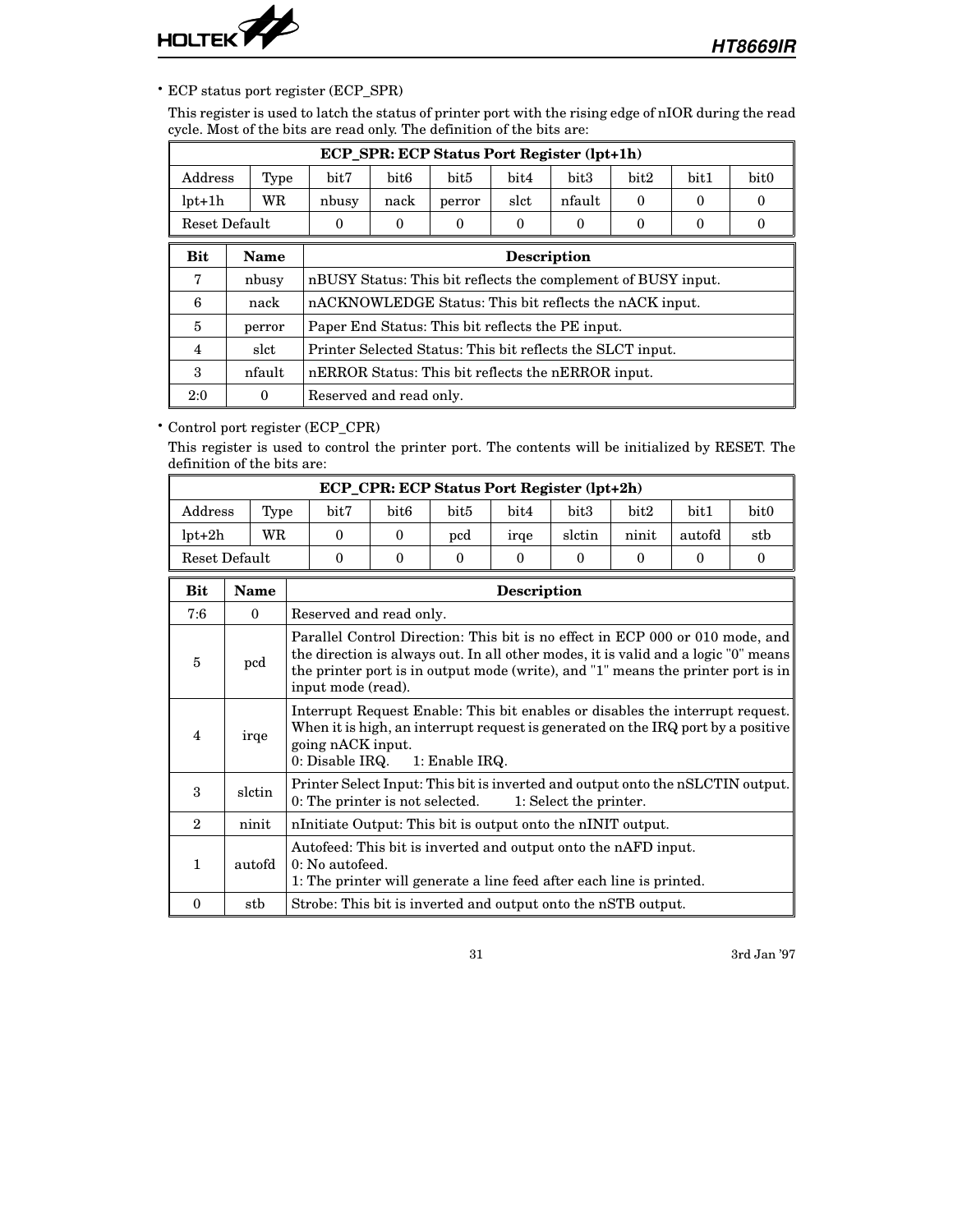

• ECP parallel port data FIFO-ECP 010 mode (ECP\_PDF)

This FIFO is used store the bytes written or DMAed from the system in ECP 010 mode. It is defined only in the forward direction. The FIFO is shared with other FIFO accessing. The definition of the bits are:

|               | ECP PDF: ECP Parallel Port Data Register-ECP 010 (lpt+400h) |      |                                                                  |  |  |  |  |  |  |  |  |  |  |
|---------------|-------------------------------------------------------------|------|------------------------------------------------------------------|--|--|--|--|--|--|--|--|--|--|
| Address       | Type                                                        | bit7 | bit <sub>3</sub><br>bit0<br>bit5<br>bit6<br>bit2<br>bit1<br>bit4 |  |  |  |  |  |  |  |  |  |  |
| $lot+400h$    | WR                                                          |      | Binary                                                           |  |  |  |  |  |  |  |  |  |  |
| Reset Default |                                                             |      |                                                                  |  |  |  |  |  |  |  |  |  |  |

• ECP data FIFO-ECP 011 mode (ECP\_DFF):

This FIFO is used store the bytes written or DMAed from the system or ECP port in ECP 011 mode. It is defined for bi-direction. The FIFO is shared with other FIFO accessing. The definition of the bits are:

| ECP DFF: ECP Data Register-ECP 011 (lpt+400h)                                                           |           |  |        |  |  |  |  |  |  |  |  |  |
|---------------------------------------------------------------------------------------------------------|-----------|--|--------|--|--|--|--|--|--|--|--|--|
| bit <sub>0</sub><br>bit7<br>bit <sub>3</sub><br>bit6<br>bit5<br>bit2<br>bit1<br>bit4<br>Address<br>Type |           |  |        |  |  |  |  |  |  |  |  |  |
| $lpt+400h$                                                                                              | <b>WR</b> |  | Binary |  |  |  |  |  |  |  |  |  |
| Reset Default                                                                                           |           |  |        |  |  |  |  |  |  |  |  |  |

• ECP test FIFO-ECP 110 mode (ECP\_TFF)

This FIFO is used store the bytes accessed or DMAed from the system in ECP 110 mode. It is defined for any direction. Data may not be transferred to printer port. The FIFO is shared with other FIFO accessing. The definition of the bits are:

|                                                                                                 | ECP_TFF: ECP Test Register-ECP 110 (lpt+400h) |  |        |  |  |  |  |  |                  |  |  |  |  |
|-------------------------------------------------------------------------------------------------|-----------------------------------------------|--|--------|--|--|--|--|--|------------------|--|--|--|--|
| bit <sub>3</sub><br>bit7<br>bit5<br>bit2<br>bit1<br>bit <sub>6</sub><br>bit4<br>Address<br>Type |                                               |  |        |  |  |  |  |  | bit <sub>0</sub> |  |  |  |  |
| $\text{lot+400h}$                                                                               | WR                                            |  | Binary |  |  |  |  |  |                  |  |  |  |  |
| Reset Default                                                                                   |                                               |  |        |  |  |  |  |  |                  |  |  |  |  |

• ECP configuration register A-ECP 111 mode (ECP\_CAR)

This register is read only. It is used to indicate this device is an 8-bit implementation. The definition of the bits are:

| ECP_CAR: ECP Configuration Register A-ECP 111 (lpt+400h)                            |  |  |  |  |  |  |                  |  |  |  |  |  |
|-------------------------------------------------------------------------------------|--|--|--|--|--|--|------------------|--|--|--|--|--|
| bit <sub>3</sub><br>bit7<br>bit6<br>bit5<br>bit2<br>bit1<br>bit4<br>Address<br>Type |  |  |  |  |  |  | bit <sub>0</sub> |  |  |  |  |  |
| $lpt+400h$                                                                          |  |  |  |  |  |  |                  |  |  |  |  |  |
| Reset Default                                                                       |  |  |  |  |  |  |                  |  |  |  |  |  |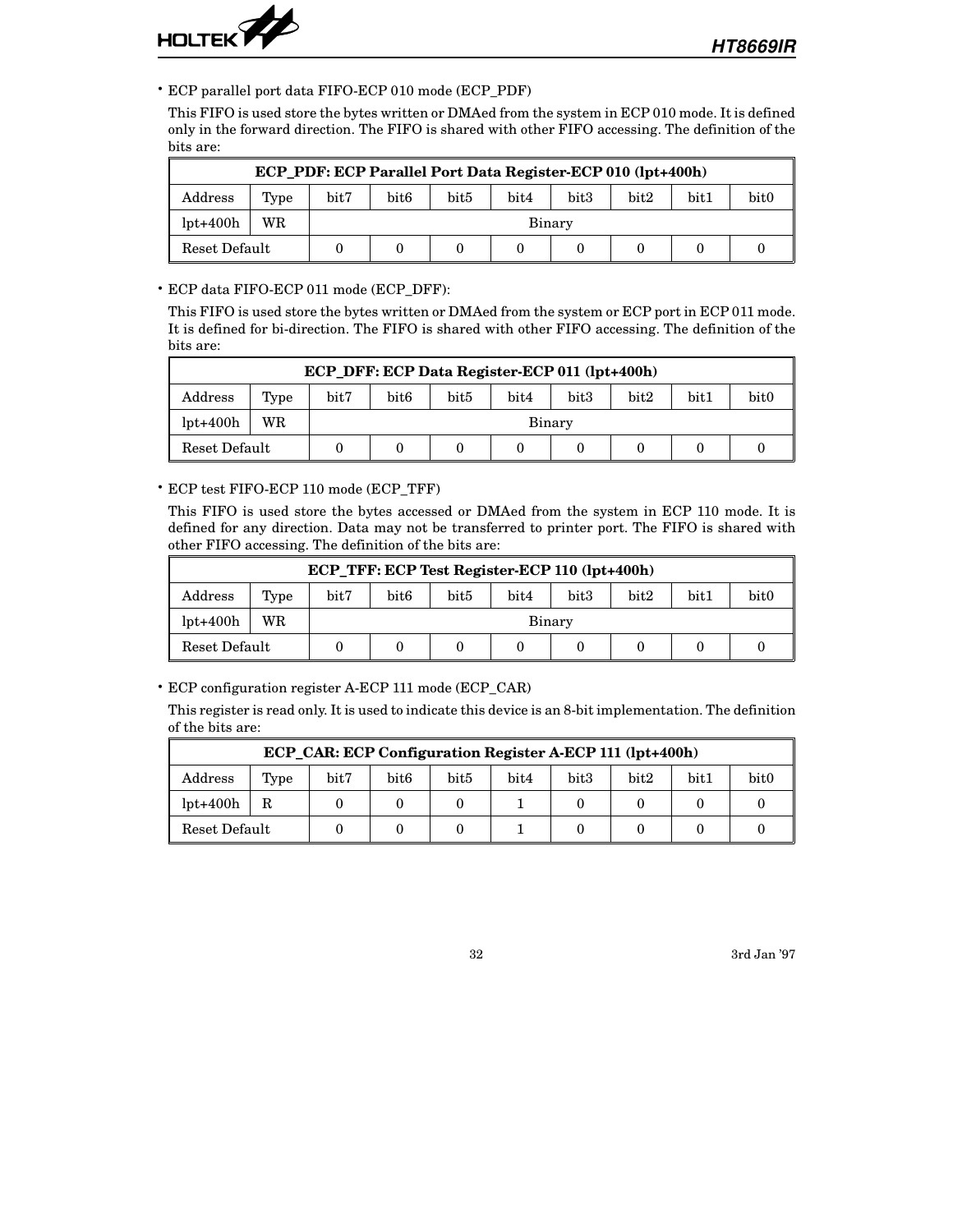

• ECP configuration register B-ECP 111 mode (ECP\_CBR)

This register is used to indicate the compression mode and the IRQ status while system read it back. The definition of the bits are:

|            | ECP_CBR: ECP Configuration Register B-ECP 111 (lpt+401h) |                                                                  |                                                                                                          |          |  |          |   |                      |                                                                                                                                                    |  |  |
|------------|----------------------------------------------------------|------------------------------------------------------------------|----------------------------------------------------------------------------------------------------------|----------|--|----------|---|----------------------|----------------------------------------------------------------------------------------------------------------------------------------------------|--|--|
| Address    | Type                                                     | bit <sub>5</sub><br>bit3<br>bit2<br>bit1<br>bit7<br>bit6<br>bit4 |                                                                                                          |          |  |          |   |                      | bit <sub>0</sub>                                                                                                                                   |  |  |
| $lpt+401h$ | WR                                                       | cpress                                                           | intyle                                                                                                   | $\Omega$ |  | $\Omega$ | 0 | $\Omega$<br>$\Omega$ |                                                                                                                                                    |  |  |
|            | Reset Default                                            | $\Omega$                                                         | $\Omega$                                                                                                 | $\Omega$ |  | $\Omega$ | 0 | 0                    |                                                                                                                                                    |  |  |
| <b>Bit</b> | Name                                                     |                                                                  | <b>Description</b>                                                                                       |          |  |          |   |                      |                                                                                                                                                    |  |  |
| 7          | cpress                                                   | RLE decompression is supported.                                  |                                                                                                          |          |  |          |   |                      | Compress: This bit is read only and response a low level to indicate this<br>device can not support hardware RLE compression. By the way, hardware |  |  |
| 6          | intyle                                                   |                                                                  | Interrupt Value: This bit reflects the value on the ISA IRQ line to determine<br>the possible conflicts. |          |  |          |   |                      |                                                                                                                                                    |  |  |
| 5:0        | 0                                                        | Reserved and read only.                                          |                                                                                                          |          |  |          |   |                      |                                                                                                                                                    |  |  |

• ECP extended control register (ECP\_ECR)

This register is used to control the ECP extended functions. The definition of the bits are:

|            | <b>ECP ECR: ECP Extended Control Register (lpt+402h)</b> |                                                                |                                               |          |      |          |      |                      |                                                                                                                                                                                                                                                                                                                                |  |  |
|------------|----------------------------------------------------------|----------------------------------------------------------------|-----------------------------------------------|----------|------|----------|------|----------------------|--------------------------------------------------------------------------------------------------------------------------------------------------------------------------------------------------------------------------------------------------------------------------------------------------------------------------------|--|--|
| Address    | Type                                                     | bit7                                                           | bit6                                          | bit5     | bit4 | bit3     | bit2 | bit1                 | bit0                                                                                                                                                                                                                                                                                                                           |  |  |
| $lpt+402h$ | WR                                                       |                                                                | full<br>ecpm[2:0]<br>neiren<br>dmaen<br>sintr |          |      |          |      | empty                |                                                                                                                                                                                                                                                                                                                                |  |  |
|            | Reset Default                                            | $\Omega$                                                       | 0                                             | $\Omega$ |      | $\Omega$ | 0    | $\Omega$<br>$\Omega$ |                                                                                                                                                                                                                                                                                                                                |  |  |
| Bit        | Name                                                     |                                                                | <b>Description</b>                            |          |      |          |      |                      |                                                                                                                                                                                                                                                                                                                                |  |  |
| 7:5        | ecpm[2:0]                                                | The definition is shown below.                                 |                                               |          |      |          |      |                      | ECP Mode: These bits are used to select the operation mode in ECP mode.                                                                                                                                                                                                                                                        |  |  |
| 4          | neiren                                                   | written from "1" to "0".                                       |                                               |          |      |          |      |                      | Error Interrupt Enable: This bit control the function of error interrupt. An<br>interrupt will be generated on the falling edge of the $nFAULT$ signal when<br>it is set to "0". The interrupt will be disabled while it is set to "1". This device<br>will still generate a interrupt when nFAULT is asserted and this bit is |  |  |
| 3          | dmaen                                                    | the DMA function or is set to "0" to disable the DMA function. |                                               |          |      |          |      |                      | DMA Enable: This bit control the function of DMA. It is set to "1" to enable                                                                                                                                                                                                                                                   |  |  |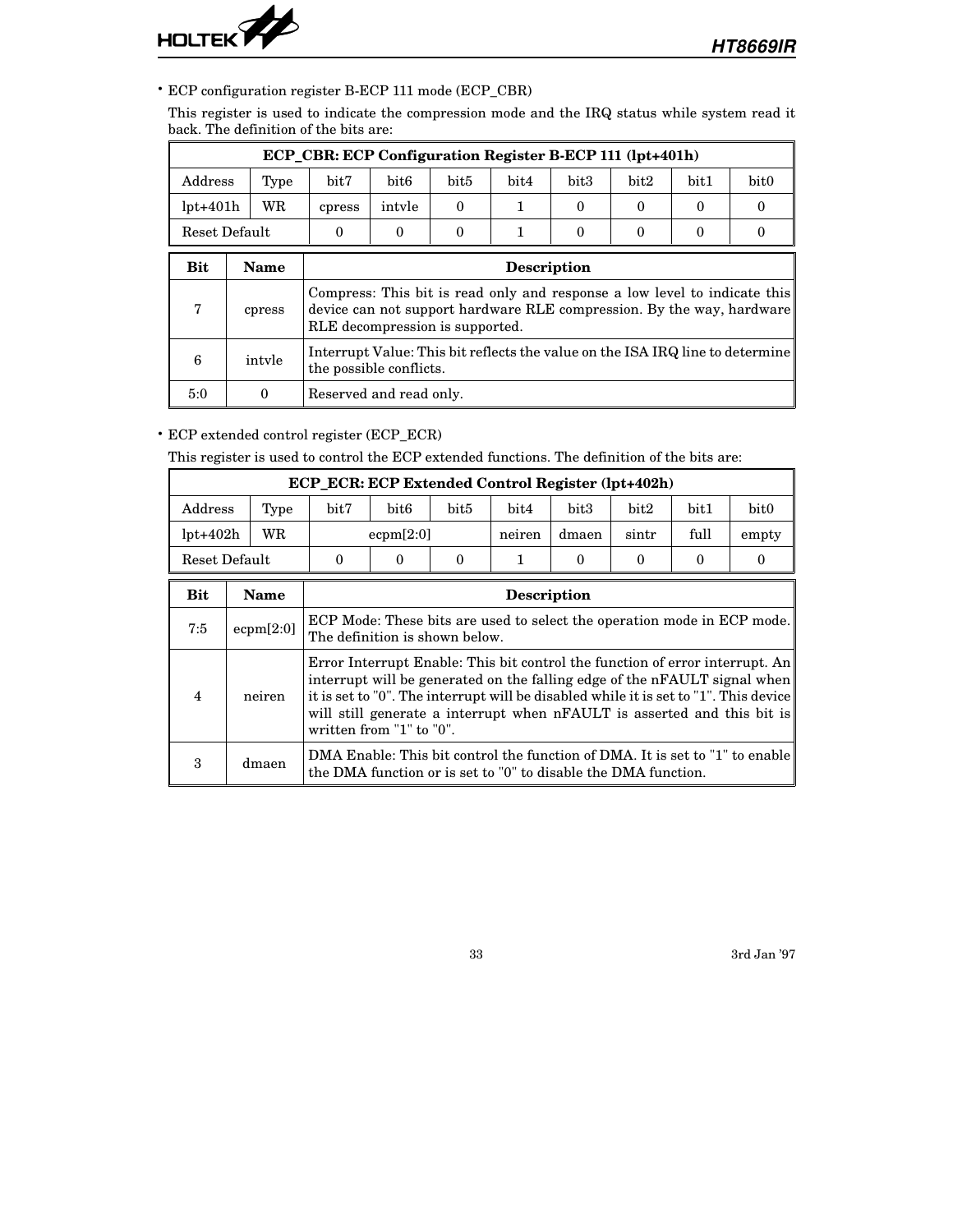

| <b>Bit</b>                  | <b>Name</b> | <b>Description</b>                                                                                                                                                                                                                                                                                                                                                                                                                                                                                                                                                                                                                 |
|-----------------------------|-------------|------------------------------------------------------------------------------------------------------------------------------------------------------------------------------------------------------------------------------------------------------------------------------------------------------------------------------------------------------------------------------------------------------------------------------------------------------------------------------------------------------------------------------------------------------------------------------------------------------------------------------------|
| $\mathcal{D}_{\mathcal{L}}$ | sintr       | Service Interrupt: This bit is set to "1" to disable the DMA and all of other<br>interrupts, or to indicate the interrupt being serviced. When it is reset to<br>"0", one of three conditions will set it to "1". One is terminal count being<br>reached during DMA (dmaen is set). Second condition is Write Interrupt<br>Threshold being reached or more bytes free in the FIFO when dmaen is "0"<br>and the direction is "0". Last one is Read Interrupt Threshold being reached<br>or more valid bytes to be read from the FIFO when dmaen is "0" and the<br>direction is "1". It must be reset to service the next interrupt. |
|                             | full        | FIFO Full: This bit is read only. It indicates FIFO can not accept another<br>data or the FIFO is full when it is "1". It is "0" to indicate the FIFO can accept<br>one or more bytes of data.                                                                                                                                                                                                                                                                                                                                                                                                                                     |
|                             | empty       | FIFO Empty: This bit is read only. It indicates FIFO is empty when it is "1".<br>It is "0" to indicate the FIFO contains one or more bytes of data.                                                                                                                                                                                                                                                                                                                                                                                                                                                                                |

The following table shows the ECP mode being set by ecpm[2:0].ECP\_ECR:

| ecpm[2:0] | <b>Mode Description</b>                                                                                                                                           |
|-----------|-------------------------------------------------------------------------------------------------------------------------------------------------------------------|
| 000       | SPP mode: In this mode, it works like the standard Parallel Port. FIFO is disabled.                                                                               |
| 001       | PS/2 mode: In this mode, it works like the standard PS/2 Parallel Port.                                                                                           |
| 010       | Parallel Port Data FIFO mode: In this mode, it works like the standard Parallel<br>Port, but the FIFO is enabled. It can be enabled only when the direction is 0. |
| 011       | ECP mode: In this mode, it works in the ECP mode.                                                                                                                 |
| 100       | EPP mode: In this mode, it works like the EPP mode, if the option is set in $ppem[1:0]$ .<br>CR04.                                                                |
| 101       | Reserved.                                                                                                                                                         |
| 110       | Test mode: It is used to test FIFO in this mode.                                                                                                                  |
| 111       | Configuration mode: In this mode, ECP_CAR and ECP_CBR can be accessed via the<br>offset address been set in adrp[9:2]. CR23.                                      |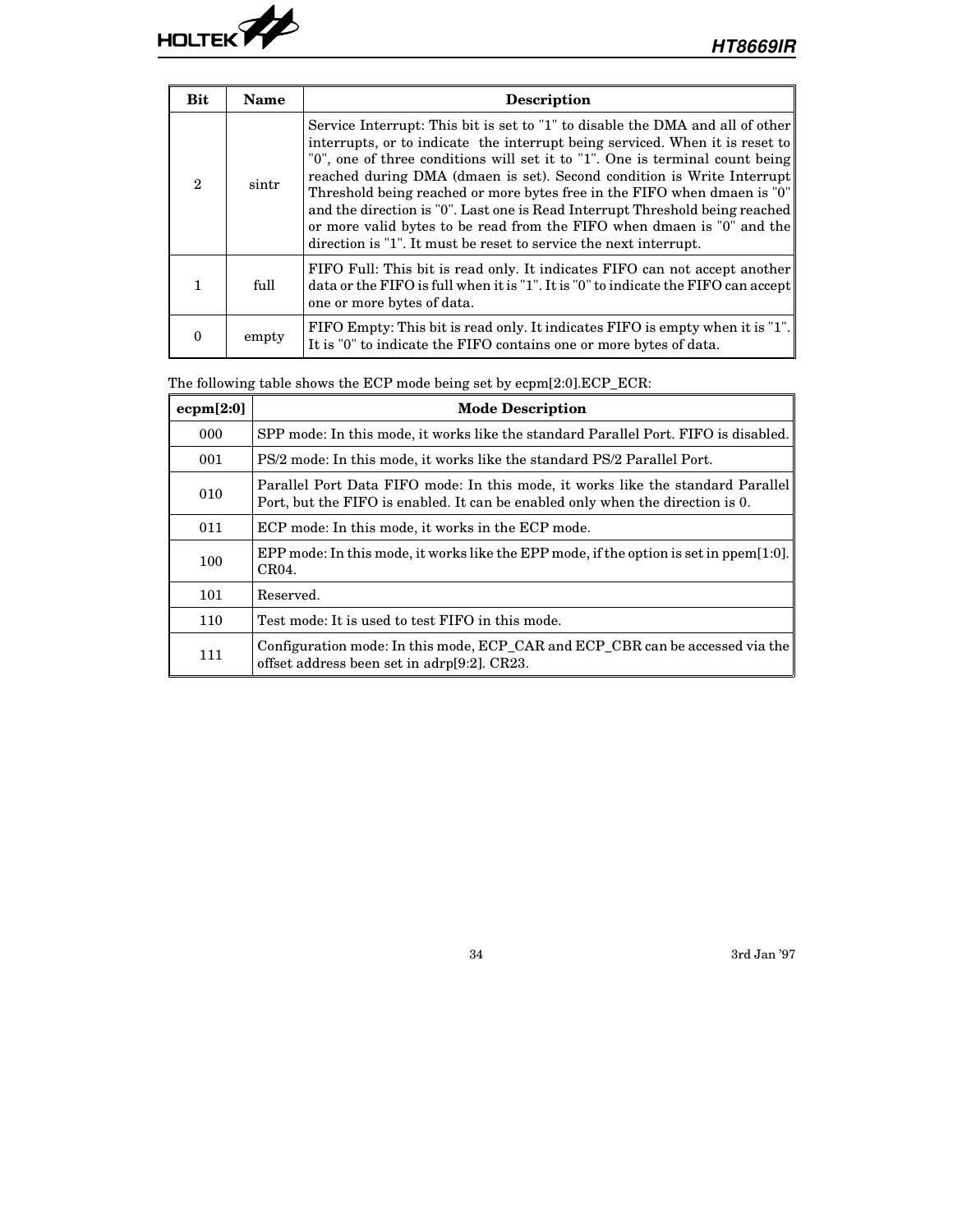

#### **Configuration register set**

There are configuration registers for chip initial setup. These registers can be accessed via indexed mapping by using index base I/O address 3F0/3F1h or 370/371h after the configuration cycle being enabled. The configuration index address is selected via the external pull-up or pull-down resistor on the pin SYSOPT. In order to enter the configuration cycle system has to write the index I/O port 3F0h or 370h with the data 55h twice consecutively. When the configuration cycle is enabled, system can access these configuration registers via index I/O port 3F0h/3F1h or 370h/371h. When the configuration is completed, system should write the index I/O port with the data AAh to exit the configuration cycle. The address map of these registers is shown below:

| <b>Default</b> | Reg         | bit7             | bit6                | bit5             | bit4             | bit3             | bit2             | bit1             | bit0             |
|----------------|-------------|------------------|---------------------|------------------|------------------|------------------|------------------|------------------|------------------|
| 28/2A          | CR00        | valid            | $\mathbf{0}$        | 1                | $\mathbf{0}$     | fdcpwr           | $\mathbf{0}$     | ideen[1:0]       |                  |
| 9C             | CR01        | crlock           | $\Omega$            | $\mathbf{0}$     | $\mathbf{1}$     | ppmode           | lptpwr           | $\theta$         | $\theta$         |
| 88             | CR02        | cm2pwr           | $\mathbf{0}$        | $\mathbf{0}$     | $\boldsymbol{0}$ | cm1pwr           | $\boldsymbol{0}$ | $\overline{0}$   | $\mathbf{0}$     |
| 70             | CR03        | p94s1            | ident               | $\mathbf{1}$     | p18s             | $\theta$         | p94s0            | efdc             | p58s             |
| 00             | CR04        | altir            | epprev              | $\theta$         | $\mathbf{0}$     | 00ppfdc[1:0]     |                  | ppem[1:0]        |                  |
| 04             | CR05        | $\boldsymbol{0}$ | $\boldsymbol{0}$    | abswp            |                  | dens[1:0]        | 1                | $\theta$         | $\theta$         |
| FF             | CR06        | $\mathbf{1}$     | $\mathbf{1}$        | $\mathbf{1}$     | 1                | fd1id[1:0]       |                  | fd0id[1:0]       |                  |
| 00             | CR07        | fdcapd           | $cm1$ apd $cm2$ apd |                  | lptapd           | $\boldsymbol{0}$ | $\boldsymbol{0}$ | fboot[1:0]       |                  |
| 00             | CR08        |                  | adra[7:4]           |                  |                  | $\boldsymbol{0}$ | $\theta$         | $\theta$         | $\Omega$         |
| 00             | CR09        | sizea[1:0]       |                     | $\mathbf{0}$     | $\mathbf{0}$     | $\boldsymbol{0}$ |                  | adra[10:8]       |                  |
| 00             | <b>CR0A</b> | $\theta$         | $\boldsymbol{0}$    | $\mathbf{0}$     | $\theta$         |                  | pthr[3:0]        |                  |                  |
| 00             | CROB        | $\mathbf{0}$     | $\mathbf{0}$        | $\boldsymbol{0}$ | $\mathbf{0}$     | fd1drt[1:0]      |                  | fd0drt[1:0]      |                  |
| 00/01          | CROC        | $\mathbf{0}$     | $\mathbf{0}$        |                  | irmod[2:0]       |                  | irdpx            | irrxp            |                  |
| 03             | <b>CROD</b> |                  |                     |                  |                  | Device ID        |                  |                  |                  |
| 00             | CR0E        |                  |                     |                  |                  | Revision ID      |                  |                  |                  |
| 00             | <b>CROF</b> | $\boldsymbol{0}$ | $\mathbf{0}$        | $\boldsymbol{0}$ | $\boldsymbol{0}$ | $\boldsymbol{0}$ | $\mathbf{0}$     | $\mathbf{0}$     | $\mathbf{0}$     |
| 00             | CR10        | $\boldsymbol{0}$ | $\mathbf{0}$        | $\boldsymbol{0}$ | $\mathbf{0}$     | $\boldsymbol{0}$ | $\mathbf{0}$     | $\mathbf{0}$     | $\mathbf{0}$     |
| 00             | CR11        | $\mathbf{0}$     | $\boldsymbol{0}$    | $\mathbf{0}$     | $\mathbf{0}$     | $\boldsymbol{0}$ | $\boldsymbol{0}$ | $\mathbf{0}$     | $\boldsymbol{0}$ |
| 00             | CR[12:1D]   | $\mathbf{0}$     | $\boldsymbol{0}$    | $\theta$         | $\mathbf{0}$     | $\mathbf{0}$     | $\theta$         | $\theta$         | $\theta$         |
| 80/82          | CR1E        |                  |                     | adrg[9:4]        |                  |                  |                  | sizeg[1:0]       |                  |
| 00             | CR1F        | $\mathbf{0}$     | $\mathbf{0}$        | $\theta$         | $\theta$         | fd1dt[0:1]       |                  | fd0dt[0:1]       |                  |
| 3C/FC          | CR20        |                  |                     | adrf[9:4]        |                  |                  |                  | $\boldsymbol{0}$ | $\mathbf{0}$     |
| 3C/7C          | CR21        |                  |                     | adri[9:4]        |                  |                  |                  | $\boldsymbol{0}$ | $\boldsymbol{0}$ |
| 3D/FD          | CR22        |                  |                     | adre[9:4]        |                  |                  |                  | $\theta$         | $\mathbf{1}$     |
| 00/DE          | CR23        |                  |                     |                  |                  | adrp[9:2]        |                  |                  |                  |
| $00$ /FE       | CR24        |                  |                     |                  | adru[9:3]        |                  |                  |                  | $\boldsymbol{0}$ |
| 00/BE          | CR25        |                  |                     |                  | adv[9:3]         |                  |                  |                  | $\Omega$         |
| 00/20          | CR26        |                  | dmaf[3:0]           |                  |                  |                  | dmap[3:0]        |                  |                  |
| 00/65          | CR27        |                  | irqf[3:0]           |                  |                  |                  | irqp[3:0]        |                  |                  |
| 00/43          | CR28        |                  | irqu[3:0]           |                  |                  |                  | irqv[3:0]        |                  |                  |
| 00/01          | CR29        | $\boldsymbol{0}$ | $\boldsymbol{0}$    | $\mathbf{0}$     | $\theta$         |                  | irqi[3:0]        |                  |                  |
|                | CR[2A:3F]   |                  |                     |                  |                  | Reserved         |                  |                  |                  |
| 0 <sub>0</sub> | CR40        | regdef           | isadef              | $\boldsymbol{0}$ | $\boldsymbol{0}$ | $\boldsymbol{0}$ | $\boldsymbol{0}$ | $\boldsymbol{0}$ | $\boldsymbol{0}$ |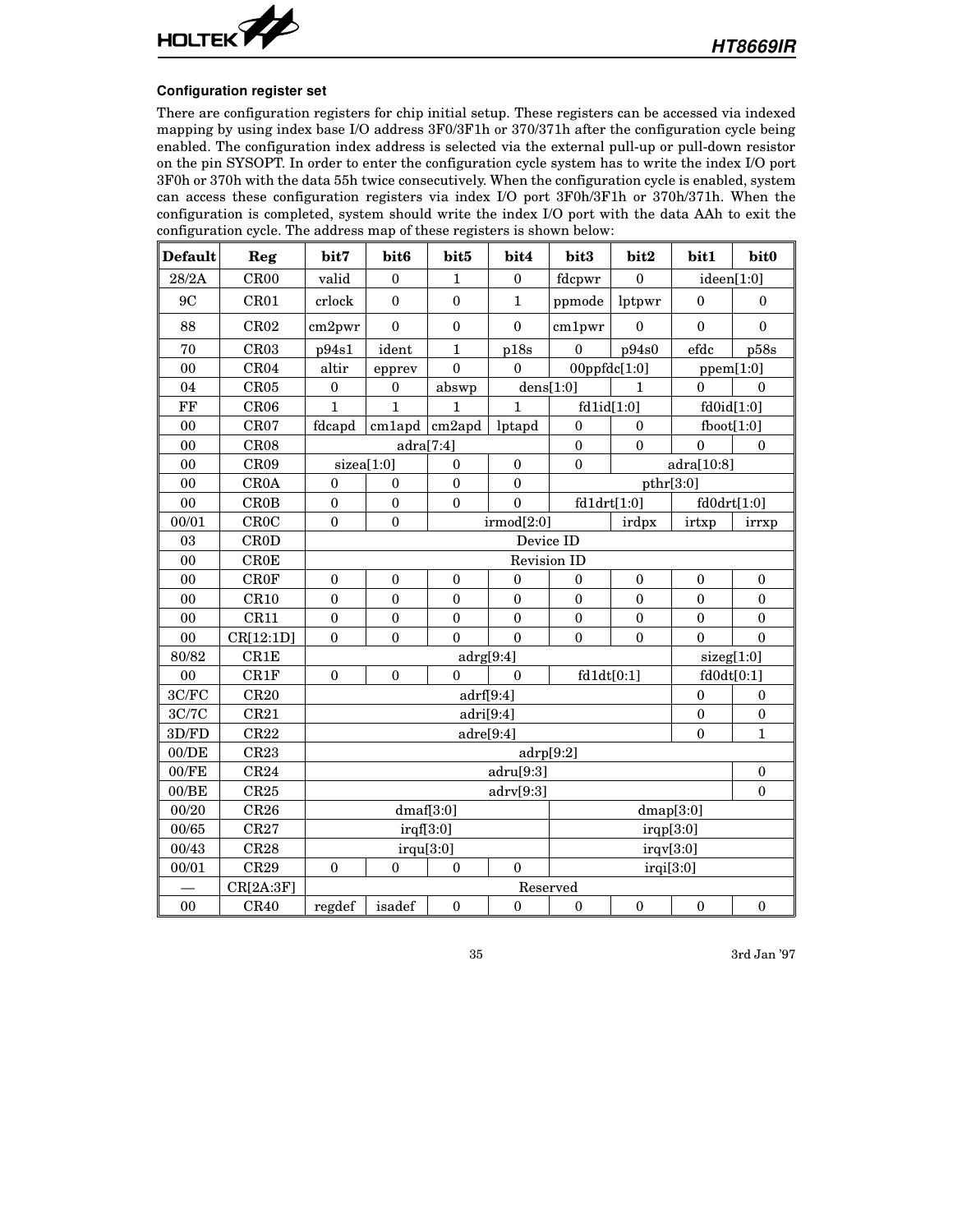

• Configuration register 00 (CR00)

It is used to control the parallel port power and mode. The definition of the bits are:

|                           | <b>CR00: Configuration Register 00 (CSR(00h))</b> |                                                                                                                                                    |                                                                                          |                                                                 |              |                                                                        |          |        |                                                                                                                                                                 |  |  |
|---------------------------|---------------------------------------------------|----------------------------------------------------------------------------------------------------------------------------------------------------|------------------------------------------------------------------------------------------|-----------------------------------------------------------------|--------------|------------------------------------------------------------------------|----------|--------|-----------------------------------------------------------------------------------------------------------------------------------------------------------------|--|--|
| Address                   | Type                                              | bit7                                                                                                                                               | bit2<br>bit <sub>6</sub><br>bit <sub>5</sub><br>bit4<br>bit3<br>bit1<br>bit <sub>0</sub> |                                                                 |              |                                                                        |          |        |                                                                                                                                                                 |  |  |
| $\operatorname{csr}(00h)$ | WR                                                | valid                                                                                                                                              | $\theta$                                                                                 | 1.                                                              | $\mathbf{0}$ | fdcpwr                                                                 | $\bf{0}$ | ideen1 | ideen0                                                                                                                                                          |  |  |
|                           | Reset Default                                     | $\bf{0}$                                                                                                                                           | $\bf{0}$                                                                                 | 0/1<br>1<br>$\mathbf{0}$<br>$\bf{0}$<br>$\mathbf 1$<br>$\bf{0}$ |              |                                                                        |          |        |                                                                                                                                                                 |  |  |
| <b>Bit</b>                | <b>Name</b>                                       |                                                                                                                                                    |                                                                                          |                                                                 | Description  |                                                                        |          |        |                                                                                                                                                                 |  |  |
| 7                         | valid                                             | power up. This bit is used for a status report and do not affect any circuit.                                                                      |                                                                                          |                                                                 |              |                                                                        |          |        | Configuration Valid: Control software need to set this bit in the proper time<br>to indicate a valid configuration cycle has occurred. It will be cleared after |  |  |
| 6                         | $\bf{0}$                                          |                                                                                                                                                    | Reserved and read only.                                                                  |                                                                 |              |                                                                        |          |        |                                                                                                                                                                 |  |  |
| 5                         | $\mathbf{1}$                                      | Reserved and read only.                                                                                                                            |                                                                                          |                                                                 |              |                                                                        |          |        |                                                                                                                                                                 |  |  |
| 4                         | $\mathbf{0}$                                      | Reserved and read only.                                                                                                                            |                                                                                          |                                                                 |              |                                                                        |          |        |                                                                                                                                                                 |  |  |
| 3                         | fdcpwr                                            | this bit low will force the FDC into low power mode.                                                                                               |                                                                                          |                                                                 |              |                                                                        |          |        | FDC Power Down: This bit is set to "1" to enable the FDC operation. Setting                                                                                     |  |  |
| $\mathbf{2}$              | $\Omega$                                          | Reserved and read only.                                                                                                                            |                                                                                          |                                                                 |              |                                                                        |          |        |                                                                                                                                                                 |  |  |
| 1:0                       | ideen[1:0]                                        | helow:<br>00: IDE, IRSI2, IRSO2, IRQ_H disabled (Default)<br>01: Reserved (IDE, IRSI2, IRSO2, IRQ_H disabled).<br>11: IRSI2, IRSO2, IRQ_H Enabled. |                                                                                          |                                                                 |              | 10: IDE enabled (set as default via DRQ_B being pulled up externally). |          |        | IDE Enable: These bits control alternate function of the IDE interface as                                                                                       |  |  |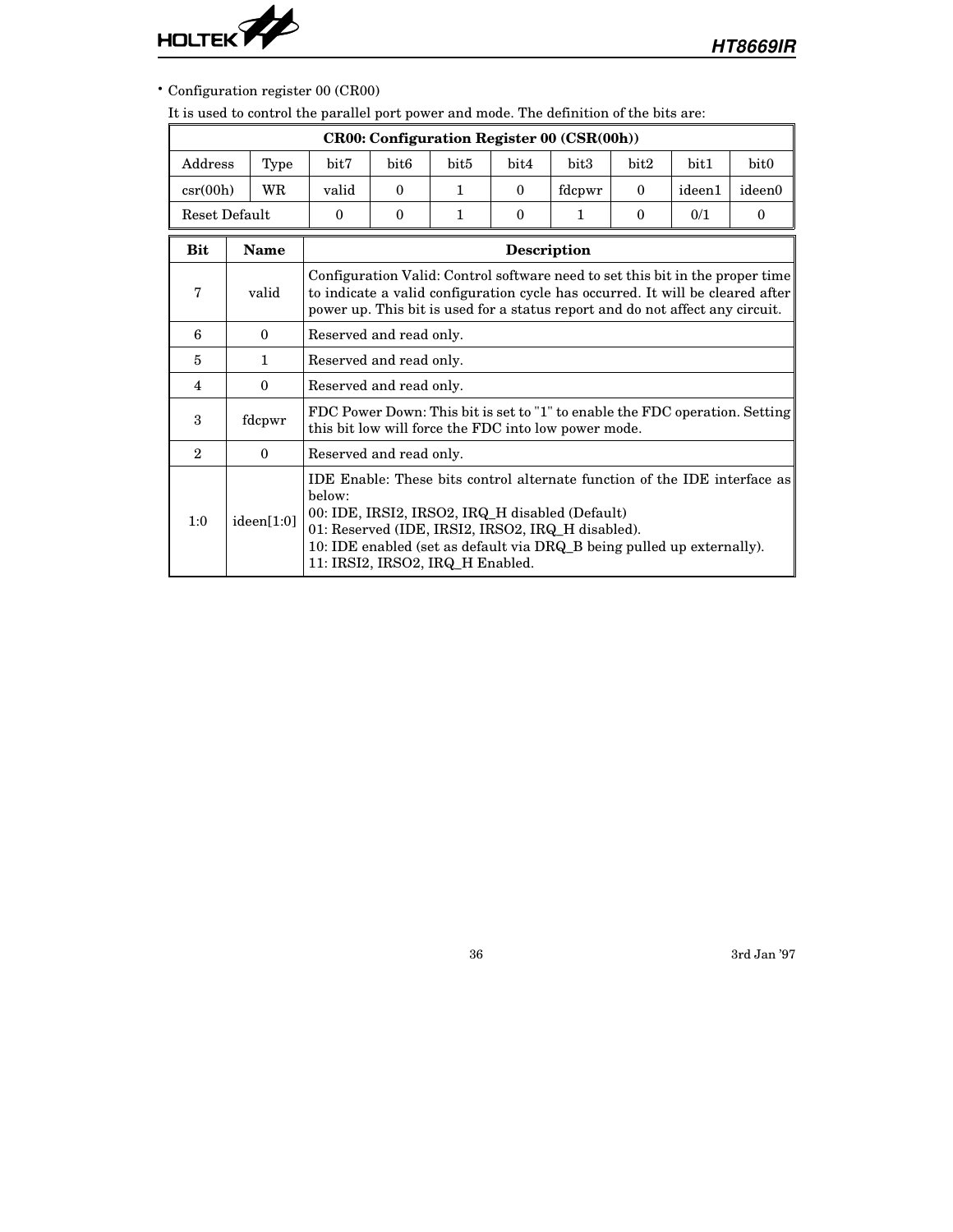

• Configuration register 01 (CR01)

It is used to control the parallel port power and mode. The definition of the bits are:

|                           |                                   |                                                  |                                                                                                                                                                                                                                                                               |                  |              | CR01: Configuration Register 01 (CSR(01h)) |        |          |                                                                                                                                                                |  |
|---------------------------|-----------------------------------|--------------------------------------------------|-------------------------------------------------------------------------------------------------------------------------------------------------------------------------------------------------------------------------------------------------------------------------------|------------------|--------------|--------------------------------------------|--------|----------|----------------------------------------------------------------------------------------------------------------------------------------------------------------|--|
| $\rm{Address}$            | Type                              | bit7                                             | bit <sub>6</sub>                                                                                                                                                                                                                                                              | bit <sub>5</sub> | bit4         | bit3                                       | bit2   | bit1     | bit <sub>0</sub>                                                                                                                                               |  |
| $\operatorname{csr}(01h)$ | WR                                | crlock                                           | $\Omega$                                                                                                                                                                                                                                                                      | $\Omega$         | $\mathbf{1}$ | ppmode                                     | lptpwr | $\Omega$ | $\Omega$                                                                                                                                                       |  |
|                           | Reset Default                     | 1                                                | $\theta$                                                                                                                                                                                                                                                                      | $\theta$         | $\mathbf{1}$ | 1                                          | 1      | $\Omega$ | $\theta$                                                                                                                                                       |  |
| <b>Bit</b>                | <b>Name</b><br><b>Description</b> |                                                  |                                                                                                                                                                                                                                                                               |                  |              |                                            |        |          |                                                                                                                                                                |  |
| $\overline{7}$            | crlock                            |                                                  | Lock CRx: This bit is set "1" after the power on to enable the accessibility of<br>configuration registers of CR00-CR17. When it is set to $"0"$ , those registers<br>can not be accessed and this bit can only be set back to "1" via a hardware<br>reset or power-up reset. |                  |              |                                            |        |          |                                                                                                                                                                |  |
| 6:5                       | $\Omega$                          | Reserved and read only.                          |                                                                                                                                                                                                                                                                               |                  |              |                                            |        |          |                                                                                                                                                                |  |
| 4                         | $\mathbf{1}$                      | Reserved and read only.                          |                                                                                                                                                                                                                                                                               |                  |              |                                            |        |          |                                                                                                                                                                |  |
| 3                         | ppmode                            | Parallel Port Modes when this bit is set to "0". |                                                                                                                                                                                                                                                                               |                  |              |                                            |        |          | Parallel Port Mode: This bit is "1" as the default in the reset and sets the<br>parallel port for Standard Printer Mode. The parallel port is set to Extended  |  |
| $\mathbf{2}$              | lptpwr                            | power mode.                                      |                                                                                                                                                                                                                                                                               |                  |              |                                            |        |          | Parallel Port Power Down: This bit is "1" as the default in the reset and sets<br>the parallel port in normal operation mode. A "0" sets the port being in low |  |
| 1:0                       | $\Omega$                          | Reserved and read only.                          |                                                                                                                                                                                                                                                                               |                  |              |                                            |        |          |                                                                                                                                                                |  |

# • Configuration register 02 (CR02)

It is used to control the serial port power mode. The definition of the bits are:

|                   |      |        |                  |      |      | $CR02:$ Configuration Register 02 (CSR $(02h)$ ) |      |               |                  |
|-------------------|------|--------|------------------|------|------|--------------------------------------------------|------|---------------|------------------|
| Address           | Type | bit7   | bit <sub>6</sub> | bit5 | bit4 | $_{\rm bit3}$                                    | bit2 | $_{\rm bit1}$ | bit <sub>0</sub> |
| $\text{csr}(02h)$ | WR   | cm2pwr |                  |      |      | cm1 <sub>py</sub>                                |      |               |                  |
| Reset Default     |      |        |                  |      |      |                                                  |      |               |                  |

| Bit | Name              | <b>Description</b>                                                                                                                                                          |
|-----|-------------------|-----------------------------------------------------------------------------------------------------------------------------------------------------------------------------|
| 7   | cm2 <sub>py</sub> | UART2 Power Down: This bit is "1" as the default in the reset and sets the<br>Secondary UART port in normal operation mode. A "0" sets the port being<br>in low power mode. |
| 6:4 | $\Omega$          | Reserved and read only.                                                                                                                                                     |
| 3   | cm1pwr            | UART1 Power Down: This bit is "1" as the default in the reset and sets the<br>Primary UART port in normal operation mode. A "0" sets the port being in<br>low power mode.   |
| 2:0 |                   | Reserved and read only.                                                                                                                                                     |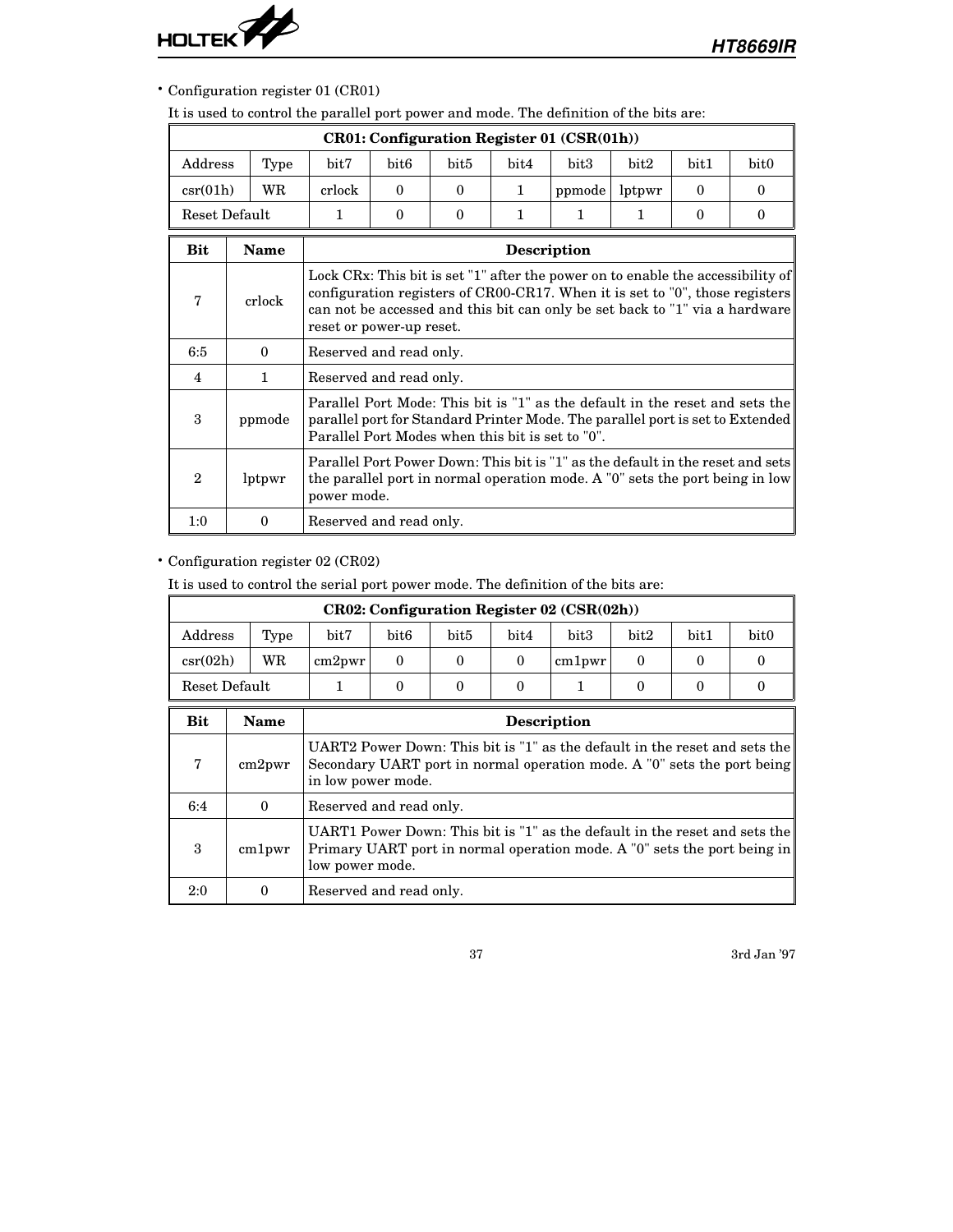

• Configuration register 03 (CR03)

It is used to control the FDC media setup and game port selection. The definition of the bits are:

|                |                                                                                                                                           |             |                                     |                                                                                                                                                                                           |                  | CR03: Configuration Register 03 (CSR(03h)) |          |                                                                   |          |                                                                                                                                                       |
|----------------|-------------------------------------------------------------------------------------------------------------------------------------------|-------------|-------------------------------------|-------------------------------------------------------------------------------------------------------------------------------------------------------------------------------------------|------------------|--------------------------------------------|----------|-------------------------------------------------------------------|----------|-------------------------------------------------------------------------------------------------------------------------------------------------------|
| Address        |                                                                                                                                           | Type        | bit7                                | bit <sub>6</sub>                                                                                                                                                                          | bit <sub>5</sub> | bit4                                       | bit3     | bit2                                                              | bit1     | bit <sub>0</sub>                                                                                                                                      |
| $\csc(03h)$    |                                                                                                                                           | WR          | p94s1                               | ident                                                                                                                                                                                     | mfm              | p18s                                       | $\theta$ | p94s0                                                             | efdc     | p58s                                                                                                                                                  |
| Reset Default  |                                                                                                                                           |             | $\Omega$                            | $\mathbf{1}$                                                                                                                                                                              | $\mathbf{1}$     | $\mathbf{1}$                               | $\Omega$ | $\theta$                                                          | $\theta$ | $\theta$                                                                                                                                              |
| <b>Bit</b>     |                                                                                                                                           | <b>Name</b> |                                     |                                                                                                                                                                                           |                  | Description                                |          |                                                                   |          |                                                                                                                                                       |
| 7,2            | nPIOCS/IRQ B Selection: These bits select the function of pin 94 as below:<br>$0x$ : Tri-state.<br>p94s[1:0]<br>10: nPIOCS.<br>11: IRQ B. |             |                                     |                                                                                                                                                                                           |                  |                                            |          |                                                                   |          |                                                                                                                                                       |
| 6              |                                                                                                                                           | ident       |                                     | <b>IDENT</b> Selection: This bit is used in conjunction with mfm to select the<br>interface mode of FDC as below:<br>x0: reserved.<br>01: PS/2 mode(3.5" FDD).<br>11: AT mode(5.25" FDD). |                  |                                            |          |                                                                   |          |                                                                                                                                                       |
| $\overline{5}$ |                                                                                                                                           | mfm         | Fixed to "1" as AT mode, read only. |                                                                                                                                                                                           |                  |                                            |          |                                                                   |          |                                                                                                                                                       |
| 4              |                                                                                                                                           | p18s        | $0:$ DDEN1.<br>1: nIDERST.          |                                                                                                                                                                                           |                  |                                            |          | DDEN1/nIDERST Selection: This bit selects the function of pin 18: |          |                                                                                                                                                       |
| 3              |                                                                                                                                           | $\theta$    | Reserved and read only.             |                                                                                                                                                                                           |                  |                                            |          |                                                                   |          |                                                                                                                                                       |
| $\mathbf{1}$   |                                                                                                                                           | efdc        |                                     |                                                                                                                                                                                           |                  |                                            |          | mode and will set FDC_TDR to report additional information.       |          | Enhanced Floppy Mode: This bit is "0" as the default in the reset and sets<br>the FDC to operate as normal mode. An "1" sets the FDC being in enhance |
| $\mathbf{0}$   |                                                                                                                                           | p58s        | below:<br>0: PWRGD.<br>1: nGAMECS.  |                                                                                                                                                                                           |                  |                                            |          |                                                                   |          | PWRGD/nGAMECS Selection: This bit selects the function of pin 58 as                                                                                   |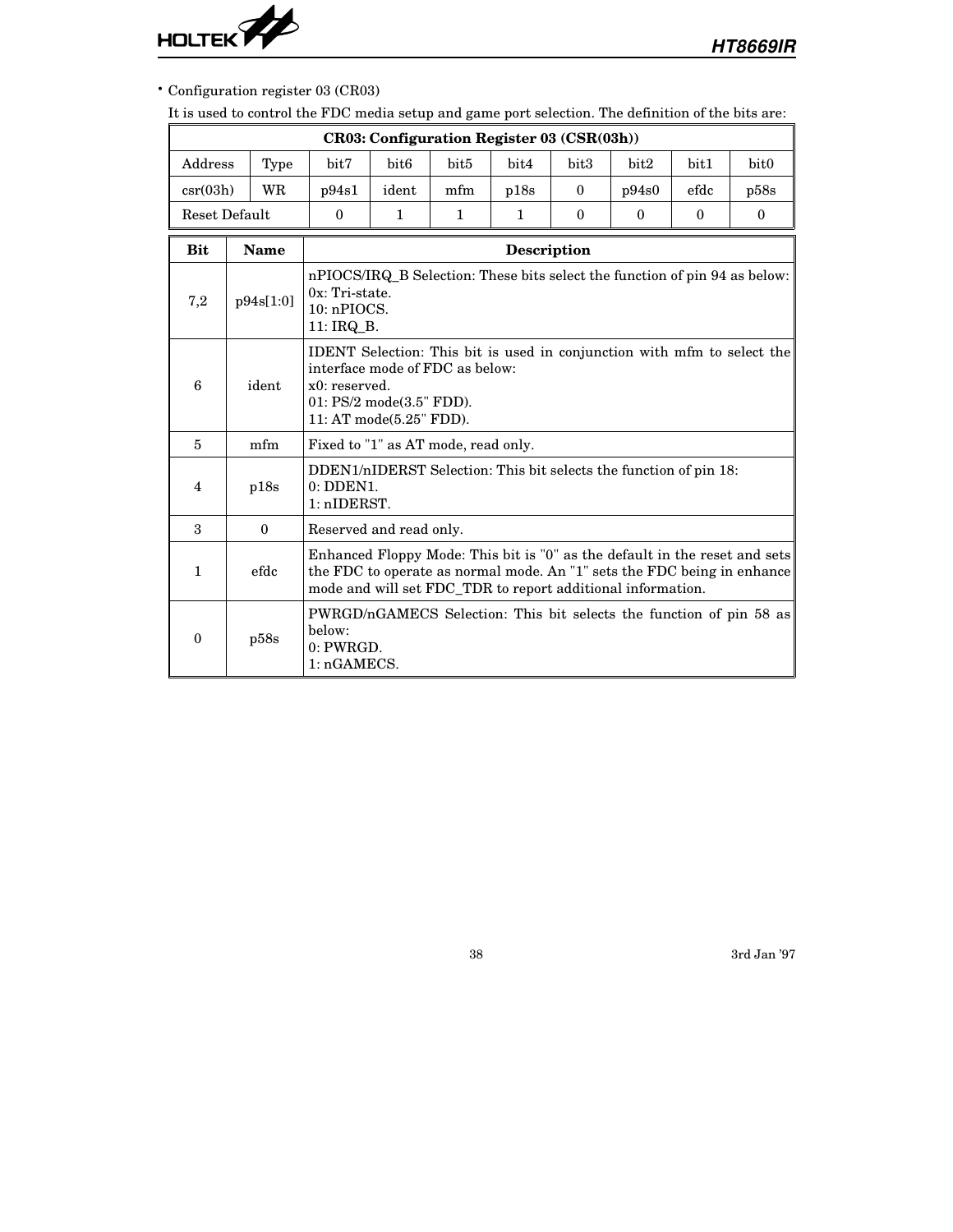

• Configuration Register 04 (CR04)

It is used to control the parallel port setup and IR port selection. The definition of the bits are:

|                   | CR04: Configuration Register 04 (CSR(04h)) |             |  |                                                                                                                                                                                                                   |                                                                      |                  |                                                                                                                |          |                                                                                                                                                                                            |              |                                                                             |  |
|-------------------|--------------------------------------------|-------------|--|-------------------------------------------------------------------------------------------------------------------------------------------------------------------------------------------------------------------|----------------------------------------------------------------------|------------------|----------------------------------------------------------------------------------------------------------------|----------|--------------------------------------------------------------------------------------------------------------------------------------------------------------------------------------------|--------------|-----------------------------------------------------------------------------|--|
| Address           |                                            | Type        |  | bit7                                                                                                                                                                                                              | bit <sub>6</sub>                                                     | bit <sub>5</sub> | bit4                                                                                                           | bit3     | bit2                                                                                                                                                                                       | bit1         | bit <sub>0</sub>                                                            |  |
| $\text{csr}(04h)$ |                                            | WR          |  | altir                                                                                                                                                                                                             | epprev                                                               | midi2            | midi1                                                                                                          | ppfdc1   | ppfdc0                                                                                                                                                                                     | ppem1        | ppem0                                                                       |  |
|                   | <b>Reset Default</b>                       |             |  | $\Omega$                                                                                                                                                                                                          | $\mathbf{0}$                                                         | $\theta$         | $\mathbf{0}$                                                                                                   | $\theta$ | $\theta$                                                                                                                                                                                   | $\mathbf{0}$ | $\theta$                                                                    |  |
| <b>Bit</b>        |                                            | <b>Name</b> |  |                                                                                                                                                                                                                   |                                                                      |                  | <b>Description</b>                                                                                             |          |                                                                                                                                                                                            |              |                                                                             |  |
| 7                 |                                            | altir       |  | IR ALT I/O: This bit selects the IR output to alter in/out pins as below:<br>$0:$ use IRSI1/IRSO1.<br>$1:$ use $IRSI2/IRSO2$ .<br>When it sets "1", it should be combined with ideen[1:0].CR00 being set to "11". |                                                                      |                  |                                                                                                                |          |                                                                                                                                                                                            |              |                                                                             |  |
| 6                 |                                            | epprev      |  | EPP Revision Control: This bit selects the revision of EPP as below:<br>0: EPP 1.9.<br>1: EPP 1.7.                                                                                                                |                                                                      |                  |                                                                                                                |          |                                                                                                                                                                                            |              |                                                                             |  |
| 5                 |                                            | midi2       |  | as below:                                                                                                                                                                                                         |                                                                      |                  | 0: Clock derived by a divisor of 13, normal operation.<br>1: Clock derived by a divisor of 12, MIDI operation. |          |                                                                                                                                                                                            |              | UART2 MIDI Clock Control: This bit selects the divisor of UART2 input clock |  |
| 4                 |                                            | midi1       |  | as below:                                                                                                                                                                                                         |                                                                      |                  | 0: Clock derived by a divisor of 13, normal operation.<br>1: Clock derived by a divisor of 12, MIDI operation. |          |                                                                                                                                                                                            |              | UART1 MIDI Clock Control: This bit selects the divisor of UART1 input clock |  |
| 3:2               |                                            | ppfdc[1:0]  |  | 11: Reserved.                                                                                                                                                                                                     | interface to Printer interface as below:<br>00: Normal, printer I/F. |                  | 01: PPFD1 - one FDD. 10: PPFD2 - two FDD.                                                                      |          |                                                                                                                                                                                            |              | Parallel Port FDC Control: These bits control the swap logic of the FDD     |  |
| 1:0               |                                            | ppem[1:0]   |  | 000/100                                                                                                                                                                                                           | 01: EPP mode and SPP.                                                |                  | 00: Standard and Bi-directional Modes(SPP, IBM PS/2).                                                          |          | function as below when ppmode.CR01 is set to extended mode.<br>10: ECP mode (SPP can be selected via ECP_ECR as mode 000)<br>11: ECP&EPP mode (SPP/EPP can be selected via ECP_ECR as mode |              | Parallel Port Extended Modes Selection: These bits select the extended mode |  |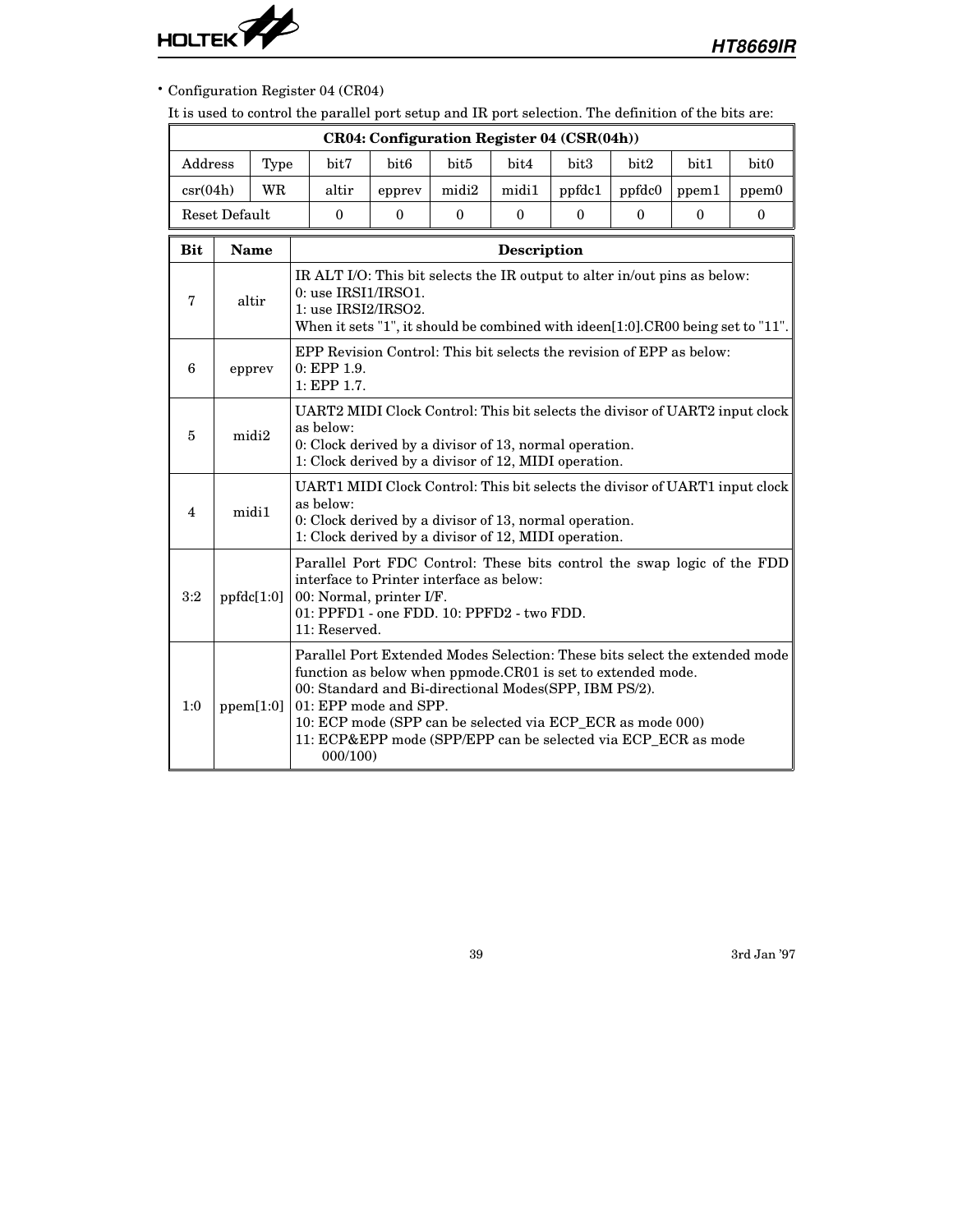

## • Configuration register 05 (CR05)

It is used to control the FDC swap and density selection. The definition of the bits are:

|               |             |                                                                                                                                                                                                         |                         | CR05: Configuration Register 05 (CSR(05h)) |          |          |      |          |          |  |
|---------------|-------------|---------------------------------------------------------------------------------------------------------------------------------------------------------------------------------------------------------|-------------------------|--------------------------------------------|----------|----------|------|----------|----------|--|
| Address       | Type        | bit7                                                                                                                                                                                                    | bit6                    | bit5                                       | bit4     | bit3     | bit2 | bit1     | bit0     |  |
| $\csc(05h)$   | WR          | $\theta$                                                                                                                                                                                                | $\theta$                | abswp                                      | dens1    | dens0    | 1    | $\Omega$ | $\theta$ |  |
| Reset Default |             | $\theta$                                                                                                                                                                                                | $\Omega$                | $\theta$                                   | $\Omega$ | $\Omega$ | 1    | $\Omega$ | $\theta$ |  |
| <b>Bit</b>    | <b>Name</b> |                                                                                                                                                                                                         | <b>Description</b>      |                                            |          |          |      |          |          |  |
| 7:6           | $\bf{0}$    |                                                                                                                                                                                                         | Reserved and read only. |                                            |          |          |      |          |          |  |
| 5             | abswp       | FDD A/B Swap: This bit controls the swap function of drives and nMOE[1:0]<br>of FDC. A high will enable the function.                                                                                   |                         |                                            |          |          |      |          |          |  |
| 4:3           | dens[1:0]   | DENSEL Output Control: These bits control the output of DENSEL as below:<br>00: Normal, followed with data rate control and drive type control.<br>$01:$ Reserved.<br>10: Fixed high.<br>11: Fixed low. |                         |                                            |          |          |      |          |          |  |
| $\mathbf{2}$  | 1           | Reserved and read only.                                                                                                                                                                                 |                         |                                            |          |          |      |          |          |  |
| 1:0           | $\theta$    | Reserved and read only.                                                                                                                                                                                 |                         |                                            |          |          |      |          |          |  |

### • Configuration register 06 (CR06)

It is used to hold the floppy disk drive types. The definition of the bits are:

|             |               |                                                             |                  |      |      | <b>CR06: Configuration Register 06 (CSR(06h))</b> |        |        |                  |  |
|-------------|---------------|-------------------------------------------------------------|------------------|------|------|---------------------------------------------------|--------|--------|------------------|--|
| Address     | Type          | bit7                                                        | bit <sub>6</sub> | bit5 | bit4 | bit <sub>3</sub>                                  | bit2   | bit1   | bit <sub>0</sub> |  |
| $\csc(06h)$ | WR            | 1                                                           | 1                |      | 1    | fd1id1                                            | fd1id0 | fd0id1 | fd0id0           |  |
|             | Reset Default | 1                                                           | 1<br>1<br>1<br>1 |      |      |                                                   |        |        |                  |  |
|             |               |                                                             |                  |      |      |                                                   |        |        |                  |  |
| <b>Bit</b>  | Name          |                                                             |                  |      |      | <b>Description</b>                                |        |        |                  |  |
| 7:4         | 1             | Reserved and read only.                                     |                  |      |      |                                                   |        |        |                  |  |
| 3:2         | fd1id[1:0]    | FDD1 type: These bits hold the FDD1 floppy disk drive type. |                  |      |      |                                                   |        |        |                  |  |
| 1:0         | fd0id[1:0]    | FDD0 type: These bits hold the FDD0 floppy disk drive type. |                  |      |      |                                                   |        |        |                  |  |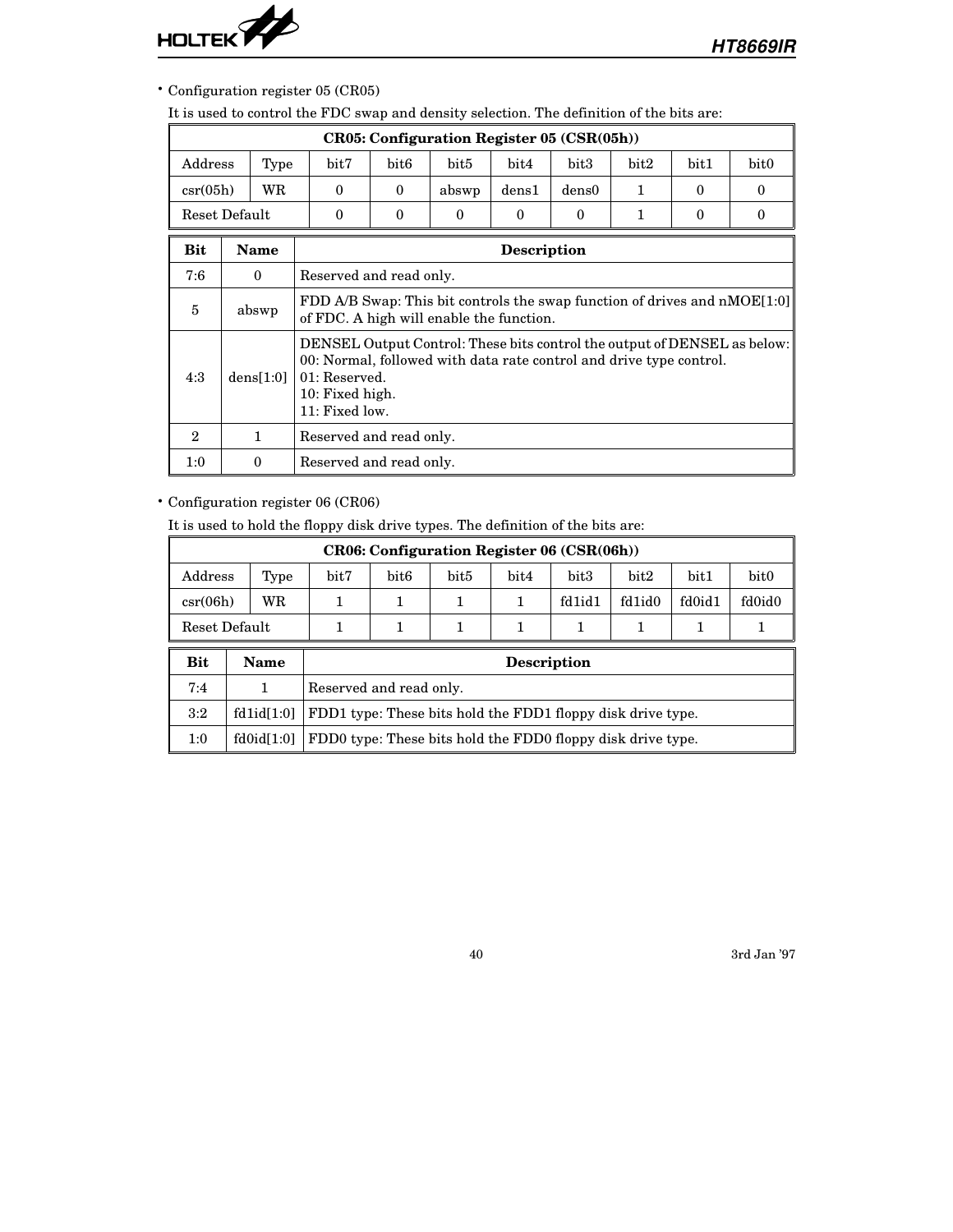

• Configuration register 07 (CR07)

It is used to control the auto powerdown feature for each subsystem. The definition of the bits are:

|             |                     |                              |                                                                                                                                                                                                                   | CR07: Configuration Register 07 (CSR(07h))                                                                                                                                                    |          |                  |          |          |                                                                                                                                                          |  |
|-------------|---------------------|------------------------------|-------------------------------------------------------------------------------------------------------------------------------------------------------------------------------------------------------------------|-----------------------------------------------------------------------------------------------------------------------------------------------------------------------------------------------|----------|------------------|----------|----------|----------------------------------------------------------------------------------------------------------------------------------------------------------|--|
| Address     | Type                | bit7                         | bit <sub>6</sub>                                                                                                                                                                                                  | bit <sub>5</sub>                                                                                                                                                                              | bit4     | bit <sub>3</sub> | bit2     | bit1     | bit <sub>0</sub>                                                                                                                                         |  |
| $\csc(07h)$ | WR                  | fdcapd                       | $cm1$ apd                                                                                                                                                                                                         | $cm2$ apd                                                                                                                                                                                     | lptapd   | $\theta$         | $\Omega$ | fboot1   | fboot0                                                                                                                                                   |  |
|             | Reset Default       | $\theta$                     | $\theta$                                                                                                                                                                                                          | $\Omega$                                                                                                                                                                                      | $\theta$ | $\theta$         | $\theta$ | $\theta$ | $\theta$                                                                                                                                                 |  |
| <b>Bit</b>  | <b>Name</b>         |                              |                                                                                                                                                                                                                   |                                                                                                                                                                                               |          |                  |          |          |                                                                                                                                                          |  |
| 7           | fdcapd              |                              | <b>Description</b><br>FDC Auto Powerdown Mode: This bit enables the FDC auto powerdown<br>feature when sets to high, and disables the feature when low. It is reset by<br>power on reset and hardware reset both. |                                                                                                                                                                                               |          |                  |          |          |                                                                                                                                                          |  |
| 6           | cm <sub>1</sub> apd |                              |                                                                                                                                                                                                                   | COM1 Auto Powerdown Mode: This bit enables the COM1 auto powerdown<br>feature when sets to high, and disables the feature when low. It is reset by<br>power on reset and hardware reset both. |          |                  |          |          |                                                                                                                                                          |  |
| 5           | $cm2$ apd           |                              |                                                                                                                                                                                                                   | feature when sets to high, and disables the feature when low. It is reset by<br>power on reset and hardware reset both.                                                                       |          |                  |          |          | COM2 Auto Powerdown Mode: This bit enables the COM2 auto powerdown                                                                                       |  |
| 4           | lptapd              |                              |                                                                                                                                                                                                                   | is reset by power on reset and hardware reset both.                                                                                                                                           |          |                  |          |          | Parallel Port Auto Powerdown Mode: This bit enables the parallel port auto<br>powerdown feature when sets to high, and disables the feature when low. It |  |
| 3:2         | $\mathbf{0}$        | Reserved and read only.      |                                                                                                                                                                                                                   |                                                                                                                                                                                               |          |                  |          |          |                                                                                                                                                          |  |
| 1:0         | fboot[1:0]          | $0:$ Drive A.<br>1: Drive B. |                                                                                                                                                                                                                   | Boot Floppy: These bits defines the boot floppy as below.                                                                                                                                     |          |                  |          |          |                                                                                                                                                          |  |

# • Configuration register 08 (CR08)

It is the address input of Programmable I/O decoder. The definition of the bits are:

|             |                                                                                                 |                                             |                                                                  |                  | CR08: Configuration Register 08 (CSR(08h)) |                  |      |      |                                                                        |  |
|-------------|-------------------------------------------------------------------------------------------------|---------------------------------------------|------------------------------------------------------------------|------------------|--------------------------------------------|------------------|------|------|------------------------------------------------------------------------|--|
| Address     | Type                                                                                            | bit7                                        | bit <sub>6</sub>                                                 | bit <sub>5</sub> | bit4                                       | bit <sub>3</sub> | bit2 | bit1 | bit <sub>0</sub>                                                       |  |
| $\csc(08h)$ | WR                                                                                              | adra7                                       | adra6<br>adra5<br>adra4<br>$\theta$<br>$\Omega$<br>$\Omega$<br>0 |                  |                                            |                  |      |      |                                                                        |  |
|             | Reset Default<br>$\Omega$<br>$\Omega$<br>$\Omega$<br>$\Omega$<br>$\Omega$<br>0<br>$\Omega$<br>0 |                                             |                                                                  |                  |                                            |                  |      |      |                                                                        |  |
| Bit         | Name                                                                                            |                                             |                                                                  |                  | <b>Description</b>                         |                  |      |      |                                                                        |  |
| 7:4         | adraf7:4]                                                                                       | addresses for the Programmable I/O decoder. |                                                                  |                  |                                            |                  |      |      | Programmable I/O Address Bit [7:4]: These bits are the lower 4 bits of |  |
| 3:0         | 0                                                                                               | Reserved and read only.                     |                                                                  |                  |                                            |                  |      |      |                                                                        |  |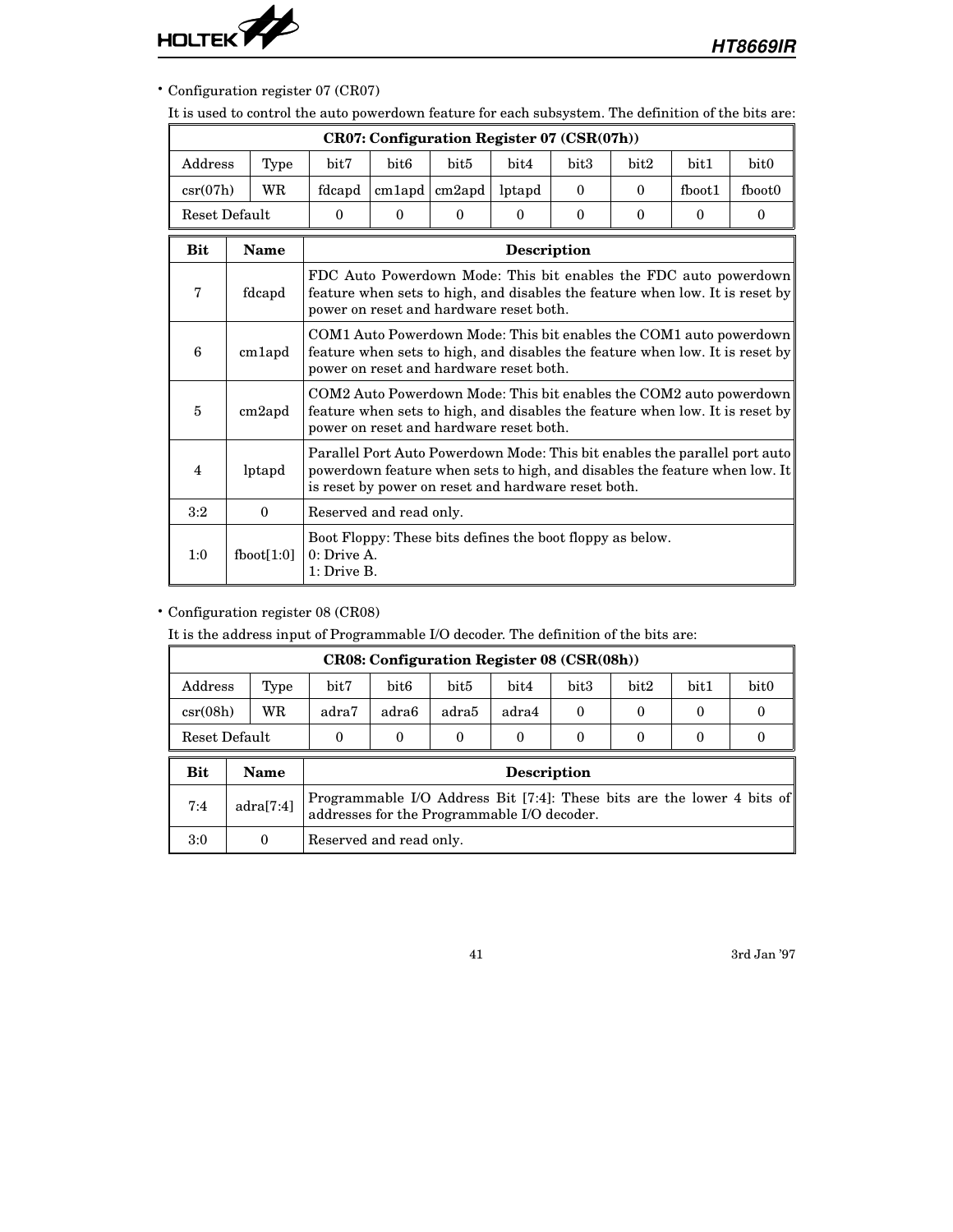

• Configuration register 09 (CR09)

It is the address input and size control of Programmable I/O decoder. The definition of the bits are:

|                           |             |                                                                                                                                                                  | CR09: Configuration Register 09 (CSR(09h))             |          |          |          |        |       |                                                                                                                                         |  |
|---------------------------|-------------|------------------------------------------------------------------------------------------------------------------------------------------------------------------|--------------------------------------------------------|----------|----------|----------|--------|-------|-----------------------------------------------------------------------------------------------------------------------------------------|--|
| Address                   | Type        | bit7                                                                                                                                                             | bit6                                                   | bit5     | bit4     | bit3     | bit2   | bit1  | bit0                                                                                                                                    |  |
| $\operatorname{csr}(09h)$ | WR          | sizea1                                                                                                                                                           | sizea0                                                 | $\Omega$ | $\Omega$ | $\Omega$ | adra10 | adra9 | adra8                                                                                                                                   |  |
| Reset Default             |             | $\Omega$                                                                                                                                                         | $\theta$<br>1<br>$\Omega$<br>$\Omega$<br>$\Omega$<br>0 |          |          |          |        |       |                                                                                                                                         |  |
| <b>Bit</b>                | <b>Name</b> |                                                                                                                                                                  | <b>Description</b>                                     |          |          |          |        |       |                                                                                                                                         |  |
| 7:6                       | sizea[1:0]  | Programmable I/O disabled.<br>01: 1 Byte decode, $A[3:0] = 0000b$ .<br>10: 8 Byte block decode, $A[3:0] = 0$ xxxb.<br>11:16 Byte block decode, $A[3:0] =$ xxxxb. |                                                        |          |          |          |        |       | Programmable I/O Configuration Control: These bits control the function<br>and the decode size of Programmable I/O decoder as below:00: |  |
| 5:3                       | $\Omega$    | Reserved and read only.                                                                                                                                          |                                                        |          |          |          |        |       |                                                                                                                                         |  |
| 2:0                       | adraf10:8   | addresses for the Programmable I/O decoder.                                                                                                                      |                                                        |          |          |          |        |       | Programmable I/O Address Bit [10:8]: These bits are the upper 3 bits of                                                                 |  |

• Configuration register 0A (CR0A)

It is the address input and size control of Programmable I/O decoder. The definition of the bits are:

|                                                                         |           |                         |          |          |                    | CR0A: Configuration Register 0A (CSR(0Ah)) |       |          |                                                                        |
|-------------------------------------------------------------------------|-----------|-------------------------|----------|----------|--------------------|--------------------------------------------|-------|----------|------------------------------------------------------------------------|
| Address                                                                 | Type      | bit7                    | bit6     | bit5     | bit4               | bit <sub>3</sub>                           | bit2  | bit1     | bit <sub>0</sub>                                                       |
| $\text{csr}(0\text{Ah})$                                                | WR        | $\Omega$                | $\Omega$ | $\Omega$ | $\Omega$           | pthr3                                      | pthr2 | pthr1    | pthr0                                                                  |
| Reset Default<br>$\Omega$<br>$\Omega$<br>$\Omega$<br>0<br>0<br>$\Omega$ |           |                         |          |          |                    |                                            |       | $\Omega$ | 0                                                                      |
| Bit                                                                     | Name      |                         |          |          | <b>Description</b> |                                            |       |          |                                                                        |
| 7:4                                                                     | $\Omega$  | Reserved and read only. |          |          |                    |                                            |       |          |                                                                        |
| 3:0                                                                     | pthr[3:0] | ECP mode parallel port. |          |          |                    |                                            |       |          | ECP FIFO Threshold: These bits define the FIFO threshold value for the |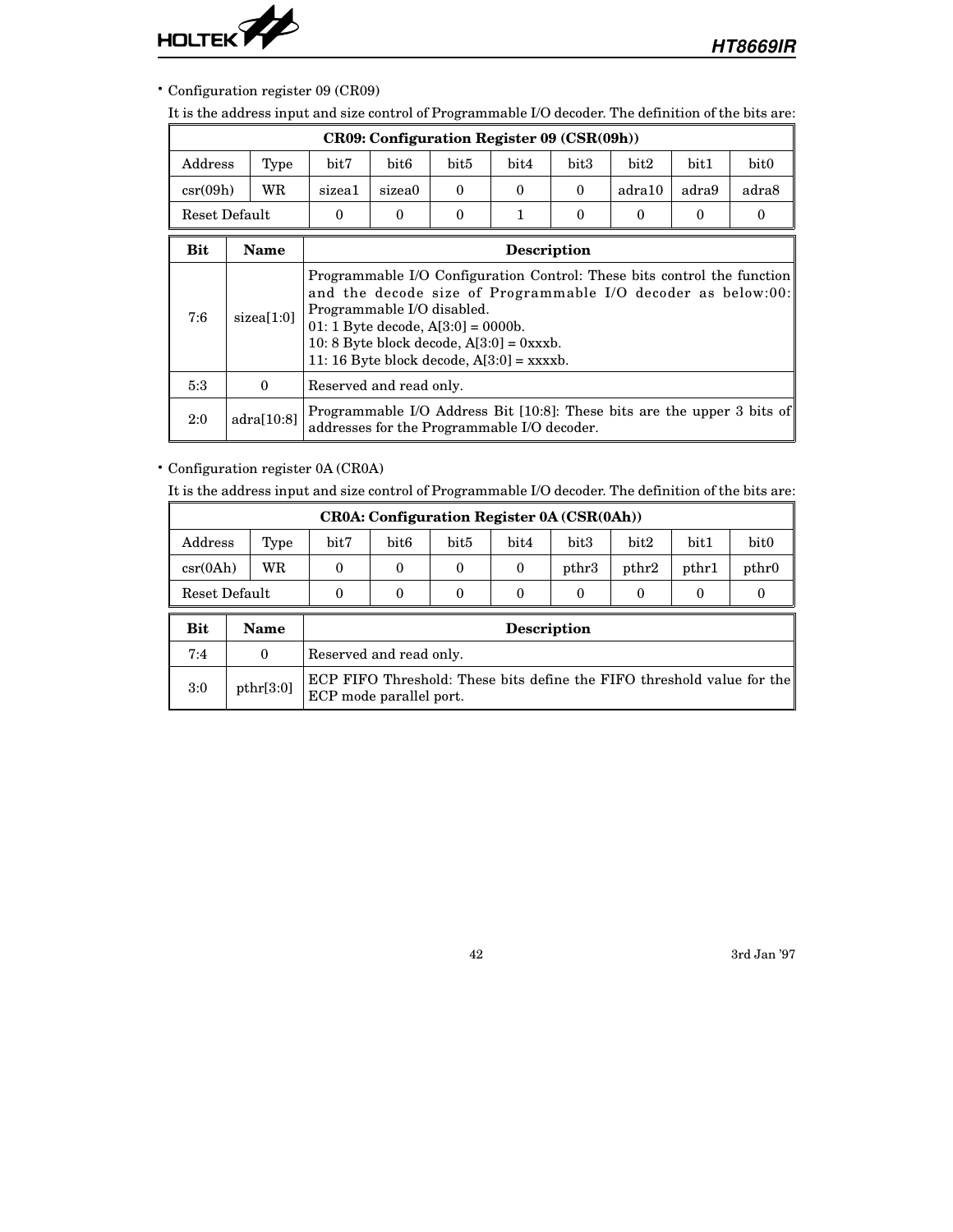

• Configuration register 0B (CR0B)

It is used to hold the floppy disk data rate. The definition of the bits are:

|                                                                                     |             |                         |                    |                  |          | <b>CROB: Configuration Register OB (CSR(OBh))</b>   |         |         |                  |  |
|-------------------------------------------------------------------------------------|-------------|-------------------------|--------------------|------------------|----------|-----------------------------------------------------|---------|---------|------------------|--|
| Address                                                                             | Type        | bit7                    | bit <sub>6</sub>   | bit <sub>5</sub> | bit4     | bit3                                                | bit2    | bit1    | bit <sub>0</sub> |  |
| $\text{csr}(\text{0Bh})$                                                            | WR          | $\theta$                | $\boldsymbol{0}$   | $\theta$         | $\Omega$ | fd1drt1                                             | fd1drt0 | fd0drt1 | fd0drt0          |  |
| Reset Default<br>$\theta$<br>$\Omega$<br>$\Omega$<br>$\theta$<br>0<br>$\Omega$<br>0 |             |                         |                    |                  |          |                                                     |         | 0       |                  |  |
|                                                                                     |             |                         | <b>Description</b> |                  |          |                                                     |         |         |                  |  |
| Bit                                                                                 | Name        |                         |                    |                  |          |                                                     |         |         |                  |  |
| 7:4                                                                                 | $\Omega$    | Reserved and read only. |                    |                  |          |                                                     |         |         |                  |  |
| 3:2                                                                                 | fd1drt[1:0] |                         |                    |                  |          | FDD1 Data Rate: These bits hold the FDD1 data rate. |         |         |                  |  |

• Configuration register 0C (CR0C)

It is used to define the Ir interface. In addition, this register is reset by the power on reset or a hardware reset. The definition of the bits are:

|                   | <b>CROC: Configuration Register OC (CSR(OCh))</b> |      |      |        |        |        |       |       |                  |
|-------------------|---------------------------------------------------|------|------|--------|--------|--------|-------|-------|------------------|
| Address           | Type                                              | bit7 | bit6 | bit5   | bit4   | bit3   | bit2  | bit1  | bit <sub>0</sub> |
| $\text{csr}(0Ch)$ | WR                                                |      |      | irmod2 | irmod1 | irmod0 | irdpx | irtxp | <i>arrxp</i>     |
| Reset Default     |                                                   |      |      |        |        |        |       |       |                  |

| Bit          | <b>Name</b> | <b>Description</b>                                                                                                                                                           |
|--------------|-------------|------------------------------------------------------------------------------------------------------------------------------------------------------------------------------|
| 7:6          | $\theta$    | Reserved and read only.                                                                                                                                                      |
| 5:3          | irmod [2:0] | Ir Mode Selection: These bits define Ir mode for UART2 as below:000:<br>Standard (No Ir).<br>001: IrDA (HP-SIR).<br>010: ASK-IR@500K.<br>011: Reserved.<br>1xx: Reserved.    |
| $\mathbf{2}$ | irdpx       | Ir Duplex Selection: This bit selects the duplex mode of Ir interface<br>(UART2).<br>0: Full Duplex.<br>1: Half Duplex.                                                      |
| 1            | irtxp       | Ir Transmit Polarity: This bit selects the polarity of Ir transmitting<br>$(UART2)$ .<br>0: IRSO output non-inverted. (default)<br>1: IRSO output inverted.                  |
| $\Omega$     | irrxp       | Ir Receive Polarity: This bit selects the polarity of Ir Receiving (UART2).<br>0: IRSI output non-inverted. (default)<br>1: IRSI output inverted. (default by DRQ A pull up) |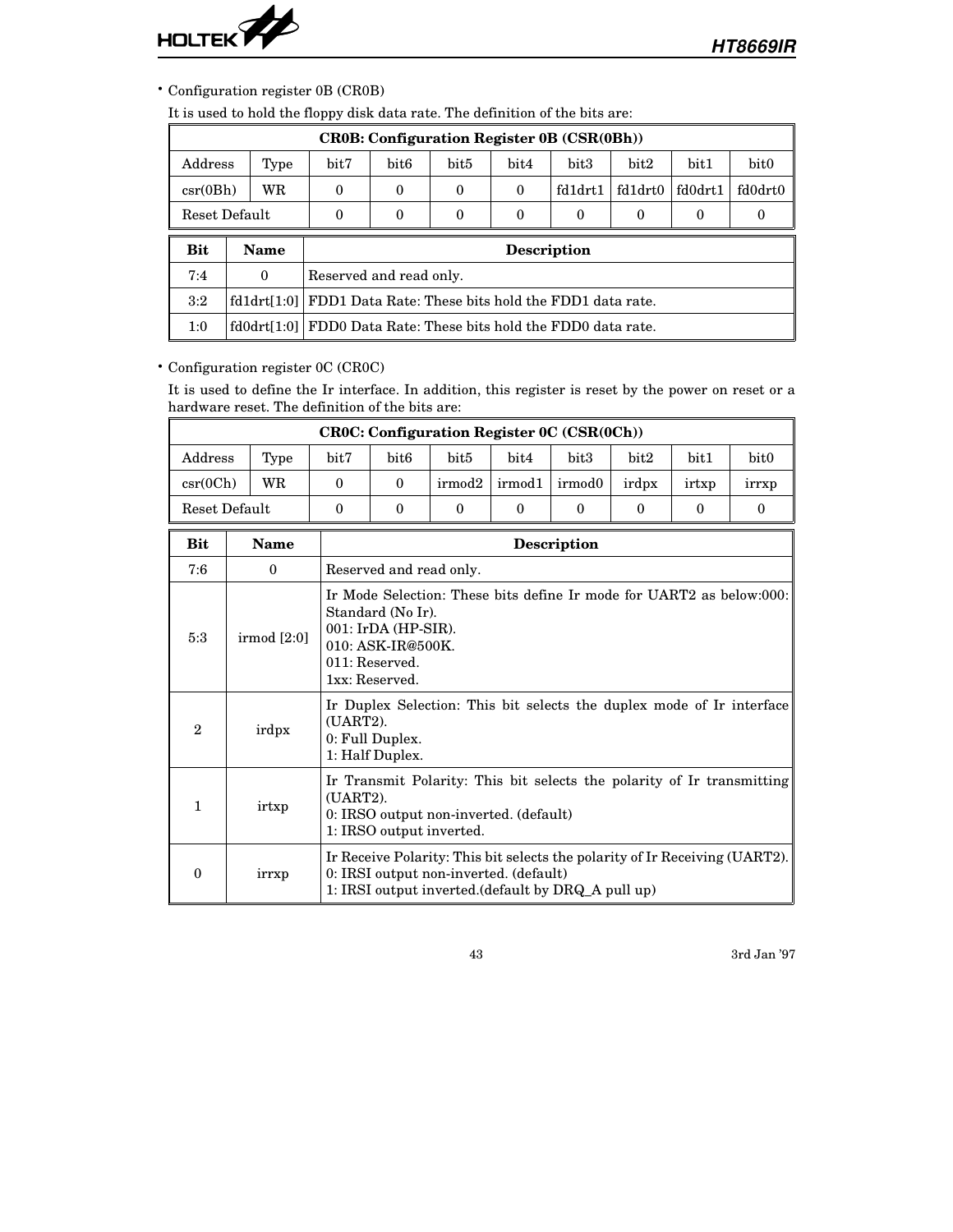

• Configuration register 0D (CR0D)

It is read only for device ID identification. The definition of the bits are:

|                   | <b>CROD: Configuration Register OD (CSR(ODh))</b> |      |      |      |      |           |      |      |                  |
|-------------------|---------------------------------------------------|------|------|------|------|-----------|------|------|------------------|
| Address           | Type                                              | bit7 | bit6 | bit5 | bit4 | bit3      | bit2 | bit1 | bit <sub>0</sub> |
| $\text{csr}(0Dh)$ |                                                   |      |      |      |      | Device ID |      |      |                  |
| Reset Default     |                                                   |      |      |      |      |           |      |      |                  |

### • Configuration register 0E (CR0E)

It is read only for revision ID identification. The definition of the bits are:

|                          | $CROE:$ Configuration Register $0E(CSR(0Eh))$ |               |                  |      |      |             |      |      |      |
|--------------------------|-----------------------------------------------|---------------|------------------|------|------|-------------|------|------|------|
| Address                  | Type                                          | $_{\rm bit7}$ | bit <sub>6</sub> | bit5 | bit4 | bit3        | bit2 | bit1 | bit0 |
| $\text{csr}(\text{0Eh})$ | R                                             |               |                  |      |      | Revision ID |      |      |      |
| Reset Default            |                                               |               |                  |      |      |             |      |      |      |

• Configuration register F-1D (CR[0F:1D])

These registers are reserved and read as 00h.

• Configuration register 1E (CR1E)

It is used to define the GAME port address selection. The address can be set to 48 locations with 16-byte boundaries from 100h-3F0h. By the way,  $nCS = 0$  and  $A10 = 0$  are required to qualify the nGAMECS output, and the bit p58s.CR03 can override this register if it selects another output function, PWRGD. The definition of the bits are:

|                   | <b>CR1E: Configuration Register 1E (CSR(1Eh))</b> |       |       |       |                    |       |       |        |                  |
|-------------------|---------------------------------------------------|-------|-------|-------|--------------------|-------|-------|--------|------------------|
| Address           | Type                                              | bit7  | bit6  | bit5  | bit4               | bit3  | bit2  | bit1   | bit <sub>0</sub> |
| $\text{csr}(1Eh)$ | WR                                                | adrg9 | adrg8 | adrg7 | adrg6              | adrg5 | adrg4 | sizeg1 | sizeg0           |
| Reset Default     |                                                   |       | 0     | 0     | 0                  | 0     | 0     | 0/1    |                  |
| Bit               | Name                                              |       |       |       | <b>Description</b> |       |       |        |                  |

| 7:2 | adrg[9:4]  | nGAMECS Address Bit [9:4]: These bits are the upper 6 bits of addresses for<br>the nGAMECS decoder.                                                                                                                                                                               |
|-----|------------|-----------------------------------------------------------------------------------------------------------------------------------------------------------------------------------------------------------------------------------------------------------------------------------|
| 1:0 | sizea[1:0] | nGAMECS Configuration Control: These bits control the function and the<br>decode size of nGAMECS decoder as below:<br>00: nGAMECS disabled.<br>01: 1 Byte decode, $A[3:0] = 0001b$ .<br>10: 8 Byte block decode, $A[3:0] = 0$ xxxb.<br>11:16 Byte block decode, $A[3:0] =$ xxxxb. |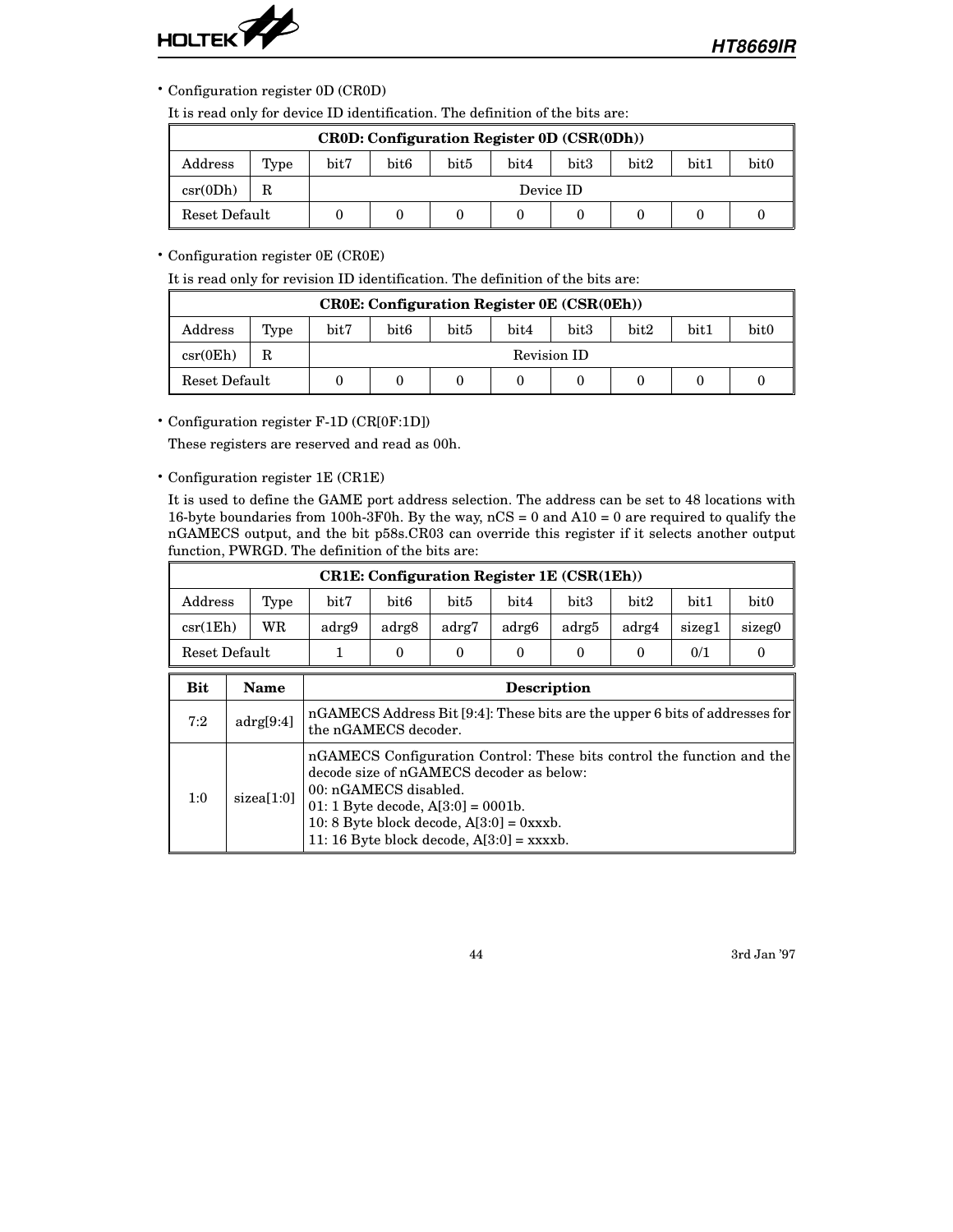

• Configuration register 1F (CR1F)

It is used to select the drive type. The definition of the bits are:

|                   | $CR1F:$ Configuration Register 1F $(CSR(1Fh))$ |          |                                                        |                  |          |                    |          |        |                  |
|-------------------|------------------------------------------------|----------|--------------------------------------------------------|------------------|----------|--------------------|----------|--------|------------------|
| Address           | Type                                           | bit7     | bit <sub>6</sub>                                       | bit <sub>5</sub> | bit4     | bit <sub>3</sub>   | bit2     | bit1   | bit <sub>0</sub> |
| $\text{csr}(1Fh)$ | WR                                             | $\Omega$ | $\theta$                                               | $\theta$         | $\Omega$ | fd1dt0             | fd1dt1   | fd0dt0 | fd0dt1           |
| Reset Default     |                                                |          | $\theta$                                               | $\theta$         | $\Omega$ | $\Omega$           | $\theta$ | 0/1    | 0                |
| <b>Bit</b>        | Name                                           |          |                                                        |                  |          | <b>Description</b> |          |        |                  |
| 7:4               | $\theta$                                       |          | Reserved and read only.                                |                  |          |                    |          |        |                  |
| 3:2               | d1dt[0:1]                                      |          | fFDD1 Drive Type: These bits hold the FDD1 drive type. |                  |          |                    |          |        |                  |
| 1:0               | f d0 dt [0:1]                                  |          | FDD0 Drive Type: These bits hold the FDD0 drive type.  |                  |          |                    |          |        |                  |

### • Configuration Register 20 (CR20)

It is used to define the FDC address selection. The address can be set to 48 locations with 16-byte boundaries from 100h-3F0h. By the way,  $nCS = 0$  and  $A10 = 0$  are required to qualify for the registers accesses of FDC. A[3:0] are decoded as 0xxxb. The definition of the bits are:

|               | CR20: Configuration Register 20 (CSR(20h)) |       |       |       |       |                  |       |      |                  |
|---------------|--------------------------------------------|-------|-------|-------|-------|------------------|-------|------|------------------|
| Address       | Type                                       | bit7  | bit6  | bit5  | bit4  | bit <sub>3</sub> | bit2  | bit1 | bit <sub>0</sub> |
| $\csc(20h)$   | WR                                         | adrf9 | adrf8 | adrf7 | adrf6 | adrf5            | adrf4 |      |                  |
| Reset Default |                                            | 0/1   | 0/1   |       |       |                  |       |      |                  |
|               |                                            |       |       |       |       |                  |       |      |                  |

| Bit | Name      | <b>Description</b>                                                                                                                              |
|-----|-----------|-------------------------------------------------------------------------------------------------------------------------------------------------|
| 7:2 | adrf[9:4] | FDC Address Bit [9:4]: These bits are the upper 6 bits of addresses for the<br>FDC decoder. It can be set to ISA mode default by pull-up DRQ_B. |
| 1:0 |           | Reserved and read only.                                                                                                                         |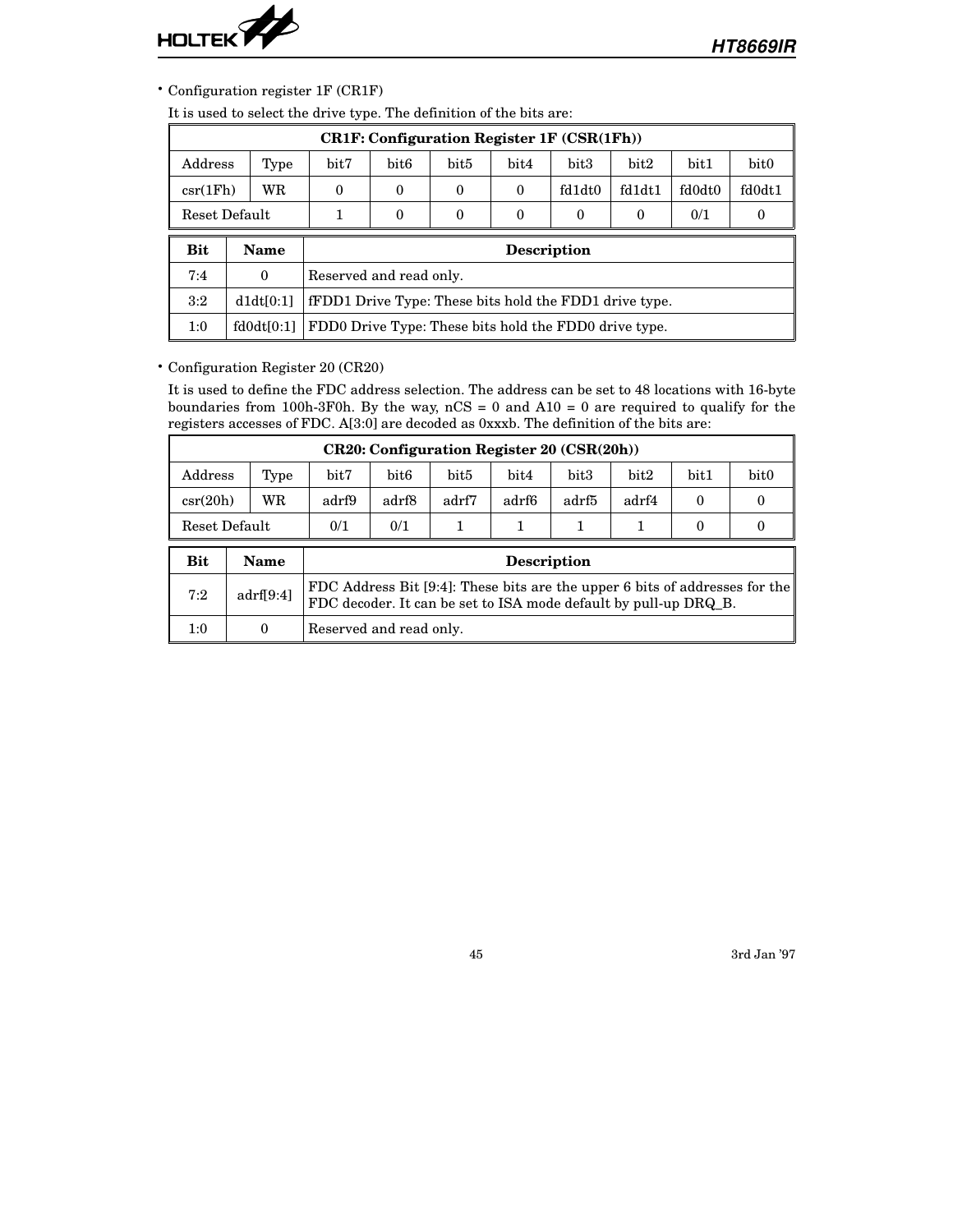

• Configuration register 21 (CR21)

It is used to define the IDE interface base address for the control registers (0-7). The address can be set to 48 locations with 16-byte boundaries from 100h-3F0h. System can set adri[9:8] as "00" to disable the decoder. By the way,  $nCS = 0$  and  $A10 = 0$  are required to qualify for the registers accesses of IDE interface. A[3:0] are decoded as 0xxxb. The definition of the bits are:

|                   | $CR21:$ Configuration Register 21 $(CSR(21h))$ |       |                                      |                                                                                                                                                      |       |                    |       |          |                  |   |
|-------------------|------------------------------------------------|-------|--------------------------------------|------------------------------------------------------------------------------------------------------------------------------------------------------|-------|--------------------|-------|----------|------------------|---|
| Address<br>Type   |                                                | bit7  | bit3<br>bit5<br>bit6<br>bit4<br>bit2 |                                                                                                                                                      |       |                    |       |          | bit <sub>0</sub> |   |
| WR<br>$\csc(21h)$ |                                                | adri9 | adri8                                | adri7                                                                                                                                                | adri6 | adri5              | adri4 | $\theta$ | $\Omega$         |   |
| Reset Default     |                                                |       | $\Omega$                             | 0/1                                                                                                                                                  | 1     |                    |       | 1        | $\theta$         | 0 |
| Bit               | Name                                           |       |                                      |                                                                                                                                                      |       | <b>Description</b> |       |          |                  |   |
| 7:2               | adri[9:4]                                      |       |                                      | IDE Base Address Bit [9:4]: These bits are the upper 6 bits of addresses for<br>the IDE decoder. It can be set to ISA mode default by pull-up DRQ B. |       |                    |       |          |                  |   |
| 1:0               |                                                |       | Reserved and read only.              |                                                                                                                                                      |       |                    |       |          |                  |   |

• Configuration register 22 (CR22)

It is used to define the alternate IDE interface base address for the control registers (0-7). The address can be set to 48 locations with 16-byte boundaries from 106h-3F6h. System can set adre[9:8] as "00" to disable the decoder. By the way, nCS = 0 and A10 = 0 are required to qualify for the registers accesses of IDE interface. A[3:0] must be decoded as 0110b. The definition of the bits are:

|                | $CR22:$ Configuration Register 22 (CSR(22h)) |       |       |       |                   |       |       |      |                  |
|----------------|----------------------------------------------|-------|-------|-------|-------------------|-------|-------|------|------------------|
| $\rm{Address}$ | Type                                         | bit7  | bit6  | bit5  | bit4              | bit3  | bit2  | bit1 | bit <sub>0</sub> |
| $\csc(22h)$    | WR                                           | adre9 | adre8 | adre7 | adre <sub>6</sub> | adre5 | adre4 |      |                  |
| Reset Default  |                                              | 0/1   | 0/1   |       |                   |       |       |      |                  |

| Bit | Name      | <b>Description</b>                                                                                                                                                |
|-----|-----------|-------------------------------------------------------------------------------------------------------------------------------------------------------------------|
| 7:2 | adri[9:4] | IDE Alternate Base Address Bit [9:4]: These bits are the upper 6 bits of<br>addresses for the IDE decoder. It can be set to ISA mode default by pull-up<br>DRQ B. |
|     | $\theta$  | Reserved and read only.                                                                                                                                           |
| 0   |           | Reserved and read only.                                                                                                                                           |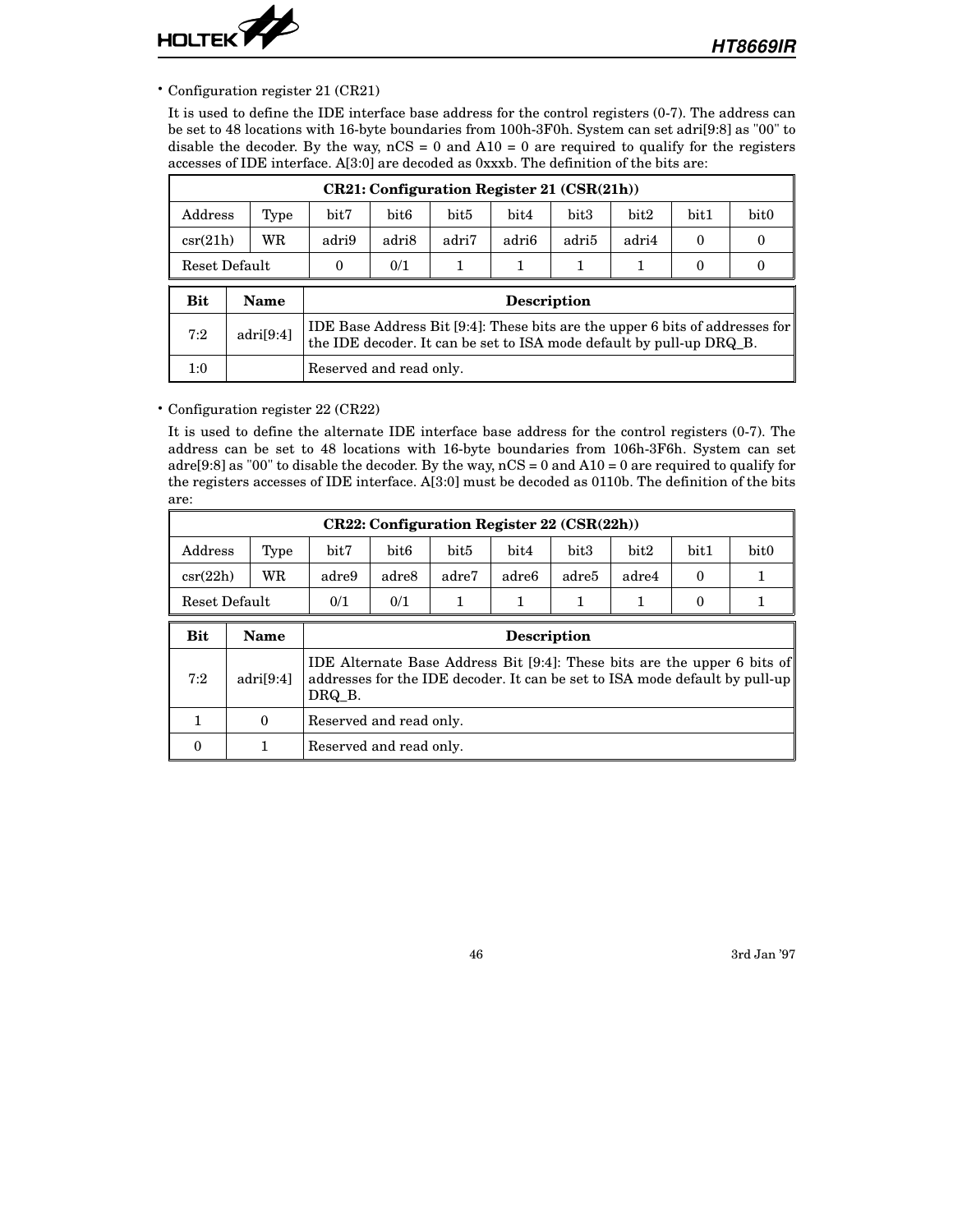

• Configuration register 23 (CR23)

It is used to define the parallel port address. When EPP mode is not enabled, the address can be set to 192 locations with 4-byte boundaries from 100h-3FCh. When EPP mode is enabled, it can be set to 96 locations with 8-byte boundaries from 100h-3F8h. System can set adrp[9:8] as "00" to disable the decoder. By the way,  $nCS = 0$  and  $A10 = 0$  are required to qualify for the registers accesses of parallel port when in compatible, bi-directional, or EPP modes (A10 is active when in ECP mode). It can be set to ISA mode default by pull-up DRQ\_B. The definition of the bits are:

| CR23: Configuration Register 23 (CSR(23h)) |      |                                        |           |      |      |                  |      |      |                  |
|--------------------------------------------|------|----------------------------------------|-----------|------|------|------------------|------|------|------------------|
| $\rm{Address}$                             | Type | bit7                                   | bit6      | bit5 | bit4 | bit <sub>3</sub> | bit2 | bit1 | bit <sub>0</sub> |
| $\csc(23h)$                                | WR   |                                        | adrp[9:2] |      |      |                  |      |      |                  |
| Reset Default                              |      | 0/1<br>0/1<br>0/1<br>0/1<br>0/1<br>0/1 |           |      |      |                  |      |      |                  |

• Configuration register 24 (CR24)

It is used to define the UART1 base address. The address can be set to 96 locations with 8-byte boundaries from 100h-3F8h. System can set adru[9:8] as "00" to disable the decoder. By the way, nCS = 0 and A10 = 0 are required to qualify for the registers accesses of UART1. The definition of the bits are:

| $CR24$ : Configuration Register 24 (CSR(24h))                  |      |       |       |       |       |       |       |       |      |
|----------------------------------------------------------------|------|-------|-------|-------|-------|-------|-------|-------|------|
| $\rm{Address}$                                                 | Type | bit7  | bit6  | bit5  | bit4  | bit3  | bit2  | bit1  | bit0 |
| $\csc(24h)$                                                    | WR   | adru9 | adru8 | adru7 | adru6 | adru5 | adru4 | adru3 |      |
| 0/1<br>0/1<br>0/1<br>0/1<br>0/1<br>0/1<br>0/1<br>Reset Default |      |       |       |       |       |       |       |       |      |

| <b>Bit</b> | Name      | <b>Description</b>                                                                                                                                       |
|------------|-----------|----------------------------------------------------------------------------------------------------------------------------------------------------------|
| 7:1        | adru[9:3] | UART1 Base Address Bit [9:3]: These bits are the upper 7 bits of addresses<br>for the UART1 decoder. It can be set to ISA mode default by pull-up DRQ_B. |
|            |           | Reserved and read only.                                                                                                                                  |

• Configuration register 25 (CR25)

It is used to define the UART2 base address. The address can be set to 96 locations with 8-byte boundaries from 100h-3F8h. System can set adru[9:8] as "00" to disable the decoder. By the way, nCS = 0 and A10 = 0 are required to qualify for the registers accesses of UART2. The definition of the bits are:

| $CR25:$ Configuration Register 25 $(CSR(25h))$          |      |       |       |       |       |       |       |       |                  |
|---------------------------------------------------------|------|-------|-------|-------|-------|-------|-------|-------|------------------|
| Address                                                 | Type | bit7  | bit6  | bit5  | bit4  | bit3  | bit2  | bit1  | bit <sub>0</sub> |
| $\csc(25h)$                                             | WR   | adry9 | adry8 | adry7 | adry6 | adrv5 | adry4 | adry3 |                  |
| 0/1<br>0/1<br>0/1<br>0/1<br>0/1<br>Reset Default<br>0/1 |      |       |       |       |       |       |       |       |                  |

| <b>Bit</b> | <b>Name</b> | <b>Description</b>                                                                                                                                       |
|------------|-------------|----------------------------------------------------------------------------------------------------------------------------------------------------------|
| 7:1        | adv[9:3]    | UART2 Base Address Bit [9:3]: These bits are the upper 7 bits of addresses<br>for the UART2 decoder. It can be set to ISA mode default by pull-up DRQ_B. |
|            |             | Reserved and read only.                                                                                                                                  |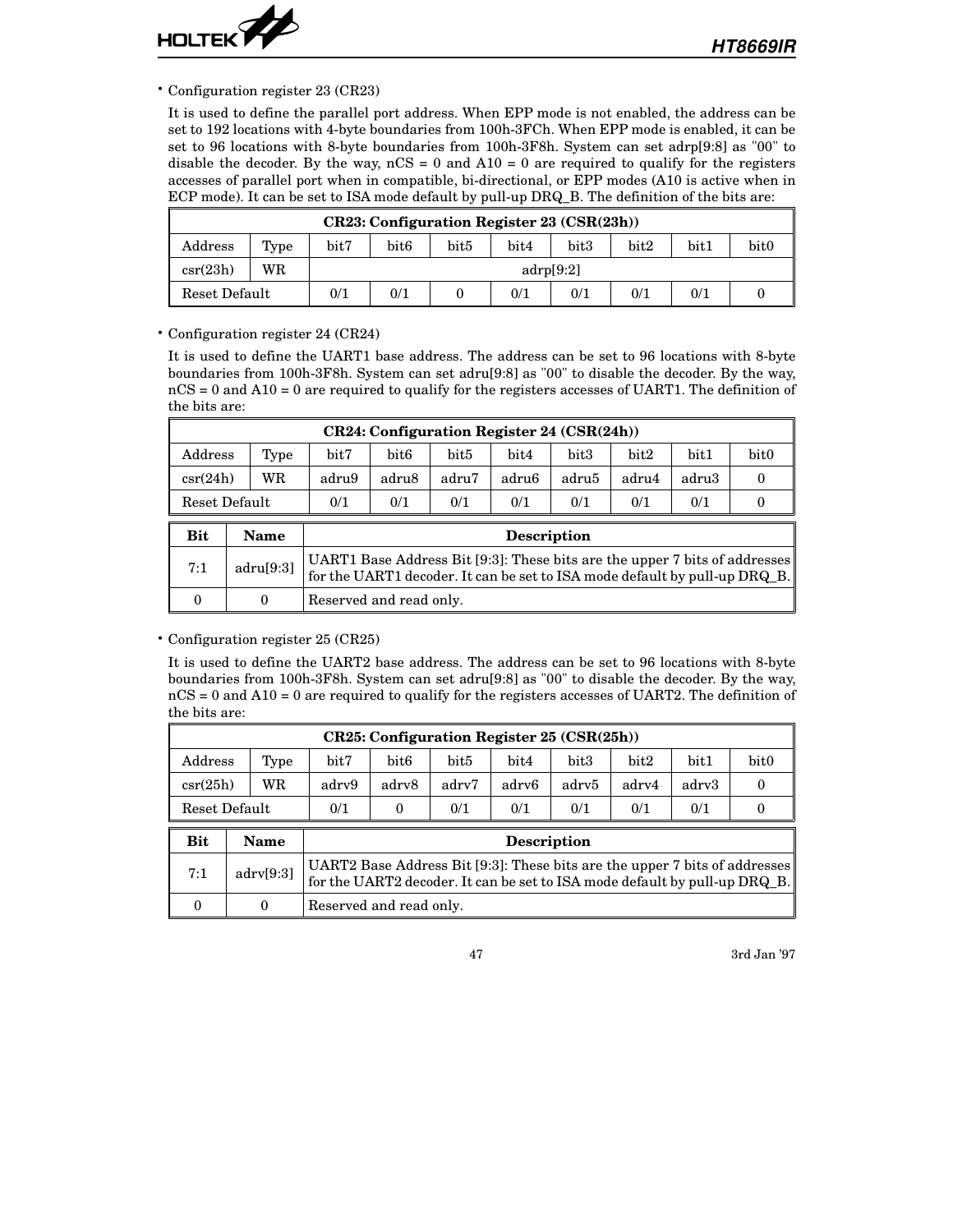

• Configuration register 26 (CR26)

It is used to define the DMA channels for FDC and parallel port. Any unselected DMA acknowledge output is in tri-state. The definition of the bits are:

|             |               |                                                                                                                                                              |                      |          | CR26: Configuration Register 26 (CSR(26h)) |                                                                                                                           |             |          |          |          |  |
|-------------|---------------|--------------------------------------------------------------------------------------------------------------------------------------------------------------|----------------------|----------|--------------------------------------------|---------------------------------------------------------------------------------------------------------------------------|-------------|----------|----------|----------|--|
| Address     | Type          |                                                                                                                                                              | bit7<br>bit6<br>bit5 |          |                                            | bit4                                                                                                                      | bit3        | bit2     | bit1     | bit0     |  |
| $\csc(26h)$ | WR            |                                                                                                                                                              | dmaf3                | dmaf2    | dmaf1                                      | dmaf0                                                                                                                     | $d$ map $3$ | dmap2    | dmap1    | dmap0    |  |
|             | Reset Default |                                                                                                                                                              | $\theta$             | $\theta$ | $\theta$                                   | $\mathbf{1}$                                                                                                              | $\Omega$    | $\theta$ | $\theta$ | $\theta$ |  |
| Bit         | <b>Name</b>   |                                                                                                                                                              |                      |          |                                            | <b>Description</b>                                                                                                        |             |          |          |          |  |
| 7:4         | dmaf[3:0]     | FDC DMA Channel: These bits defines the selection of DMA channel for<br>FDC as the table shown below. It can be set to ISA mode default by pull-up<br>DRQ B. |                      |          |                                            |                                                                                                                           |             |          |          |          |  |
| 3:0         | dmap[3:0]     |                                                                                                                                                              |                      |          |                                            | Parallel Port DMA Channel: These bits defines the selection of DMA<br>channel for parallel port as the table shown below. |             |          |          |          |  |
|             |               |                                                                                                                                                              | dmax[3:0]            |          |                                            | <b>DMA</b> Selection                                                                                                      |             |          |          |          |  |
|             |               |                                                                                                                                                              | 0000                 |          |                                            | None                                                                                                                      |             |          |          |          |  |
|             |               |                                                                                                                                                              | 0001                 |          |                                            | DMA A                                                                                                                     |             |          |          |          |  |
|             |               |                                                                                                                                                              | 0010                 |          |                                            | DMA_B                                                                                                                     |             |          |          |          |  |
|             |               |                                                                                                                                                              | 0011                 |          |                                            | DMA C                                                                                                                     |             |          |          |          |  |
|             |               |                                                                                                                                                              | $O {\rm thers}$      |          |                                            |                                                                                                                           |             | Reserved |          |          |  |

• Configuration register 2[7:9] (CR2[7:9])

These registers are used to define the IRQ channels for FDC, parallel port, UART1, UART2, and IRQIN. Any unselected IRQ output is in tri-state. The definition of the bits are:

| $CR27:$ Configuration Register 27 (CSR(27h)) |               |       |       |       |       |       |       |       |                  |
|----------------------------------------------|---------------|-------|-------|-------|-------|-------|-------|-------|------------------|
| Address                                      | Type          | bit7  | bit6  | bit5  | bit4  | bit3  | bit2  | bit1  | bit <sub>0</sub> |
| $\csc(27h)$                                  | WR            | iraf3 | iraf2 | iraf1 | iraf0 | irap3 | irap2 | irap1 | irgp0            |
|                                              | Reset Default |       |       |       |       |       |       |       |                  |

| Bit | <b>Name</b> | <b>Description</b>                                                                                                                                                               |
|-----|-------------|----------------------------------------------------------------------------------------------------------------------------------------------------------------------------------|
| 7:4 | irqf[3:0]   | FDC IRQ Channel: These bits defines the selection of IRQ channel for FDC<br>as the table shown below. It can be set to ISA mode default by pull-up<br>DRQ B.                     |
| 3:0 | irap[3:0]   | Parallel Port IRQ Channel: These bits defines the selection of IRQ channel<br>for parallel port as the table shown below. It can be set to ISA mode default<br>by pull-up DRQ B. |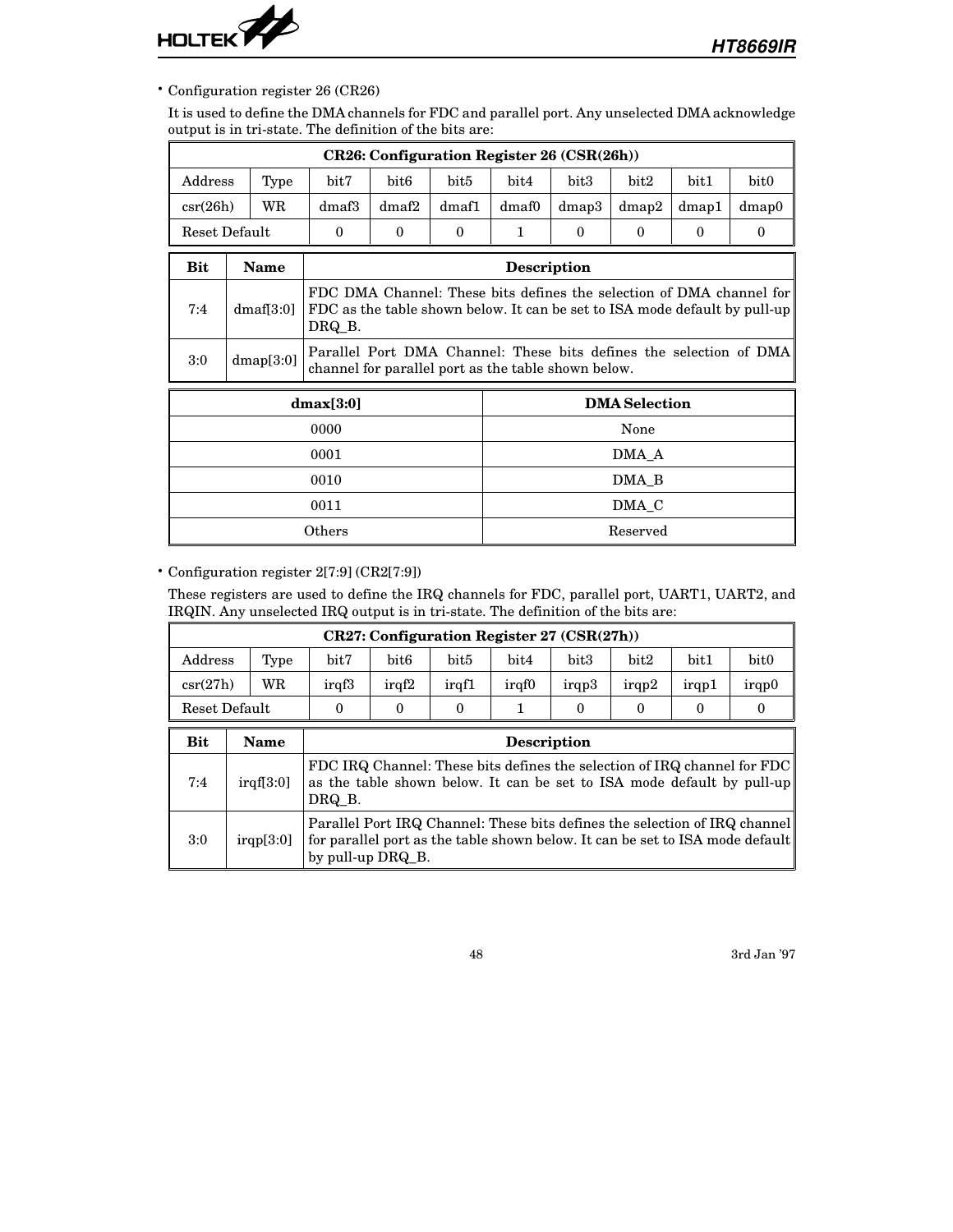

| <b>CR28: Configuration Register 28 (CSR(28h))</b> |               |                                                                                                                                                                  |                                                                                                                                                                  |          |          |          |          |       |                  |
|---------------------------------------------------|---------------|------------------------------------------------------------------------------------------------------------------------------------------------------------------|------------------------------------------------------------------------------------------------------------------------------------------------------------------|----------|----------|----------|----------|-------|------------------|
| Address                                           | Type          | bit <sub>6</sub><br>bit <sub>5</sub><br>bit3<br>bit2<br>bit1<br>bit7<br>bit4                                                                                     |                                                                                                                                                                  |          |          |          |          |       | bit <sub>0</sub> |
| $\csc(28h)$                                       | WR            | irqu <sub>3</sub>                                                                                                                                                | irqu <sub>2</sub>                                                                                                                                                | irqu1    | irqu0    | irgy3    | irqv2    | irqv1 | irqv0            |
|                                                   | Reset Default | $\theta$                                                                                                                                                         | 0/1                                                                                                                                                              | $\Omega$ | $\Omega$ | $\Omega$ | $\Omega$ | 0/1   | 0/1              |
| Bit                                               | <b>Name</b>   | <b>Description</b>                                                                                                                                               |                                                                                                                                                                  |          |          |          |          |       |                  |
| 7:4                                               | irqu[3:0]     |                                                                                                                                                                  | UART1 IRQ Channel: These bits defines the selection of IRQ channel for<br>UART1 as the table shown below. It can be set to ISA mode default by<br>pull-up DRQ B. |          |          |          |          |       |                  |
| 3:0                                               | irav[3:0]     | UART2 IRQ Channel: These bits defines the selection of IRQ channel for<br>UART2 as the table shown below. It can be set to ISA mode default by<br>pull-up DRQ B. |                                                                                                                                                                  |          |          |          |          |       |                  |

| $CR29:$ Configuration Register 29 (CSR(29h)) |      |      |               |      |      |                  |       |       |               |
|----------------------------------------------|------|------|---------------|------|------|------------------|-------|-------|---------------|
| $\rm{Address}$                               | Type | bit7 | $_{\rm bit6}$ | bit5 | bit4 | bit <sub>3</sub> | bit2  | bit1  | bit0          |
| $\csc(29h)$                                  | WR   |      |               |      |      | irai3            | irai2 | irgi1 | <i>irgi</i> 0 |
| 0/1<br>Reset Default                         |      |      |               |      |      |                  |       |       |               |

| <b>Bit</b> | Name    | <b>Description</b>                                                                                                                                               |
|------------|---------|------------------------------------------------------------------------------------------------------------------------------------------------------------------|
| 7:4        |         | Reserved and read only.                                                                                                                                          |
| 3:0        | irq13:0 | IRQIN IRQ Channel: These bits defines the selection of IRQ channel for<br>IRQIN as the table shown below. It can be set to ISA mode default by pull-up<br>DRQ B. |
|            |         |                                                                                                                                                                  |

| irqx[3:0].CR2[7:9] | <b>IRQ</b> Selection |
|--------------------|----------------------|
| 0000               | None                 |
| 0001               | IRQ_A                |
| 0010               | IRQ_B                |
| 0011               | IRQ_C                |
| 0100               | IRQ_D                |
| 0101               | IRQ_E                |
| 0110               | IRQ_F                |
| 0111               | Reserved             |
| 1000               | IRQ_H                |
| Others             | Reserved             |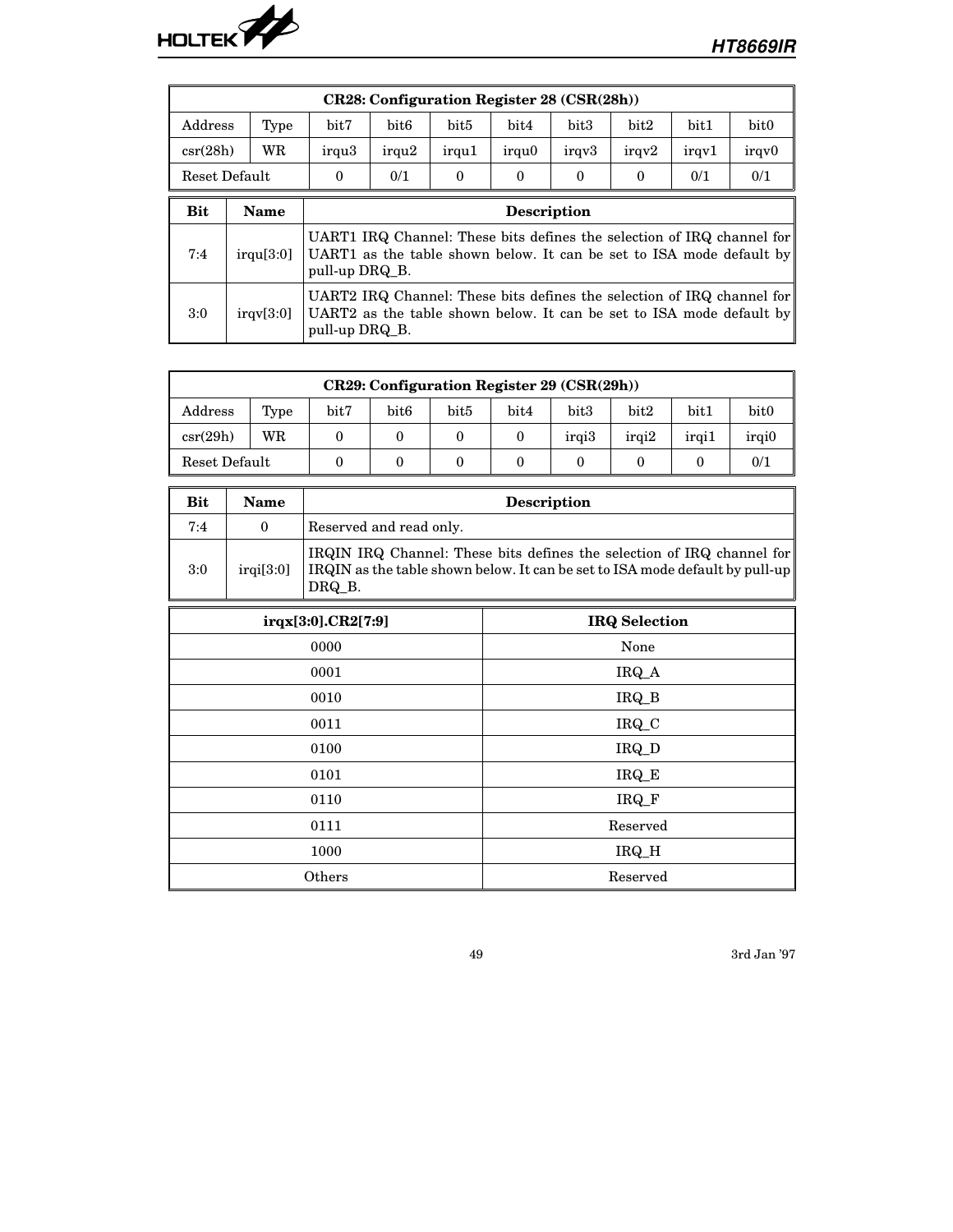

• Configuration register 40 (CR40)

This register is used to indicate the default setup for some specific pins or registers. The terminal status of the pins will reflect to these bits. By setting the external pull-up or not will change the value of this resistors to the ISA default value. The definition of the bits are:

| CR40: Configuration Register 40 (CSR(40h)) |      |        |        |                  |      |                  |      |               |                  |
|--------------------------------------------|------|--------|--------|------------------|------|------------------|------|---------------|------------------|
| Address                                    | Type | bit7   | bit6   | bit <sub>5</sub> | bit4 | bit <sub>3</sub> | bit2 | $_{\rm bit1}$ | bit <sub>0</sub> |
| $\csc(27h)$                                |      | regdef | isadef |                  |      |                  |      |               |                  |
| Reset Default                              |      |        |        |                  |      |                  |      |               |                  |

| Bit | Name   | <b>Description</b>                                                                                                                                                                                                                                                                           |
|-----|--------|----------------------------------------------------------------------------------------------------------------------------------------------------------------------------------------------------------------------------------------------------------------------------------------------|
|     | regdef | Register Definition: This bit defines the power on default of irrxp.CR0C via<br>DRQ_A being pulled up externally or not. The definition is:<br>0: (Internal pull-down), power-on default of irrxp.CROC is 0.<br>1: (External pull-up), power-on default of irrxp.CR0C is 1.                  |
| 6   | isadef | ISA Definitivn: This bit defines the power on default of ideen1.CR00 and<br>CR[20:29] via DRQ_B being pulled up externally or not. The definition is:<br>0: (Internal pull-down), power-on defaults are set to Normal mode.<br>1: (External pull-up), power-on defaults are set to ISA mode. |
| 5:0 |        | Reserved and read only.                                                                                                                                                                                                                                                                      |

## **Advanced Information**

#### **Definition of DDEN[1:0]**

The pins are controlled by several registers and defined as following:

|                   | Register                                            |                                             |                                                     |                    |                    |               |  |  |  |
|-------------------|-----------------------------------------------------|---------------------------------------------|-----------------------------------------------------|--------------------|--------------------|---------------|--|--|--|
| <b>Pin Name</b>   | p18s.CR03                                           |                                             | fdndt[0:1].CR1F                                     |                    |                    |               |  |  |  |
|                   | 0                                                   |                                             | (0,0)                                               | (0,1)              | (1,0)              | (1,1)         |  |  |  |
| DDEN1             | DDEN <sub>1</sub>                                   | nIDERST                                     | DRATE <sub>0</sub>                                  | DRATE <sub>0</sub> | DRATE <sub>0</sub> | DRATE1        |  |  |  |
| DDEN <sub>0</sub> | DDEN <sub>0</sub>                                   | DDEN <sub>0</sub>                           | <b>DENSEL</b>                                       | DRATE1             | nDENSEL            | <b>DRATE0</b> |  |  |  |
| <b>Note</b>       | $D$ DEN $[1:0]$ is<br>defined by<br>fdndt[0:1].CR1F | DDEN1 is set<br>to nIDERST<br>in this mode. | $4/2/1MB$ 3.5"<br>$2/1MB$ 5.25"<br>$2/1.6/1MB$ 3.5" |                    | $PS/2$ ,           |               |  |  |  |

When the pins are defined as nIDERST and DDEN0, the pin nIDERST is always driven as negated RESET signal of ISA-bus. The pin DDEN0 is then followed with the assignment defined by fdndt[0:1].CR1F as similar as the other case that the pins are defined as DDEN1 and DDEN0. By the way, the assignments of these pins are depended on the value of fdndt[0:1].CR1F being selected currently.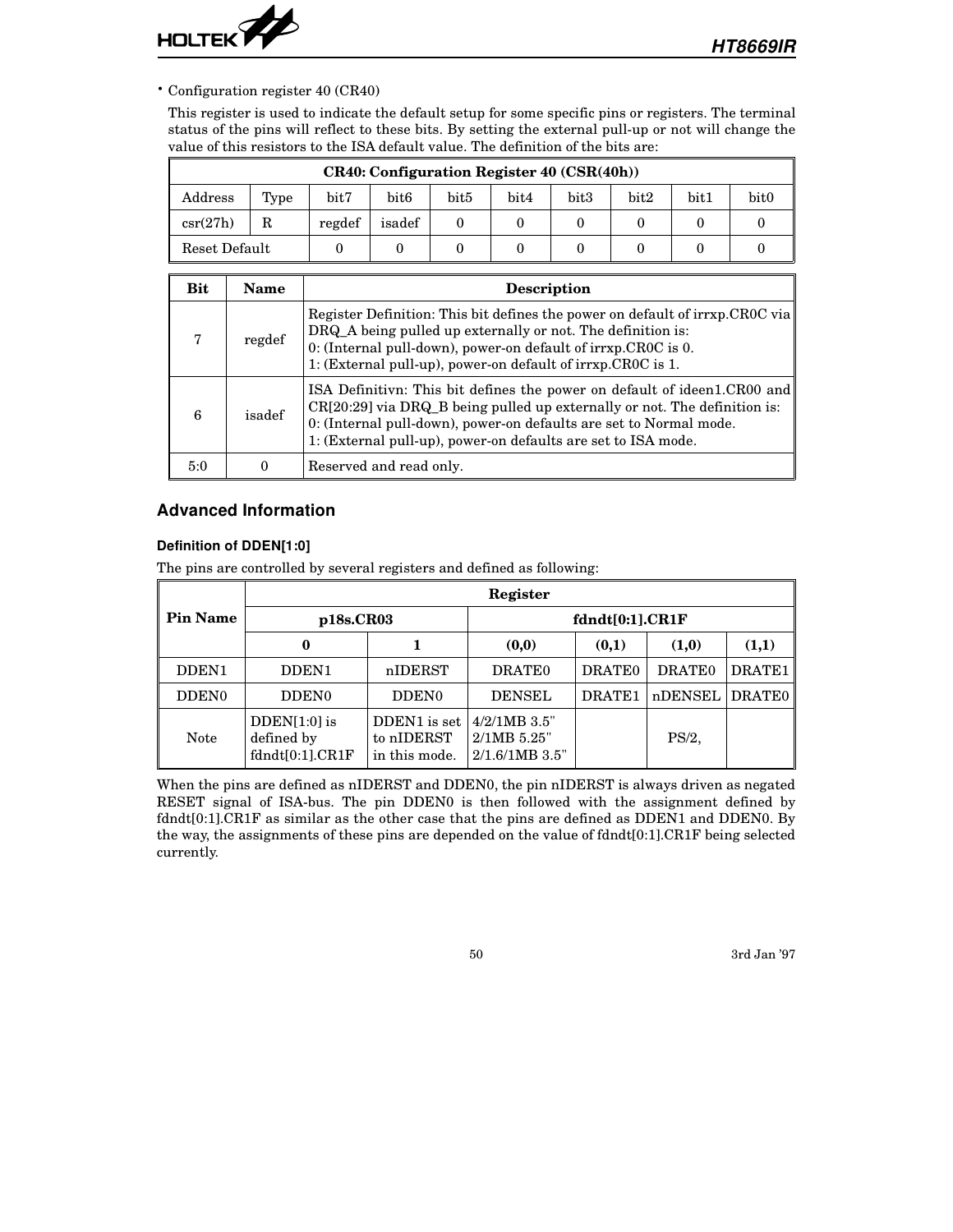

In addition, the functions of DRATE[1:0] and DENSEL are controlled by several registers and defined as following:

|  |  | * for DENSEL |
|--|--|--------------|
|--|--|--------------|

| dens[1:0].CR05 |          | ident.CR03   | drate[1:0].DSR/CCR |              | <b>DENSEL</b> | <b>Definitions</b>        |  |
|----------------|----------|--------------|--------------------|--------------|---------------|---------------------------|--|
| dens1          | dens0    |              | drate1<br>drate0   |              |               |                           |  |
|                |          |              |                    |              |               |                           |  |
|                |          |              |                    |              |               |                           |  |
|                |          | 0            |                    |              |               | $PS/2$ mode $(3.5"$ FDD). |  |
| 0              | $\Omega$ |              |                    |              |               |                           |  |
|                |          |              |                    |              |               |                           |  |
|                |          |              |                    |              |               |                           |  |
|                |          |              |                    |              |               | AT mode $(5.25" FDD)$ .   |  |
|                |          |              |                    |              |               |                           |  |
| 0              |          | $\mathbf{x}$ | $\mathbf{x}$       | $\mathbf{x}$ |               | Reserved.                 |  |
|                | 0        | X            | $\mathbf{x}$       | X            | 1             | Fixed high output.        |  |
|                |          | X            | X                  | $\mathbf{x}$ | 0             | Fixed low output.         |  |

\* for DRATE[1:0]

| drate1.DSR/CCR | drate0.DSR/CCR | <b>DRATE1</b> | <b>DRATEO</b> |
|----------------|----------------|---------------|---------------|
|                |                |               |               |
|                |                |               |               |
|                |                |               |               |
|                |                |               |               |

Normally, when ident.CR03 is configured as AT mode (5.25" FDD), DENSEL output is high when the data rate is 500Kbps or above, and is low when the data rate is 300Kbps or 250Kbps. If the bit is configured as PS/2 mode (3.5" FDD), DENSEL output is then driven in opposite of the definition in the AT-mode depended on the data rate defined in drate[1:0].DSR/CCR. When the system supports 2MB tape driver or 3-mode FDD, the definition of the data rate is different and is controlled by drt[1:0].CR0B.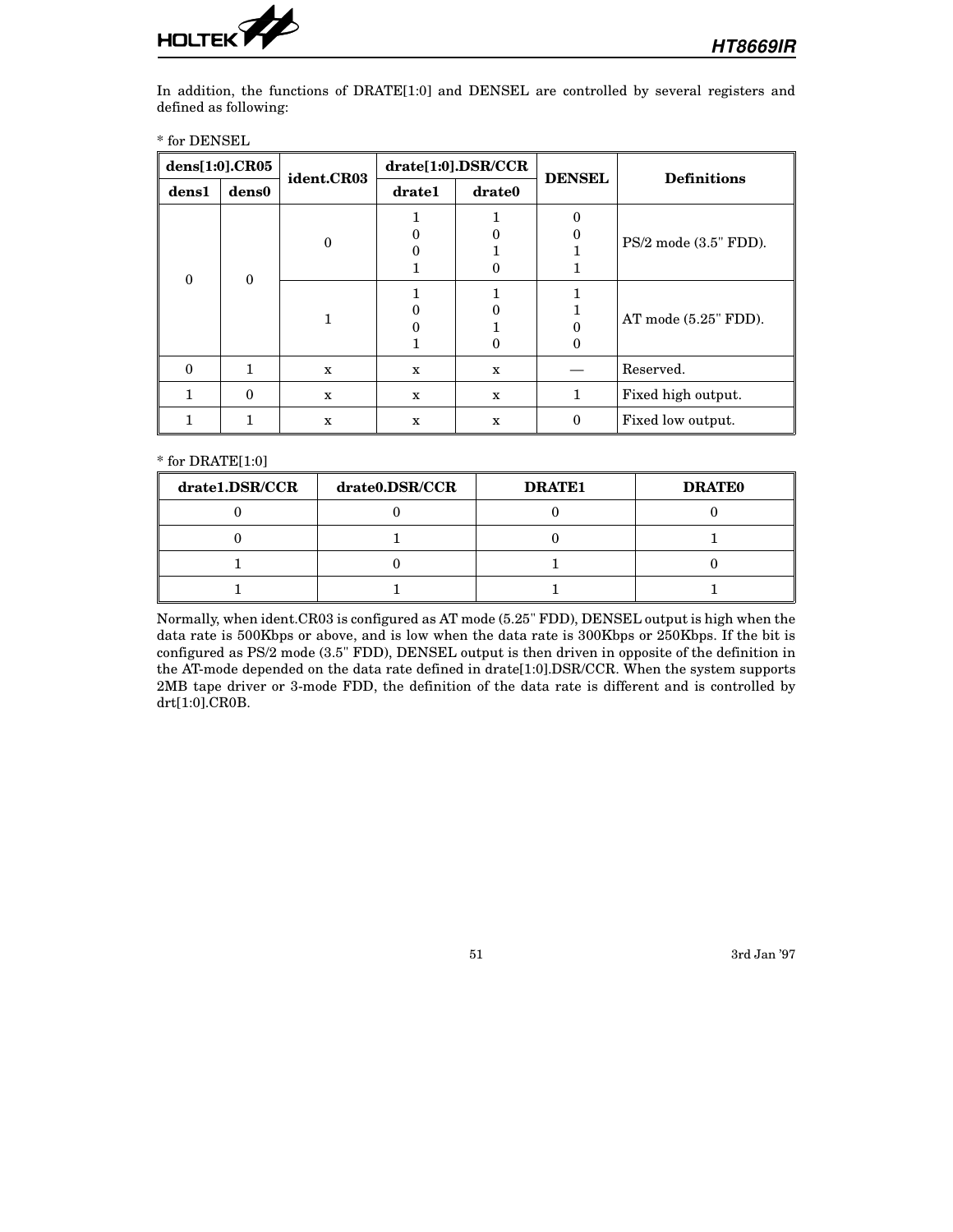

The definition of data rate is configured by drt[1:0].CR0B and drate[1:0].DSR/CCR as following:

|          | drt[1:0].CR0B    |              | drate[1:0].DSR/CCR |            | <b>Data Rate</b> | <b>Note</b>                                           |  |
|----------|------------------|--------------|--------------------|------------|------------------|-------------------------------------------------------|--|
| drt1     | drt0             | drate1       | drate0             | <b>MFM</b> | <b>FM</b>        |                                                       |  |
|          |                  | 1            | 1                  | 1Mbps      |                  |                                                       |  |
| $\theta$ | $\boldsymbol{0}$ | $\bf{0}$     | $\mathbf{0}$       | 500Kbps    | 250Kbps          | 360K, 1.2M, 720K, 1.44M, and<br>00500Kbps250Kbps2.88M |  |
|          |                  | $\Omega$     | 1                  | 300Kbps    | 150Kbps          | <b>Vertical Format</b>                                |  |
|          |                  | 1            | $\mathbf{0}$       | 250Kbps    | 125Kbps          |                                                       |  |
|          |                  | $\mathbf{1}$ | 1                  | 1Mbps      |                  |                                                       |  |
| $\theta$ | $\mathbf{1}$     | $\Omega$     | $\theta$           | 500Kbps    | 250Kbps          | 3-Mode Drive                                          |  |
|          |                  | $\Omega$     | 1                  | 500Kbps    | 250Kbps          |                                                       |  |
|          |                  | 1            | $\mathbf{0}$       | 250Kbps    | 125Kbps          |                                                       |  |
|          |                  | $\mathbf{1}$ | 1                  | 1Mbps      |                  |                                                       |  |
| 1        | $\mathbf{0}$     | $\Omega$     | $\theta$           | 500Kbps    | 250Kbps          | 2 Mbps Tape                                           |  |
|          |                  | $\Omega$     | 1                  | 2Mbps      |                  |                                                       |  |
|          |                  | $\mathbf{1}$ | $\mathbf{0}$       | 250Kbps    | 125Kbps          |                                                       |  |
| 1        | 1                | $\mathbf x$  | $\mathbf x$        |            |                  | Reserved                                              |  |

When system is set to AT mode, 3-mode drive supporting, i.e. drt[1:0].CR0B= (0,1), the FDD can be configured as 300 rpm, 500Kbps, 2/1MB mode (traditional 3.5" FDD) by setting DENSEL to high. In this case, drate[1:0].DSR/CCR need to be set to (0,0). In the other case, 360rpm, 500Kbps, 1.6MB mode, DENSEL must be low and drate[1:0].DSR/CCR need to be set to (0,1). Below shown is the format control of the 3-mode FDD:

| FD Type | <b>Formatted</b> | <b>Density</b> | <b>Motor</b><br><b>Speed</b> | Data Rate | <b>DENSEL</b> | HD |
|---------|------------------|----------------|------------------------------|-----------|---------------|----|
| 2MB     | 1.44MB           | 2HD            | $300$ rpm                    | 500Kbps   |               |    |
| 1.6MB   | 1.2MB            | 2HD            | $360$ rpm                    | 500Kbps   |               |    |
| 1MB     | 720KB            | 2DD            | $300$ rpm                    | 250Kbps   |               |    |

Note: HD input is unused on the FDD interface.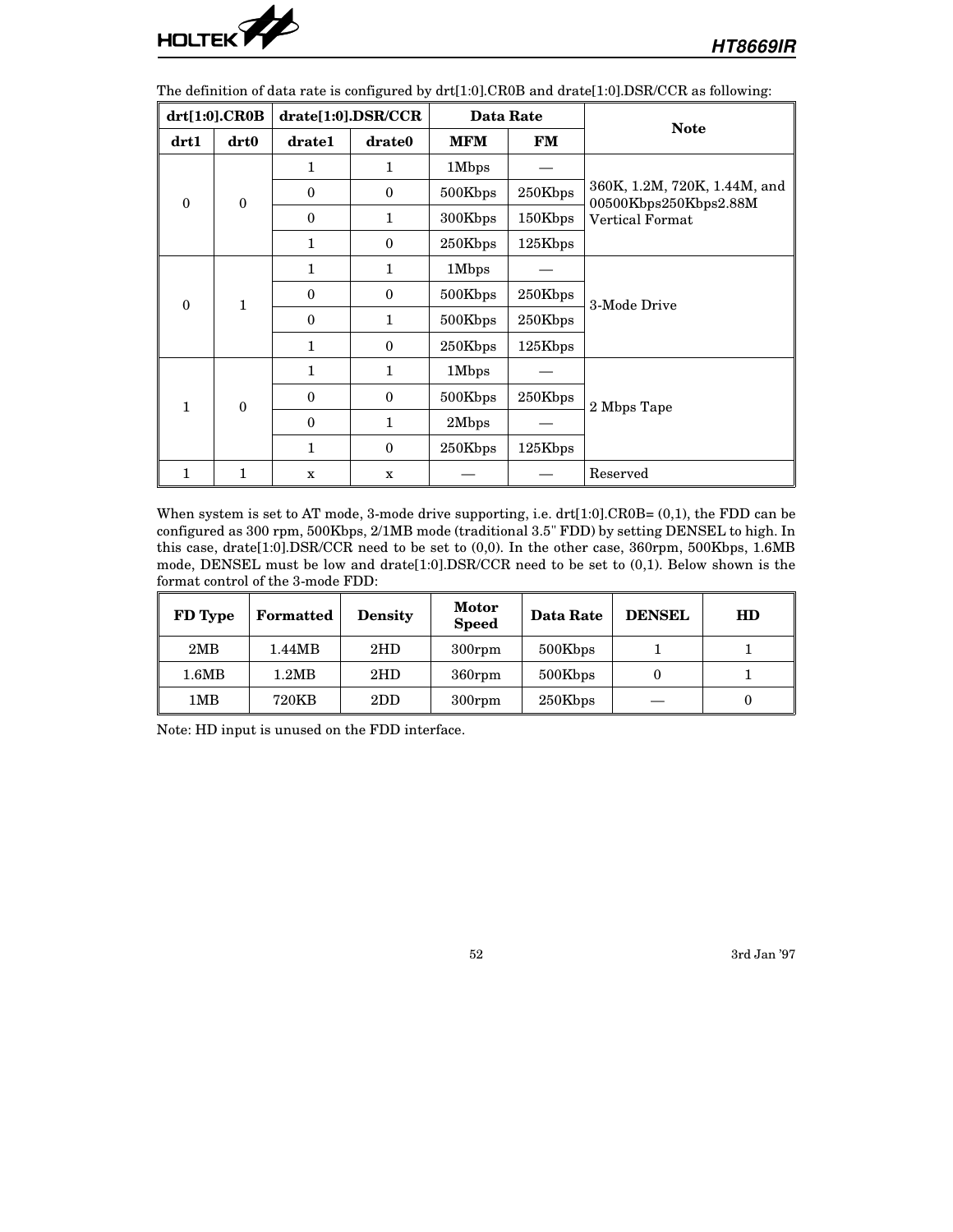

#### **FDC port swapping**

Programming ppfdcits of CR04 with 01/10 will swap the FDD I/F to parallel port. There are two kinds of swap mode. One is B-disk swap only (PPFD1 mode), the other one is two disk swap (PPFD2 mode). When the swap is enabled, parallel port can not be used as normal until the mode has been reset. Write of SPP\_CPR is inhibited, but SPP\_DPR can be accessible with no meaning. In addition, the status lines of LPT are stuck on the specific value for read back and the read back of SPP\_CPR will be bypassed to a guided register for responding "Cable not connected". In PPFD1 mode, nSTB and PD6 signal are set as input for dummy, and the FDC status inputs from both connectors (FDD and LPT) are combined internally. In PPFD2 mode, nSTB and PD6 are changed to output for the second disk, and the pins of FDC interface are tri-stated for disable. The related system pinouts or registers for parallel port during swap mode are defined as no operation (inactive) as following:

| Pinout    | Assignment                                     | Register           | <b>Assignment</b> (On Read)                                          |
|-----------|------------------------------------------------|--------------------|----------------------------------------------------------------------|
| nDACK_lpt | Keep the same status                           | SPP_DPRData Reg    | last SPP DPR(write)                                                  |
| DRQ_lpt   | ! ECP: Hi-ZECP & dmaen:<br>0ECP & ! dmaen:Hi-Z | SPP_CPRControl Reg | "Cable not connected", means:<br>strobe, autofd, slc= $0$ ninit= $1$ |
| IRQ_lpt   | Hi-Z or 0, depending on<br>setting             | SPP_SPRStatus Reg  | nbusy, pe, slct=0nack, nerr =1                                       |

The interface pinouts of FDD as reassigned as following:

| <b>Connector</b><br>Pin No. | Chip<br>Pin No. | Spp Mode<br><b>Pin Name</b> | Pin<br><b>Attribute</b> | FDC Swap<br><b>Pin Name</b> | Pin<br><b>Attribute</b> |
|-----------------------------|-----------------|-----------------------------|-------------------------|-----------------------------|-------------------------|
| $\mathbf{1}$                | 77              | nSROTBE                     | I/O                     | (nDS0)                      | I/(O)                   |
| $\overline{2}$              | 71              | P <sub>D</sub> <sub>0</sub> | I/O                     | nIDX                        | I                       |
| 3                           | 70              | PD <sub>1</sub>             | $\rm I/O$               | nTRK0                       | I                       |
| $\overline{\mathbf{4}}$     | 69              | PD2                         | I/O                     | nWP                         | I                       |
| 5                           | 68              | PD <sub>3</sub>             | $\rm I/O$               | nRDD                        | I                       |
| $6\phantom{1}6$             | 66              | PD4                         | ${\rm I/O}$             | nDCHG                       | I                       |
| $\mathbf 7$                 | 65              | PD <sub>5</sub>             | I/O                     |                             | I                       |
| 8                           | 64              | PD <sub>6</sub>             | I/O                     | (nMOE0)                     | I/(O)                   |
| 9                           | 63              | PD7                         | I/O                     |                             | $\mathbf I$             |
| 10                          | 62              | nACK                        | $\mathbf{I}$            | nDS1                        | $\Omega$                |
| 11                          | 61              | <b>BUSY</b>                 | $\mathbf I$             | nMOE1                       | $\Omega$                |
| 12                          | 60              | PE                          | $\mathbf I$             | nWDD                        | $\Omega$                |
| 13                          | 59              | <b>SLCT</b>                 | $\mathbf{I}$            | nWG                         | $\Omega$                |
| 14                          | 76              | nAFD                        | I/O                     | <b>DENSEL</b>               | $\Omega$                |
| 15                          | 75              | nERROR                      | $\mathbf{I}$            | nHSEL                       | $\Omega$                |
| 16                          | 74              | nINIT                       | I/O                     | nDIR                        | $\Omega$                |
| 17                          | 73              | nSLCTIN                     | I/O                     | nSTEP                       | $\mathbf{O}$            |

( ): additional assignment in PPFD2 mode.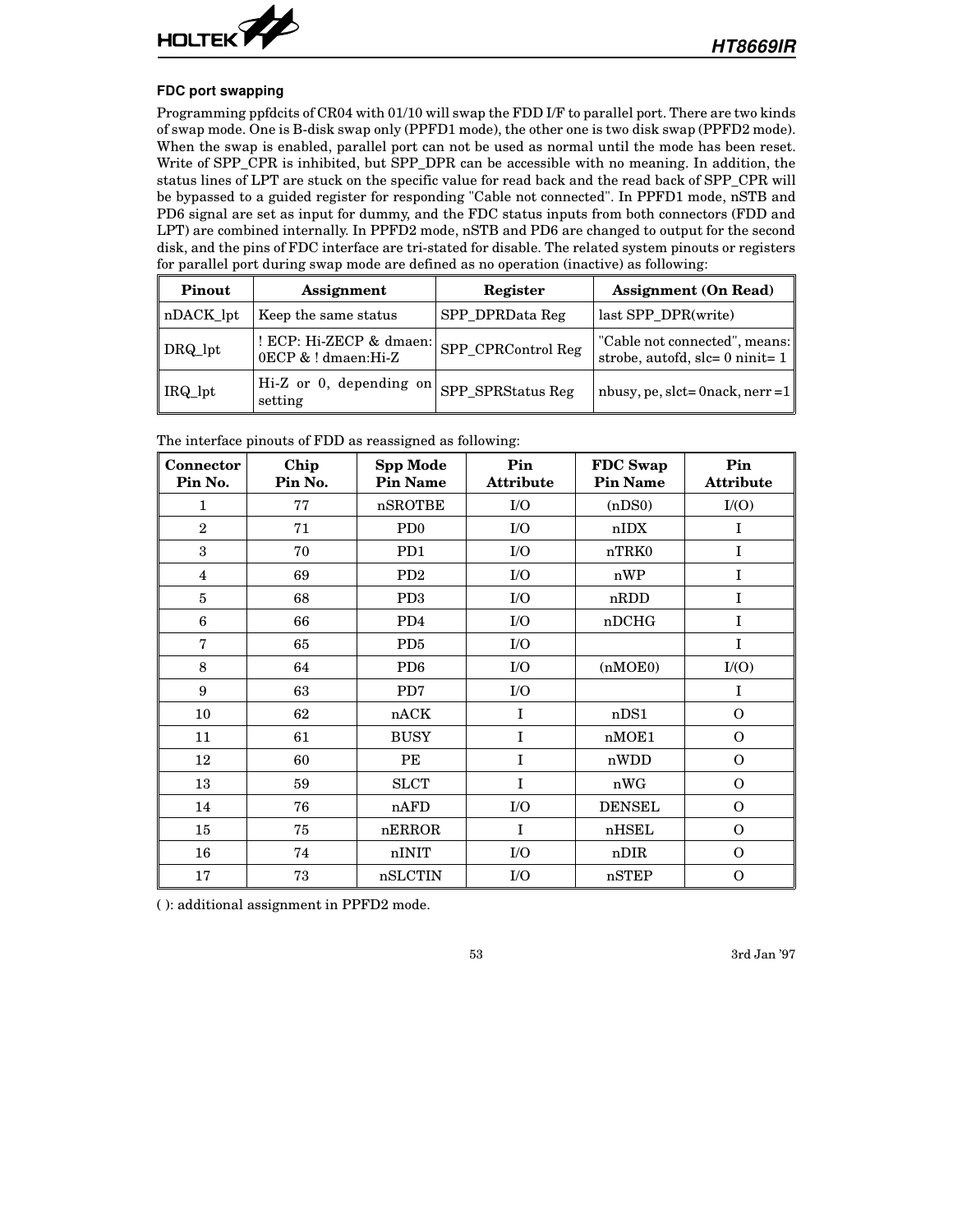

#### **Power management**

There are two kinds of power management. The first one is auto-powerdown mode, the other one is direct power down mode.

Using auto-powerdown mode can save power during the normal operation. In this mode each subsystem can monitor the system accesses and the status from target interface to decide to enter the powerdown mode and can be recovered immediately while system accesses the subsystem or some specific status from target interfaces. The status of each subsystem is software transparency for system power management. In addition, the register sets are unchanged, and most of the related interface are still active except some control pins.

For the implementation of system power management, direct powerdown mode can be used for the control transparency by system power management unit. In the direct power down mode, subsystems are controlled via setting or clearing the related registers for function disabling or enabling. Eventually, the register contents are keep unchanged. But for the consistency of the system setting for reconfigurable subsystem function, we recommend system should configure the related subsystem again after the subsystem being set to exit direct power down mode, except the configuration is the same as the previous setting and the chip power is still available during the mode changes. In addition, the related interface pins are mostly being turned off, except some status signals.

• FDC power management

| Mode   | Entry                                                                        | Pri | <b>Functions</b>                                                                                                                                                                   | Exit            | <b>Functions</b>                                                                                                                                                                                         |
|--------|------------------------------------------------------------------------------|-----|------------------------------------------------------------------------------------------------------------------------------------------------------------------------------------|-----------------|----------------------------------------------------------------------------------------------------------------------------------------------------------------------------------------------------------|
| Direct | Reset fdcpwr.<br>CR00 then monitor<br>the status of FDC<br>till IDLE or APD. | н   | - Set status to PD.<br>- Disable clock, DDS<br>and most of block.<br>- Registers set to RO<br>and keep the same<br>contents.<br>- Input: All inactive.<br>- Output: All tri-state. | Set fdcpwr.CR00 | - Set status back to<br>IDLE.<br>- All functions<br>recovery.<br>- Recover the auto<br>power down mode<br>if the mode is set<br>before. But reset the<br>fdclpd.FDC_DSR<br>if the mode is set<br>before. |

\* Description: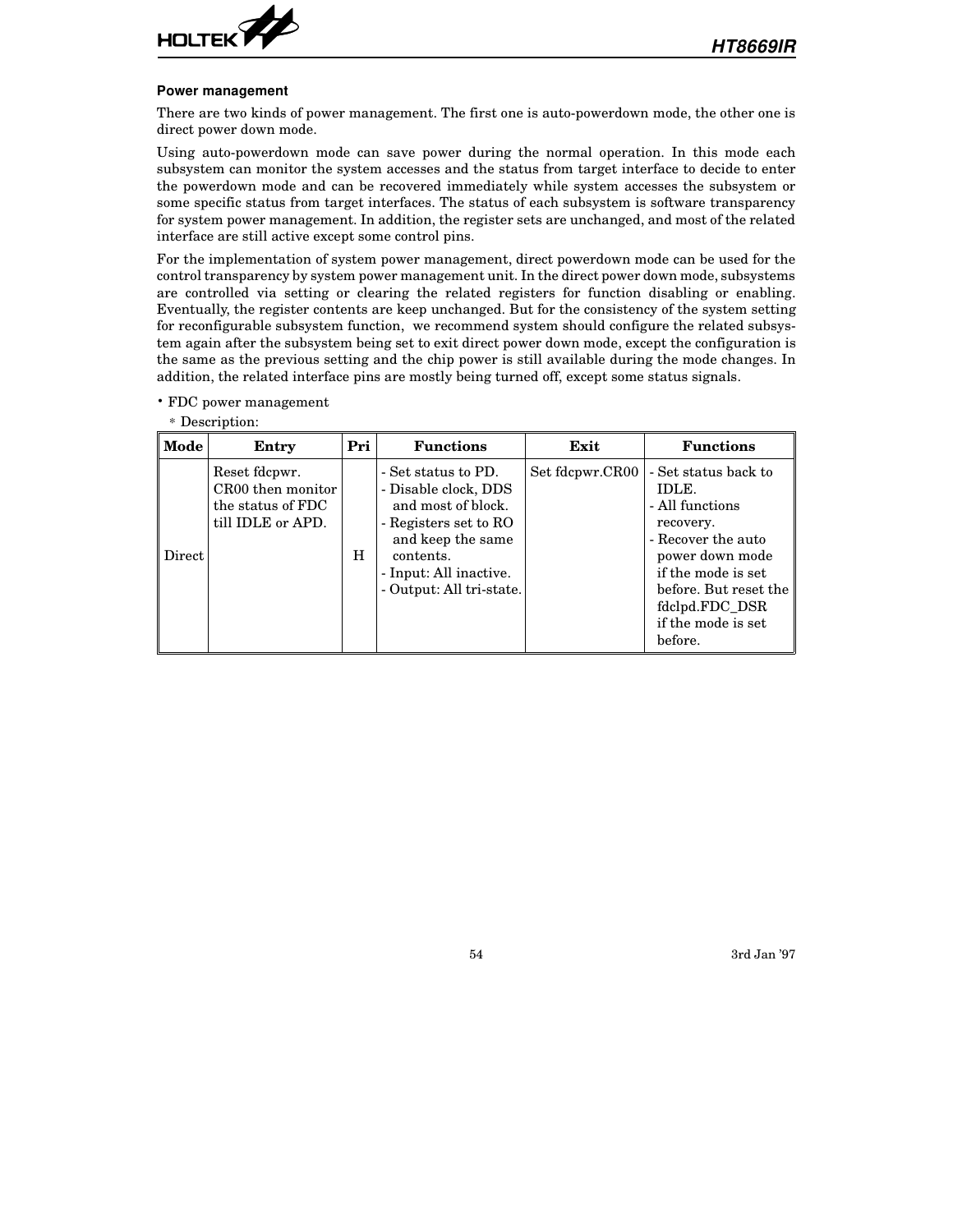

| Mode       | Entry                                                                                                                                                                                                                                                                                                                                                                                                                                | Pri | <b>Functions</b>                                                                                                                                                                                                                                                                                               | Exit                                                                                                                                           | <b>Functions</b>                                                                                                                                                                                  |
|------------|--------------------------------------------------------------------------------------------------------------------------------------------------------------------------------------------------------------------------------------------------------------------------------------------------------------------------------------------------------------------------------------------------------------------------------------|-----|----------------------------------------------------------------------------------------------------------------------------------------------------------------------------------------------------------------------------------------------------------------------------------------------------------------|------------------------------------------------------------------------------------------------------------------------------------------------|---------------------------------------------------------------------------------------------------------------------------------------------------------------------------------------------------|
| <b>DSR</b> | Set fdclpd.<br>FDC_DSR_then<br>monitor the status<br>of FDC till IDLE<br>or APD.                                                                                                                                                                                                                                                                                                                                                     | M   | - Set status to APD.<br>- Disable the APD<br>mode if the mode<br>is set.<br>- Disable clock and<br>DDS.<br>- Registers keeps the<br>same contents.<br>- Input: All active<br>- Output: Tri-state:<br>$nWE$ , $nMOE[0:1]$ ,<br>nWRDATA,<br>$DS[0:1]$ .<br>Active: nHSEL,<br>nSTEP, nDIR,<br>DDEN <sub>0</sub> . | Access<br>FDC_MSR or<br>FDC_DR, or<br>doing a software<br>reset via<br>FDC_DOR/<br>FDC_DSR, or<br>enable one of the<br>motion[1:0].FDC<br>DOR  | - Set status to BUSY.<br>- All functions<br>recovery.<br>- Recover the auto<br>power down mode<br>if the mode is set<br>before. But reset<br>the fdclpd.<br>FDC_DSR if the<br>mode is set before. |
| Auto       | Set fdcapd.CR07<br>then monitor the<br><b>IDLE</b> state:<br>$-nMOE[1:0]$<br>inactive,<br>motion[1:0].<br>FDC DOR set<br>to zero.<br>- State machine is<br>idle, FDC_MSR=<br>80h and INT=0<br>(no polling).<br>- Internal Head<br><b>Unload Timer</b><br>must be expired.<br>Then check APD<br>Timer $(10 \text{ ms})$ is<br>timeout. The timer<br>is reset for any<br>accesses of<br>FDC_MSR or<br>FDC_DR during<br>the count down. | L   | - Set status to APD.<br>- Disable clock and<br>DDS.<br>- Registers keeps the<br>same contents.<br>- Input: All active<br>- Output: Tri-state:<br>$nWE$ , $nMOE[0:1]$ ,<br>nWRDATA, DS[0:1].<br>Active: nHSEL,<br>nSTEP, nDIR,<br>DDEN0.                                                                        | Access<br>FDC_MSR or<br>FDC_DR, or<br>doing a software<br>reset via<br>FDC_DOR/<br>FDC_DSR, or<br>enable one of the<br>motion[1:0].<br>FDC_DOR | - Set status back to<br>IDLE.<br>- All functions<br>recovery.                                                                                                                                     |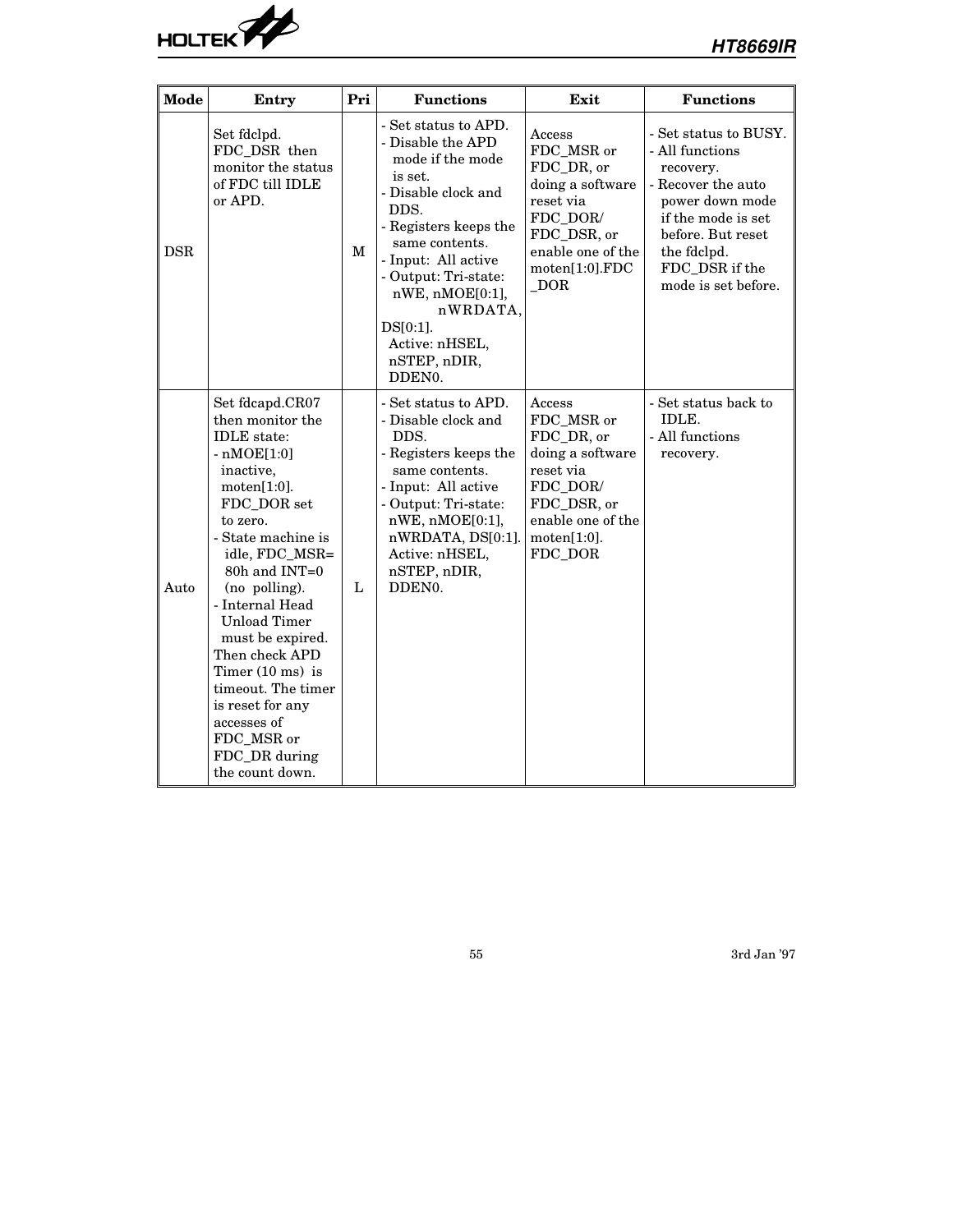

\* State diagram



#### Notice:

While system changes the state from APD state to BUSY state, fdclpd.FDC\_DSR will be reset automatically. Eventually, fdcapd.CR07 is keep unchanged during the changes.

The status of state will be output to the power management for the power control.

In the APD state, system interface input pins are kept unchanged, output pins are kept unchanged with no operation (i.e. IRQ\_FDC and DRQ\_FDC are low). In the PD state, system interface input pins are the same as APD state, but IRQ\_FDC and DRQ\_FDC is floated.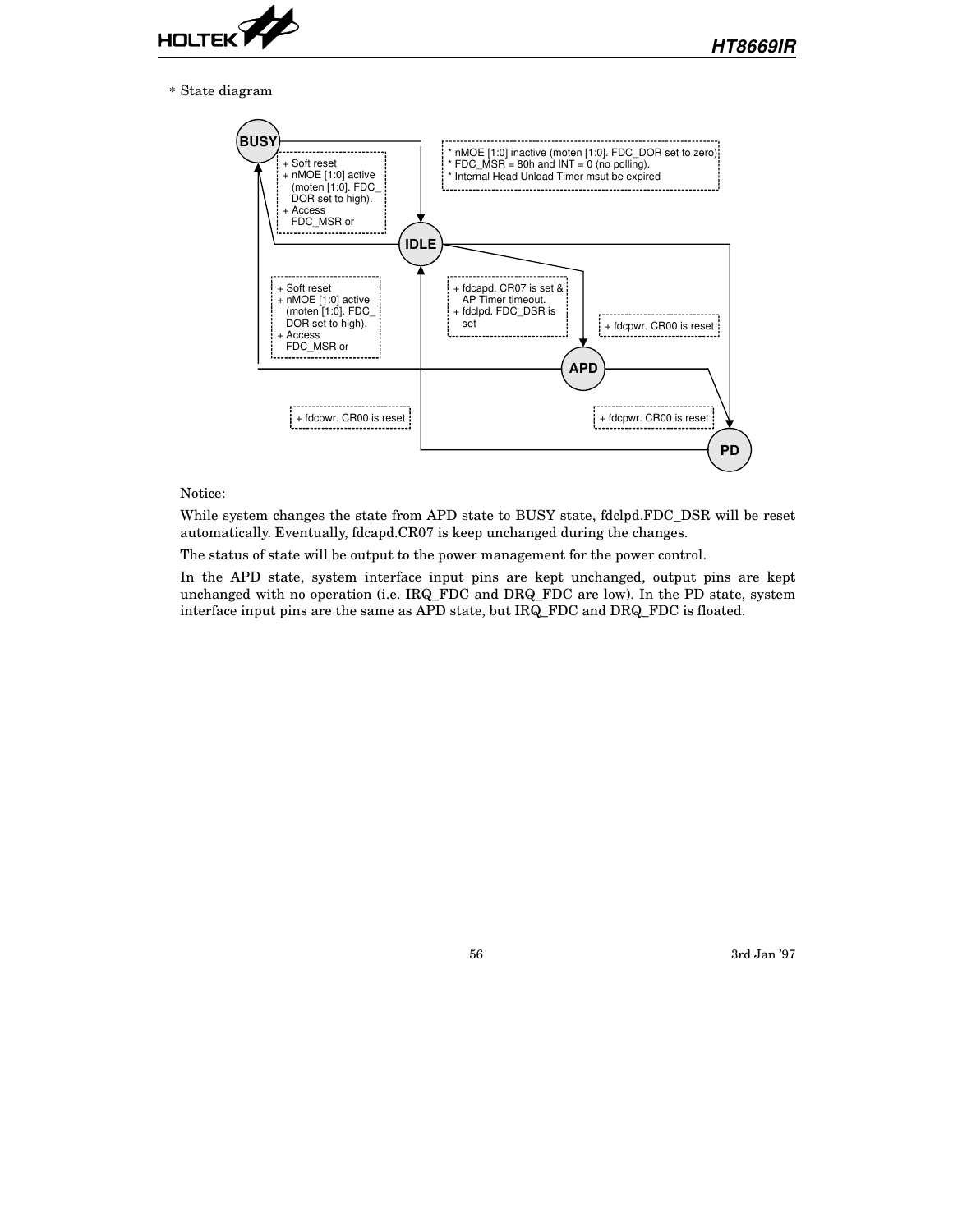

• Serial port power management

## $\ast$  Description

| Mode   | Entry                                                                                                                                                                                                                                                                              | Pri | <b>Functions</b>                                                                                                                                                            | Exit                                                                                                      | <b>Functions</b>                                                                                                                                                                                                                                                  |
|--------|------------------------------------------------------------------------------------------------------------------------------------------------------------------------------------------------------------------------------------------------------------------------------------|-----|-----------------------------------------------------------------------------------------------------------------------------------------------------------------------------|-----------------------------------------------------------------------------------------------------------|-------------------------------------------------------------------------------------------------------------------------------------------------------------------------------------------------------------------------------------------------------------------|
| Direct | Reset cm1/2pwr.<br>CR02 then monitor<br>the status of<br>$COM1/2$ till<br>transmitter and<br>receiver are all be<br>in IDLE or APD<br>state.                                                                                                                                       | H   | - Set status to PD.<br>- Disable clock and<br>most of block.<br>- Registers set to<br>RO and keep the<br>same contents.<br>- Input: All inactive.<br>- Output: Inactive.    | Set<br>cm1/2pwr.CR02                                                                                      | - Set status back to<br>IDLE.<br>- All functions<br>recovery.<br>- Recover the auto<br>power down mode<br>if the mode is set<br>before.                                                                                                                           |
| Auto   | Set cm1/2apd.CR07<br>then monitor the<br><b>IDLE</b> state of<br>transmitter or<br>receiver:<br>a. Transmitter:<br>- CMn_THR and<br>shift register are<br>empty.<br>b. Receiver:<br>- CMn RBR (or<br>receive FIFO) is<br>empty, and the<br>receiver is waiting<br>for a start bit. | L   | - Set status to APD.<br>- Disable clock.<br>- Registers keeps<br>the<br>same<br>contents.<br>- Input: All active<br>but gated, except<br>RI and SIn.<br>- Output: Inactive. | a. A write to the<br>transmitter<br>buffer.<br>b. Pin SIn changes<br>state.<br>c. RI input is<br>toggled. | a. Transmit<br>recovery:<br>- Set transmit<br>status to BUSY.<br>- Recover<br>transmitter<br>b. Receive recovery:<br>- Set receive status<br>to BUSY.<br>- Recover receiver.<br>c. All recovery:<br>- Set status back<br>to BUSY.<br>- All functions<br>recovery. |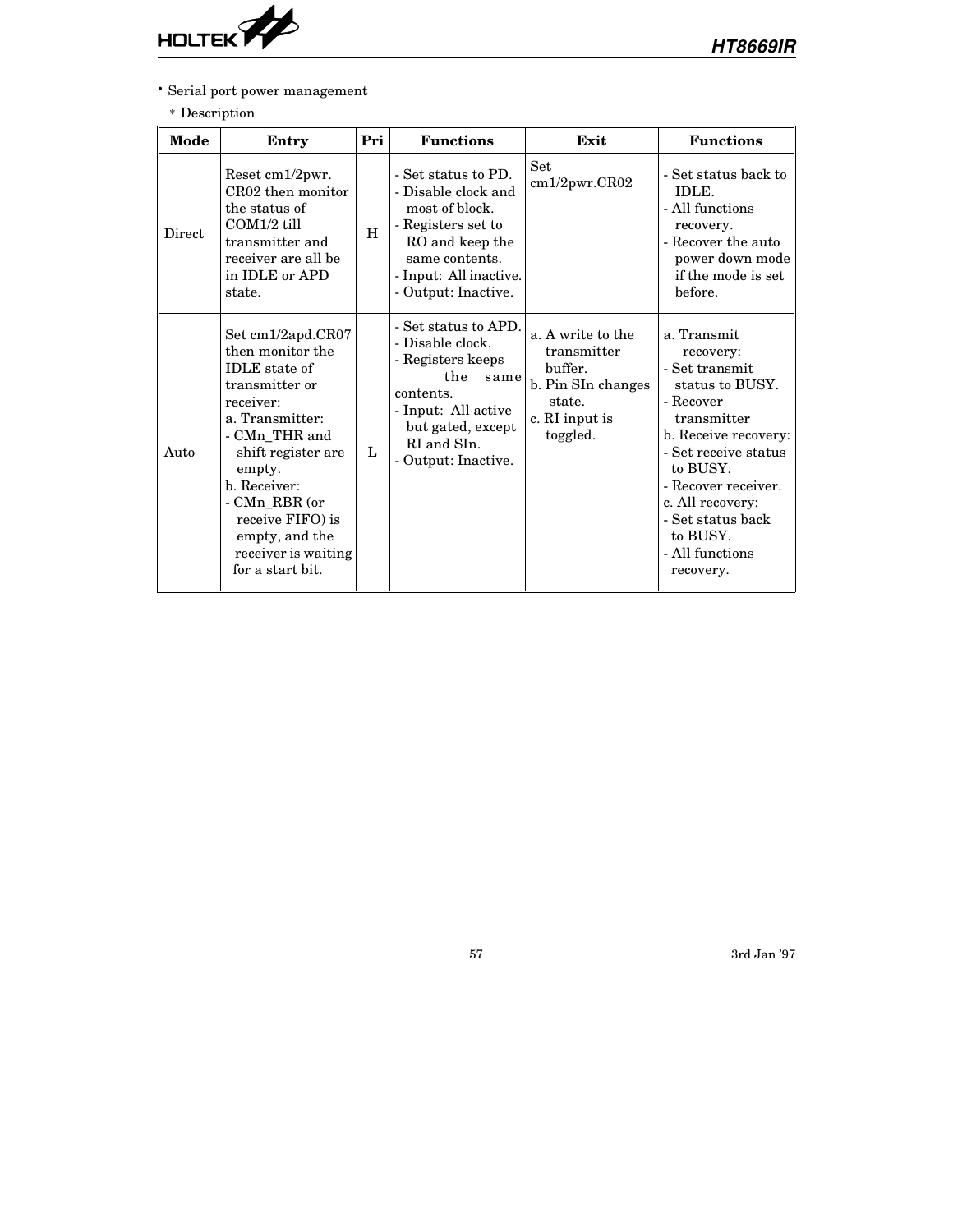

\* State diagram



#### Notice:

System does not change the output pins to tri-state during the power down mode in order to avoid the harzad state on buffer chip.

RI interrupts are kept valid and transitions when nRIn inputs changes during auto powerdown mode.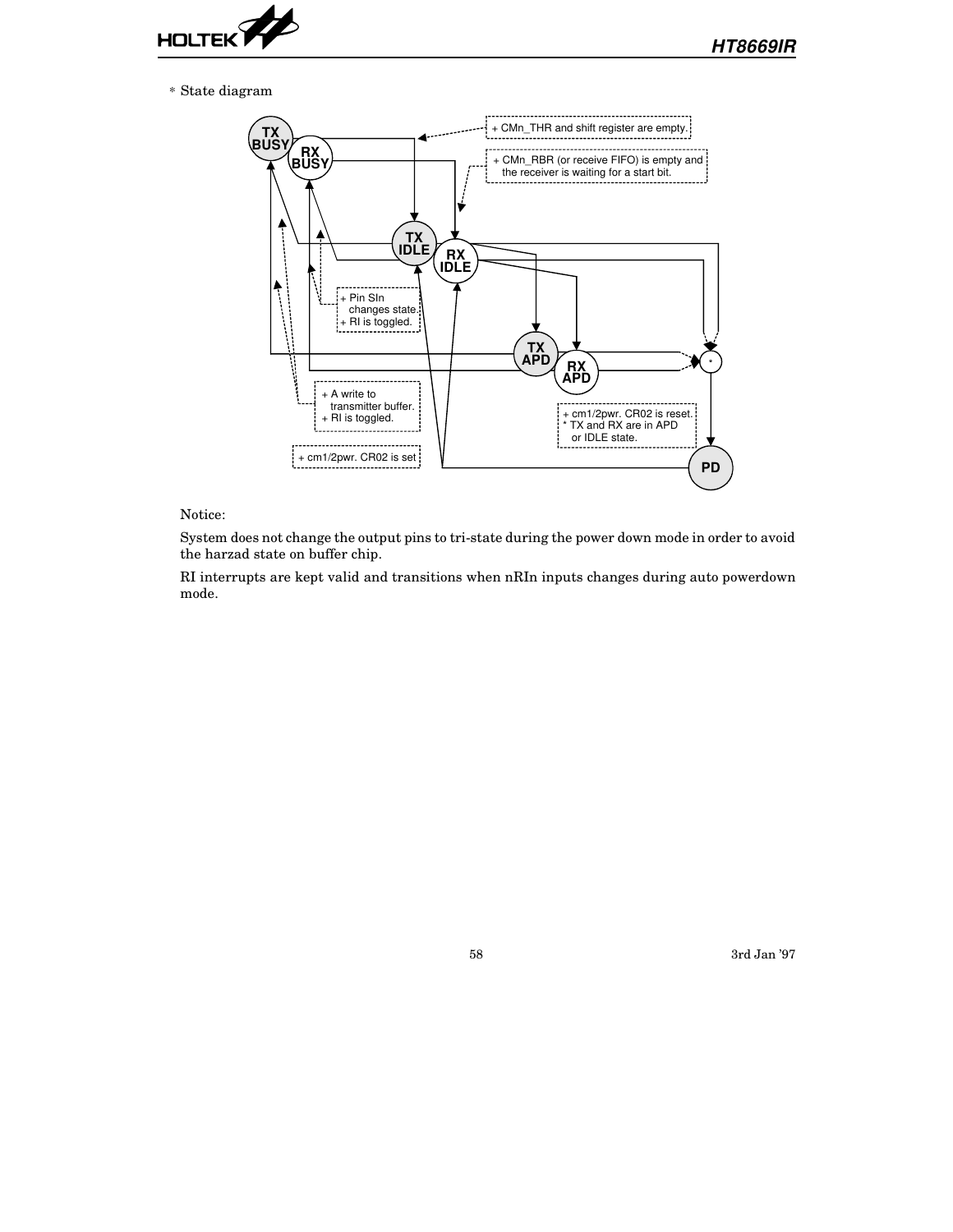

• Parallel Port power management

### \* Description

| Mode   | Entry                                                                                                                                                                                                                                                                                                                                                                                  | Pri          | <b>Functions</b>                                                                                                                                          | Exit                                                                                                                                                                 | <b>Functions</b>                                                                                                                         |
|--------|----------------------------------------------------------------------------------------------------------------------------------------------------------------------------------------------------------------------------------------------------------------------------------------------------------------------------------------------------------------------------------------|--------------|-----------------------------------------------------------------------------------------------------------------------------------------------------------|----------------------------------------------------------------------------------------------------------------------------------------------------------------------|------------------------------------------------------------------------------------------------------------------------------------------|
| Direct | Reset lptpwr.CR01.                                                                                                                                                                                                                                                                                                                                                                     | H            | - Disable clock and<br>most of block.<br>- Registers set to RO<br>and keep the same<br>contents.<br>- Input: All inactive.<br>- Output:<br>All tri-state. | Set lptpwr.CR01                                                                                                                                                      | - All functions<br>recovery.<br>- Recover the auto<br>power down<br>mode if the<br>mode<br>is set before.                                |
| Auto   | Set lptapd.CR07 then<br>check the configuration<br>status of EPP and ECP:<br>a. EPP:<br>+ EPP is not enabled in<br>the configuration<br>registers.<br>+ EPP is not selected<br>through ecr while<br>in ECP mode.<br>b. ECP:<br>+ ECP is not enabled<br>in the configuration<br>registers.<br>+ SPP, PS/2 Parallel<br>port or EPP mode is<br>selected through ecr<br>while in ECP mode. | $\mathbf{L}$ | - Disable EPP or ECP<br>clock.<br>- Registers keeps the<br>same contents.<br>- Input: Active.<br>- Output: Active.                                        | + Reset lptapd.<br>CR07<br>$+ ECP$ mode is<br>changed<br>through<br>ecr register.<br>+ The parallel<br>port mode is<br>changed via the<br>configuration<br>register. | + All functions<br>recovered if<br>reset lptapd.<br>CR07<br>+ Recover related<br>block if it is<br>activated via the<br>reconfiguration. |

Notice:

This block does not support status outputs for system request. The power status can be identified via reading back lptpwr.CR01 or lptapd.CR07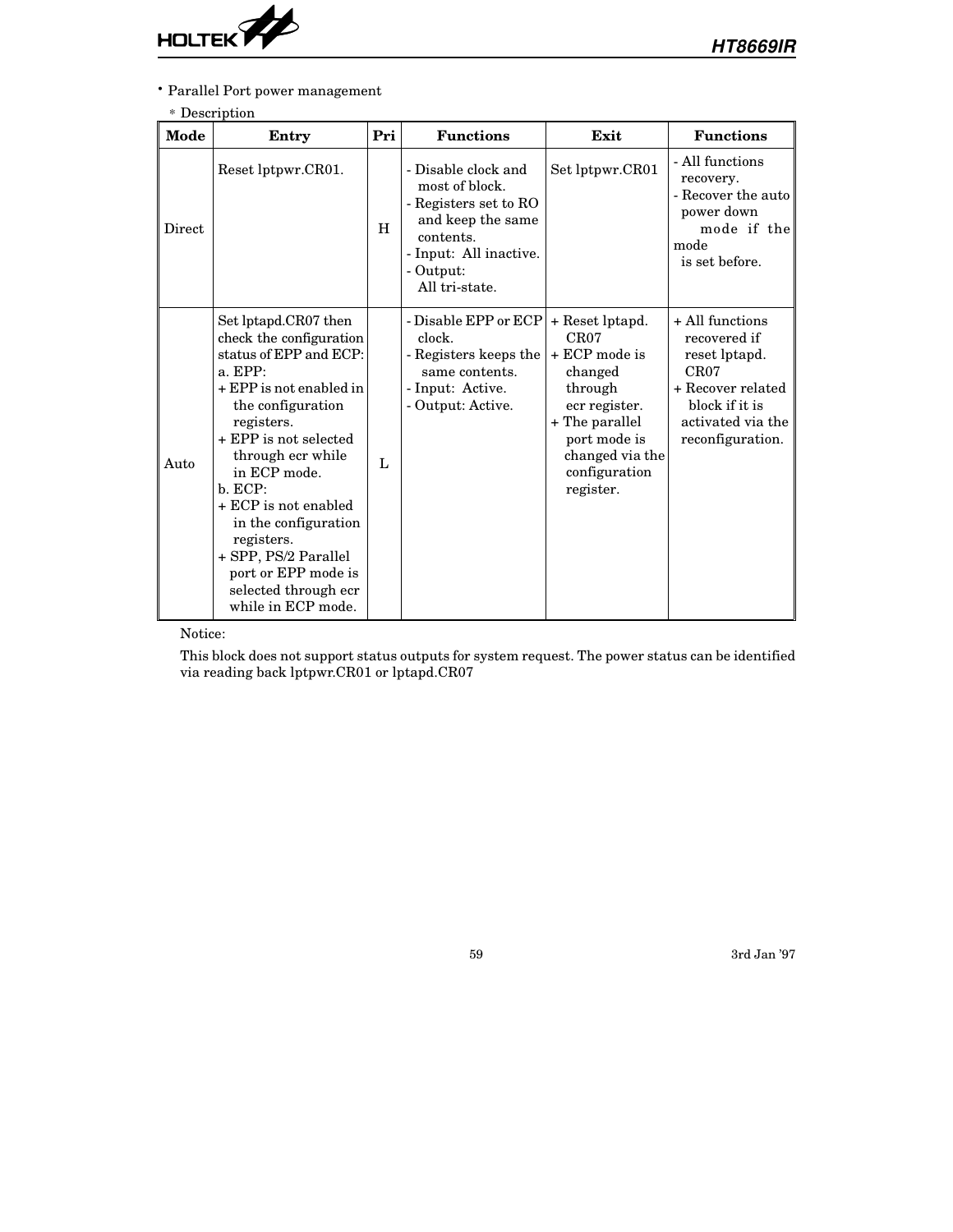

#### **MISC**

• Application notice:

For the completion of power on initialization, PWRGD should be connected to system power good signal correctly. If the pin is failed to connect with power good signal, the power on initialization will be configured incorrectly. In such case, we recommend that using BIOS reconfiguration with the default value for all of the configuration registers is the best way to avoid the potential conflictions.

• The polarity control of Ir-DA interface

For the ease of IR setup, we can use an external pull up resistor to put on the DRQ\_A pin. It will reflect to the bit 7 of Holtek private setup register, regdef.CR40, for cold start setup and enable the internal control logic for the polarity of Ir-DA interface. When it is enabled, the default value of irrxp.CR0C is changed from 0 to 1 after cold reset, and the polarity of IR receiver is changed.

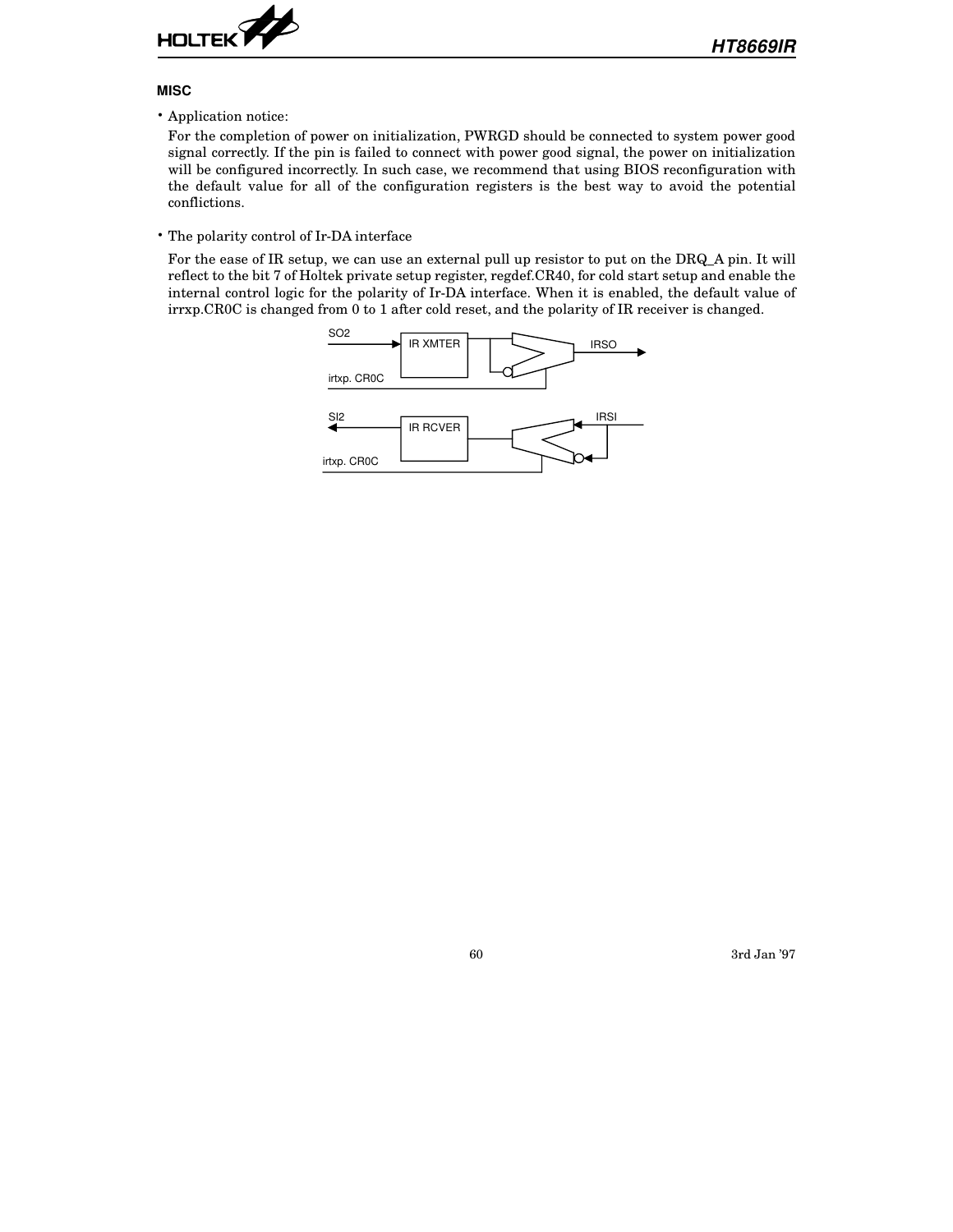

# **Operational Descriptions**

# **DC characteristics**

| <b>Buffer Type</b>         | <b>Symbol</b>         | Min.   | Typ. | Max.  | Unit                      | Parameter           | <b>Test Condition</b> |
|----------------------------|-----------------------|--------|------|-------|---------------------------|---------------------|-----------------------|
| Power                      | <b>V<sub>CC</sub></b> | 4.75   |      | 5.25  | V                         | Power Supply,       |                       |
|                            | $V_{IL}$              | $-0.5$ |      | 0.8   | V                         | Low level input     | TTL level             |
| Ι                          | V <sub>IH</sub>       | 2.0    |      | 5.5   | V                         | High level input    | <b>TTL</b> level      |
| Normal Input               | $\rm I_{IL}$          | $-10$  |      | $+10$ | μA                        | Low input leakage   | Vin= GND              |
|                            | I <sub>IH</sub>       | $-10$  |      | $+10$ | μA                        | High input leakage  | $V$ in= $V_{CC}$      |
|                            | $V_{IL}$              | $-0.5$ |      | 0.8   | $\boldsymbol{\mathrm{V}}$ | Low level input     | TTL level             |
| ID<br>Input with           | V <sub>IH</sub>       | 2.0    |      | 5.5   | V                         | High level input    | TTL level             |
| pull-down                  | $\rm I_{IL}$          | $-10$  |      | $+10$ | μA                        | Low input leakage   | Vin= GND              |
|                            | I <sub>IH</sub>       | $-10$  |      | $+10$ | $\mu A$                   | High input leakage  | $V$ in= $V_{CC}$      |
| IS                         | $V_{IL}$              | $-0.5$ |      | 0.8   | V                         | Low level input     | TTL level             |
| Input                      | V <sub>IH</sub>       | 2.0    |      | 5.5   | V                         | High level input    | TTL level             |
| schmitt-<br>trigger        | $I_{IL}$              | -10    |      | +10   | $\mu A$                   | Low input leakage   | Vin= GND              |
|                            | $I_{IH}$              | $-10$  |      | $+10$ | μA                        | High input leakage  | $V$ in= $V_{CC}$      |
|                            | <b>VOL</b>            |        |      | 0.4   | V                         | Low level output    | $I_{OL} = 4mA$        |
| O <sub>4</sub>             | V <sub>OH</sub>       | 2.4    |      |       | $\mathbf V$               | High level output   | $I$ OH=4mA            |
| 4mA output                 | $I_{OL}$              | $-10$  |      | $+10$ | μA                        | Low output leakage  | $V$ in= $GND$         |
|                            | I <sub>OH</sub>       | $-10$  |      | $+10$ | μA                        | High output leakage | $Vin=VCC$             |
| OT <sub>4</sub>            | <b>VOL</b>            |        |      | 0.4   | V                         | Low level output    | $I_{OL} = 4mA$        |
| 4mA output                 | V <sub>OH</sub>       | 2.4    |      |       | V                         | High level output   | $I_{OH} = 4mA$        |
| with<br>Tri-state          | $I_{OL}$              | $-10$  |      | $+10$ | $\mu A$                   | Low output leakage  | Vin=GND               |
|                            | I <sub>OH</sub>       | $-10$  |      | $+10$ | μA                        | High output leakage | $V$ in= $V_{CC}$      |
| OD8U                       | $V_{OL}$              |        |      | 0.4   | V                         | Low level output    | $I_{OL} = 8mA$        |
| 8mA output                 |                       |        |      |       |                           |                     |                       |
| open-drain<br>with pull-up | $I_{OL}$              | $-10$  |      | $+10$ | $\mu A$                   | Low output leakage  | $V$ in= $GND$         |
|                            | I <sub>OH</sub>       | $-10$  |      | $+10$ | μA                        | High output leakage | $V$ in= $V_{CC}$      |
|                            | $V_{OL}$              |        |      | 0.4   | $\mathbf V$               | Low level output    | $IoL = 24mA$          |
| 024                        | $\rm V_{OH}$          | 2.4    |      |       | V                         | High level output   | $I_{OH} = 24mA$       |
| 24mA output                | IoL                   | $-10$  |      | $+10$ | μA                        | Low output leakage  | Vin=GND               |
|                            | I <sub>OH</sub>       | $-10$  |      | $+10$ | $\mu A$                   | High output leakage | $V$ in= $V_{CC}$      |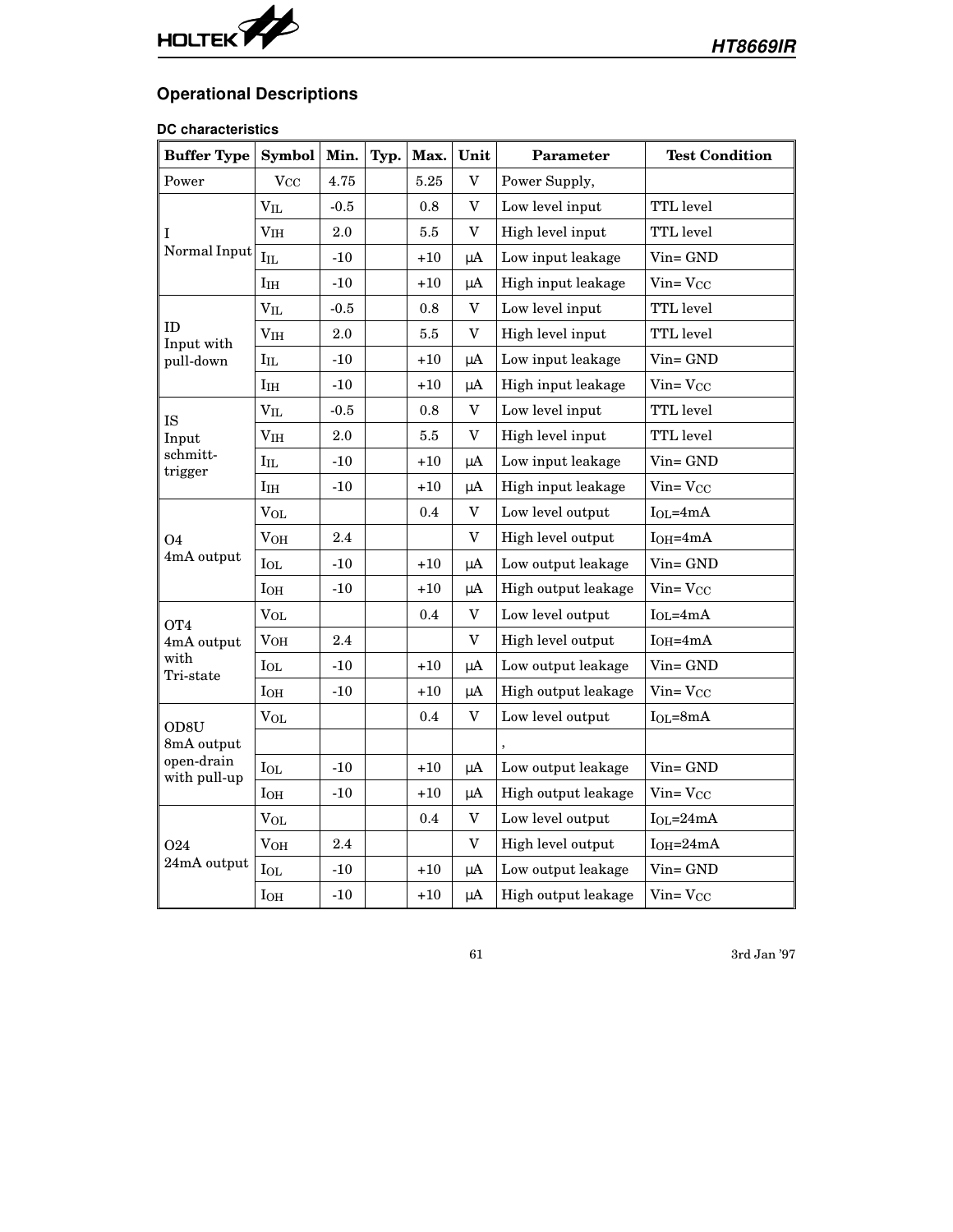

| <b>Buffer Type</b>   | Symbol       | Min.  | Typ. | Max.  | Unit    | <b>Parameter</b>    | <b>Test Condition</b> |
|----------------------|--------------|-------|------|-------|---------|---------------------|-----------------------|
|                      | $V_{OL}$     |       |      | 0.4   | V       | Low level output    | $I_{OL} = 24mA$       |
| O24P                 | VOH          | 2.4   |      |       | V       | High level output   | $I_{OH}=24mA$         |
| 24mA output          | $I_{OL}$     | $-10$ |      | $+10$ | $\mu A$ | Low output leakage  | $Vin = GND$           |
|                      | $I_{OH}$     | $-10$ |      | $+10$ | μA      | High output leakage | $V$ in= $V_{CC}$      |
|                      | $V_{OL}$     |       |      | 0.4   | V       | Low level output    | $IOI=24mA$            |
| OD24<br>24mA output  |              |       |      |       |         |                     |                       |
| open-drain           | $I_{OL}$     | $-10$ |      | $+10$ | μA      | Low output leakage  | $V$ in= $GND$         |
|                      | $I_{OH}$     | $-10$ |      | $+10$ | μA      | High output leakage | $V$ in= $V_{CC}$      |
|                      | $V_{OL}$     |       |      | 0.4   | V       | Low level output    | $I_{OL} = 24mA$       |
| OD24U<br>24mA output |              |       |      |       |         |                     |                       |
| open-drain           | $I_{OL}$     | $-10$ |      | $+10$ | μA      | Low output leakage  | $Vin = GND$           |
|                      | $I_{OH}$     | $-10$ |      | $+10$ | μA      | High output leakage | $V$ in= $V_{CC}$      |
|                      | $V_{OL}$     |       |      | 0.5   | V       | Low level output    | $I_{OL} = 48mA$       |
| OD48<br>48mA output  |              |       |      |       |         |                     |                       |
| open-drain           | $_{\rm IoL}$ | $-10$ |      | $+10$ | μA      | Low output leakage  | $Vin = GND$           |
|                      | $I_{OH}$     | $-10$ |      | $+10$ | μA      | High output leakage | $V$ in= $V_{CC}$      |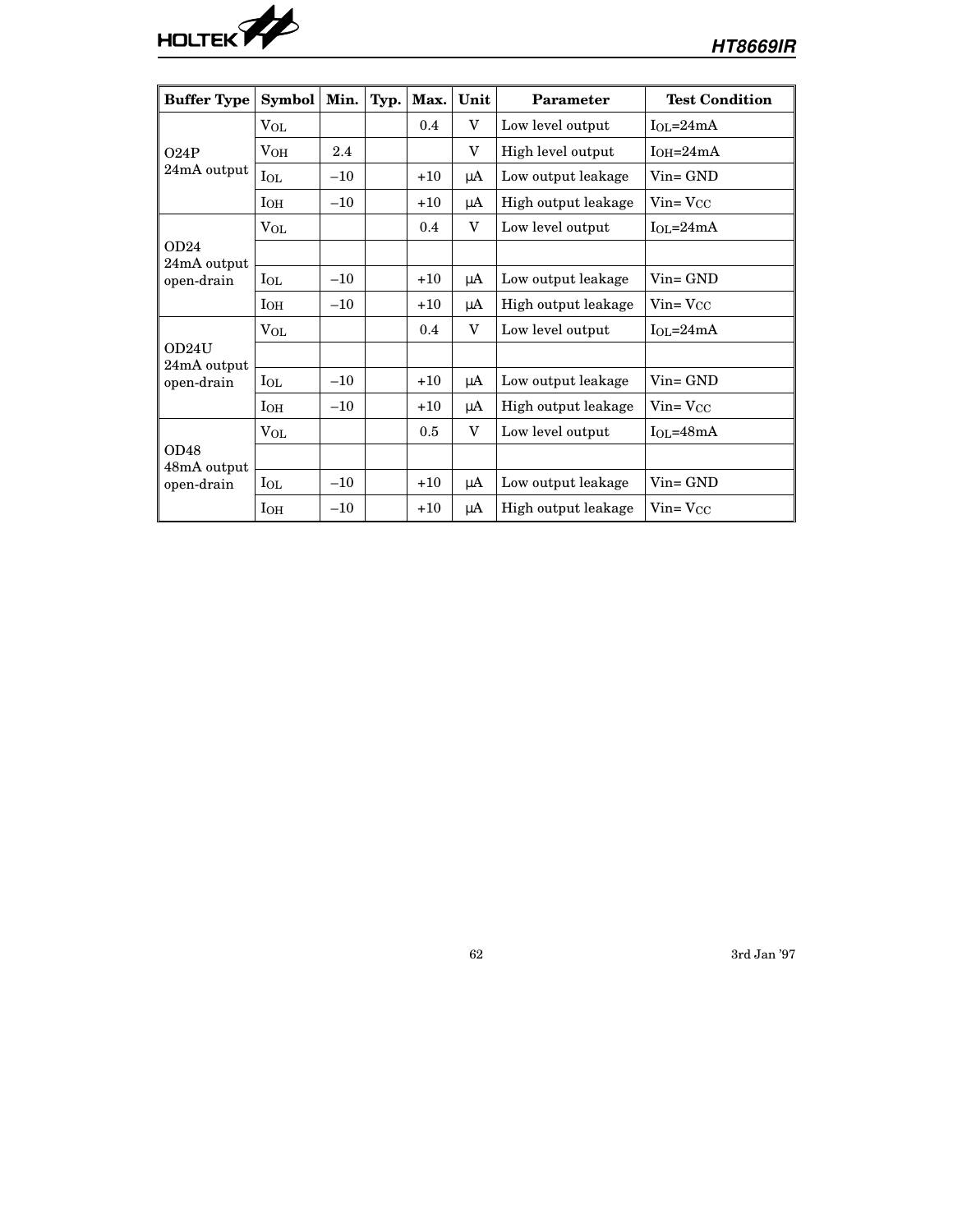

# **AC Characteristics**

### **FDC: Data rate=1000/500/300/250 KB/SEC**

| Symbol               | <b>Parameter</b>                                        | <b>Test Conditions</b> | Min.                | Typ.*                    | Max.                              | Unit    |
|----------------------|---------------------------------------------------------|------------------------|---------------------|--------------------------|-----------------------------------|---------|
| TAR                  | HA[10:0], AEN, nDACK Setup<br>time to nIOR $\downarrow$ |                        | 25                  |                          |                                   | ns      |
| TRA                  | HA[10:0], AEN, nDACK hold time<br>from $nIOR$           | $100$ pf Loading       | $\mathbf{0}$        |                          |                                   | ns      |
| $T_{\rm RR}$         | nIOR width                                              | 100pf Loading          | 200                 | $\overline{\phantom{0}}$ | $\overline{\phantom{0}}$          | ns      |
| TFD                  | Data access time from nIOR $\downarrow$                 | 100pf Loading          |                     |                          | 80                                | ns      |
| T <sub>DH</sub>      | Data hold time from nIOR $\downarrow$                   |                        | 10                  |                          |                                   | ns      |
| $T_{\rm DF}$         | HD to float from nIOR $\uparrow$                        |                        | 10                  |                          | 50                                | ns      |
| TRI                  | IRQ Delay from nIOR 1                                   |                        |                     |                          | 360/<br>570/<br>675               | ns      |
| TAW                  | HA[10:0], AEN, nDACK setup<br>time to nIOW $\downarrow$ |                        | 25                  |                          |                                   | ns      |
| TwA                  | HA[10:0], AEN, nDACK hold time<br>from nIOW ↑           |                        | $\mathbf{0}$        |                          |                                   | ns      |
| Tww                  | nIOW width                                              |                        | 200                 |                          |                                   | ns      |
| T <sub>DW</sub>      | Data setup time to nIOW 1                               |                        | 60                  |                          |                                   | ns      |
| Twp                  | Data hold time from nIOW $\uparrow$                     |                        | $\mathbf{0}$        |                          | $\overline{\phantom{0}}$          | ns      |
| $\rm T_{WI}$         | IRQ delay from nIOW 1                                   |                        |                     |                          | 360/<br>570/<br>675               | ns      |
| TMCY                 | DMA cycle time                                          |                        | 27                  |                          | $\overbrace{\phantom{123221111}}$ | $\mu s$ |
| TAM                  | DMA reset delay time from<br>$n$ DACK $\downarrow$      |                        |                     |                          | 50                                | ns      |
| T <sub>MA</sub>      | DRQ to nDACK delay                                      |                        | $\boldsymbol{0}$    |                          |                                   | ns      |
| TAA                  | nDACK width                                             |                        | 260/<br>430/<br>510 |                          |                                   | ns      |
| T <sub>MR</sub>      | nIOR delay from DRQ                                     |                        | $\mathbf{0}$        |                          |                                   | ns      |
| TMW                  | nIOW dleay from DRQ                                     |                        | $\theta$            |                          |                                   | ns      |
| T <sub>MRW</sub>     | nIOW or nIOR response time from<br>DRQ                  |                        |                     |                          | 12/<br>20<br>24                   | $\mu s$ |
| $\operatorname{Trc}$ | TC width                                                |                        | 135/<br>220/<br>260 |                          |                                   | ns      |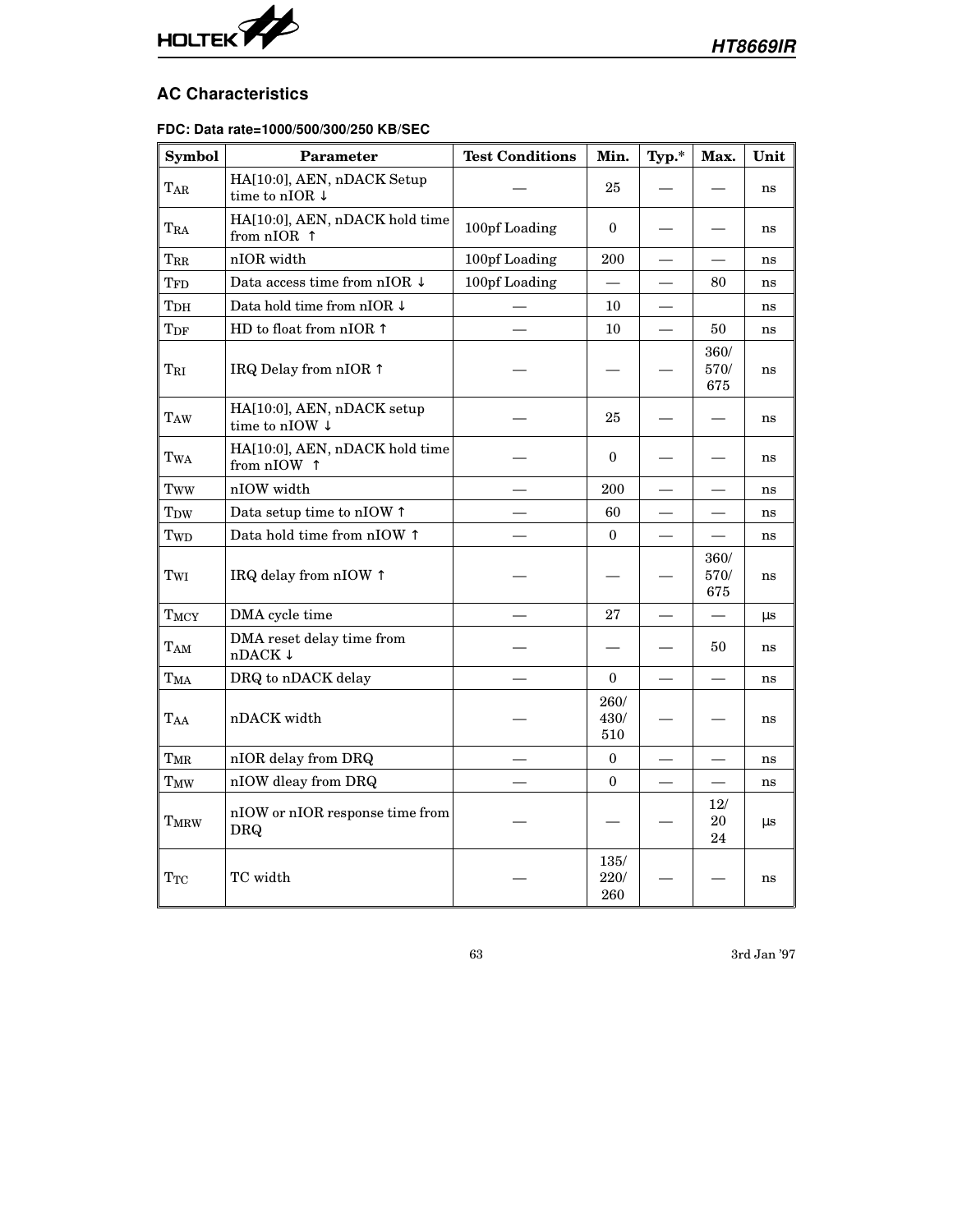

| Symbol                      | <b>Parameter</b>          | <b>Test Conditions</b> | Min.                       | $\mathbf{Typ.}^*$          | Max.                       | Unit    |
|-----------------------------|---------------------------|------------------------|----------------------------|----------------------------|----------------------------|---------|
| TRST                        | RESET width               |                        | 1.8/<br>3.0/<br>3.5        |                            |                            | $\mu s$ |
| TIDX                        | nIDX width                |                        | 0.5/<br>0.9/<br>1.0        |                            |                            | $\mu s$ |
| $_{\mathrm{T}\mathrm{DST}}$ | nDIR setup time to nSTEP  |                        | 1.0/<br>1.6/<br>2.0        |                            |                            | $\mu s$ |
| <b>TSTD</b>                 | nDIR hold time from nSTEP |                        | 24/<br>40/<br>48           |                            |                            | $\mu s$ |
| <b>TSTP</b>                 | nSTEP pulse width         |                        | 6.8/<br>11.5/<br>13.8      | 7.0/<br>11.7/<br>14        | 7.2/<br>11.9/<br>14.2      | $\mu s$ |
| $T_{SC}$                    | nSTEP cycle time          |                        | $\ast\ast$                 | $**$                       | $\ast\ast$                 | $\mu s$ |
| Tw <sub>DD</sub>            | nWDD pulse width          |                        | 37/<br>100/<br>188/<br>225 | 62/<br>125/<br>210/<br>250 | 87/<br>150/<br>235/<br>275 | ns      |
| Twpc                        | Write Precompensation     |                        | 37/<br>100/<br>188/<br>225 | 62/<br>125/<br>210/<br>250 | 87/<br>150/<br>235/<br>275 | $\mu s$ |

Notes:

\* Typical nsvalues for TA=25°C and nominal value for supply voltage.

\*\* Programmable from 2ms to 32ms in 2ms increments.

• Processor read operation

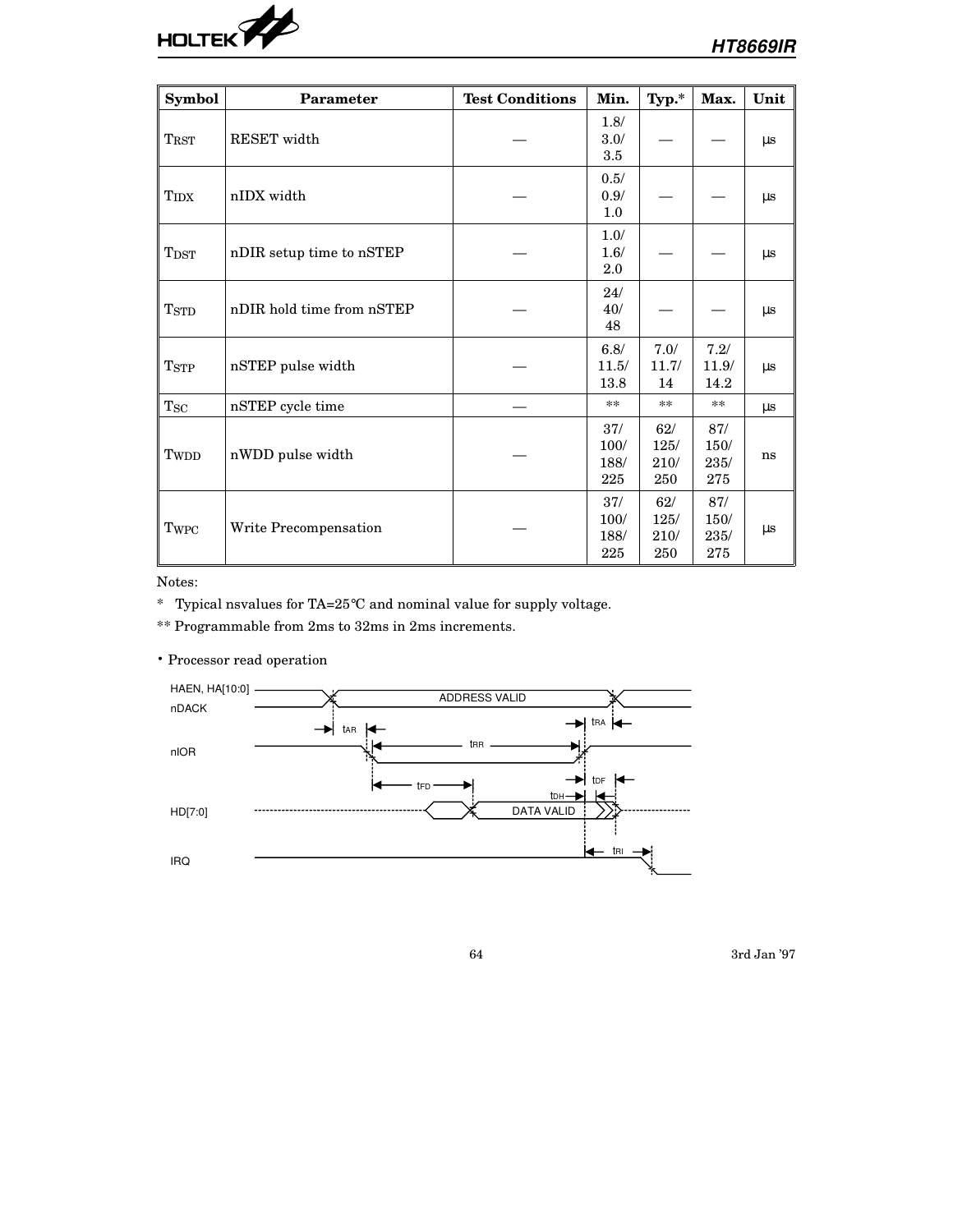

• Processor write operation



• DMA operation



• Terminal count

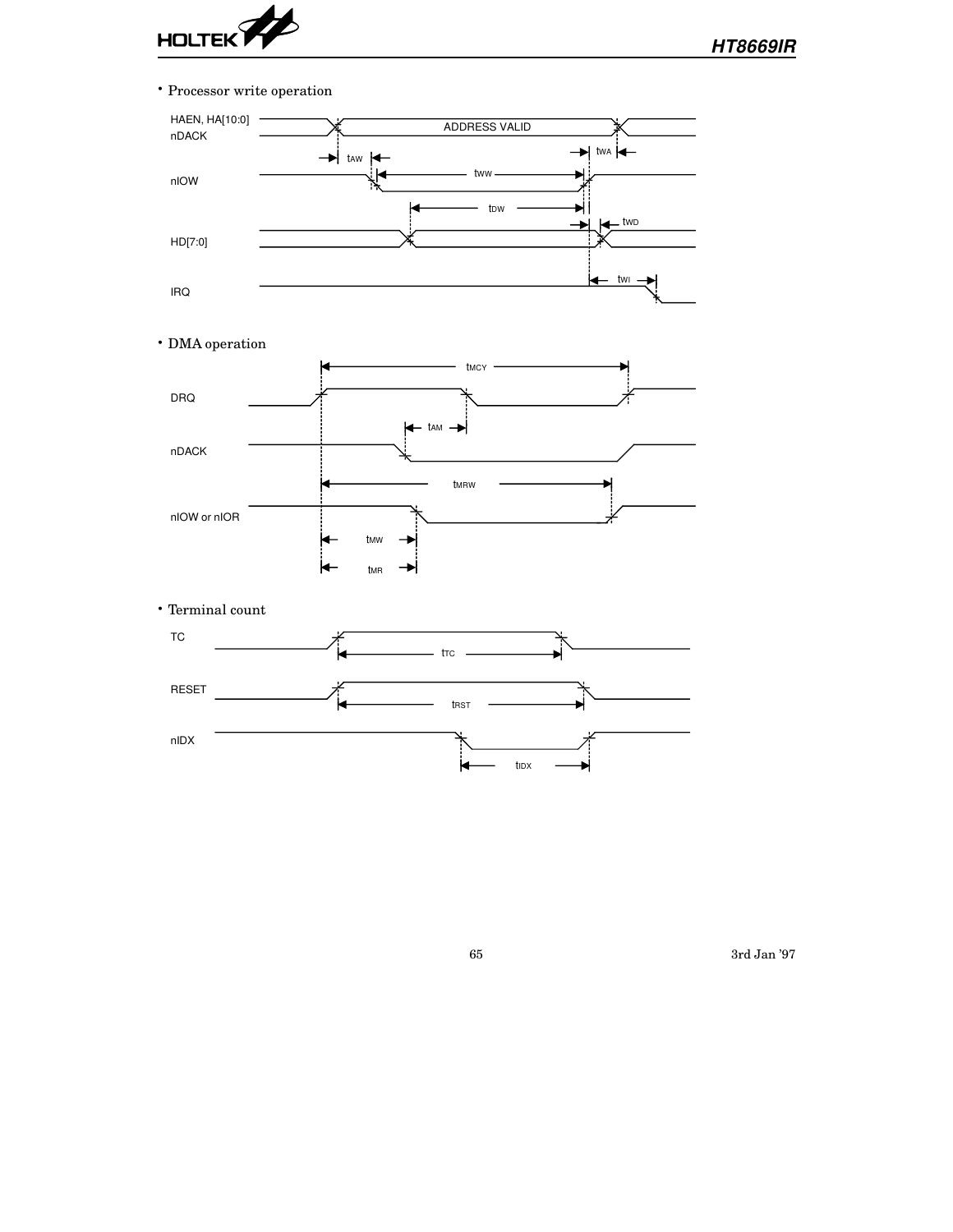

• FDD write/read operation



• Seek operation



# **UART**

| <b>Symbol</b>    | <b>Parameter</b>                                  | <b>Test Conditions</b> | Min. | Typ. | Max.         | Unit         |
|------------------|---------------------------------------------------|------------------------|------|------|--------------|--------------|
| <b>TIRS</b>      | Delay from initial IRQ reset to<br>transmit start |                        | 1/16 |      | 8/16         | Baud<br>Rate |
| T <sub>STI</sub> | Delay from stop to interrupt                      |                        | 9/16 |      |              | Baud<br>Rate |
| $T_{\rm HR}$     | Delay from nIOW to reset<br>interrupt             | 100pf Loading          |      |      | 175          | ns           |
| $T_{\rm SI}$     | Delay from initial nIOW to<br>interrupt           |                        | 9/16 |      | 16/16        | Baud<br>Rate |
| $T_{\rm IR}$     | Delay from nIOR to reset                          | 100pf Loading          |      |      | 1            | ns           |
| <b>TSINT</b>     | Delay from stop to set<br>interrupt               |                        |      |      | 1/2          | Baud<br>Rate |
| TRINT            | Delay form nIOR reset interrupt                   | 100pf Loading          |      |      | 250          | ns           |
| T <sub>MWO</sub> | Delay from nIOW to output                         | 100pf Loading          |      |      | 200          | ns           |
| T <sub>SIM</sub> | Set interrupt delay from MODEM<br>input           | 100pf Loading          |      |      | 250          | ns           |
| TRIM             | Reset interrupt Delay from nIOR                   | 100pf Loading          |      |      | 250          | ns           |
| N                | Baud rate divisor                                 | 100pf Loading          |      |      | $2^{16} - 1$ | unit         |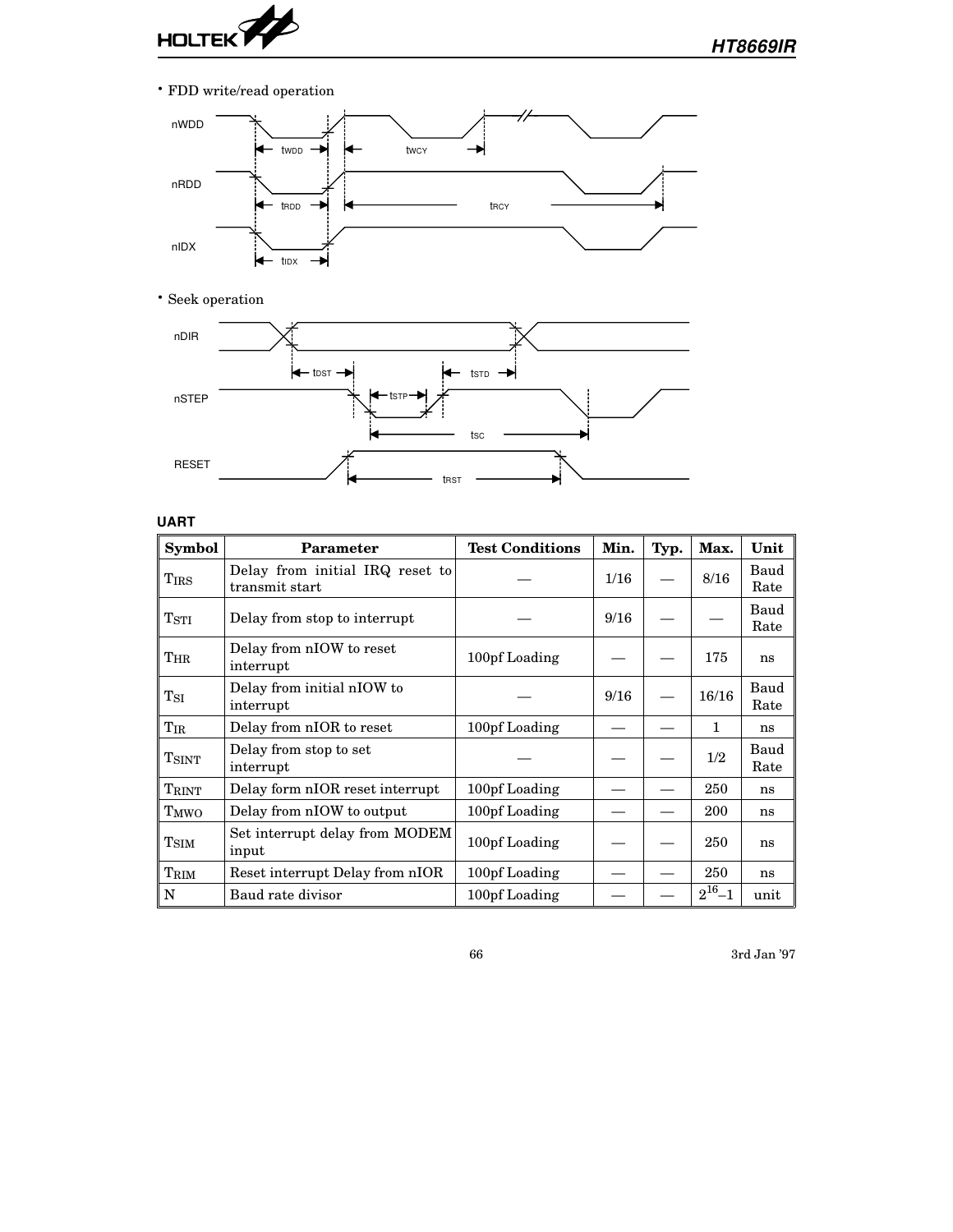

nIOR (Read MSR)

nRI

• Transmitter timing SO1, SO2  $\overline{\text{START}}$  DATA 5-8  $\overline{\text{STP}}$  STOP  $\overline{\text{STOP}}$  START tIRS  $(1~2)$  $\rightarrow$  tsti SIRQ1 SIRQ2  $tHR \rightarrow$ ⊭  $\begin{picture}(180,10) \put(0,0){\line(1,0){10}} \put(10,0){\line(1,0){10}} \put(10,0){\line(1,0){10}} \put(10,0){\line(1,0){10}} \put(10,0){\line(1,0){10}} \put(10,0){\line(1,0){10}} \put(10,0){\line(1,0){10}} \put(10,0){\line(1,0){10}} \put(10,0){\line(1,0){10}} \put(10,0){\line(1,0){10}} \put(10,0){\line(1,0){10}} \put(10,0){\line($ nIOW (Write THR) ÷ nIOR tIR (Read IIR) • Receiver timing **START**  $\begin{matrix} \text{SI1, SI2} \end{matrix}$   $\begin{matrix} \text{START} \end{matrix}$   $\begin{matrix} \text{DATA} \end{matrix}$   $\begin{matrix} \text{A} \end{matrix}$   $\begin{matrix} \text{A} \end{matrix}$   $\begin{matrix} \text{S} \end{matrix}$   $\begin{matrix} \text{S} \end{matrix}$   $\begin{matrix} \text{S} \end{matrix}$   $\begin{matrix} \text{S} \end{matrix}$   $\begin{matrix} \text{S} \end{matrix}$   $\begin{matrix} \text{S} \end{matrix}$   $\begin{matrix} \text{S} \end{matrix}$   $\rightarrow$ tSINT SIRQ1 SIRQ2 tRINT nIOR • MODEM control timing nIOW (Write MCR)  $\rightarrow$  tmwo  $\leftarrow$ nRTS, nDTR nCTS, nDSR nDCD  $\rightarrow$  tsim  $\leftarrow$ SIRQ1 SIRQ2 ⊭  $\rightarrow$  trim

67 3rd Jan '97

tSIM

Þ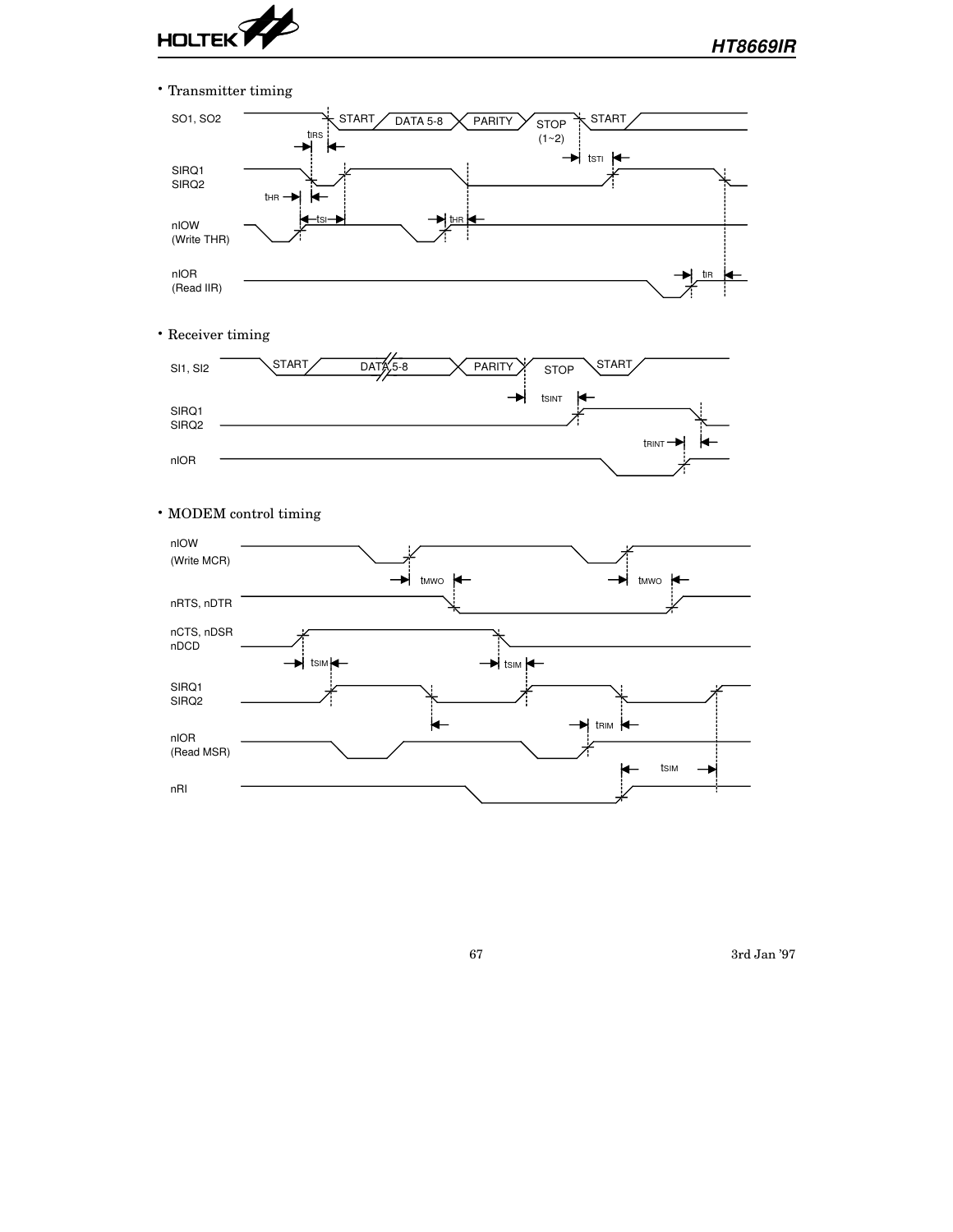

#### **Print**

• EPP address or data write cycle timing

|                         | Parameter                                   | Min.     | Max. | <b>Units</b> | <b>Notes</b> |
|-------------------------|---------------------------------------------|----------|------|--------------|--------------|
| thwi                    | nIOW asserted to IOCHRDY asserted           | 10       | 80   | ns           |              |
| <b>thws</b>             | nIOW asserted to nSTB asserted              | 140      | 240  | ns           |              |
| t <sub>HWP</sub>        | nIOW asserted to PD [7:0] valid             |          | 210  | ns           |              |
| t <sub>PTO</sub>        | time out                                    | 10       | 12   | $\mu$ s      |              |
| t <sub>PSC</sub>        | nSTB asserted to nAFD, nSLCTIN asserted     | 70       | 80   | ns           |              |
| $t_{PCB}$               | nAFD, nSLCTIN asserted to BUSY asserted     | $\theta$ | 10   | $\mu$ s      |              |
| tpBY                    | BUSY asserted to IOCHRDY deasserted         | 220      | 290  | ns           | 1            |
| t <sub>PBL</sub>        | BUSY asserted to nAFD, nSLCTIN deasserted   | 280      | 350  | ns           | 1            |
| t <sub>PLY</sub>        | nAFD, nSLCTIN deasserted to BUSY deasserted | $\theta$ |      |              |              |
| <b>t</b> <sub>PYB</sub> | BUSY deasserted to nSTB deasserted          | 280      | 350  | ns           | 1            |
| <b>t</b> <sub>PYI</sub> | BUSY deasserted to PD [7:0] invalid         |          | 350  | ns           |              |

BUSY must be filtered to compensate for ringing on the parallel bus cable. BUSY is considered to have settle after it does not transition for a minimum of 210  $\upmu\text{s}.$ 

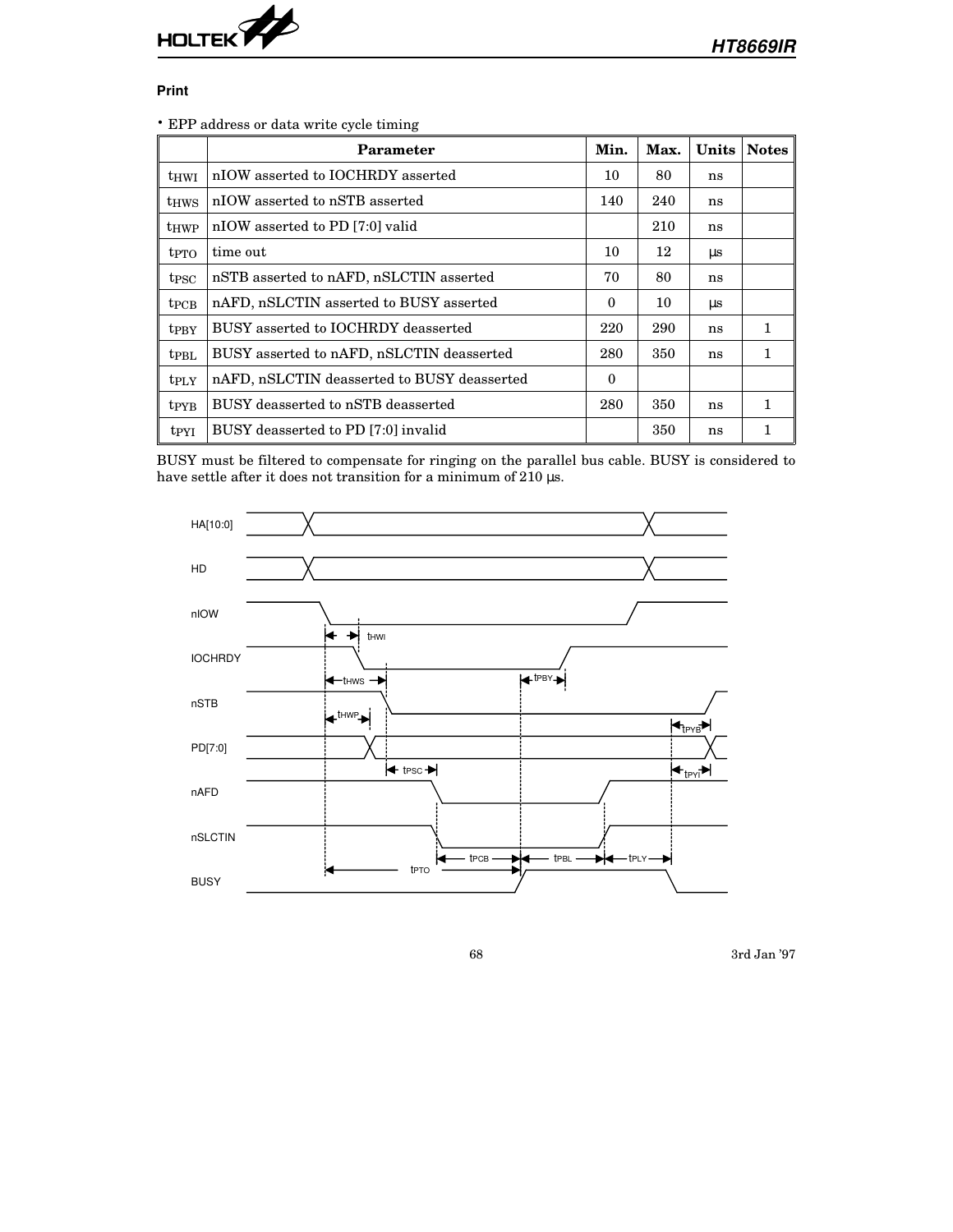

## • Parallel port timing

|                         | Parameter                                           | Min. |      |    | Max.   Units   Notes |
|-------------------------|-----------------------------------------------------|------|------|----|----------------------|
| thwc                    | nSTB, nAFD, nINIT, nSLCTIN delay from nIOW inactive |      | 400  | ns |                      |
| tpki                    | IRQ delay from nACK                                 |      | 1.25 | μs |                      |
| tpiw                    | IRQ active low pulse width                          | 100  | 200  | ns |                      |
| <b>t</b> <sub>PEI</sub> | IRQ delay from nERROR                               |      | 140  | ns |                      |

The IRQ pulse width is in the range: 300~400ns when operating in ECP interrupt I/O or DMA I/O.

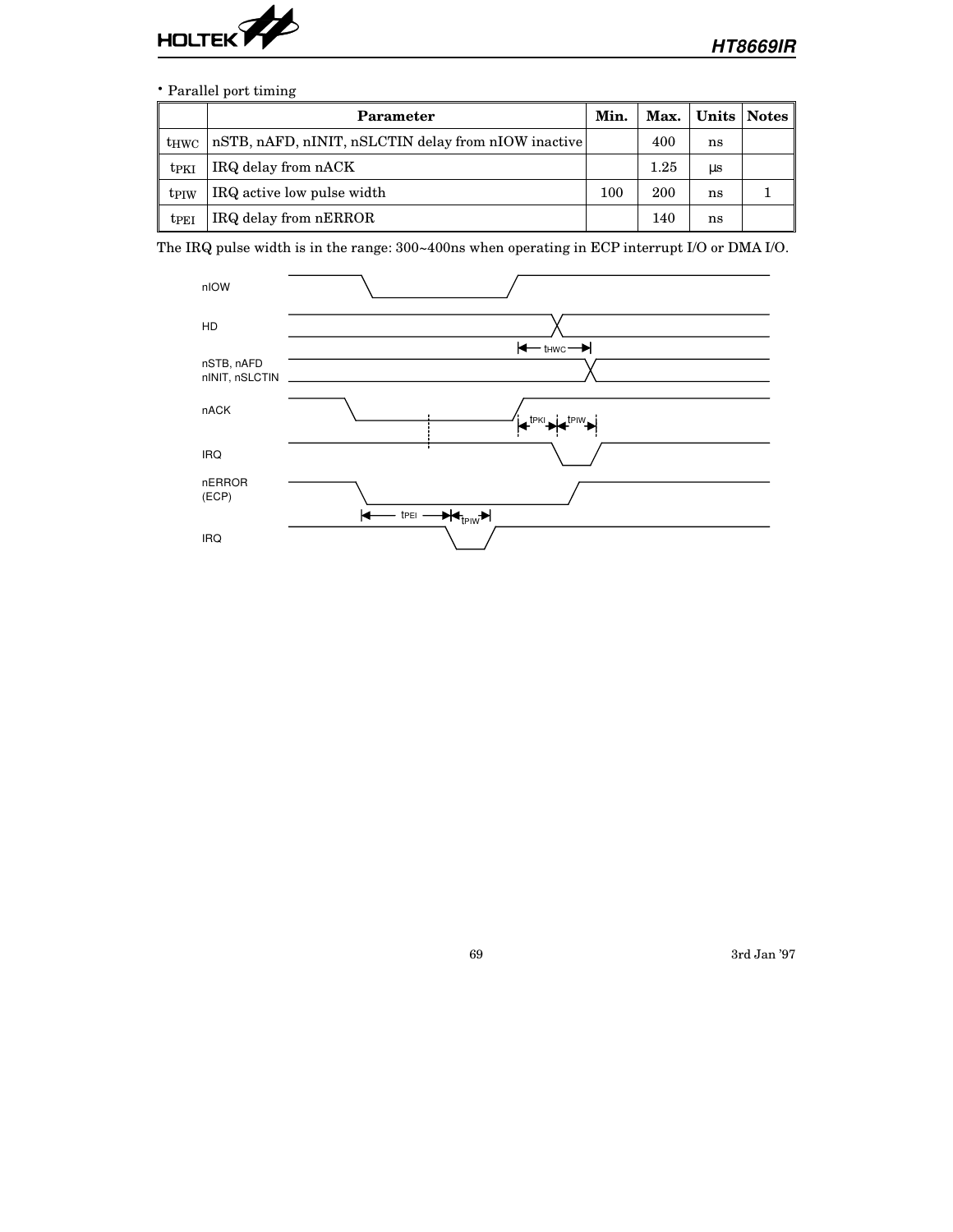

# • EPP address or data READ cycle timing

|                         | Parameter                                | Min.     | Max. | Units | <b>Notes</b>   |
|-------------------------|------------------------------------------|----------|------|-------|----------------|
| $t$ HRI                 | nIOR asserted to IOCHRDY asserted        | $\Omega$ | 80   | ns    |                |
| <b>thrb</b>             | nIOR asserted to nSTB deasserted         | $\theta$ |      | ns    | $\overline{2}$ |
| $t_{\rm H RZ}$          | nIOR asserted to PD[7:0] Hi-Z            | $\theta$ | 70   | ns    |                |
| t <sub>PTO</sub>        | time out                                 | 10       | 12   | us    |                |
| t <sub>PZC</sub>        | PD[7:0] Hi-Z to nAFD, nSLCTIN asserted   | 140      | 210  | ns    |                |
| t <sub>PCD</sub>        | nAFD, nSLCTIN to PD[7:0] valid           | $\Omega$ |      | ns    |                |
| <b>t</b> PDB            | PD[7:0] valid to BUSY asserted           | $\Omega$ |      | ns    |                |
| <b>t</b> <sub>PBY</sub> | BUSY asserted to IOCHRDY deasserted      | 280      | 350  | ns    | 1              |
| t <sub>PBL</sub>        | BUSY asserted to nAFD, nSLTIN deasserted | 350      | 420  | ns    | 1              |
| trz                     | nAFD, nSLCTIN deasserted to PD[7:0] Hi-Z | $\theta$ |      | ns    |                |
| t <sub>PZ</sub> Y       | PD[7:0] Hi-Z to BUSY deasserted          | 0        |      | ns    |                |

BUSY is considered to have settled after it does not transition for a minimum of 210  $\upmu\text{s}.$ 

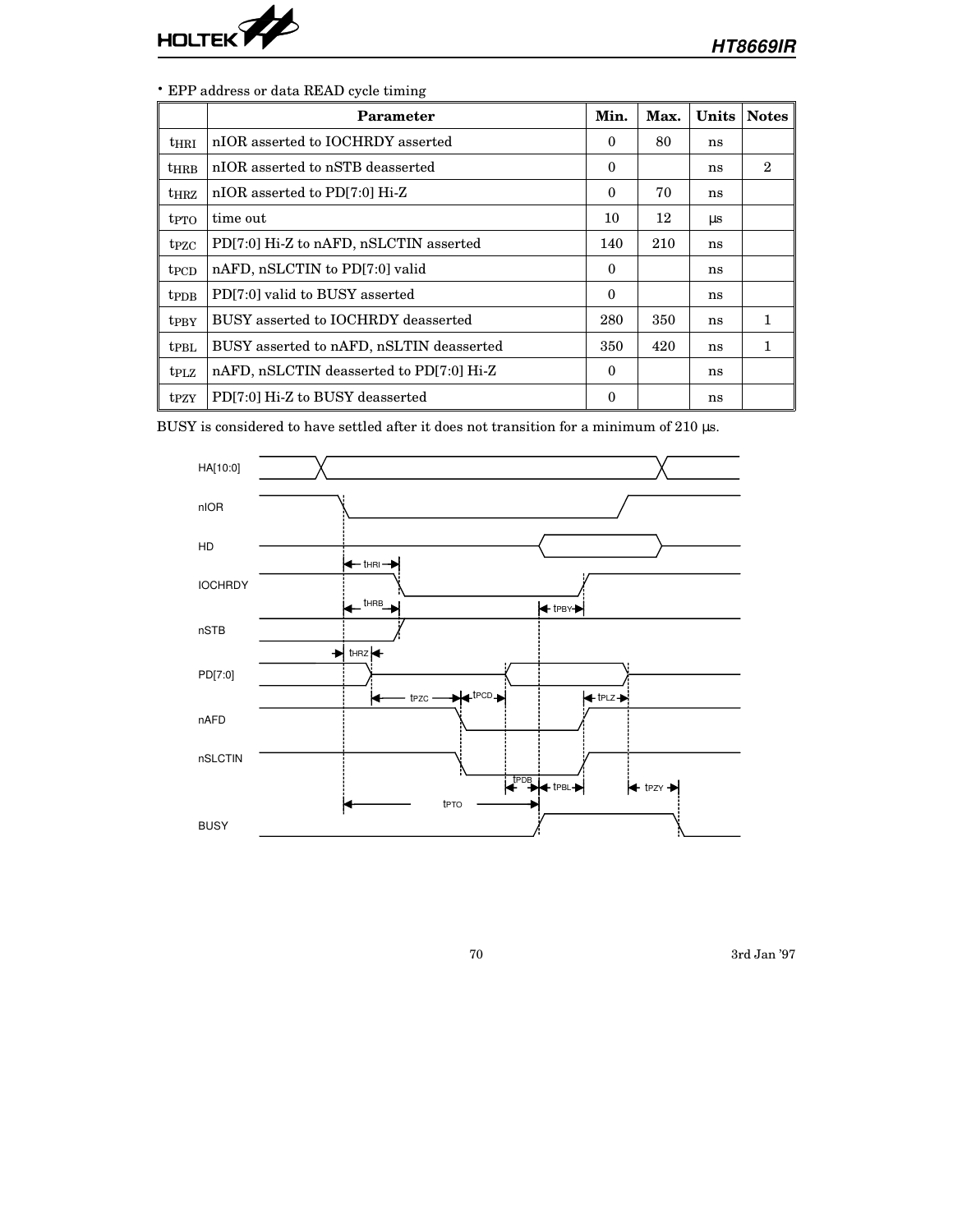

#### • ECP parallel port FIFO mode timing

|                         | Parameter                       | Min. |    | Max.   Units   Notes |
|-------------------------|---------------------------------|------|----|----------------------|
| t <sub>PDS</sub>        | PD[7:0] valid to nSTB active    | 500  | ns |                      |
| t <sub>PSW</sub>        | nSTB active pulse width         | 500  | ns |                      |
| t <sub>PBD</sub>        | PD[7:0] hold from nSTB inactive | 500  | ns |                      |
| <b>t</b> <sub>PBS</sub> | BUSY inactive to nSTB active    | 900  | ns |                      |



#### • ECP parallel port forward timing

|                         | Parameter                          | Min.     | Max. |    | Units   Notes |
|-------------------------|------------------------------------|----------|------|----|---------------|
| <b>t</b> <sub>PDS</sub> | PD[7:0] valid to nSTB asserted     | 0        | 180  | ns |               |
| t <sub>PAS</sub>        | nAFD valid to nSTB asserted        | 0        | 70   | ns |               |
| t <sub>PSB</sub>        | nSTB asserted to BUSY asserted     | $\theta$ |      | ns |               |
| <b>t</b> <sub>PBB</sub> | BUSY asserted to nSTB deasserted   | 280      | 360  | ns | 2             |
| t <sub>PRY</sub>        | nSTB deasserted to BUSY deasserted | 0        |      | ns |               |
| t <sub>PYX</sub>        | BUSY deasserted to PD[7:0] changed | 210      | 350  | ns | 1, 2          |
| t <sub>PYS</sub>        | BUSY deasserted to nSTB asserted   | 560      | 850  | ns | 1, 2          |

Maximum value only applies if there is data in the FIFO waiting to be written out. Busy in not considered asserted or deasserted nutil it is stable for minimum of 280~350 µs.

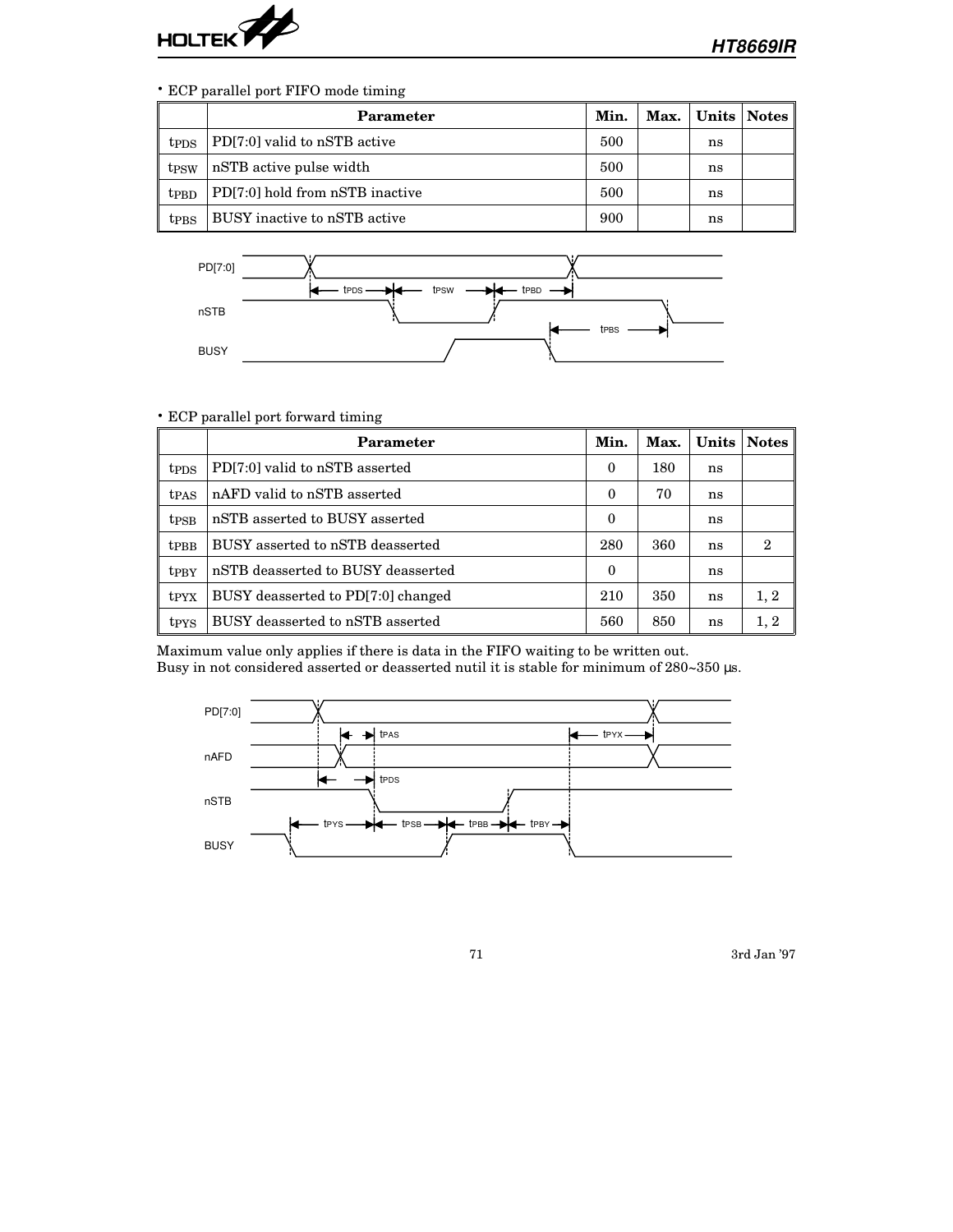

#### • ECP parallel port reverse timing

|                  | Parameter                            | Min.     | Max. |    | Units Notes |
|------------------|--------------------------------------|----------|------|----|-------------|
| t <sub>PDA</sub> | PD[7:0], BUSY valid to nACK asserted | 0        |      | ns |             |
| t <sub>PAD</sub> | nACK asserted to nAFD deasserted     | 280      | 450  | ns | 1, 2        |
| tpak             | nAFD asserted to nACK deasserted     | 0        |      | ns |             |
| t <sub>PKA</sub> | nACK deasserted to nAFD asserted     | 350      | 500  | ns | 2           |
| t <sub>PAX</sub> | nAFD asserted to PD[7:0] changed     | $\theta$ |      | ns |             |
| tpaa             | nAFD asserted to nACK asserted       | 0        |      | ns |             |

Maximum value only applies if there is room in FIFO and a terminal count has not been received. ACKZ is not considered asserted or deasserted until it is stable for minimum of 280~350 µs.



#### • MISC

|                  | Parameter                                                                          | Min. |    | Max.   Units   Notes |  |
|------------------|------------------------------------------------------------------------------------|------|----|----------------------|--|
| thaa             | $HA[10:0]$ , HAEN and nCS valid to nIDEEN, nIDECS1,<br>nIDECS2, nGAMECS assented.  |      | 29 | ns                   |  |
| t <sub>HAD</sub> | HA[10:0], HAEN and nCS invalid to nIDEEN, nIDECS1,<br>nIDECS2, nGAMECS deassented. |      | 25 | ns                   |  |

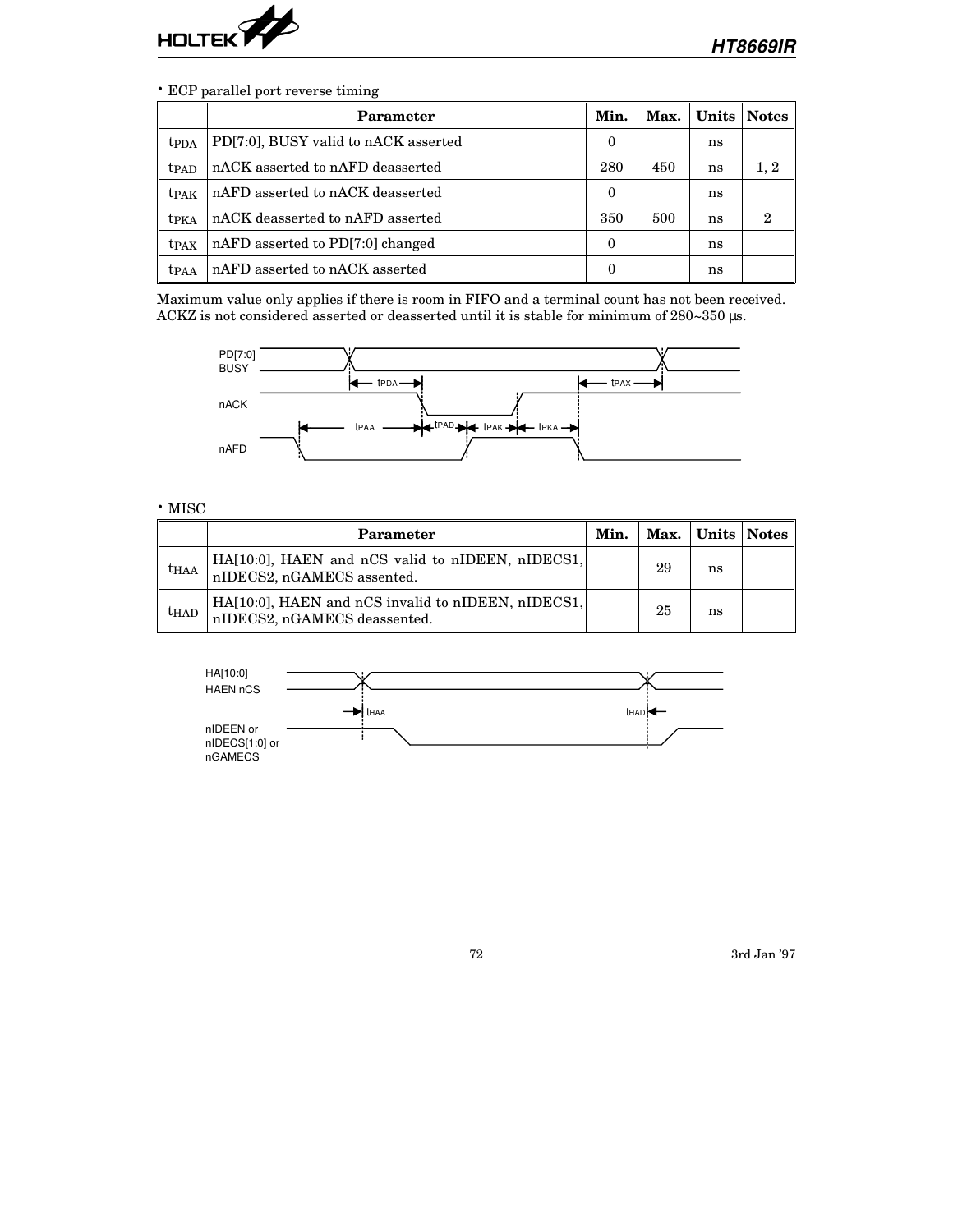

## **Application Diagram**



73 3rd Jan '97